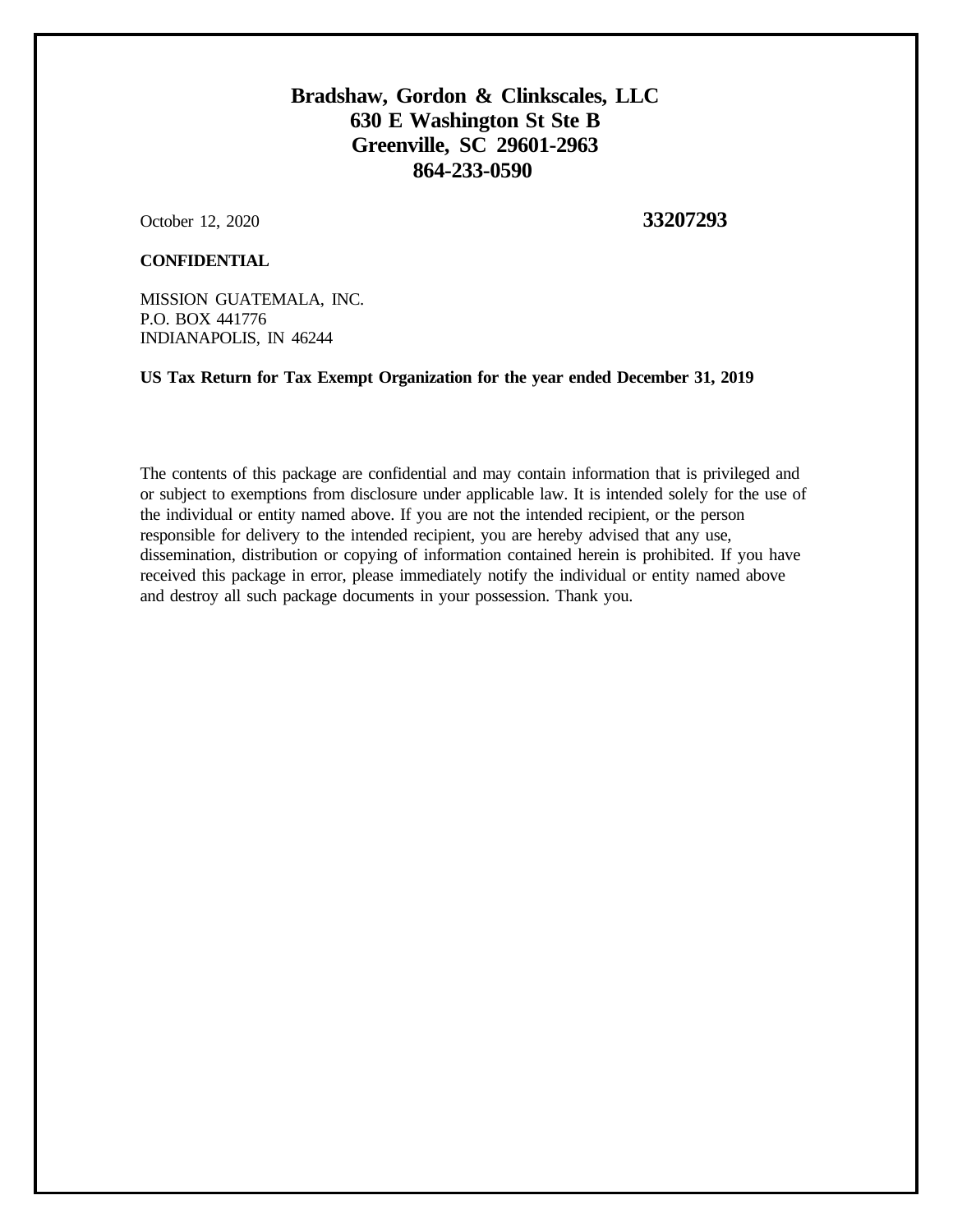| Form 8879-EO                                                                                                         | <b>IRS</b> e-file Signature Authorization<br>for an Exempt Organization                                                                                                                                                                                                                                                                                                                                                                                                                                                                                                                                                                                                                                                                                                                                                                                                                                                                                                                                                                                                                                                                                                                                                                                                                                                                                                                                                                                                                                                                                                                                                                                                                                                                                                                 |                                                            | OMB No. 1545-1878                     |
|----------------------------------------------------------------------------------------------------------------------|-----------------------------------------------------------------------------------------------------------------------------------------------------------------------------------------------------------------------------------------------------------------------------------------------------------------------------------------------------------------------------------------------------------------------------------------------------------------------------------------------------------------------------------------------------------------------------------------------------------------------------------------------------------------------------------------------------------------------------------------------------------------------------------------------------------------------------------------------------------------------------------------------------------------------------------------------------------------------------------------------------------------------------------------------------------------------------------------------------------------------------------------------------------------------------------------------------------------------------------------------------------------------------------------------------------------------------------------------------------------------------------------------------------------------------------------------------------------------------------------------------------------------------------------------------------------------------------------------------------------------------------------------------------------------------------------------------------------------------------------------------------------------------------------|------------------------------------------------------------|---------------------------------------|
| Department of the Treasury<br>Internal Revenue Service                                                               | u Do not send to the IRS. Keep for your records.<br><b>u</b> Go to <i>www.irs.gov/Form8879EO</i> for the latest information.                                                                                                                                                                                                                                                                                                                                                                                                                                                                                                                                                                                                                                                                                                                                                                                                                                                                                                                                                                                                                                                                                                                                                                                                                                                                                                                                                                                                                                                                                                                                                                                                                                                            |                                                            | 2019                                  |
| Name of exempt organization                                                                                          |                                                                                                                                                                                                                                                                                                                                                                                                                                                                                                                                                                                                                                                                                                                                                                                                                                                                                                                                                                                                                                                                                                                                                                                                                                                                                                                                                                                                                                                                                                                                                                                                                                                                                                                                                                                         | Employer identification number                             |                                       |
| Name and title of officer                                                                                            | MISSION GUATEMALA, INC.                                                                                                                                                                                                                                                                                                                                                                                                                                                                                                                                                                                                                                                                                                                                                                                                                                                                                                                                                                                                                                                                                                                                                                                                                                                                                                                                                                                                                                                                                                                                                                                                                                                                                                                                                                 | 26-4500667                                                 |                                       |
|                                                                                                                      | KEN HUNDLEY<br><b>PRESIDENT</b>                                                                                                                                                                                                                                                                                                                                                                                                                                                                                                                                                                                                                                                                                                                                                                                                                                                                                                                                                                                                                                                                                                                                                                                                                                                                                                                                                                                                                                                                                                                                                                                                                                                                                                                                                         |                                                            |                                       |
| Part I                                                                                                               | Type of Return and Return Information (Whole Dollars Only)                                                                                                                                                                                                                                                                                                                                                                                                                                                                                                                                                                                                                                                                                                                                                                                                                                                                                                                                                                                                                                                                                                                                                                                                                                                                                                                                                                                                                                                                                                                                                                                                                                                                                                                              |                                                            |                                       |
| 1a Form 990 check here $\blacktriangleright$                                                                         | Check the box for the return for which you are using this Form 8879-EO and enter the applicable amount, if any, from the return. If you<br>check the box on line 1a, 2a, 3a, 4a, or 5a, below, and the amount on that line for the return being filed with this form was blank, then<br>leave line 1b, 2b, 3b, 4b, or 5b, whichever is applicable, blank (do not enter -0-). But, if you entered -0- on the return, then enter -0- on<br>the applicable line below. Do not complete more than one line in Part I.<br>X<br>b                                                                                                                                                                                                                                                                                                                                                                                                                                                                                                                                                                                                                                                                                                                                                                                                                                                                                                                                                                                                                                                                                                                                                                                                                                                             | 1b                                                         | 998,939                               |
| 2a Form 990-EZ check here ▶<br>3a Form 1120-POL check here<br>4a Form 990-PF check here ▶<br>5a Form 8868 check here | <b>b</b> Tax based on investment income (Form 990-PF, Part VI, line 5)<br>b                                                                                                                                                                                                                                                                                                                                                                                                                                                                                                                                                                                                                                                                                                                                                                                                                                                                                                                                                                                                                                                                                                                                                                                                                                                                                                                                                                                                                                                                                                                                                                                                                                                                                                             | 2b<br>3b.<br>4b<br>5b                                      |                                       |
| Part II                                                                                                              | Declaration and Signature Authorization of Officer                                                                                                                                                                                                                                                                                                                                                                                                                                                                                                                                                                                                                                                                                                                                                                                                                                                                                                                                                                                                                                                                                                                                                                                                                                                                                                                                                                                                                                                                                                                                                                                                                                                                                                                                      |                                                            |                                       |
|                                                                                                                      | Under penalties of perjury, I declare that I am an officer of the above organization and that I have examined a copy of the<br>organization's 2019 electronic return and accompanying schedules and statements and to the best of my knowledge and belief, they<br>are true, correct, and complete. I further declare that the amount in Part I above is the amount shown on the copy of the<br>organization's electronic return. I consent to allow my intermediate service provider, transmitter, or electronic return originator (ERO)<br>to send the organization's return to the IRS and to receive from the IRS (a) an acknowledgement of receipt or reason for rejection of<br>the transmission, (b) the reason for any delay in processing the return or refund, and (c) the date of any refund. If applicable, I<br>authorize the U.S. Treasury and its designated Financial Agent to initiate an electronic funds withdrawal (direct debit) entry to the<br>financial institution account indicated in the tax preparation software for payment of the organization's federal taxes owed on this<br>return, and the financial institution to debit the entry to this account. To revoke a payment, I must contact the U.S. Treasury Financial<br>Agent at 1-888-353-4537 no later than 2 business days prior to the payment (settlement) date. I also authorize the financial institutions<br>involved in the processing of the electronic payment of taxes to receive confidential information necessary to answer inquiries and<br>resolve issues related to the payment. I have selected a personal identification number (PIN) as my signature for the organization's<br>electronic return and, if applicable, the organization's consent to electronic funds withdrawal. |                                                            |                                       |
| Officer's PIN: check one box only                                                                                    |                                                                                                                                                                                                                                                                                                                                                                                                                                                                                                                                                                                                                                                                                                                                                                                                                                                                                                                                                                                                                                                                                                                                                                                                                                                                                                                                                                                                                                                                                                                                                                                                                                                                                                                                                                                         |                                                            |                                       |
| x<br>authorize                                                                                                       | <b>BRADSHAW,</b><br><b>GORDON &amp;</b><br>CLINKSCALES, LLC<br>to enter my PIN<br>ERO firm name                                                                                                                                                                                                                                                                                                                                                                                                                                                                                                                                                                                                                                                                                                                                                                                                                                                                                                                                                                                                                                                                                                                                                                                                                                                                                                                                                                                                                                                                                                                                                                                                                                                                                         | 00667<br>Enter five numbers, but<br>do not enter all zeros | as my signature                       |
|                                                                                                                      | on the organization's tax year 2019 electronically filed return. If I have indicated within this return that a copy of the return is<br>being filed with a state agency(ies) regulating charities as part of the IRS Fed/State program, I also authorize the aforementioned<br>ERO to enter my PIN on the return's disclosure consent screen.                                                                                                                                                                                                                                                                                                                                                                                                                                                                                                                                                                                                                                                                                                                                                                                                                                                                                                                                                                                                                                                                                                                                                                                                                                                                                                                                                                                                                                           |                                                            |                                       |
|                                                                                                                      | As an officer of the organization, I will enter my PIN as my signature on the organization's tax year 2019 electronically filed return.<br>If I have indicated within this return that a copy of the return is being filed with a state agency(ies) regulating charities as part of<br>the IRS Fed/State program, I will enter my PIN on the return's disclosure consent screen.                                                                                                                                                                                                                                                                                                                                                                                                                                                                                                                                                                                                                                                                                                                                                                                                                                                                                                                                                                                                                                                                                                                                                                                                                                                                                                                                                                                                        |                                                            |                                       |
| Officer's signature                                                                                                  | Date                                                                                                                                                                                                                                                                                                                                                                                                                                                                                                                                                                                                                                                                                                                                                                                                                                                                                                                                                                                                                                                                                                                                                                                                                                                                                                                                                                                                                                                                                                                                                                                                                                                                                                                                                                                    | 10/12/20                                                   |                                       |
| Part III                                                                                                             | <b>Certification and Authentication</b>                                                                                                                                                                                                                                                                                                                                                                                                                                                                                                                                                                                                                                                                                                                                                                                                                                                                                                                                                                                                                                                                                                                                                                                                                                                                                                                                                                                                                                                                                                                                                                                                                                                                                                                                                 |                                                            |                                       |
|                                                                                                                      | ERO's EFIN/PIN. Enter your six-digit electronic filing identification<br>number (EFIN) followed by your five-digit self-selected PIN.                                                                                                                                                                                                                                                                                                                                                                                                                                                                                                                                                                                                                                                                                                                                                                                                                                                                                                                                                                                                                                                                                                                                                                                                                                                                                                                                                                                                                                                                                                                                                                                                                                                   |                                                            | 57409031415<br>Do not enter all zeros |
|                                                                                                                      | I certify that the above numeric entry is my PIN, which is my signature on the 2019 electronically filed return for the organization<br>indicated above. I confirm that I am submitting this return in accordance with the requirements of Pub. 4163, Modernized e-File (MeF)<br>Information for Authorized IRS e-file Providers for Business Returns.                                                                                                                                                                                                                                                                                                                                                                                                                                                                                                                                                                                                                                                                                                                                                                                                                                                                                                                                                                                                                                                                                                                                                                                                                                                                                                                                                                                                                                  |                                                            |                                       |
| ERO's signature                                                                                                      | <b>WATKINS</b><br><b>SANDRA</b><br>Date                                                                                                                                                                                                                                                                                                                                                                                                                                                                                                                                                                                                                                                                                                                                                                                                                                                                                                                                                                                                                                                                                                                                                                                                                                                                                                                                                                                                                                                                                                                                                                                                                                                                                                                                                 | 10/12/20                                                   |                                       |
|                                                                                                                      |                                                                                                                                                                                                                                                                                                                                                                                                                                                                                                                                                                                                                                                                                                                                                                                                                                                                                                                                                                                                                                                                                                                                                                                                                                                                                                                                                                                                                                                                                                                                                                                                                                                                                                                                                                                         |                                                            |                                       |
|                                                                                                                      | ERO Must Retain This Form - See Instructions                                                                                                                                                                                                                                                                                                                                                                                                                                                                                                                                                                                                                                                                                                                                                                                                                                                                                                                                                                                                                                                                                                                                                                                                                                                                                                                                                                                                                                                                                                                                                                                                                                                                                                                                            |                                                            |                                       |
|                                                                                                                      | Do Not Submit This Form to the IRS Unless Requested To Do So<br>For Paperwork Reduction Act Notice, see back of form.                                                                                                                                                                                                                                                                                                                                                                                                                                                                                                                                                                                                                                                                                                                                                                                                                                                                                                                                                                                                                                                                                                                                                                                                                                                                                                                                                                                                                                                                                                                                                                                                                                                                   |                                                            | Form 8879-EO (2019)                   |

DAA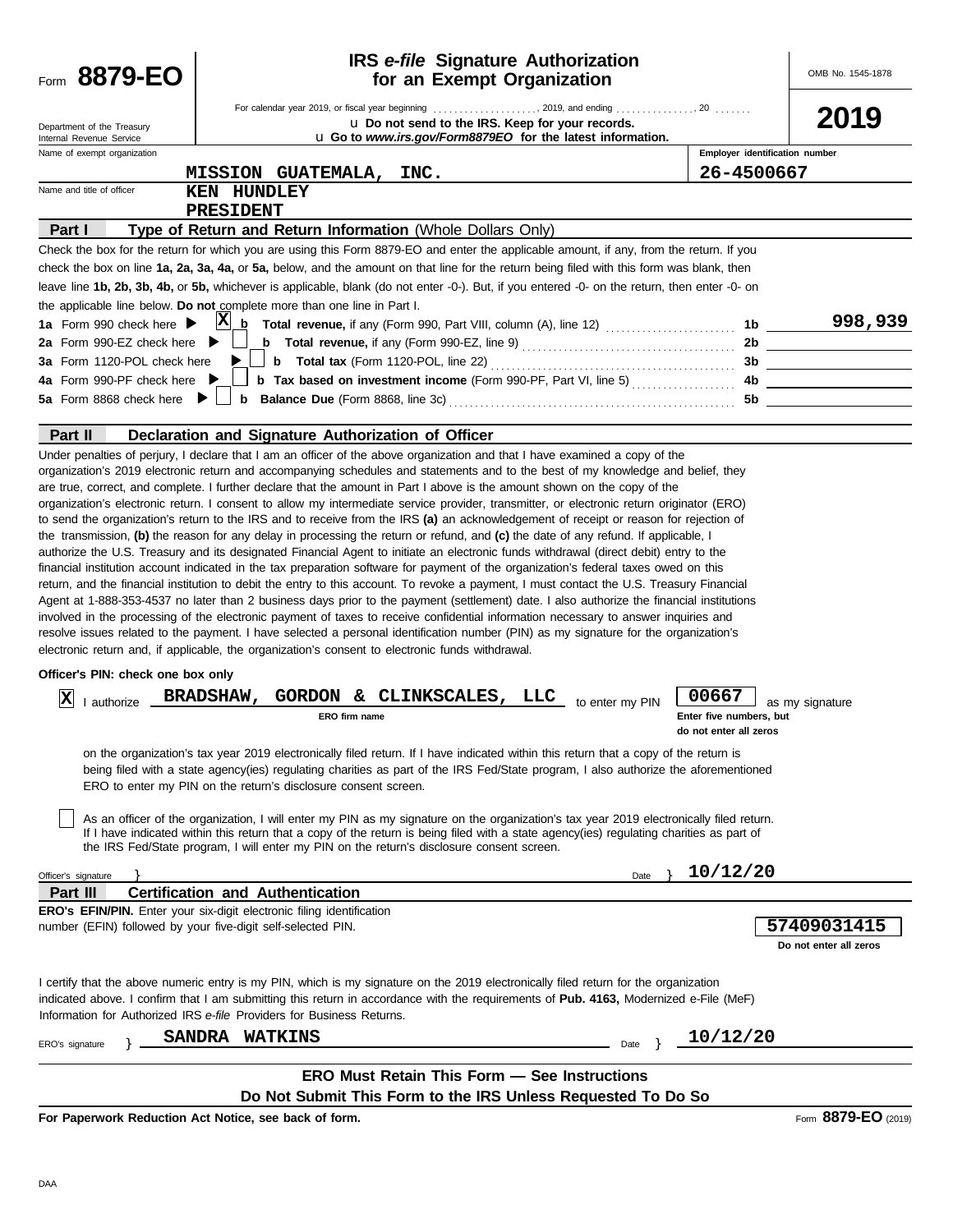## **Bradshaw, Gordon & Clinkscales, LLC 630 E Washington St Ste B Greenville, SC 29601-2963 864-233-0590**

October 12, 2020

#### **CONFIDENTIAL**

MISSION GUATEMALA, INC. P.O. BOX 441776 INDIANAPOLIS, IN 46244

Dear client:

We have prepared the following returns from information provided by you without verification or audit.

Return of Organization Exempt From Income Tax (Form 990) Indiana Nonprofit Organization's Annual Report (Form NP-20) Indiana Nonprofit Organization Unrelated Business Income Tax Return (Form IT-20NP)

We suggest that you examine these returns carefully to fully acquaint yourself with all items contained therein to ensure that there are no omissions or misstatements.

#### **Federal Filing Instructions**

Your Form 990 for the year ended 12/31/19 shows no balance due.

Your return is being filed electronically with the IRS and is not required to be mailed. If you mail a paper copy of your return to the IRS it will delay the processing of your return. Your electronically filed return is not complete without your signature. You are using a Personal Identification Number (PIN) for signing your return electronically. Form 8879-EO, IRS *e-file* Signature Authorization for an Exempt Organization should be signed and dated by an authorized officer of the organization and returned as soon as possible to:

> Bradshaw, Gordon & Clinkscales, LLC 630 E Washington St Ste B Greenville, SC 29601-2963

*Important:* **Your return will not be filed with the IRS until the signed Form 8879-EO has been received by this office.**

#### **Indiana Form NP-20 Filing Instructions**

Your Form NP-20 for the tax year ended 12/31/19 shows no balance due. The return should be signed and dated by an officer representing the organization. Mail the return AS SOON AS POSSIBLE to:

> Indiana Department of Revenue Tax Administration P.O. Box 6481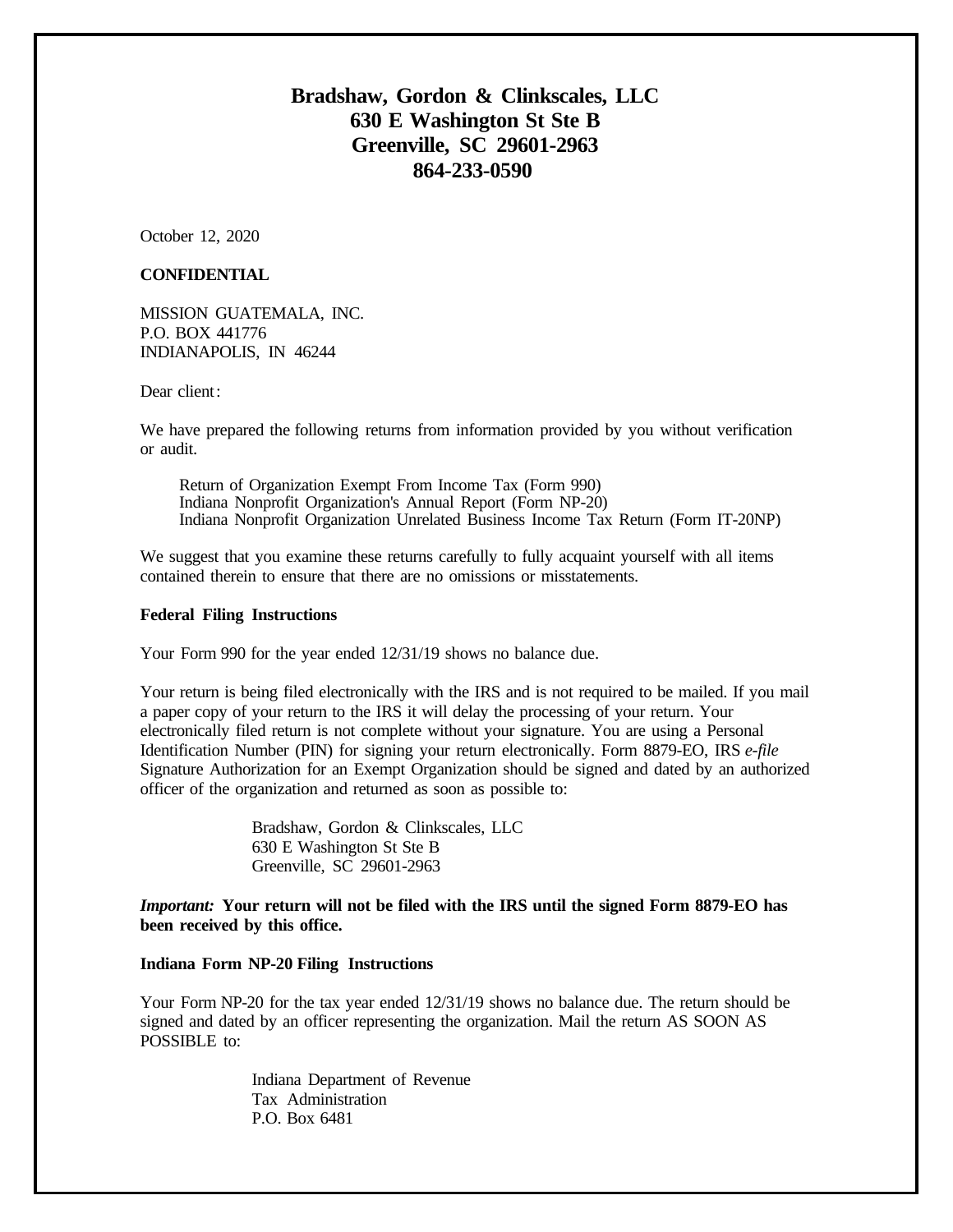Indianapolis, IN 46206-6481

#### **Indiana Form IT-20NP Filing Instructions**

Your Form IT-20NP for the tax year ended 12/31/19 shows no balance due. The return should be signed and dated Page 2 by an officer representing the organization. Mail the return AS SOON AS POSSIBLE to:

> Indiana Department of Revenue P.O. Box 7228 Indianapolis, IN 46207-7228

#### **Also mail a copy of this return to the SC Secretary of State, 1205 Pendleton Street, Ste 525, Columbia, SC 29201.**

Also enclosed is any material you furnished for use in preparing the returns. If the returns are examined, requests may be made for supporting documentation. Therefore, we recommend that you retain all pertinent records for at least seven years.

In order that we may properly advise you of tax considerations, please keep us informed of any significant changes in your financial affairs or of any correspondence received from taxing authorities.

If you have any questions, or if we can be of assistance in any way, please call.

Sincerely,

Bradshaw, Gordon & Clinkscales, LLC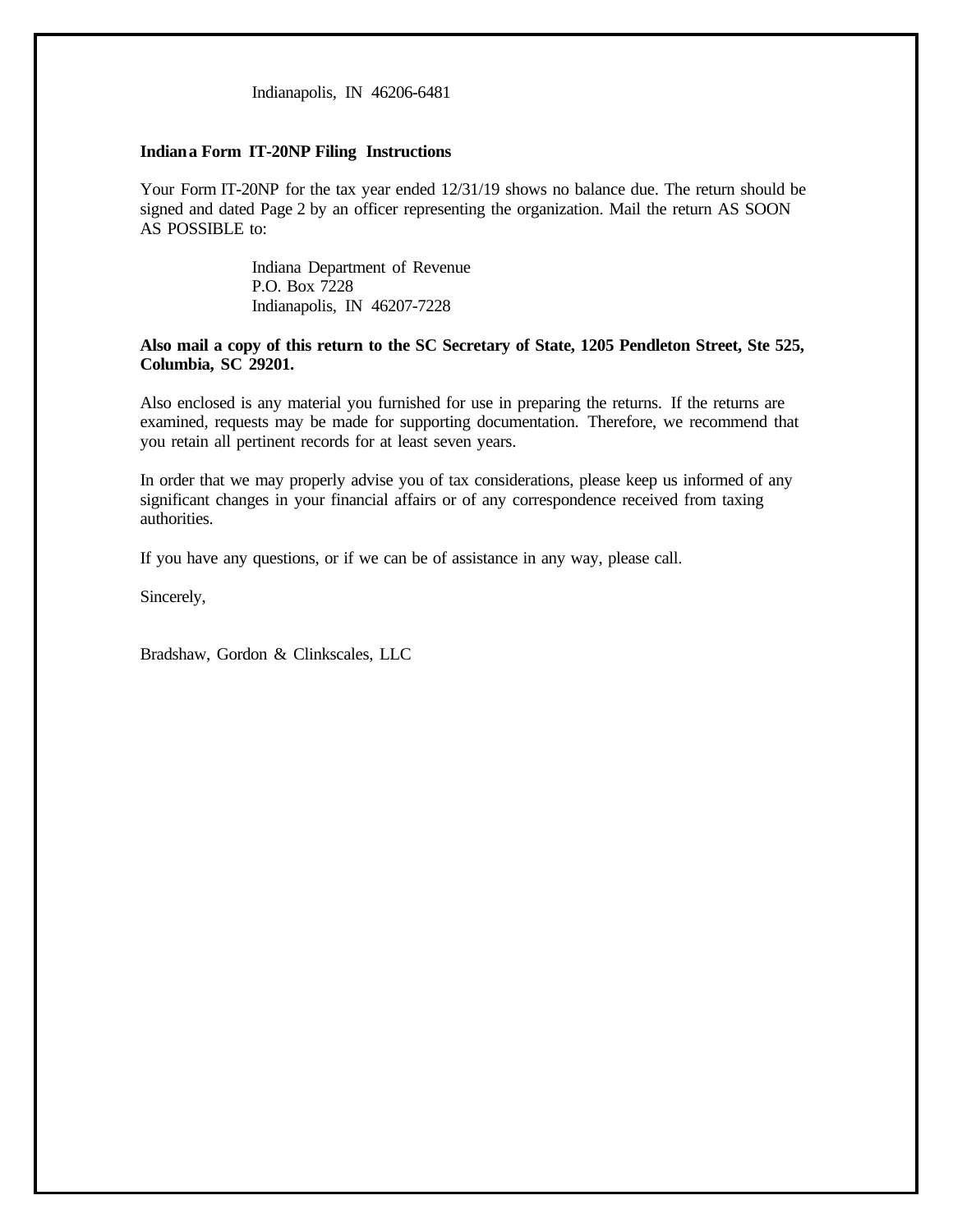## **Bradshaw, Gordon & Clinkscales, LLC 630 E Washington St Ste B Greenville, SC 29601-2963 864-233-0590**

MISSION GUATEMALA, INC. P.O. BOX 441776 INDIANAPOLIS , IN 46244

Dear client:

We appreciate the opportunity to work with you and provide you tax services. This letter outlines the terms and objectives of our engagement, clarifies the nature and extent of the tax services we will provide and confirms an understanding of our mutual responsibilities.

We will prepare the federal and state tax returns for the tax year ended December 31, 2019 for the organization based upon information provided by you. Our engagement does not include services to determine whether you have filing requirements in jurisdictions other than those jurisdictions you inform us of. Our engagement also does not include other state and local taxes such as sales, use, license or property tax filings. We may, under the terms of a separate engagement, assist in the determination and preparation of any such required filings. Please inform us if you feel you may be subject to additional required filings.

It is your responsibility to provide us with all information necessary to prepare complete and accurate tax returns. We will not audit or verify the data you submit, although we may ask you for clarification or to furnish additional data. You should retain all the documentation necessary to substantiate income, deductions, payments and credits shown on the returns, especially deductions that require strict documentation such as travel and entertainment and the business use of autos. This documentation will be required to prove the accuracy and completeness of the returns to a taxing authority.

We will use professional judgment to resolve questions in your favor where tax law is unclear or where conflict exists between taxing authority interpretations of the law and other supportable positions. There also may be situations where we are required by law to disclose a position on a tax return. In the event you ask us to take an unsupported tax position or refuse to make a required disclosure, we reserve the right to withdraw from the engagement without completing or delivering the tax returns to you. Such withdrawal will complete our engagement and you will be obligated to compensate us for all time expended and to reimburse us for all out-of-pocket expenses through the date of our withdrawal.

Certain communications involving tax advice between you and our firm may be privileged and not subject to disclosure to IRS. Should you disclose the contents of those communications to anyone or turn over information about those communications to government agencies you may inadvertently waive this privilege. Please consult with us or your attorney prior to disclosing any information about our tax advice in order to keep privileged communications protected.

Your tax return may be selected for examination by the taxing authorities. In the event of an audit, your company may be requested to produce documents, records or other evidence to substantiate the items of income and deduction shown on the tax return. If an examination occurs we will represent the company if you desire; however, these additional services are not included in our fee for preparation of the returns.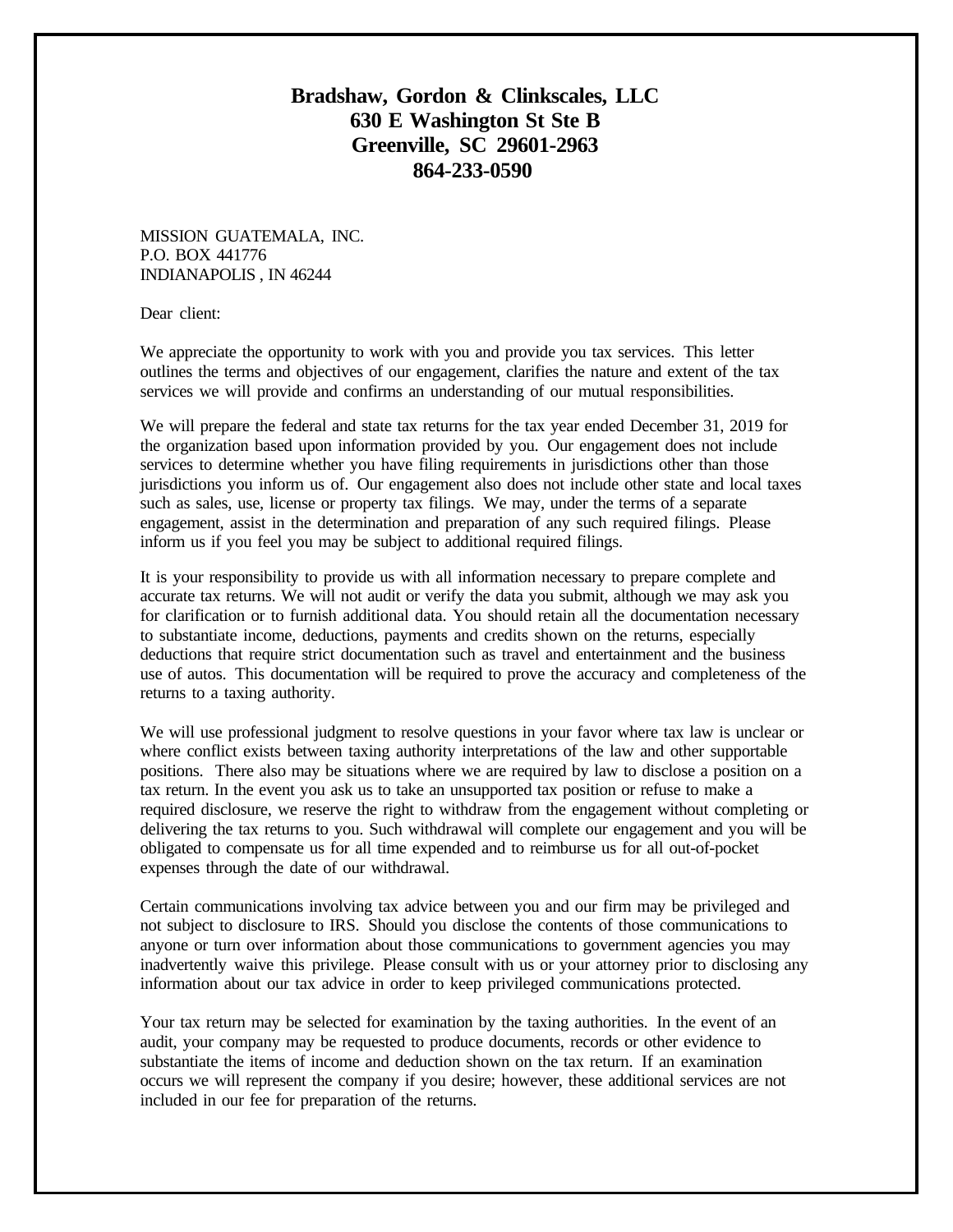We are not being engaged to prepare, compile, review, or audit your financial statements in conjunction with this tax engagement, unless documented to do so in a separate engagement letter, nor were we required to perform any procedures to verify the accuracy or completeness of the information provided by management. Our engagement cannot be relied upon to disclose errors, fraud or illegal acts that may exist. We also assume no responsibility to identify and communicate any deficiencies in your internal controls as part of this engagement.

Our fees for these services will approximate our time incurred at our standard hourly rates, plus travel and other out-of-pocket expenses. Invoices are payable upon presentation and interest will be charged for late payments. Additional charges may apply for significant work to clean-up books and records suitable for the return to be prepared. Any year-end planning is also subject to a separate charge from the preparation of the tax returns.

The fee for the tax returns does not include responding to Internal Revenue Service or State agency inquiries. Additionally, we are not responsible for taxing authority disallowance of doubtful deductions or deductions unsupported by adequate documentation and any taxes, penalties or interest that may result.

You may terminate this engagement at any time. Should you do so, you remain liable for all unpaid fees. We reserve the right to withdraw from this engagement at any time because of unpaid fees, the guidance of our professional standards or for any other reason.

This engagement is complete upon acceptance of your e-filed returns by the tax authorities. If your returns are not e-filed, this engagement is complete upon delivery of the tax returns to you and you have final responsibility for mailing the returns to the applicable taxing authorities.

We will be pleased to discuss this letter with you at your convenience. If the foregoing is acceptable to you, please sign below.

\_\_\_\_\_\_\_\_\_\_\_\_\_\_\_\_\_\_\_\_\_\_\_\_\_\_\_\_\_\_\_ \_\_\_\_\_\_\_\_\_\_\_\_\_\_\_\_\_\_\_\_\_\_\_\_\_\_\_\_

Sincerely,

Bradshaw, Gordon & Clinkscales, LLC

Accepted by client:

Sign here Date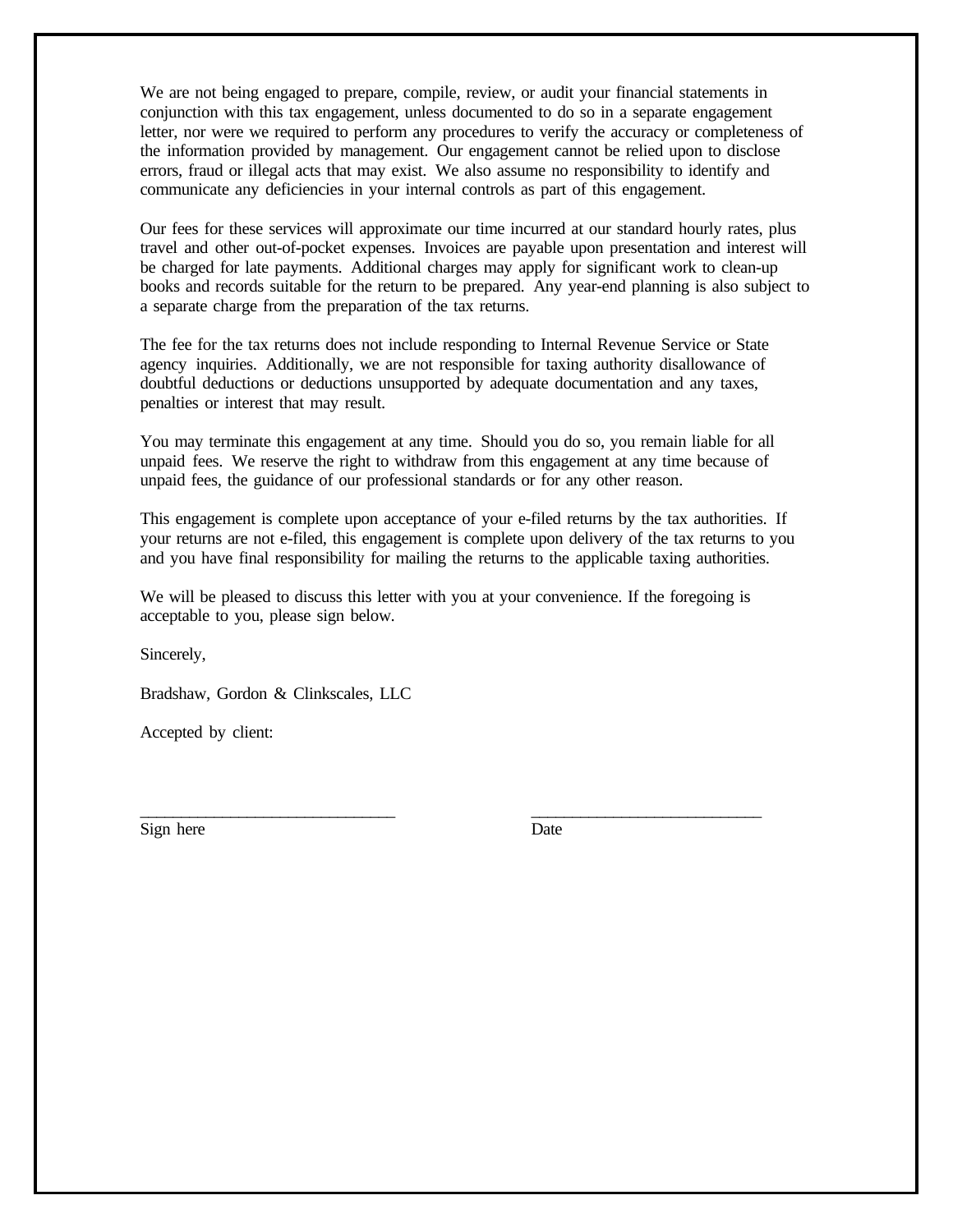**u** Do not enter social security numbers on this form as it may be made public.<br> **Open to Public Distribution** and the latest information. **990 2019 2019 2019 2019 Depend From Income Tax 2019 2019 2019 2019** 

OMB No. 1545-0047

|  | 20 I J                |
|--|-----------------------|
|  | <b>Open to Public</b> |
|  |                       |
|  | <b>Inspection</b>     |

|                                |                      | Internal Revenue Service |                            |                                                                                                                                                                            |                             |                      | <b>u</b> Go to www.irs.gov/Form990 for instructions and the latest information. |                  |                                               |                     | <b>Inspection</b>                          |
|--------------------------------|----------------------|--------------------------|----------------------------|----------------------------------------------------------------------------------------------------------------------------------------------------------------------------|-----------------------------|----------------------|---------------------------------------------------------------------------------|------------------|-----------------------------------------------|---------------------|--------------------------------------------|
|                                |                      |                          |                            | For the 2019 calendar year, or tax year beginning                                                                                                                          |                             |                      | , and ending                                                                    |                  |                                               |                     |                                            |
| в                              | Check if applicable: |                          |                            | C Name of organization                                                                                                                                                     |                             |                      |                                                                                 |                  |                                               |                     | D Employer identification number           |
|                                | X Address change     |                          |                            |                                                                                                                                                                            | MISSION GUATEMALA, INC.     |                      |                                                                                 |                  |                                               |                     |                                            |
|                                |                      |                          |                            | Doing business as                                                                                                                                                          |                             |                      |                                                                                 |                  |                                               |                     | 26-4500667                                 |
|                                | Name change          |                          |                            | Number and street (or P.O. box if mail is not delivered to street address)                                                                                                 |                             |                      |                                                                                 |                  | Room/suite                                    | E Telephone number  |                                            |
|                                | Initial return       |                          |                            | P.O. BOX 441776                                                                                                                                                            |                             |                      |                                                                                 |                  |                                               |                     | 800-563-8103                               |
|                                | Final return/        |                          |                            | City or town, state or province, country, and ZIP or foreign postal code                                                                                                   |                             |                      |                                                                                 |                  |                                               |                     |                                            |
|                                | terminated           |                          |                            | INDIANAPOLIS                                                                                                                                                               |                             | IN 46244             |                                                                                 |                  |                                               |                     |                                            |
|                                | Amended return       |                          |                            | F Name and address of principal officer:                                                                                                                                   |                             |                      |                                                                                 |                  |                                               | G Gross receipts \$ | 998,939                                    |
|                                |                      |                          |                            |                                                                                                                                                                            |                             |                      |                                                                                 |                  | H(a) Is this a group return for subordinates? |                     | $\overline{\mathbf{X}}$ No<br>Yes          |
|                                | Application pending  |                          |                            | <b>KEN HUNDLEY</b>                                                                                                                                                         |                             |                      |                                                                                 |                  |                                               |                     |                                            |
|                                |                      |                          |                            | 985 WOODLAWN DRIVE                                                                                                                                                         |                             |                      |                                                                                 |                  | H(b) Are all subordinates included?           |                     | Yes<br>No                                  |
|                                |                      |                          |                            | <b>MADISONVILLE</b>                                                                                                                                                        |                             |                      | KY 42431                                                                        |                  |                                               |                     | If "No," attach a list. (see instructions) |
|                                |                      | Tax-exempt status:       | x                          | 501(c)(3)<br>501(c)                                                                                                                                                        | $($ ) <b>t</b> (insert no.) |                      | 4947(a)(1) or                                                                   | 527              |                                               |                     |                                            |
|                                | Website: U           |                          |                            | WWW.MISSIONGUATEMALA.COM                                                                                                                                                   |                             |                      |                                                                                 |                  |                                               |                     |                                            |
|                                |                      |                          |                            |                                                                                                                                                                            |                             |                      |                                                                                 |                  | H(c) Group exemption number U                 |                     |                                            |
|                                |                      | K Form of organization:  |                            | $ \mathbf{X} $ Corporation<br>Trust                                                                                                                                        | Association                 | Other <b>u</b>       |                                                                                 |                  | L Year of formation: 2009                     |                     | ΙN<br>M State of legal domicile:           |
|                                | Part I               |                          | <b>Summary</b>             |                                                                                                                                                                            |                             |                      |                                                                                 |                  |                                               |                     |                                            |
|                                |                      |                          |                            |                                                                                                                                                                            |                             |                      |                                                                                 |                  |                                               |                     |                                            |
|                                |                      |                          |                            | OUR MISSION IS TO HELP MEET THE BASIC NEEDS AND IMPROVE THE QUALITY OF LIFE                                                                                                |                             |                      |                                                                                 |                  |                                               |                     |                                            |
|                                |                      |                          |                            | OF UNDERSERVED AND IMPOVERISHED GUATEMALAN PEOPLES THROUGH HEALTH,                                                                                                         |                             |                      |                                                                                 |                  |                                               |                     |                                            |
| Governance                     |                      |                          |                            | EDUCATION AND NUTRITION INITIATIVES AND MISSIONARY SERVICE.                                                                                                                |                             |                      |                                                                                 |                  |                                               |                     |                                            |
|                                |                      |                          |                            |                                                                                                                                                                            |                             |                      |                                                                                 |                  |                                               |                     |                                            |
|                                |                      |                          |                            | 2 Check this box $\mathbf{u}$   if the organization discontinued its operations or disposed of more than 25% of its net assets.                                            |                             |                      |                                                                                 |                  |                                               |                     |                                            |
| ಯ                              |                      |                          |                            | 3 Number of voting members of the governing body (Part VI, line 1a)                                                                                                        |                             |                      |                                                                                 |                  |                                               | 3                   | 11                                         |
|                                |                      |                          |                            |                                                                                                                                                                            |                             |                      |                                                                                 |                  |                                               | 4                   | 10                                         |
| <b>Activities</b>              | 5                    |                          |                            | Total number of individuals employed in calendar year 2019 (Part V, line 2a) [[[[[[[[[[[[[[[[[[[[[[[[[[[[[[[[                                                              |                             |                      |                                                                                 |                  |                                               | 5                   | 6                                          |
|                                |                      |                          |                            | 6 Total number of volunteers (estimate if necessary)                                                                                                                       |                             |                      |                                                                                 |                  |                                               | 6                   | 384                                        |
|                                |                      |                          |                            |                                                                                                                                                                            |                             |                      |                                                                                 |                  |                                               | 7a                  | 0                                          |
|                                |                      |                          |                            |                                                                                                                                                                            |                             |                      |                                                                                 |                  |                                               |                     | 0                                          |
|                                |                      |                          |                            |                                                                                                                                                                            |                             |                      |                                                                                 |                  | Prior Year                                    | 7b                  |                                            |
|                                |                      |                          |                            |                                                                                                                                                                            |                             |                      |                                                                                 |                  |                                               |                     | Current Year                               |
|                                |                      |                          |                            |                                                                                                                                                                            |                             |                      |                                                                                 |                  |                                               | 755,906             | 947,852                                    |
| Revenue                        | 9                    |                          |                            | Program service revenue (Part VIII, line 2g)                                                                                                                               |                             |                      |                                                                                 |                  |                                               | 62,204              | 48,953                                     |
|                                |                      |                          |                            | 10 Investment income (Part VIII, column (A), lines 3, 4, and 7d)                                                                                                           |                             |                      |                                                                                 |                  |                                               | 1,454               | 2,134                                      |
|                                | 11                   |                          |                            |                                                                                                                                                                            |                             |                      |                                                                                 |                  |                                               | 941                 |                                            |
|                                | 12                   |                          |                            | Total revenue – add lines 8 through 11 (must equal Part VIII, column (A), line 12)                                                                                         |                             |                      |                                                                                 |                  |                                               | 820,505             | 998,939                                    |
|                                | 13                   |                          |                            | Grants and similar amounts paid (Part IX, column (A), lines 1-3)                                                                                                           |                             |                      |                                                                                 |                  |                                               | 137,931             | 61,837                                     |
|                                |                      |                          |                            |                                                                                                                                                                            |                             |                      |                                                                                 |                  |                                               |                     |                                            |
|                                | 14                   |                          |                            | Benefits paid to or for members (Part IX, column (A), line 4)                                                                                                              |                             |                      |                                                                                 |                  |                                               |                     |                                            |
|                                |                      |                          |                            | 15 Salaries, other compensation, employee benefits (Part IX, column (A), lines 5-10)                                                                                       |                             |                      |                                                                                 |                  |                                               | 299,275             | 209,752                                    |
| enses                          |                      |                          |                            |                                                                                                                                                                            |                             |                      |                                                                                 |                  |                                               |                     | 0                                          |
|                                |                      |                          |                            | <b>b</b> Total fundraising expenses (Part IX, column (D), line 25) <b>u</b>                                                                                                |                             |                      | 58,953                                                                          |                  |                                               |                     |                                            |
| និ<br>ក                        |                      |                          |                            | 17 Other expenses (Part IX, column (A), lines 11a-11d, 11f-24e)                                                                                                            |                             |                      |                                                                                 |                  |                                               | 360,216             | 312,805                                    |
|                                |                      |                          |                            | 18 Total expenses. Add lines 13-17 (must equal Part IX, column (A), line 25)                                                                                               |                             |                      |                                                                                 |                  |                                               | 797,422             | 584,394                                    |
|                                |                      |                          |                            | 19 Revenue less expenses. Subtract line 18 from line 12                                                                                                                    |                             |                      |                                                                                 |                  |                                               | 23,083              | 414,545                                    |
|                                |                      |                          |                            |                                                                                                                                                                            |                             |                      |                                                                                 |                  | Beginning of Current Year                     |                     | End of Year                                |
| Net Assets or<br>Fund Balances |                      |                          |                            | 20 Total assets (Part X, line 16)                                                                                                                                          |                             |                      |                                                                                 |                  |                                               | 1,199,061           | 1,992,702                                  |
|                                |                      |                          |                            |                                                                                                                                                                            |                             |                      |                                                                                 |                  |                                               | 512,883             | 891,765                                    |
|                                |                      |                          |                            | 21 Total liabilities (Part X, line 26)                                                                                                                                     |                             |                      |                                                                                 |                  |                                               |                     |                                            |
|                                |                      |                          |                            | 22 Net assets or fund balances. Subtract line 21 from line 20                                                                                                              |                             |                      |                                                                                 |                  |                                               | 686,178             | 1,100,937                                  |
|                                | Part II              |                          |                            | <b>Signature Block</b>                                                                                                                                                     |                             |                      |                                                                                 |                  |                                               |                     |                                            |
|                                |                      |                          |                            | Under penalties of perjury, I declare that I have examined this return, including accompanying schedules and statements, and to the best of my knowledge and belief, it is |                             |                      |                                                                                 |                  |                                               |                     |                                            |
|                                |                      |                          |                            | true, correct, and complete. Declaration of preparer (other than officer) is based on all information of which preparer has any knowledge.                                 |                             |                      |                                                                                 |                  |                                               |                     |                                            |
|                                |                      |                          |                            |                                                                                                                                                                            |                             |                      |                                                                                 |                  |                                               |                     |                                            |
| Sign                           |                      |                          | Signature of officer       |                                                                                                                                                                            |                             |                      |                                                                                 |                  |                                               | Date                |                                            |
|                                |                      |                          |                            |                                                                                                                                                                            |                             |                      |                                                                                 |                  |                                               |                     |                                            |
| Here                           |                      |                          | KEN                        | <b>HUNDLEY</b>                                                                                                                                                             |                             |                      |                                                                                 | <b>PRESIDENT</b> |                                               |                     |                                            |
|                                |                      |                          |                            | Type or print name and title                                                                                                                                               |                             |                      |                                                                                 |                  |                                               |                     |                                            |
|                                |                      |                          | Print/Type preparer's name |                                                                                                                                                                            |                             | Preparer's signature |                                                                                 |                  | Date                                          | Check               | PTIN                                       |
| Paid                           |                      |                          | <b>SANDRA WATKINS</b>      |                                                                                                                                                                            |                             | SANDRA WATKINS       |                                                                                 |                  | 10/12/20                                      | self-employed       | P00276723                                  |
|                                | Preparer             |                          |                            | <b>BRADSHAW,</b>                                                                                                                                                           |                             | <b>GORDON &amp;</b>  | CLINKSCALES,                                                                    | LLC              |                                               |                     | 57-1060705                                 |
|                                | <b>Use Only</b>      | Firm's name              |                            |                                                                                                                                                                            |                             |                      |                                                                                 |                  |                                               | Firm's EIN }        |                                            |
|                                |                      |                          |                            | 630 E WASHINGTON ST STE B                                                                                                                                                  |                             |                      |                                                                                 |                  |                                               |                     |                                            |
|                                |                      | Firm's address           |                            | GREENVILLE, SC                                                                                                                                                             |                             | 29601-2963           |                                                                                 |                  |                                               | Phone no.           | 864-233-0590                               |
|                                |                      |                          |                            | May the IRS discuss this return with the preparer shown above? (see instructions)                                                                                          |                             |                      |                                                                                 |                  |                                               |                     | $ X $ Yes<br>  No                          |

| Sign            |                            | Signature of officer |                                                                                   |                   |                |                      |                  |          |              | Date          |              |     |
|-----------------|----------------------------|----------------------|-----------------------------------------------------------------------------------|-------------------|----------------|----------------------|------------------|----------|--------------|---------------|--------------|-----|
| Here            |                            | KEN                  | <b>HUNDLEY</b>                                                                    |                   |                |                      | <b>PRESIDENT</b> |          |              |               |              |     |
|                 |                            |                      | Type or print name and title                                                      |                   |                |                      |                  |          |              |               |              |     |
|                 | Print/Type preparer's name |                      |                                                                                   |                   |                | Preparer's signature |                  | Date     |              | Check         | I PTIN       |     |
| Paid            | <b>ISANDRA</b>             | <b>WATKINS</b>       |                                                                                   |                   | <b>ISANDRA</b> | <b>WATKINS</b>       |                  | 10/12/20 |              | self-employed | P00276723    |     |
| Preparer        | Firm's name                |                      | <b>BRADSHAW,</b>                                                                  | GORDON            | &.             | CLINKSCALES,         | LLC              |          | Firm's EIN Y |               | 57-1060705   |     |
| <b>Use Only</b> |                            |                      | Е<br>630.                                                                         | <b>WASHINGTON</b> |                | ST STE B             |                  |          |              |               |              |     |
|                 | Firm's address             |                      | <b>GREENVILLE,</b>                                                                | SC.               |                | 29601-2963           |                  |          | Phone no.    |               | 864-233-0590 |     |
|                 |                            |                      | May the IRS discuss this return with the preparer shown above? (see instructions) |                   |                |                      |                  |          |              |               | X Yes        | No  |
|                 |                            |                      |                                                                                   |                   |                |                      |                  |          |              |               |              | 000 |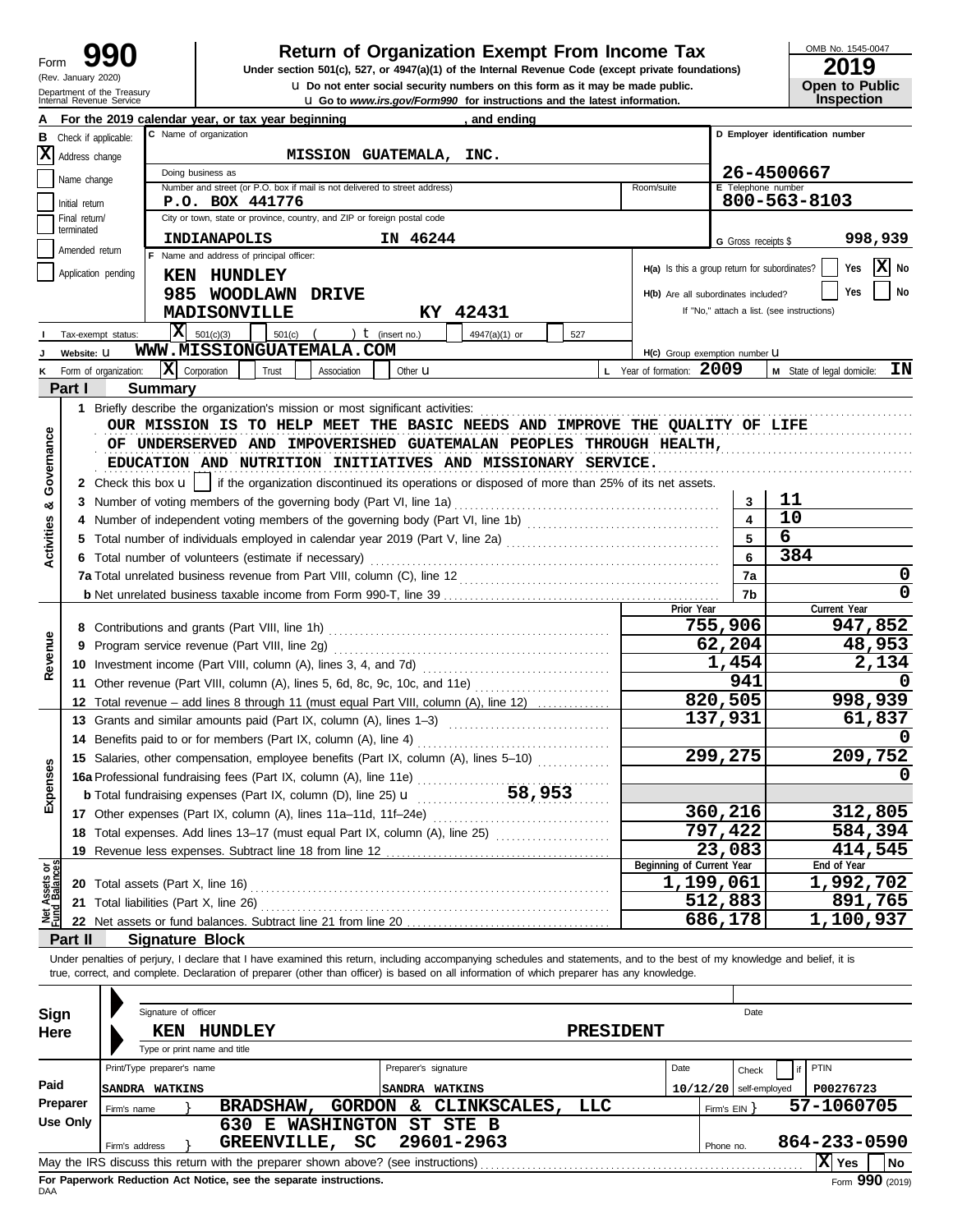| Form 990 (2019) MISSION GUATEMALA, INC.                                                                                       | 26-4500667                                                                                                                                                                                                                                                                                                                                                                                                                                                                                                                                                                                                                    | Page 2                  |
|-------------------------------------------------------------------------------------------------------------------------------|-------------------------------------------------------------------------------------------------------------------------------------------------------------------------------------------------------------------------------------------------------------------------------------------------------------------------------------------------------------------------------------------------------------------------------------------------------------------------------------------------------------------------------------------------------------------------------------------------------------------------------|-------------------------|
| <b>Statement of Program Service Accomplishments</b><br>Part III                                                               |                                                                                                                                                                                                                                                                                                                                                                                                                                                                                                                                                                                                                               |                         |
|                                                                                                                               |                                                                                                                                                                                                                                                                                                                                                                                                                                                                                                                                                                                                                               | $\overline{\mathbf{x}}$ |
| 1 Briefly describe the organization's mission:                                                                                | OUR MISSION IS TO HELP MEET THE BASIC NEEDS AND IMPROVE THE QUALITY OF LIFE<br>OF UNDERSERVED AND IMPOVERISHED GUATEMALAN PEOPLES THROUGH HEALTH,<br>EDUCATION AND NUTRITION INITIATIVES AND MISSIONARY SERVICE.                                                                                                                                                                                                                                                                                                                                                                                                              |                         |
|                                                                                                                               |                                                                                                                                                                                                                                                                                                                                                                                                                                                                                                                                                                                                                               |                         |
| 2 Did the organization undertake any significant program services during the year which were not listed on the                |                                                                                                                                                                                                                                                                                                                                                                                                                                                                                                                                                                                                                               |                         |
| prior Form 990 or 990-EZ?                                                                                                     |                                                                                                                                                                                                                                                                                                                                                                                                                                                                                                                                                                                                                               | Yes $ X $ No            |
| If "Yes," describe these new services on Schedule O.                                                                          |                                                                                                                                                                                                                                                                                                                                                                                                                                                                                                                                                                                                                               |                         |
| Did the organization cease conducting, or make significant changes in how it conducts, any program<br>3                       |                                                                                                                                                                                                                                                                                                                                                                                                                                                                                                                                                                                                                               | Yes $ X $ No            |
| services?<br>If "Yes," describe these changes on Schedule O.                                                                  |                                                                                                                                                                                                                                                                                                                                                                                                                                                                                                                                                                                                                               |                         |
|                                                                                                                               | Describe the organization's program service accomplishments for each of its three largest program services, as measured by                                                                                                                                                                                                                                                                                                                                                                                                                                                                                                    |                         |
| the total expenses, and revenue, if any, for each program service reported.                                                   | expenses. Section $501(c)(3)$ and $501(c)(4)$ organizations are required to report the amount of grants and allocations to others,                                                                                                                                                                                                                                                                                                                                                                                                                                                                                            |                         |
|                                                                                                                               |                                                                                                                                                                                                                                                                                                                                                                                                                                                                                                                                                                                                                               |                         |
| 4a (Code:<br>) (Expenses \$<br>UNDERSERVED GUATEMALAN COMMUNITIES.<br>THE CLINIC SERVED OVER 4,556 PATIENTS IN THE PAST YEAR. | $65,556$ including grants of \$<br>) (Revenue \$<br>MISSION GUATEMALA OPERATES A MEDICAL CLINIC THAT PROVIES ACCESS TO MEDICAL,<br>LABORATORY, OPTICAL, AND DENTAL SERVICES TO MEMBERS OF RURAL AND<br>THE CLINIC ALSO PROVIDES LOW COST<br>MEDICINES, AS PRESCRIBED BY THE CLINIC DOCTOR. NO ONE IS DENIED SERVICE.                                                                                                                                                                                                                                                                                                          | 23,782                  |
|                                                                                                                               |                                                                                                                                                                                                                                                                                                                                                                                                                                                                                                                                                                                                                               |                         |
|                                                                                                                               |                                                                                                                                                                                                                                                                                                                                                                                                                                                                                                                                                                                                                               |                         |
|                                                                                                                               |                                                                                                                                                                                                                                                                                                                                                                                                                                                                                                                                                                                                                               |                         |
|                                                                                                                               |                                                                                                                                                                                                                                                                                                                                                                                                                                                                                                                                                                                                                               |                         |
|                                                                                                                               |                                                                                                                                                                                                                                                                                                                                                                                                                                                                                                                                                                                                                               |                         |
| 4b (Code:<br>) (Expenses \$<br>COMMUNITIES TO CHILDREN RANGING<br>INVIDIUALS<br>THROUGHOUT THEIR ENTIRE LIFE.                 | 73,749 including grants of $$$<br>22,517<br>) (Revenue \$<br>MISSION GUATEMALA COORDINATES A VARIETY OF NUTRITIONAL PROGRAMS<br>IN AGES FROM 6 MONTHS OLD TO THOSE<br>GRADUATING FROM 6TH GRADE. MISSION GUATEMALA ALSO DISTRIBUTES FOOD TO<br>AND FAMILIES TO HELP RELIEVE HUNGER ISSUES.<br>IN 2019 23,200<br>MEALS WERE SERVED THROUGH OUR VARIOUS NUTRITION INITIATIVES. CHRONIC<br><b>MALNUTRITION IS A GROWING ISSUE IN GUATEMALA. OVER HALF OF THE CHILDREN IN</b><br>RURAL AREAS SUFFER FROM CHRONIC CHILDHOOD MALNUTRITION, WHICH CAN LEAD TO<br>STUNTING AND OTHER GROWTH DEVELOPMENTAL ISSUES WHICH IMPACT A CHILD | 25,171<br>IN RURAL      |
|                                                                                                                               |                                                                                                                                                                                                                                                                                                                                                                                                                                                                                                                                                                                                                               |                         |
|                                                                                                                               |                                                                                                                                                                                                                                                                                                                                                                                                                                                                                                                                                                                                                               |                         |
|                                                                                                                               | 4c (Code: ) (Expenses \$270,417 including grants of \$20,469 ) (Revenue \$<br>THE ORGANIZATION USES VOLUNTEERS FROM CHRUCHES AND OTHER ORGANIZATIONS IN<br>THE UNITED STATES TO AID IN COMMUNITY DEVELOPMENT BY THE CONSTRUCTION OF<br>NEEDED FACILITIES AT SCHOOLS AND THE COMMUNITY AT LARGE. THESE CONSTRUCTION<br>PROJECTS ARE DONE IN PARTNERSHIP WITH COMMUNITIES WHO HELP DEFINE THEIR<br>NEEDS IN THE AREAS OF HEALTH, EDUCATION AND NUTRITION. EXAMPLES WOULD BE<br>HANDWASHING SINKS AT SCHOOLS, RECREATION AREAS AT SCHOOLS, KITCHENS FOR<br>SCHOOL FOOD PREPARATION, COMMUNITY HEALTH CENTERS, AND CLASSROOMS.    |                         |
|                                                                                                                               |                                                                                                                                                                                                                                                                                                                                                                                                                                                                                                                                                                                                                               |                         |
|                                                                                                                               |                                                                                                                                                                                                                                                                                                                                                                                                                                                                                                                                                                                                                               |                         |
|                                                                                                                               |                                                                                                                                                                                                                                                                                                                                                                                                                                                                                                                                                                                                                               |                         |
|                                                                                                                               |                                                                                                                                                                                                                                                                                                                                                                                                                                                                                                                                                                                                                               |                         |
| 4d Other program services (Describe on Schedule O.)<br>$18,851$ including grants of \$<br>(Expenses \$                        | 18,851<br>(Revenue \$                                                                                                                                                                                                                                                                                                                                                                                                                                                                                                                                                                                                         |                         |
| 4e Total program service expenses u                                                                                           | 428,573                                                                                                                                                                                                                                                                                                                                                                                                                                                                                                                                                                                                                       |                         |
| DAA                                                                                                                           |                                                                                                                                                                                                                                                                                                                                                                                                                                                                                                                                                                                                                               | Form 990 (2019)         |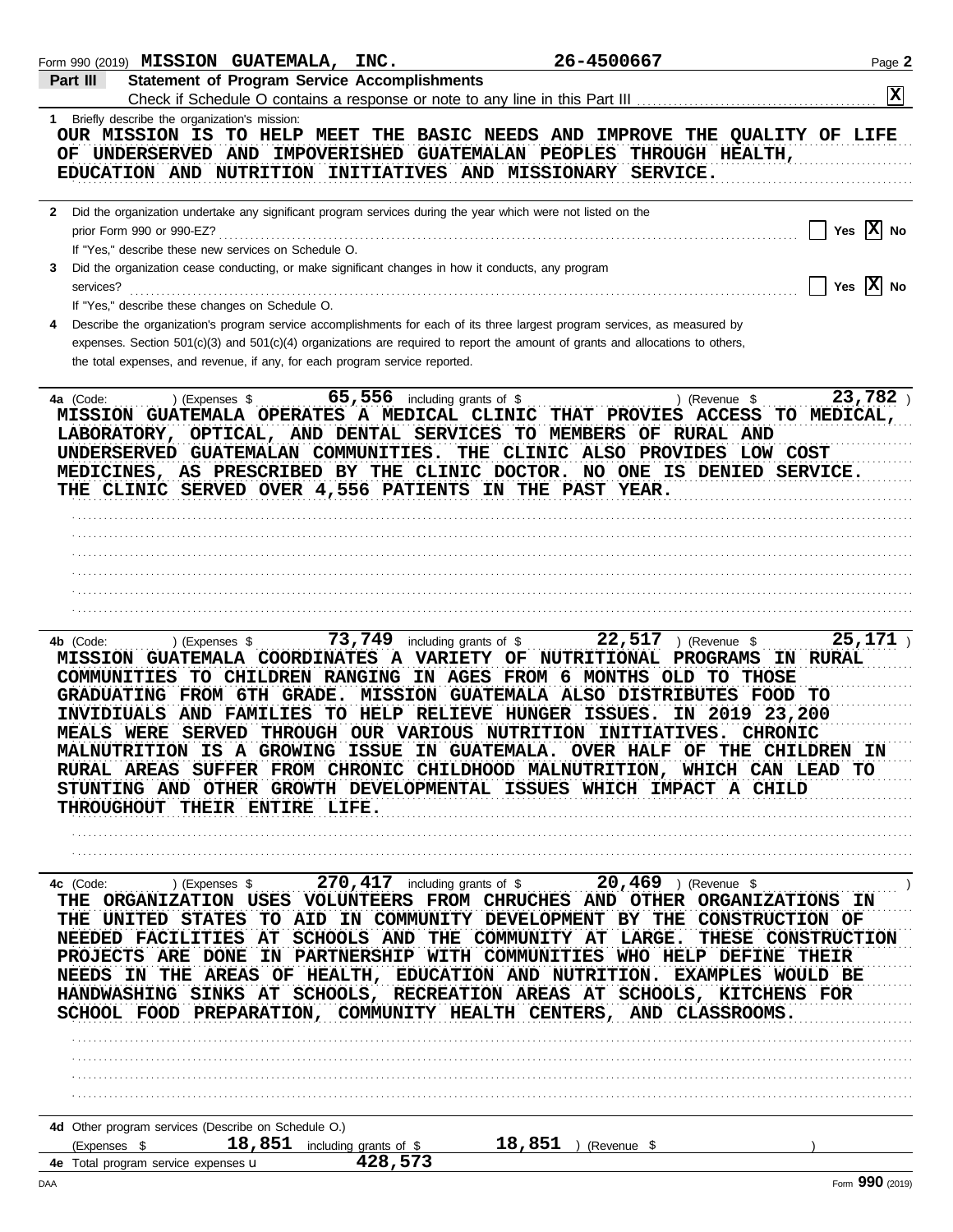**Part IV Checklist of Required Schedules** Form 990 (2019) Page **3 MISSION GUATEMALA, INC. 26-4500667**

|          |                                                                                                                                                                                                                                     |                 | Yes | No     |
|----------|-------------------------------------------------------------------------------------------------------------------------------------------------------------------------------------------------------------------------------------|-----------------|-----|--------|
| 1        | Is the organization described in section $501(c)(3)$ or $4947(a)(1)$ (other than a private foundation)? If "Yes,"<br>complete Schedule A                                                                                            | 1               | х   |        |
| 2        |                                                                                                                                                                                                                                     | $\mathbf{2}$    | X   |        |
| 3        | Did the organization engage in direct or indirect political campaign activities on behalf of or in opposition to                                                                                                                    |                 |     |        |
|          | candidates for public office? If "Yes," complete Schedule C, Part I                                                                                                                                                                 | 3               |     | x      |
| 4        | Section 501(c)(3) organizations. Did the organization engage in lobbying activities, or have a section 501(h)<br>election in effect during the tax year? If "Yes," complete Schedule C, Part II                                     | 4               |     | x      |
| 5        | Is the organization a section $501(c)(4)$ , $501(c)(5)$ , or $501(c)(6)$ organization that receives membership dues,                                                                                                                |                 |     |        |
|          | assessments, or similar amounts as defined in Revenue Procedure 98-19? If "Yes," complete Schedule C, Part III                                                                                                                      | 5               |     | x      |
| 6        | Did the organization maintain any donor advised funds or any similar funds or accounts for which donors                                                                                                                             |                 |     |        |
|          | have the right to provide advice on the distribution or investment of amounts in such funds or accounts? If                                                                                                                         |                 |     |        |
|          | "Yes," complete Schedule D, Part I                                                                                                                                                                                                  | 6               |     | x      |
| 7        | Did the organization receive or hold a conservation easement, including easements to preserve open space,                                                                                                                           |                 |     |        |
|          |                                                                                                                                                                                                                                     | 7               |     | x      |
| 8        | Did the organization maintain collections of works of art, historical treasures, or other similar assets? If "Yes,"                                                                                                                 |                 |     |        |
|          | complete Schedule D, Part III                                                                                                                                                                                                       | 8               |     | x      |
| 9        | Did the organization report an amount in Part X, line 21, for escrow or custodial account liability, serve as a                                                                                                                     |                 |     |        |
|          | custodian for amounts not listed in Part X; or provide credit counseling, debt management, credit repair, or                                                                                                                        | 9               |     | x      |
| 10       | debt negotiation services? If "Yes," complete Schedule D, Part IV [[20] Concretent content content content for<br>Did the organization, directly or through a related organization, hold assets in donor-restricted endowments      |                 |     |        |
|          | or in quasi endowments? If "Yes," complete Schedule D, Part V                                                                                                                                                                       | 10              |     | x      |
| 11       | If the organization's answer to any of the following questions is "Yes," then complete Schedule D, Parts VI,                                                                                                                        |                 |     |        |
|          | VII, VIII, IX, or X as applicable.                                                                                                                                                                                                  |                 |     |        |
| a        | Did the organization report an amount for land, buildings, and equipment in Part X, line 10? If "Yes,"                                                                                                                              |                 |     |        |
|          | complete Schedule D, Part VI                                                                                                                                                                                                        | 11a             | x   |        |
| b        | Did the organization report an amount for investments—other securities in Part X, line 12, that is 5% or more                                                                                                                       |                 |     |        |
|          | of its total assets reported in Part X, line 16? If "Yes," complete Schedule D, Part VII                                                                                                                                            | 11b             |     | x      |
| c        | Did the organization report an amount for investments—program related in Part X, line 13, that is 5% or more                                                                                                                        |                 |     |        |
|          | of its total assets reported in Part X, line 16? If "Yes," complete Schedule D, Part VIII                                                                                                                                           | 11c             |     | x      |
| d        | Did the organization report an amount for other assets in Part X, line 15, that is 5% or more of its total assets                                                                                                                   |                 |     | x      |
|          | reported in Part X, line 16? If "Yes," complete Schedule D, Part IX                                                                                                                                                                 | 11d<br>11e      | х   |        |
| е<br>f   | Did the organization's separate or consolidated financial statements for the tax year include a footnote that addresses                                                                                                             |                 |     |        |
|          | the organization's liability for uncertain tax positions under FIN 48 (ASC 740)? If "Yes," complete Schedule D, Part X                                                                                                              | 11f             |     | x      |
| 12a      | Did the organization obtain separate, independent audited financial statements for the tax year? If "Yes," complete                                                                                                                 |                 |     |        |
|          |                                                                                                                                                                                                                                     | 12a             |     | x      |
|          | <b>b</b> Was the organization included in consolidated, independent audited financial statements for the tax year? If                                                                                                               |                 |     |        |
|          | "Yes," and if the organization answered "No" to line 12a, then completing Schedule D, Parts XI and XII is optional                                                                                                                  | 12 <sub>b</sub> |     | x      |
| 13       |                                                                                                                                                                                                                                     | 13              |     | x      |
| 14a      |                                                                                                                                                                                                                                     | 14a             | X   |        |
| b        | Did the organization have aggregate revenues or expenses of more than \$10,000 from grantmaking,                                                                                                                                    |                 |     |        |
|          | fundraising, business, investment, and program service activities outside the United States, or aggregate                                                                                                                           | 14b             | x   |        |
| 15       | foreign investments valued at \$100,000 or more? If "Yes," complete Schedule F, Parts I and IV [[[[[[[[[[[[[[[<br>Did the organization report on Part IX, column (A), line 3, more than \$5,000 of grants or other assistance to or |                 |     |        |
|          |                                                                                                                                                                                                                                     | 15              | x   |        |
| 16       | Did the organization report on Part IX, column (A), line 3, more than \$5,000 of aggregate grants or other                                                                                                                          |                 |     |        |
|          | assistance to or for foreign individuals? If "Yes," complete Schedule F, Parts III and IV [[[[[[[[[[[[[[[[[[[                                                                                                                       | 16              | X   |        |
| 17       | Did the organization report a total of more than \$15,000 of expenses for professional fundraising services on                                                                                                                      |                 |     |        |
|          |                                                                                                                                                                                                                                     | 17              |     | X      |
| 18       | Did the organization report more than \$15,000 total of fundraising event gross income and contributions on                                                                                                                         |                 |     |        |
|          |                                                                                                                                                                                                                                     | 18              |     | x      |
| 19       | Did the organization report more than \$15,000 of gross income from gaming activities on Part VIII, line 9a?                                                                                                                        |                 |     |        |
|          |                                                                                                                                                                                                                                     | 19              |     | х<br>x |
| 20a<br>b |                                                                                                                                                                                                                                     | 20a<br>20b      |     |        |
| 21       | Did the organization report more than \$5,000 of grants or other assistance to any domestic organization or                                                                                                                         |                 |     |        |
|          |                                                                                                                                                                                                                                     | 21              |     | x      |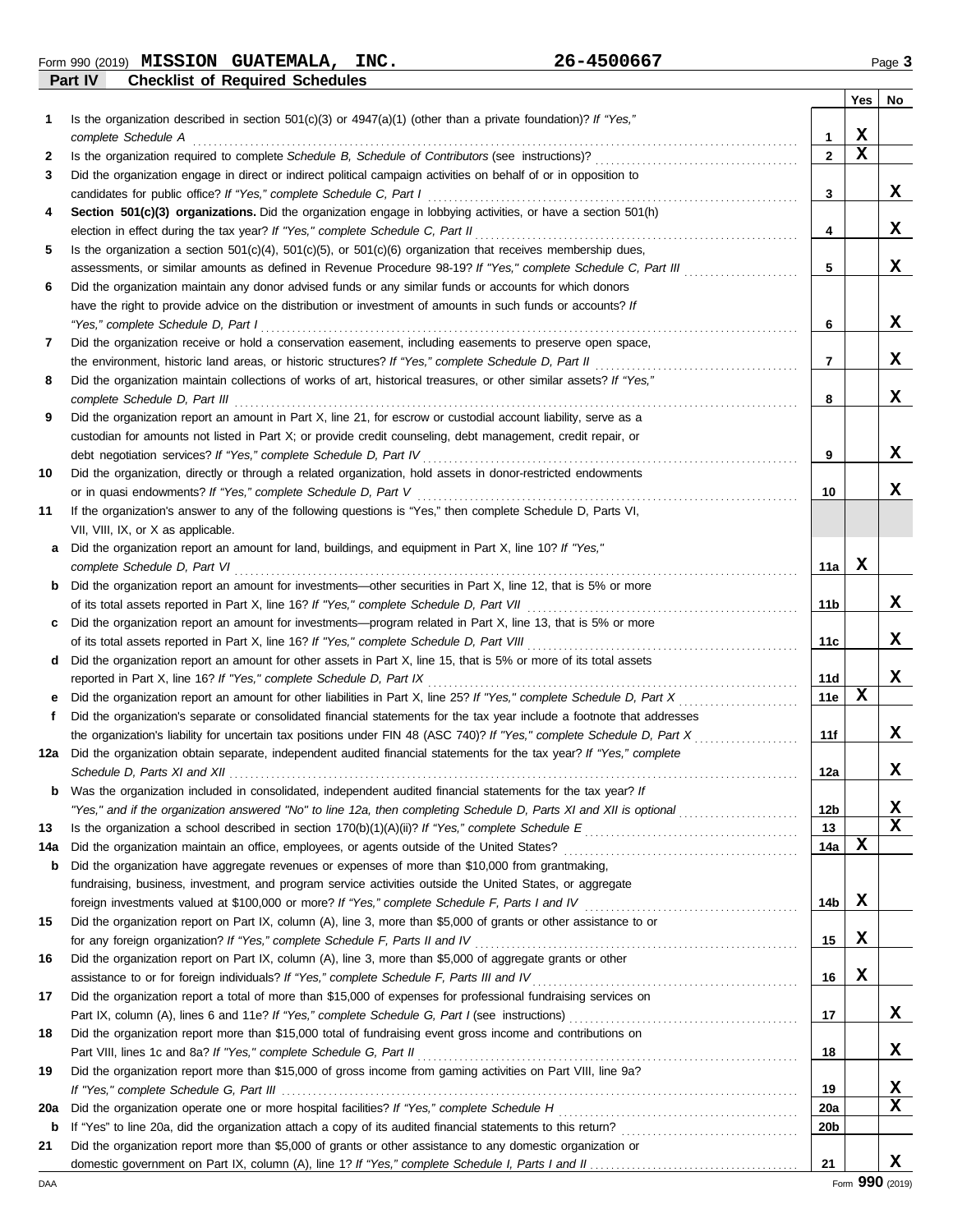**Part IV Checklist of Required Schedules** *(continued)*

|        |                                                                                                                                                                                                                       |                      |                  |     | Yes | No              |
|--------|-----------------------------------------------------------------------------------------------------------------------------------------------------------------------------------------------------------------------|----------------------|------------------|-----|-----|-----------------|
| 22     | Did the organization report more than \$5,000 of grants or other assistance to or for domestic individuals on                                                                                                         |                      |                  |     |     |                 |
|        |                                                                                                                                                                                                                       |                      |                  | 22  |     | x               |
| 23     | Did the organization answer "Yes" to Part VII, Section A, line 3, 4, or 5 about compensation of the                                                                                                                   |                      |                  |     |     |                 |
|        | organization's current and former officers, directors, trustees, key employees, and highest compensated                                                                                                               |                      |                  |     |     |                 |
|        | employees? If "Yes," complete Schedule J                                                                                                                                                                              |                      |                  | 23  |     | x               |
| 24a    | Did the organization have a tax-exempt bond issue with an outstanding principal amount of more than                                                                                                                   |                      |                  |     |     |                 |
|        | \$100,000 as of the last day of the year, that was issued after December 31, 2002? If "Yes," answer lines 24b                                                                                                         |                      |                  | 24a |     | X               |
| b      |                                                                                                                                                                                                                       |                      |                  | 24b |     |                 |
| c      | Did the organization maintain an escrow account other than a refunding escrow at any time during the year                                                                                                             |                      |                  |     |     |                 |
|        | to defease any tax-exempt bonds?                                                                                                                                                                                      |                      |                  | 24с |     |                 |
| d      |                                                                                                                                                                                                                       |                      |                  | 24d |     |                 |
| 25a    | Section 501(c)(3), 501(c)(4), and 501(c)(29) organizations. Did the organization engage in an excess benefit                                                                                                          |                      |                  |     |     |                 |
|        |                                                                                                                                                                                                                       |                      |                  | 25a |     | X               |
| b      | Is the organization aware that it engaged in an excess benefit transaction with a disqualified person in a prior                                                                                                      |                      |                  |     |     |                 |
|        | year, and that the transaction has not been reported on any of the organization's prior Forms 990 or 990-EZ?                                                                                                          |                      |                  |     |     |                 |
|        | If "Yes," complete Schedule L, Part I                                                                                                                                                                                 |                      |                  | 25b |     | x               |
| 26     | Did the organization report any amount on Part X, line 5 or 22, for receivables from or payables to any current                                                                                                       |                      |                  |     |     |                 |
|        | or former officer, director, trustee, key employee, creator or founder, substantial contributor, or 35%                                                                                                               |                      |                  |     |     |                 |
|        | controlled entity or family member of any of these persons? If "Yes," complete Schedule L, Part II                                                                                                                    |                      |                  | 26  |     | X               |
| 27     | Did the organization provide a grant or other assistance to any current or former officer, director, trustee, key                                                                                                     |                      |                  |     |     |                 |
|        | employee, creator or founder, substantial contributor or employee thereof, a grant selection committee                                                                                                                |                      |                  |     |     |                 |
|        | member, or to a 35% controlled entity (including an employee thereof) or family member of any of these                                                                                                                |                      |                  |     |     | X               |
| 28     | persons? If "Yes," complete Schedule L, Part III<br>Was the organization a party to a business transaction with one of the following parties (see Schedule L, Part                                                    |                      |                  | 27  |     |                 |
|        | IV instructions, for applicable filing thresholds, conditions, and exceptions):                                                                                                                                       |                      |                  |     |     |                 |
| a      | A current or former officer, director, trustee, key employee, creator or founder, or substantial contributor? If                                                                                                      |                      |                  |     |     |                 |
|        | "Yes," complete Schedule L, Part IV                                                                                                                                                                                   |                      |                  | 28a |     | X               |
| b      | A family member of any individual described in line 28a? If "Yes," complete Schedule L, Part IV [11] mattless contracts and the state of any individual described in line 28a? If "Yes," complete Schedule L, Part IV |                      |                  | 28b |     | х               |
| c      | A 35% controlled entity of one or more individuals and/or organizations described in lines 28a or 28b? If                                                                                                             |                      |                  |     |     |                 |
|        |                                                                                                                                                                                                                       |                      |                  | 28c |     | x               |
| 29     |                                                                                                                                                                                                                       |                      |                  | 29  |     | х               |
| 30     | Did the organization receive contributions of art, historical treasures, or other similar assets, or qualified                                                                                                        |                      |                  |     |     |                 |
|        |                                                                                                                                                                                                                       |                      |                  | 30  |     | х               |
| 31     | Did the organization liquidate, terminate, or dissolve and cease operations? If "Yes," complete Schedule N, Part I                                                                                                    |                      |                  | 31  |     | $\mathbf x$     |
| 32     | Did the organization sell, exchange, dispose of, or transfer more than 25% of its net assets? If "Yes,"                                                                                                               |                      |                  |     |     |                 |
|        | complete Schedule N, Part II                                                                                                                                                                                          |                      |                  | 32  |     | х               |
| 33     | Did the organization own 100% of an entity disregarded as separate from the organization under Regulations                                                                                                            |                      |                  |     |     |                 |
|        | sections 301.7701-2 and 301.7701-3? If "Yes," complete Schedule R, Part I<br>Was the organization related to any tax-exempt or taxable entity? If "Yes," complete Schedule R, Part II, III,                           |                      |                  | 33  |     | X               |
| 34     | or IV, and Part V, line 1                                                                                                                                                                                             |                      |                  | 34  |     | X               |
| 35a    |                                                                                                                                                                                                                       |                      |                  | 35a |     | х               |
| b      | If "Yes" to line 35a, did the organization receive any payment from or engage in any transaction with a                                                                                                               |                      |                  |     |     |                 |
|        |                                                                                                                                                                                                                       |                      |                  | 35b |     |                 |
| 36     | <b>Section 501(c)(3) organizations.</b> Did the organization make any transfers to an exempt non-charitable                                                                                                           |                      |                  |     |     |                 |
|        | related organization? If "Yes," complete Schedule R, Part V, line 2                                                                                                                                                   |                      |                  | 36  |     | x               |
| 37     | Did the organization conduct more than 5% of its activities through an entity that is not a related organization                                                                                                      |                      |                  |     |     |                 |
|        |                                                                                                                                                                                                                       |                      |                  | 37  |     | x               |
| 38     | Did the organization complete Schedule O and provide explanations in Schedule O for Part VI, lines 11b and                                                                                                            |                      |                  |     |     |                 |
|        | 19? Note: All Form 990 filers are required to complete Schedule O.                                                                                                                                                    |                      |                  | 38  | X   |                 |
|        | Part V<br><b>Statements Regarding Other IRS Filings and Tax Compliance</b>                                                                                                                                            |                      |                  |     |     |                 |
|        |                                                                                                                                                                                                                       |                      |                  |     |     |                 |
|        |                                                                                                                                                                                                                       |                      |                  |     | Yes | No              |
| 1а     | Enter the number reported in Box 3 of Form 1096. Enter -0- if not applicable<br>Enter the number of Forms W-2G included in line 1a. Enter -0- if not applicable                                                       | 1a<br>1 <sub>b</sub> | 0<br>$\mathbf 0$ |     |     |                 |
| b<br>c | Did the organization comply with backup withholding rules for reportable payments to vendors and                                                                                                                      |                      |                  |     |     |                 |
|        |                                                                                                                                                                                                                       |                      |                  | 1c  |     | x               |
| DAA    |                                                                                                                                                                                                                       |                      |                  |     |     | Form 990 (2019) |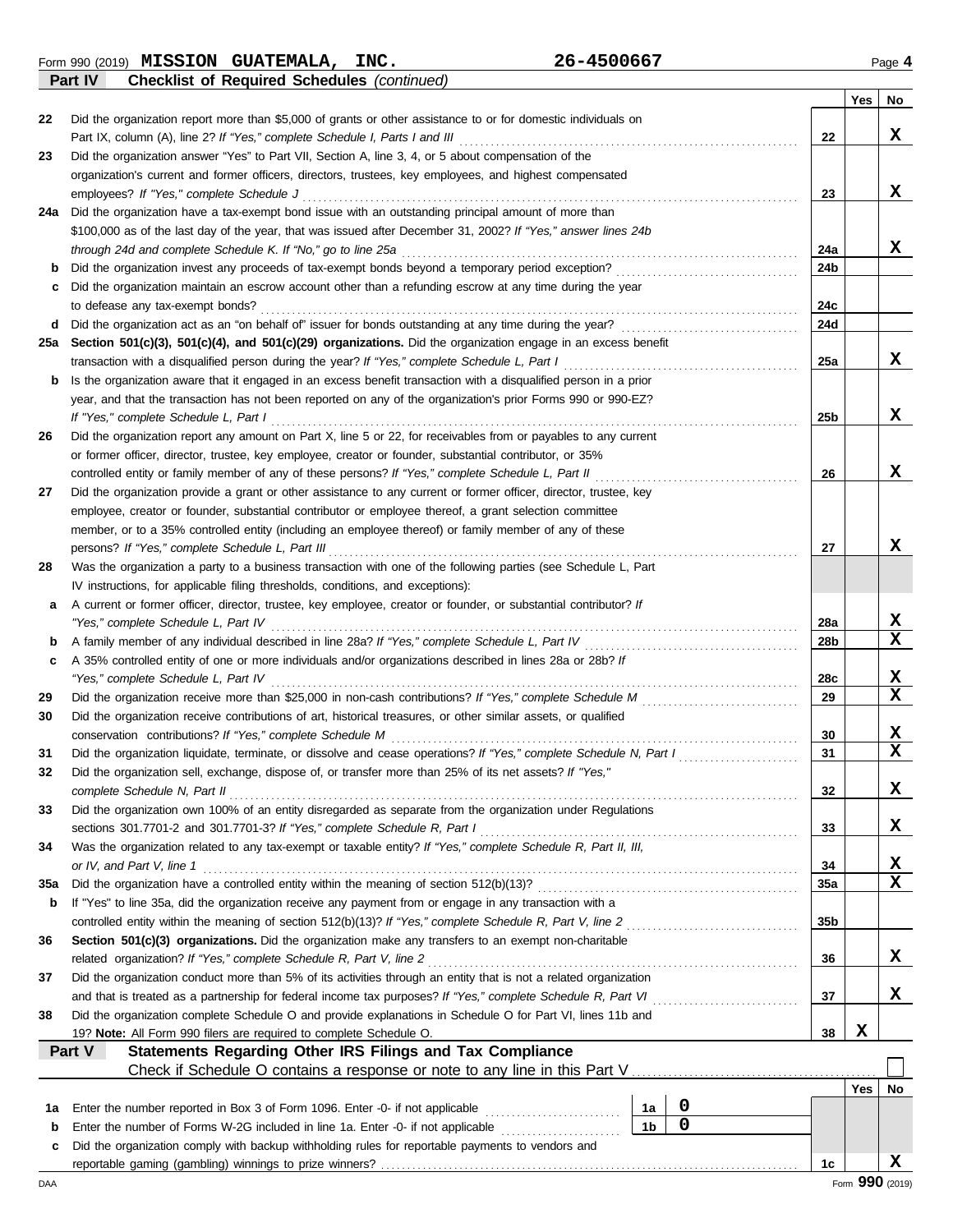Form 990 (2019) Page **5 MISSION GUATEMALA, INC. 26-4500667**

|        | Statements Regarding Other IRS Filings and Tax Compliance (continued)<br>Part V                                                    |                |     |    |
|--------|------------------------------------------------------------------------------------------------------------------------------------|----------------|-----|----|
|        |                                                                                                                                    |                | Yes | No |
| 2a     | Enter the number of employees reported on Form W-3, Transmittal of Wage and Tax                                                    |                |     |    |
|        | 6<br>2a<br>Statements, filed for the calendar year ending with or within the year covered by this return                           |                |     |    |
| b      |                                                                                                                                    | 2 <sub>b</sub> | X   |    |
|        | Note: If the sum of lines 1a and 2a is greater than 250, you may be required to e-file (see instructions)                          |                |     |    |
| За     | Did the organization have unrelated business gross income of \$1,000 or more during the year?                                      | За             |     | X  |
| b      |                                                                                                                                    | 3b             |     |    |
| 4a     | At any time during the calendar year, did the organization have an interest in, or a signature or other authority over,            |                |     |    |
|        | a financial account in a foreign country (such as a bank account, securities account, or other financial account)?                 | 4a             | х   |    |
| b      | If "Yes," enter the name of the foreign country $\mathbf{u}$ GUATEMALA                                                             |                |     |    |
|        | See instructions for filing requirements for FinCEN Form 114, Report of Foreign Bank and Financial Accounts (FBAR).                |                |     |    |
| 5a     |                                                                                                                                    | 5a             |     | X  |
| b      |                                                                                                                                    | 5 <sub>b</sub> |     | X  |
| c      |                                                                                                                                    | 5c             |     |    |
| 6а     | Does the organization have annual gross receipts that are normally greater than \$100,000, and did the                             |                |     |    |
|        |                                                                                                                                    | 6a             |     | X  |
| b      | If "Yes," did the organization include with every solicitation an express statement that such contributions or                     |                |     |    |
|        | gifts were not tax deductible?                                                                                                     | 6b             |     |    |
| 7      | Organizations that may receive deductible contributions under section 170(c).                                                      |                |     |    |
| а      | Did the organization receive a payment in excess of \$75 made partly as a contribution and partly for goods                        |                |     |    |
|        | and services provided to the payor?                                                                                                | 7a             |     |    |
| b      |                                                                                                                                    | 7b             |     |    |
| c      | Did the organization sell, exchange, or otherwise dispose of tangible personal property for which it was                           |                |     |    |
|        |                                                                                                                                    | 7c             |     |    |
| d      |                                                                                                                                    |                |     |    |
| е      | Did the organization receive any funds, directly or indirectly, to pay premiums on a personal benefit contract?                    | 7e             |     |    |
|        |                                                                                                                                    | 7f             |     |    |
| g      |                                                                                                                                    | 7g             |     |    |
| h      | If the organization received a contribution of cars, boats, airplanes, or other vehicles, did the organization file a Form 1098-C? | 7h             |     |    |
| 8      | Sponsoring organizations maintaining donor advised funds. Did a donor advised fund maintained by the                               | 8              |     |    |
|        |                                                                                                                                    |                |     |    |
| 9      | Sponsoring organizations maintaining donor advised funds.                                                                          | 9a             |     |    |
| a<br>b |                                                                                                                                    | 9b             |     |    |
| 10     | Section 501(c)(7) organizations. Enter:                                                                                            |                |     |    |
| а      | 10a<br>Initiation fees and capital contributions included on Part VIII, line 12 [11][11][12] [11][11][11][11][11][11]              |                |     |    |
| b      | 10 <sub>b</sub><br>Gross receipts, included on Form 990, Part VIII, line 12, for public use of club facilities                     |                |     |    |
| 11     | Section 501(c)(12) organizations. Enter:                                                                                           |                |     |    |
| a      | 11a<br>Gross income from members or shareholders                                                                                   |                |     |    |
| b      | Gross income from other sources (Do not net amounts due or paid to other sources                                                   |                |     |    |
|        | 11 <sub>b</sub><br>against amounts due or received from them.)                                                                     |                |     |    |
| 12a    | Section 4947(a)(1) non-exempt charitable trusts. Is the organization filing Form 990 in lieu of Form 1041?                         | 12a            |     |    |
| b      | If "Yes," enter the amount of tax-exempt interest received or accrued during the year<br>12 <sub>b</sub>                           |                |     |    |
| 13     | Section 501(c)(29) qualified nonprofit health insurance issuers.                                                                   |                |     |    |
| a      | Is the organization licensed to issue qualified health plans in more than one state?                                               | 13а            |     |    |
|        | Note: See the instructions for additional information the organization must report on Schedule O.                                  |                |     |    |
| b      | Enter the amount of reserves the organization is required to maintain by the states in which                                       |                |     |    |
|        | 13 <sub>b</sub>                                                                                                                    |                |     |    |
| c      | 13c<br>Enter the amount of reserves on hand                                                                                        |                |     |    |
| 14a    |                                                                                                                                    | 14a            |     | x  |
| b      |                                                                                                                                    | 14b            |     |    |
| 15     | Is the organization subject to the section 4960 tax on payment(s) of more than \$1,000,000 in remuneration or                      |                |     |    |
|        | excess parachute payment(s) during the year?                                                                                       | 15             |     | x  |
|        | If "Yes," see instructions and file Form 4720, Schedule N.                                                                         |                |     |    |
| 16     | Is the organization an educational institution subject to the section 4968 excise tax on net investment income?                    | 16             |     | X  |
|        | If "Yes," complete Form 4720, Schedule O.                                                                                          |                |     |    |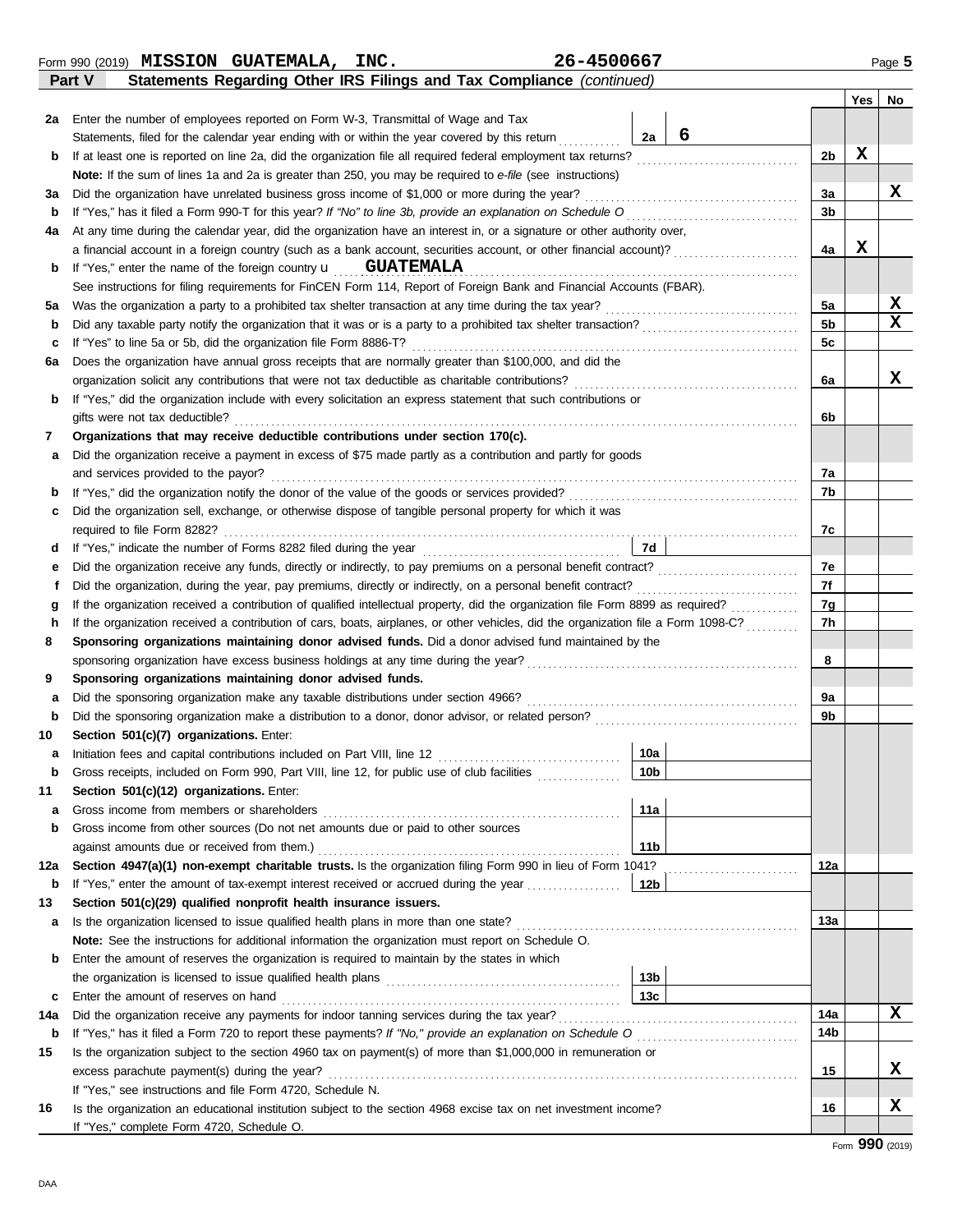| טט וו חסטווט |  |
|--------------|--|
|              |  |

Form 990 (2019) Page **6 MISSION GUATEMALA, INC. 26-4500667 Part VI Governance, Management, and Disclosure** *For each "Yes" response to lines 2 through 7b below, and for a "No"*

*response to line 8a, 8b, or 10b below, describe the circumstances, processes, or changes on Schedule O. See instructions.* Check if Schedule O contains a response or note to any line in this Part VI.

| 1a                       | Enter the number of voting members of the governing body at the end of the tax year<br>If there are material differences in voting rights among members of the governing body, or | 1a |    |    | Yes | No. |
|--------------------------|-----------------------------------------------------------------------------------------------------------------------------------------------------------------------------------|----|----|----|-----|-----|
|                          |                                                                                                                                                                                   |    |    |    |     |     |
|                          |                                                                                                                                                                                   |    | 11 |    |     |     |
|                          |                                                                                                                                                                                   |    |    |    |     |     |
|                          | if the governing body delegated broad authority to an executive committee or similar                                                                                              |    |    |    |     |     |
|                          | committee, explain on Schedule O.                                                                                                                                                 |    |    |    |     |     |
| b                        | Enter the number of voting members included on line 1a, above, who are independent                                                                                                | 1b | 10 |    |     |     |
| 2                        | Did any officer, director, trustee, or key employee have a family relationship or a business relationship with                                                                    |    |    |    |     |     |
|                          | any other officer, director, trustee, or key employee?                                                                                                                            |    |    | 2  |     | x   |
| 3                        | Did the organization delegate control over management duties customarily performed by or under the direct                                                                         |    |    |    |     |     |
|                          | supervision of officers, directors, trustees, or key employees to a management company or other person?                                                                           |    |    | 3  |     | x   |
| 4                        | Did the organization make any significant changes to its governing documents since the prior Form 990 was filed?                                                                  |    |    |    |     |     |
| 5                        |                                                                                                                                                                                   |    |    |    |     | x   |
| 6                        | Did the organization have members or stockholders?                                                                                                                                |    |    | 6  |     | x   |
| 7a                       | Did the organization have members, stockholders, or other persons who had the power to elect or appoint                                                                           |    |    |    |     |     |
|                          | one or more members of the governing body?                                                                                                                                        |    |    | 7а |     | x   |
| b                        | Are any governance decisions of the organization reserved to (or subject to approval by) members,                                                                                 |    |    |    |     |     |
|                          | stockholders, or persons other than the governing body?                                                                                                                           |    |    | 7b |     | x   |
| 8                        | Did the organization contemporaneously document the meetings held or written actions undertaken during the year by the following:                                                 |    |    |    |     |     |
| The governing body?<br>a |                                                                                                                                                                                   |    |    | 8a | х   |     |
| b                        | Each committee with authority to act on behalf of the governing body?                                                                                                             |    |    | 8b | X   |     |
| 9                        | Is there any officer, director, trustee, or key employee listed in Part VII, Section A, who cannot be reached at                                                                  |    |    |    |     |     |
|                          |                                                                                                                                                                                   |    |    | 9  |     | х   |

|  |  |  |  | <b>Section B. Policies</b> (This Section B requests information about policies not required by the Internal Revenue Code.) |
|--|--|--|--|----------------------------------------------------------------------------------------------------------------------------|
|--|--|--|--|----------------------------------------------------------------------------------------------------------------------------|

|     | Section B. Policies (This Section B requests information about policies not required by the Internal Revenue Code.)                                                                         |                 |     |    |
|-----|---------------------------------------------------------------------------------------------------------------------------------------------------------------------------------------------|-----------------|-----|----|
|     |                                                                                                                                                                                             |                 | Yes | No |
| 10a | Did the organization have local chapters, branches, or affiliates?                                                                                                                          | 10a             |     | X  |
| b   | If "Yes," did the organization have written policies and procedures governing the activities of such chapters,                                                                              |                 |     |    |
|     | affiliates, and branches to ensure their operations are consistent with the organization's exempt purposes?                                                                                 | 10 <sub>b</sub> |     |    |
| 11a | Has the organization provided a complete copy of this Form 990 to all members of its governing body before filing the form?                                                                 | 11a             | X   |    |
| b   | Describe in Schedule O the process, if any, used by the organization to review this Form 990.                                                                                               |                 |     |    |
| 12a | Did the organization have a written conflict of interest policy? If "No," go to line 13                                                                                                     | 12a             | х   |    |
| b   | Were officers, directors, or trustees, and key employees required to disclose annually interests that could give rise to conflicts?                                                         | 12 <sub>b</sub> | х   |    |
| c   | Did the organization regularly and consistently monitor and enforce compliance with the policy? If "Yes,"                                                                                   |                 |     |    |
|     | describe in Schedule O how this was done                                                                                                                                                    | 12c             |     | x  |
| 13  | Did the organization have a written whistleblower policy?                                                                                                                                   | 13              |     | X  |
| 14  | Did the organization have a written document retention and destruction policy?                                                                                                              | 14              |     | x  |
| 15  | Did the process for determining compensation of the following persons include a review and approval by                                                                                      |                 |     |    |
|     | independent persons, comparability data, and contemporaneous substantiation of the deliberation and decision?                                                                               |                 |     |    |
| а   | The organization's CEO, Executive Director, or top management official manufactor content content content content of the organization's CEO, executive Director, or top management official | 15a             | x   |    |
| b   | Other officers or key employees of the organization                                                                                                                                         | 15 <sub>b</sub> |     | X  |
|     | If "Yes" to line 15a or 15b, describe the process in Schedule O (see instructions).                                                                                                         |                 |     |    |
| 16a | Did the organization invest in, contribute assets to, or participate in a joint venture or similar arrangement                                                                              |                 |     |    |
|     | with a taxable entity during the year?                                                                                                                                                      | 16a             |     | x  |
| b   | If "Yes," did the organization follow a written policy or procedure requiring the organization to evaluate its                                                                              |                 |     |    |
|     | participation in joint venture arrangements under applicable federal tax law, and take steps to safeguard the                                                                               |                 |     |    |
|     |                                                                                                                                                                                             | 16 <sub>b</sub> |     |    |
|     | <b>Section C. Disclosure</b>                                                                                                                                                                |                 |     |    |
| 17  | List the states with which a copy of this Form 990 is required to be filed $\mathbf u$<br>ΙN                                                                                                |                 |     |    |
| 18  | Section 6104 requires an organization to make its Forms 1023 (1024 or 1024-A, if applicable), 990, and 990-T (Section 501(c)                                                                |                 |     |    |
|     | (3) sonly) available for public inspection. Indicate how you made these available. Check all that apply.                                                                                    |                 |     |    |
|     | X Own website<br>Another's website<br>  Upon request<br>Other (explain on Schedule O)                                                                                                       |                 |     |    |
| 19  | Describe on Schedule O whether (and if so, how) the organization made its governing documents, conflict of interest policy, and                                                             |                 |     |    |
|     | financial statements available to the public during the tax year.                                                                                                                           |                 |     |    |
| 20  | State the name, address, and telephone number of the person who possesses the organization's books and records u                                                                            |                 |     |    |

| <b>BURNS</b><br><b>DAVID</b> | 441776<br><b>BOX</b><br>৽.০. |             |              |
|------------------------------|------------------------------|-------------|--------------|
| INDIANAPOLIS                 |                              | 46244<br>ΙN | 800-563-8103 |

**X**

|  |  |  | 5-4500667 |  |  |
|--|--|--|-----------|--|--|
|  |  |  |           |  |  |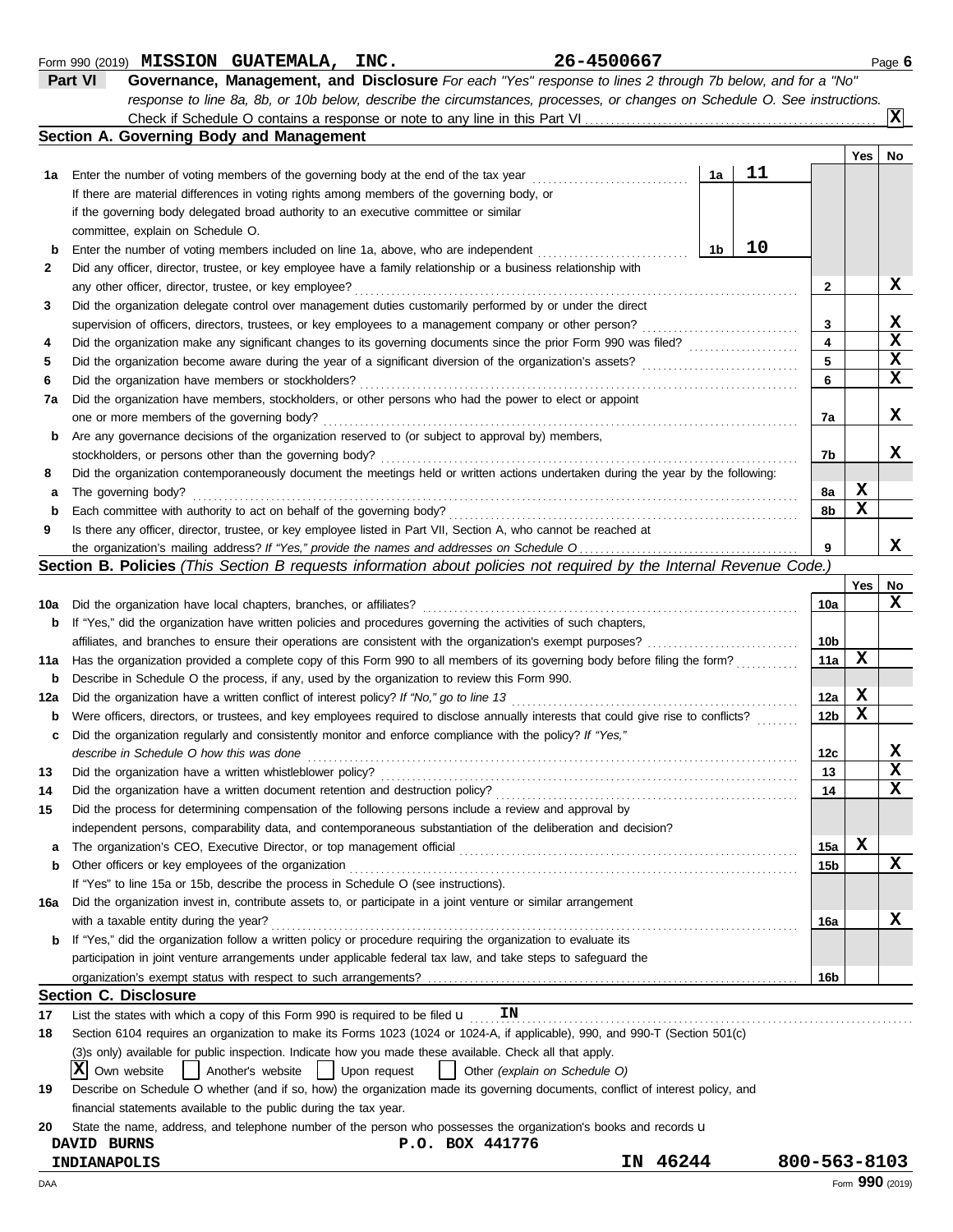| Part VII                 | Compensation of Officers, Directors, Trustees, Key Employees, Highest Compensated Employees, and<br><b>Independent Contractors</b>                                                                                                                                                                         |  |  |  |  |  |  |  |  |
|--------------------------|------------------------------------------------------------------------------------------------------------------------------------------------------------------------------------------------------------------------------------------------------------------------------------------------------------|--|--|--|--|--|--|--|--|
|                          | Check if Schedule O contains a response or note to any line in this Part VII                                                                                                                                                                                                                               |  |  |  |  |  |  |  |  |
| Section A.               | Officers, Directors, Trustees, Key Employees, and Highest Compensated Employees                                                                                                                                                                                                                            |  |  |  |  |  |  |  |  |
| organization's tax year. | 1a Complete this table for all persons required to be listed. Report compensation for the calendar year ending with or within the                                                                                                                                                                          |  |  |  |  |  |  |  |  |
|                          | • List all of the organization's <b>current</b> officers, directors, trustees (whether individuals or organizations), regardless of amount of<br>compensation. Enter -0- in columns $(D)$ , $(E)$ , and $(F)$ if no compensation was paid.                                                                 |  |  |  |  |  |  |  |  |
|                          | • List all of the organization's <b>current</b> key employees, if any. See instructions for definition of "key employee."                                                                                                                                                                                  |  |  |  |  |  |  |  |  |
|                          | • List the organization's five current highest compensated employees (other than an officer, director, trustee, or key employee)<br>who received reportable compensation (Box 5 of Form W-2 and/or Box 7 of Form 1099-MISC) of more than \$100,000 from the<br>organization and any related organizations. |  |  |  |  |  |  |  |  |
|                          | • List all of the organization's <b>former</b> officers, key employees, and highest compensated employees who received more than<br>\$100,000 of reportable compensation from the organization and any related organizations.                                                                              |  |  |  |  |  |  |  |  |

List all of the organization's **former directors or trustees** that received, in the capacity as a former director or trustee of the organization, more than \$10,000 of reportable compensation from the organization and any related organizations. See instructions for the order in which to list the persons above. **•**

Check this box if neither the organization nor any related organization compensated any current officer, director, or trustee.

| (A)<br>Name and title | (B)<br>Average<br>hours<br>per week<br>(list any<br>hours for |                                   |                         |             | (C)<br>Position | (do not check more than one<br>box, unless person is both an<br>officer and a director/trustee) |        | (D)<br>Reportable<br>compensation<br>from the<br>organization<br>(W-2/1099-MISC) | (E)<br>Reportable<br>compensation<br>from related<br>organizations<br>(W-2/1099-MISC) | (F)<br>Estimated amount<br>of other<br>compensation<br>from the<br>organization and |
|-----------------------|---------------------------------------------------------------|-----------------------------------|-------------------------|-------------|-----------------|-------------------------------------------------------------------------------------------------|--------|----------------------------------------------------------------------------------|---------------------------------------------------------------------------------------|-------------------------------------------------------------------------------------|
|                       | related<br>organizations<br>below<br>dotted line)             | Individual trustee<br>or director | nstitutional<br>trustee | Officer     | Key employee    | Highest compensated<br>employee                                                                 | Former |                                                                                  |                                                                                       | related organizations                                                               |
| (1) DAVID BURNS       |                                                               |                                   |                         |             |                 |                                                                                                 |        |                                                                                  |                                                                                       |                                                                                     |
|                       | 40.00                                                         |                                   |                         |             |                 |                                                                                                 |        |                                                                                  |                                                                                       |                                                                                     |
| EXECUTIVE DIRECTOR    | 0.00                                                          |                                   |                         | $\mathbf x$ |                 |                                                                                                 |        | 36,667                                                                           | 0                                                                                     | 7,333                                                                               |
| (2) LEIGH RANDALL     | 40.00                                                         |                                   |                         |             |                 |                                                                                                 |        |                                                                                  |                                                                                       |                                                                                     |
| DIRECTOR OF DEVELOPM  | 0.00                                                          | X                                 |                         |             |                 |                                                                                                 |        | 12,000                                                                           | 0                                                                                     | 0                                                                                   |
| (3) FRAN BLACK        |                                                               |                                   |                         |             |                 |                                                                                                 |        |                                                                                  |                                                                                       |                                                                                     |
|                       | 1.50                                                          |                                   |                         |             |                 |                                                                                                 |        |                                                                                  |                                                                                       |                                                                                     |
| <b>SECRETARY</b>      | 0.00                                                          | X                                 |                         |             |                 |                                                                                                 |        | 0                                                                                | 0                                                                                     | $\mathbf 0$                                                                         |
| (4) RODNEY FRIEDEN    |                                                               |                                   |                         |             |                 |                                                                                                 |        |                                                                                  |                                                                                       |                                                                                     |
|                       | 1.50                                                          |                                   |                         |             |                 |                                                                                                 |        |                                                                                  |                                                                                       |                                                                                     |
| <b>BOARD MEMBER</b>   | 0.00                                                          | $\mathbf x$                       |                         |             |                 |                                                                                                 |        | 0                                                                                | 0                                                                                     | $\mathbf 0$                                                                         |
| (5) KAREN FURR        |                                                               |                                   |                         |             |                 |                                                                                                 |        |                                                                                  |                                                                                       |                                                                                     |
|                       | 3.00                                                          |                                   |                         |             |                 |                                                                                                 |        |                                                                                  |                                                                                       |                                                                                     |
| BOARD MEMBER          | 0.00                                                          | X                                 |                         |             |                 |                                                                                                 |        | 0                                                                                | 0                                                                                     | 0                                                                                   |
| (6) STEVE GARLAND     |                                                               |                                   |                         |             |                 |                                                                                                 |        |                                                                                  |                                                                                       |                                                                                     |
|                       | 2.00                                                          |                                   |                         |             |                 |                                                                                                 |        |                                                                                  |                                                                                       |                                                                                     |
| <b>BOARD MEMBER</b>   | 0.00                                                          | X                                 |                         |             |                 |                                                                                                 |        | 0                                                                                | 0                                                                                     | $\pmb{0}$                                                                           |
| (7) CORY HERRIN       |                                                               |                                   |                         |             |                 |                                                                                                 |        |                                                                                  |                                                                                       |                                                                                     |
|                       | 1.00                                                          |                                   |                         |             |                 |                                                                                                 |        |                                                                                  |                                                                                       |                                                                                     |
| VICE PRESIDENT        | 0.00                                                          | $\mathbf x$                       |                         |             |                 |                                                                                                 |        | 0                                                                                | 0                                                                                     | $\mathbf 0$                                                                         |
| (8) ZACH HOPKINS      |                                                               |                                   |                         |             |                 |                                                                                                 |        |                                                                                  |                                                                                       |                                                                                     |
|                       | 1.00                                                          |                                   |                         |             |                 |                                                                                                 |        |                                                                                  |                                                                                       |                                                                                     |
| <b>TREASURER</b>      | 0.00                                                          | X                                 |                         |             |                 |                                                                                                 |        | 0                                                                                | 0                                                                                     | $\pmb{0}$                                                                           |
| (9) KEN HUNDLEY       |                                                               |                                   |                         |             |                 |                                                                                                 |        |                                                                                  |                                                                                       |                                                                                     |
|                       | 3.00                                                          |                                   |                         |             |                 |                                                                                                 |        |                                                                                  |                                                                                       |                                                                                     |
| <b>PRESIDENT</b>      | 0.00                                                          | $\mathbf x$                       |                         | X           |                 |                                                                                                 |        | 0                                                                                | 0                                                                                     | $\mathbf 0$                                                                         |
| (10) KEITH LEONARD    |                                                               |                                   |                         |             |                 |                                                                                                 |        |                                                                                  |                                                                                       |                                                                                     |
|                       | 1.00                                                          |                                   |                         |             |                 |                                                                                                 |        |                                                                                  |                                                                                       |                                                                                     |
| <b>BOARD MEMBER</b>   | 0.00                                                          | X                                 |                         |             |                 |                                                                                                 |        | 0                                                                                | 0                                                                                     | 0                                                                                   |
| (11) PAUL PEACH       |                                                               |                                   |                         |             |                 |                                                                                                 |        |                                                                                  |                                                                                       |                                                                                     |
|                       | 1.00                                                          |                                   |                         |             |                 |                                                                                                 |        |                                                                                  |                                                                                       |                                                                                     |
| <b>BOARD MEMBER</b>   | 0.00                                                          | $\mathbf x$                       |                         |             |                 |                                                                                                 |        | 0                                                                                | 0                                                                                     | $\pmb{0}$                                                                           |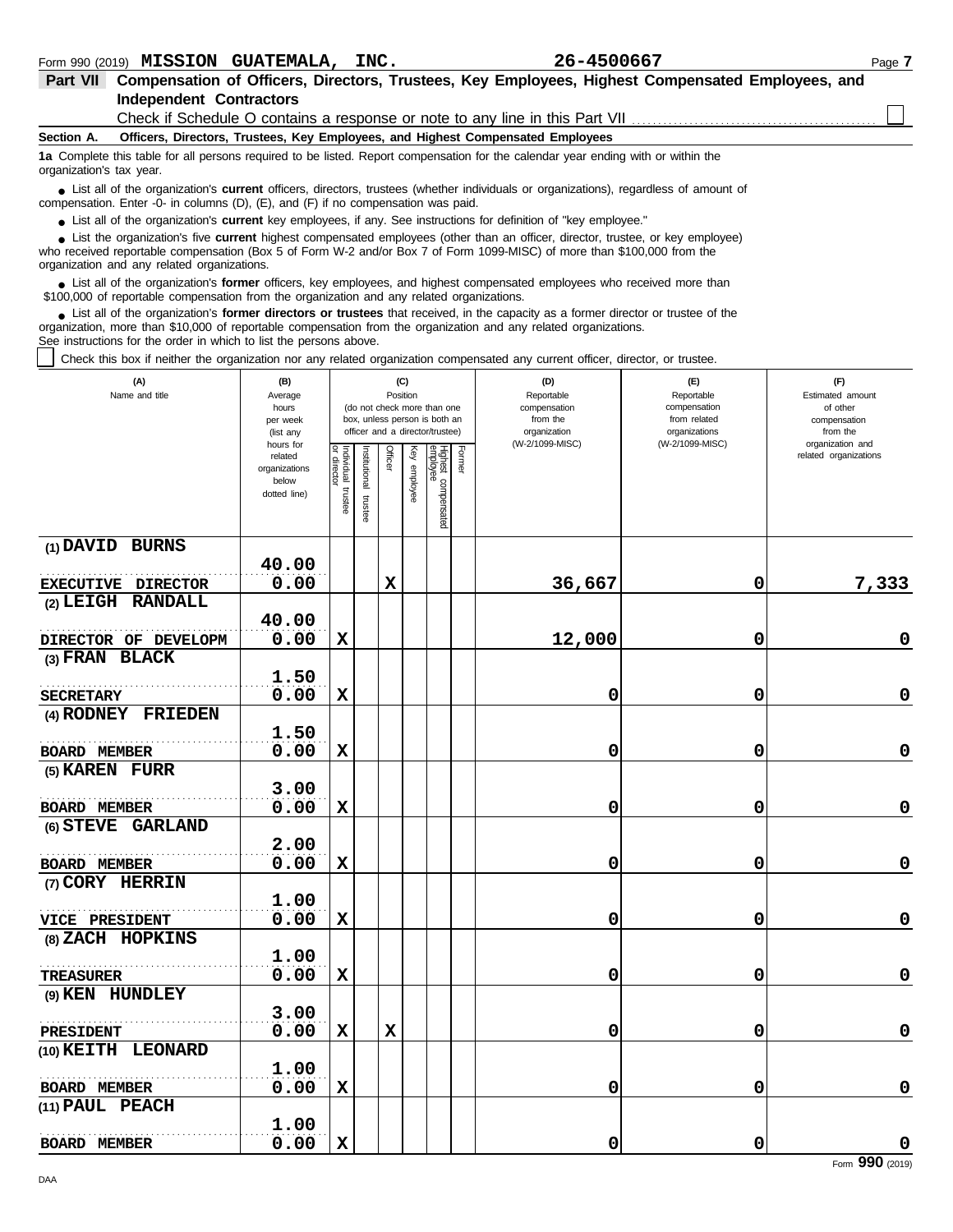|                   | <b>MISSION GUATEMALA,</b><br>Form 990 (2019)                                                                                                                                                                                                           |                                                                |                                                           | INC. |         |                                                 |                                                                                                 |              | 26-4500667                                                                                             |                                                                                       |                                                                                     |                     | Page 8 |
|-------------------|--------------------------------------------------------------------------------------------------------------------------------------------------------------------------------------------------------------------------------------------------------|----------------------------------------------------------------|-----------------------------------------------------------|------|---------|-------------------------------------------------|-------------------------------------------------------------------------------------------------|--------------|--------------------------------------------------------------------------------------------------------|---------------------------------------------------------------------------------------|-------------------------------------------------------------------------------------|---------------------|--------|
|                   | Part VII                                                                                                                                                                                                                                               |                                                                |                                                           |      |         |                                                 |                                                                                                 |              | Section A. Officers, Directors, Trustees, Key Employees, and Highest Compensated Employees (continued) |                                                                                       |                                                                                     |                     |        |
|                   | (A)<br>Name and title                                                                                                                                                                                                                                  | (B)<br>Average<br>hours<br>per week<br>(list any               |                                                           |      |         | (C)<br>Position                                 | (do not check more than one<br>box, unless person is both an<br>officer and a director/trustee) |              | (D)<br>Reportable<br>compensation<br>from the<br>organization<br>(W-2/1099-MISC)                       | (E)<br>Reportable<br>compensation<br>from related<br>organizations<br>(W-2/1099-MISC) | (F)<br>Estimated amount<br>of other<br>compensation<br>from the<br>organization and |                     |        |
|                   |                                                                                                                                                                                                                                                        | hours for<br>related<br>organizations<br>below<br>dotted line) | Individual trustee<br>or director<br>nstitutional trustee |      | Officer | Key employee<br>Highest compensated<br>employee |                                                                                                 | Former       |                                                                                                        |                                                                                       | related organizations                                                               |                     |        |
| (12)              | <b>JESSICA WELCHER</b>                                                                                                                                                                                                                                 |                                                                |                                                           |      |         |                                                 |                                                                                                 |              |                                                                                                        |                                                                                       |                                                                                     |                     |        |
|                   | <b>BOARD MEMBER</b>                                                                                                                                                                                                                                    | 1.50<br>0.00                                                   | $\mathbf x$                                               |      |         |                                                 |                                                                                                 |              | 0                                                                                                      | 0                                                                                     |                                                                                     |                     | 0      |
|                   |                                                                                                                                                                                                                                                        |                                                                |                                                           |      |         |                                                 |                                                                                                 |              |                                                                                                        |                                                                                       |                                                                                     |                     |        |
|                   |                                                                                                                                                                                                                                                        |                                                                |                                                           |      |         |                                                 |                                                                                                 |              |                                                                                                        |                                                                                       |                                                                                     |                     |        |
|                   |                                                                                                                                                                                                                                                        |                                                                |                                                           |      |         |                                                 |                                                                                                 |              |                                                                                                        |                                                                                       |                                                                                     |                     |        |
|                   |                                                                                                                                                                                                                                                        |                                                                |                                                           |      |         |                                                 |                                                                                                 |              |                                                                                                        |                                                                                       |                                                                                     |                     |        |
|                   |                                                                                                                                                                                                                                                        |                                                                |                                                           |      |         |                                                 |                                                                                                 |              |                                                                                                        |                                                                                       |                                                                                     |                     |        |
|                   |                                                                                                                                                                                                                                                        |                                                                |                                                           |      |         |                                                 |                                                                                                 |              |                                                                                                        |                                                                                       |                                                                                     |                     |        |
|                   |                                                                                                                                                                                                                                                        |                                                                |                                                           |      |         |                                                 |                                                                                                 |              |                                                                                                        |                                                                                       |                                                                                     |                     |        |
|                   |                                                                                                                                                                                                                                                        |                                                                |                                                           |      |         |                                                 |                                                                                                 |              |                                                                                                        |                                                                                       |                                                                                     |                     |        |
|                   |                                                                                                                                                                                                                                                        |                                                                |                                                           |      |         |                                                 |                                                                                                 |              |                                                                                                        |                                                                                       |                                                                                     |                     |        |
| 1b<br>c           | Subtotal<br>Total from continuation sheets to Part VII, Section A                                                                                                                                                                                      |                                                                |                                                           |      |         |                                                 |                                                                                                 | u<br>u       | 48,667                                                                                                 |                                                                                       |                                                                                     | 7,333               |        |
| d<br>$\mathbf{2}$ | Total (add lines 1b and 1c).<br>Total number of individuals (including but not limited to those listed above) who received more than \$100,000 of<br>reportable compensation from the organization $\mathbf{u}$ 0                                      |                                                                |                                                           |      |         |                                                 |                                                                                                 | $\mathbf{u}$ | 48,667                                                                                                 |                                                                                       |                                                                                     | 7,333               |        |
|                   |                                                                                                                                                                                                                                                        |                                                                |                                                           |      |         |                                                 |                                                                                                 |              |                                                                                                        |                                                                                       |                                                                                     | Yes                 | No     |
| 3                 | Did the organization list any former officer, director, trustee, key employee, or highest compensated                                                                                                                                                  |                                                                |                                                           |      |         |                                                 |                                                                                                 |              |                                                                                                        |                                                                                       | 3                                                                                   |                     | X      |
| 4                 | For any individual listed on line 1a, is the sum of reportable compensation and other compensation from the<br>organization and related organizations greater than \$150,000? If "Yes," complete Schedule J for such                                   |                                                                |                                                           |      |         |                                                 |                                                                                                 |              |                                                                                                        |                                                                                       | 4                                                                                   |                     | X      |
| 5                 | Did any person listed on line 1a receive or accrue compensation from any unrelated organization or individual                                                                                                                                          |                                                                |                                                           |      |         |                                                 |                                                                                                 |              |                                                                                                        |                                                                                       |                                                                                     |                     |        |
|                   | Section B. Independent Contractors                                                                                                                                                                                                                     |                                                                |                                                           |      |         |                                                 |                                                                                                 |              |                                                                                                        |                                                                                       | 5                                                                                   |                     | X      |
| 1                 | Complete this table for your five highest compensated independent contractors that received more than \$100,000 of<br>compensation from the organization. Report compensation for the calendar year ending with or within the organization's tax year. |                                                                |                                                           |      |         |                                                 |                                                                                                 |              |                                                                                                        |                                                                                       |                                                                                     |                     |        |
|                   |                                                                                                                                                                                                                                                        | (A)<br>Name and business address                               |                                                           |      |         |                                                 |                                                                                                 |              |                                                                                                        | (B)<br>Description of services                                                        |                                                                                     | (C)<br>Compensation |        |
|                   |                                                                                                                                                                                                                                                        |                                                                |                                                           |      |         |                                                 |                                                                                                 |              |                                                                                                        |                                                                                       |                                                                                     |                     |        |
|                   |                                                                                                                                                                                                                                                        |                                                                |                                                           |      |         |                                                 |                                                                                                 |              |                                                                                                        |                                                                                       |                                                                                     |                     |        |
|                   |                                                                                                                                                                                                                                                        |                                                                |                                                           |      |         |                                                 |                                                                                                 |              |                                                                                                        |                                                                                       |                                                                                     |                     |        |
|                   |                                                                                                                                                                                                                                                        |                                                                |                                                           |      |         |                                                 |                                                                                                 |              |                                                                                                        |                                                                                       |                                                                                     |                     |        |
|                   |                                                                                                                                                                                                                                                        |                                                                |                                                           |      |         |                                                 |                                                                                                 |              |                                                                                                        |                                                                                       |                                                                                     |                     |        |
| 2                 | Total number of independent contractors (including but not limited to those listed above) who<br>received more than \$100,000 of compensation from the organization u                                                                                  |                                                                |                                                           |      |         |                                                 |                                                                                                 |              |                                                                                                        | 0                                                                                     |                                                                                     |                     |        |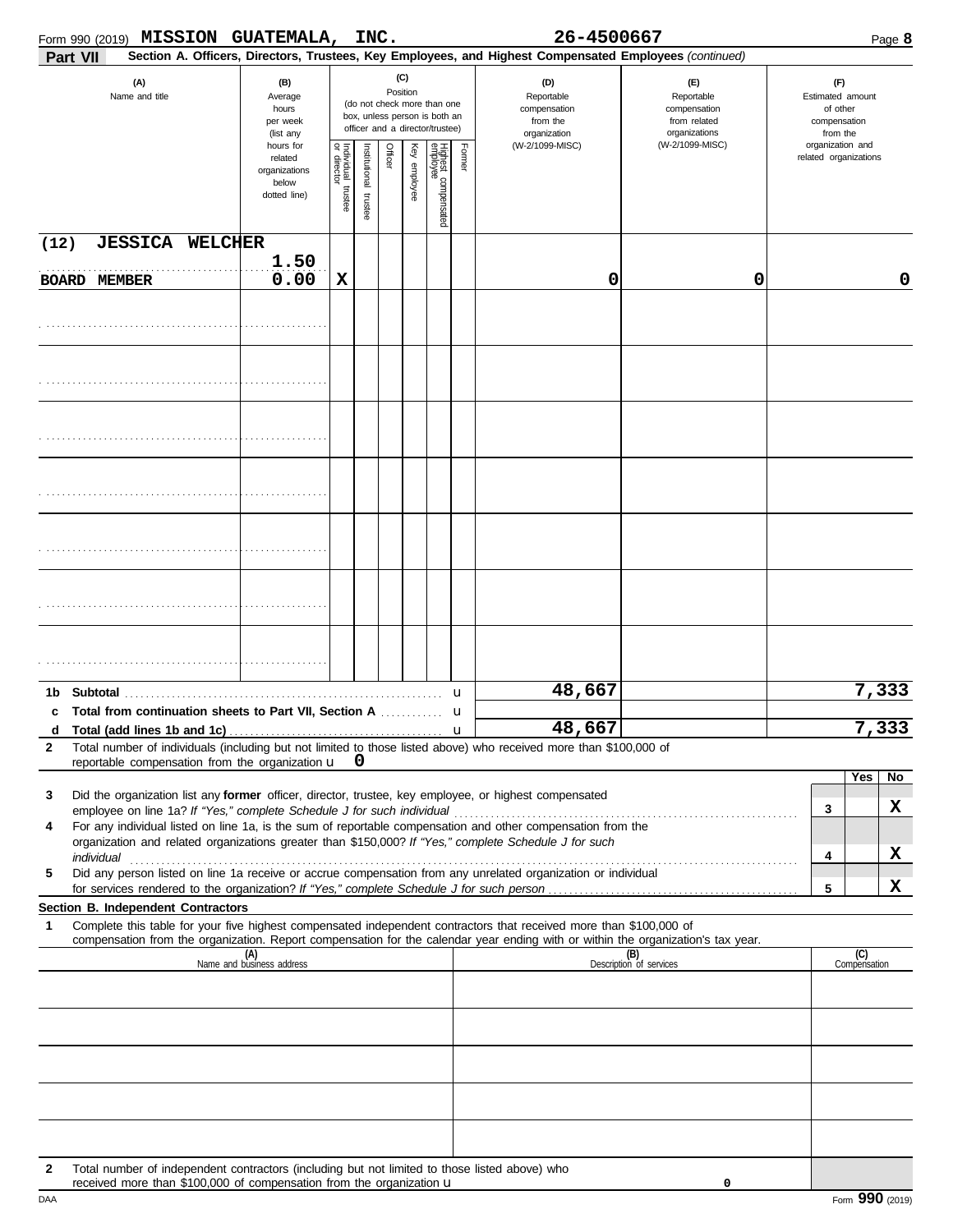| Form 990 (2019) | <b>MISSION</b> | <b>GUATEMALA,</b> | <b>INC.</b> | 4500667-د<br>26. | Page |
|-----------------|----------------|-------------------|-------------|------------------|------|
|                 |                |                   |             |                  |      |

**Part VIII Statement of Revenue**

|                                                                  |     |                                                        |    |                |                |  |                      | (A)<br>Total revenue | (B)<br>Related or exempt<br>function revenue | (C)<br>Unrelated<br>business revenue | (D)<br>Revenue excluded<br>from tax under<br>sections 512-514 |
|------------------------------------------------------------------|-----|--------------------------------------------------------|----|----------------|----------------|--|----------------------|----------------------|----------------------------------------------|--------------------------------------|---------------------------------------------------------------|
|                                                                  |     | 1a Federated campaigns                                 |    |                | 1a             |  |                      |                      |                                              |                                      |                                                               |
| <b>Contributions, Gifts, Grants</b><br>and Other Similar Amounts |     | <b>b</b> Membership dues                               |    |                | 1b             |  |                      |                      |                                              |                                      |                                                               |
|                                                                  |     | c Fundraising events                                   |    | .              | 1 <sub>c</sub> |  |                      |                      |                                              |                                      |                                                               |
|                                                                  |     | d Related organizations                                |    | .              | 1 <sub>d</sub> |  |                      |                      |                                              |                                      |                                                               |
|                                                                  |     | e Government grants (contributions)                    |    |                | 1e             |  |                      |                      |                                              |                                      |                                                               |
|                                                                  |     | f All other contributions, gifts, grants,              |    |                |                |  |                      |                      |                                              |                                      |                                                               |
|                                                                  |     | and similar amounts not included above                 |    |                | 1f             |  | 947,852              |                      |                                              |                                      |                                                               |
|                                                                  |     | <b>g</b> Noncash contributions included in lines 1a-1f |    |                | 1g $\sqrt{3}$  |  |                      |                      |                                              |                                      |                                                               |
|                                                                  |     |                                                        |    |                |                |  | $\mathbf{u}$         | 947,852              |                                              |                                      |                                                               |
|                                                                  |     |                                                        |    |                |                |  | <b>Business Code</b> |                      |                                              |                                      |                                                               |
|                                                                  | 2a  | CHILD NUTRITIONAL PROGRAM                              |    |                |                |  | 722514               | 25,171               | 25,171                                       |                                      |                                                               |
|                                                                  | b   | MEDICAL CLINIC                                         |    |                |                |  | 624100               | 23,650               | 23,650                                       |                                      |                                                               |
|                                                                  | c   | EYE CLINIC                                             |    |                |                |  | 624100               | 132                  | 132                                          |                                      |                                                               |
| Program Service<br>Revenue                                       |     |                                                        |    |                |                |  |                      |                      |                                              |                                      |                                                               |
|                                                                  |     |                                                        |    |                |                |  |                      |                      |                                              |                                      |                                                               |
|                                                                  |     | f All other program service revenue                    |    |                |                |  |                      |                      |                                              |                                      |                                                               |
|                                                                  |     |                                                        |    |                |                |  | $\mathbf u$          | 48,953               |                                              |                                      |                                                               |
|                                                                  | 3   | Investment income (including dividends, interest, and  |    |                |                |  |                      |                      |                                              |                                      |                                                               |
|                                                                  |     |                                                        |    |                |                |  | u                    | 2,134                |                                              |                                      | 2,134                                                         |
|                                                                  | 4   | Income from investment of tax-exempt bond proceeds     |    |                |                |  | u                    |                      |                                              |                                      |                                                               |
|                                                                  | 5   |                                                        |    |                |                |  | u                    |                      |                                              |                                      |                                                               |
|                                                                  |     |                                                        |    | (i) Real       |                |  | (ii) Personal        |                      |                                              |                                      |                                                               |
|                                                                  | 6a  | Gross rents                                            | 6a |                |                |  |                      |                      |                                              |                                      |                                                               |
|                                                                  | b   | Less: rental expenses                                  | 6b |                |                |  |                      |                      |                                              |                                      |                                                               |
|                                                                  |     | Rental inc. or (loss)                                  | 6с |                |                |  |                      |                      |                                              |                                      |                                                               |
|                                                                  | d   |                                                        |    |                |                |  | u                    |                      |                                              |                                      |                                                               |
|                                                                  |     | <b>7a</b> Gross amount from                            |    | (i) Securities |                |  | (ii) Other           |                      |                                              |                                      |                                                               |
|                                                                  |     | sales of assets<br>other than inventory                | 7a |                |                |  |                      |                      |                                              |                                      |                                                               |
|                                                                  |     | <b>b</b> Less: cost or other                           |    |                |                |  |                      |                      |                                              |                                      |                                                               |
|                                                                  |     | basis and sales exps.                                  | 7b |                |                |  |                      |                      |                                              |                                      |                                                               |
| Other Revenue                                                    |     | c Gain or (loss)                                       | 7c |                |                |  |                      |                      |                                              |                                      |                                                               |
|                                                                  |     |                                                        |    |                |                |  | u                    |                      |                                              |                                      |                                                               |
|                                                                  |     | 8a Gross income from fundraising events                |    |                |                |  |                      |                      |                                              |                                      |                                                               |
|                                                                  |     | (not including \$                                      |    | .              |                |  |                      |                      |                                              |                                      |                                                               |
|                                                                  |     | of contributions reported on line 1c).                 |    |                |                |  |                      |                      |                                              |                                      |                                                               |
|                                                                  |     | See Part IV, line 18                                   |    |                | 8a             |  |                      |                      |                                              |                                      |                                                               |
|                                                                  |     | <b>b</b> Less: direct expenses                         |    |                | 8b             |  |                      |                      |                                              |                                      |                                                               |
|                                                                  | c   | Net income or (loss) from fundraising events           |    |                |                |  | u                    |                      |                                              |                                      |                                                               |
|                                                                  |     | 9a Gross income from gaming activities.                |    |                |                |  |                      |                      |                                              |                                      |                                                               |
|                                                                  |     | See Part IV, line 19                                   |    |                | <b>9a</b>      |  |                      |                      |                                              |                                      |                                                               |
|                                                                  |     | <b>b</b> Less: direct expenses                         |    |                | 9 <sub>b</sub> |  |                      |                      |                                              |                                      |                                                               |
|                                                                  |     | c Net income or (loss) from gaming activities          |    |                |                |  | u                    |                      |                                              |                                      |                                                               |
|                                                                  |     | 10a Gross sales of inventory, less                     |    |                |                |  |                      |                      |                                              |                                      |                                                               |
|                                                                  |     | returns and allowances                                 |    |                | 10a            |  |                      |                      |                                              |                                      |                                                               |
|                                                                  |     | <b>b</b> Less: cost of goods sold                      |    |                | 10b            |  |                      |                      |                                              |                                      |                                                               |
|                                                                  |     | c Net income or (loss) from sales of inventory         |    |                |                |  | $\mathbf u$          |                      |                                              |                                      |                                                               |
|                                                                  |     |                                                        |    |                |                |  | <b>Business Code</b> |                      |                                              |                                      |                                                               |
|                                                                  | 11a |                                                        |    |                |                |  |                      |                      |                                              |                                      |                                                               |
|                                                                  | b   |                                                        |    |                |                |  |                      |                      |                                              |                                      |                                                               |
| Miscellaneous<br>Revenue                                         | c   |                                                        |    |                |                |  |                      |                      |                                              |                                      |                                                               |
|                                                                  |     |                                                        |    |                |                |  |                      |                      |                                              |                                      |                                                               |
|                                                                  |     |                                                        |    |                |                |  | u                    |                      |                                              |                                      |                                                               |
|                                                                  | 12  |                                                        |    |                |                |  | $\mathbf u$          | 998,939              | 48,953                                       | $\Omega$                             | 2,134                                                         |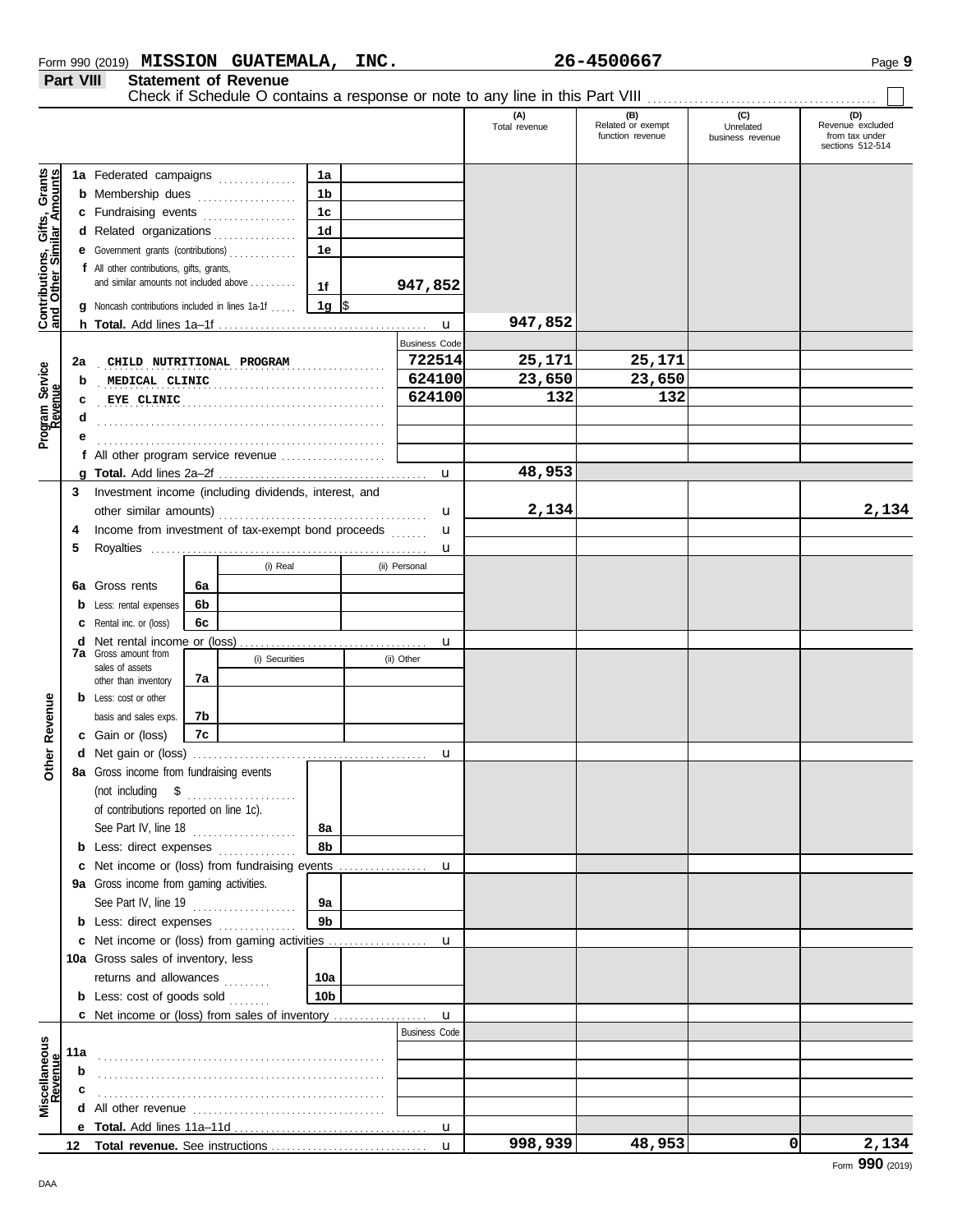|              | Section 501(c)(3) and 501(c)(4) organizations must complete all columns. All other organizations must complete column (A).<br>Check if Schedule O contains a response or note to any line in this Part IX                                                                                                                                                                                                                                                                                                                   |                |                             |                                    |                         |
|--------------|-----------------------------------------------------------------------------------------------------------------------------------------------------------------------------------------------------------------------------------------------------------------------------------------------------------------------------------------------------------------------------------------------------------------------------------------------------------------------------------------------------------------------------|----------------|-----------------------------|------------------------------------|-------------------------|
|              | Do not include amounts reported on lines 6b,                                                                                                                                                                                                                                                                                                                                                                                                                                                                                | (A)            | (B)                         | (C)                                | (D)                     |
|              | 7b, 8b, 9b, and 10b of Part VIII.                                                                                                                                                                                                                                                                                                                                                                                                                                                                                           | Total expenses | Program service<br>expenses | Management and<br>general expenses | Fundraising<br>expenses |
| 1            | Grants and other assistance to domestic organizations                                                                                                                                                                                                                                                                                                                                                                                                                                                                       |                |                             |                                    |                         |
|              | and domestic governments. See Part IV, line 21                                                                                                                                                                                                                                                                                                                                                                                                                                                                              |                |                             |                                    |                         |
| $\mathbf{2}$ | Grants and other assistance to domestic                                                                                                                                                                                                                                                                                                                                                                                                                                                                                     |                |                             |                                    |                         |
|              | individuals. See Part IV, line 22                                                                                                                                                                                                                                                                                                                                                                                                                                                                                           |                |                             |                                    |                         |
| 3            | Grants and other assistance to foreign                                                                                                                                                                                                                                                                                                                                                                                                                                                                                      |                |                             |                                    |                         |
|              | organizations, foreign governments, and foreign                                                                                                                                                                                                                                                                                                                                                                                                                                                                             |                |                             |                                    |                         |
|              | individuals. See Part IV, lines 15 and 16                                                                                                                                                                                                                                                                                                                                                                                                                                                                                   | 61,837         | 61,837                      |                                    |                         |
| 4            | Benefits paid to or for members                                                                                                                                                                                                                                                                                                                                                                                                                                                                                             |                |                             |                                    |                         |
| 5            | Compensation of current officers, directors,                                                                                                                                                                                                                                                                                                                                                                                                                                                                                |                |                             |                                    |                         |
|              | trustees, and key employees                                                                                                                                                                                                                                                                                                                                                                                                                                                                                                 | 48,667         | 30,660                      | 15,573                             | 2,434                   |
| 6            | Compensation not included above to disqualified                                                                                                                                                                                                                                                                                                                                                                                                                                                                             |                |                             |                                    |                         |
|              | persons (as defined under section 4958(f)(1)) and                                                                                                                                                                                                                                                                                                                                                                                                                                                                           |                |                             |                                    |                         |
|              | persons described in section 4958(c)(3)(B)                                                                                                                                                                                                                                                                                                                                                                                                                                                                                  |                |                             |                                    |                         |
| 7            | Other salaries and wages                                                                                                                                                                                                                                                                                                                                                                                                                                                                                                    | 138,186        | 91,204                      | 20,727                             | 26,255                  |
| 8            | Pension plan accruals and contributions (include                                                                                                                                                                                                                                                                                                                                                                                                                                                                            |                |                             |                                    |                         |
|              | section 401(k) and 403(b) employer contributions)                                                                                                                                                                                                                                                                                                                                                                                                                                                                           | 14,730         | 9,721                       | 2,210                              | 2,799                   |
| 9            | Other employee benefits                                                                                                                                                                                                                                                                                                                                                                                                                                                                                                     | 200            | 132                         | $\overline{30}$                    | $\overline{38}$         |
| 10           |                                                                                                                                                                                                                                                                                                                                                                                                                                                                                                                             | 7,969          | 5,260                       | 1,195                              | 1,514                   |
| 11           | Fees for services (nonemployees):                                                                                                                                                                                                                                                                                                                                                                                                                                                                                           |                |                             |                                    |                         |
| a            | Management                                                                                                                                                                                                                                                                                                                                                                                                                                                                                                                  |                |                             |                                    |                         |
| b            | Legal                                                                                                                                                                                                                                                                                                                                                                                                                                                                                                                       | 2,174          |                             | 2,174                              |                         |
| c            |                                                                                                                                                                                                                                                                                                                                                                                                                                                                                                                             | 8,802          |                             | 8,802                              |                         |
| d            | Lobbying                                                                                                                                                                                                                                                                                                                                                                                                                                                                                                                    |                |                             |                                    |                         |
|              | Professional fundraising services. See Part IV, line 17                                                                                                                                                                                                                                                                                                                                                                                                                                                                     |                |                             |                                    |                         |
| f            | Investment management fees                                                                                                                                                                                                                                                                                                                                                                                                                                                                                                  |                |                             |                                    |                         |
| g            | Other. (If line 11g amount exceeds 10% of line 25, column                                                                                                                                                                                                                                                                                                                                                                                                                                                                   |                |                             |                                    |                         |
|              | (A) amount, list line 11g expenses on Schedule O.)                                                                                                                                                                                                                                                                                                                                                                                                                                                                          | 48,994         | 22,220                      | 22,220                             | 4,554                   |
| 12           | Advertising and promotion                                                                                                                                                                                                                                                                                                                                                                                                                                                                                                   | 296            |                             | 258                                | 38                      |
| 13           |                                                                                                                                                                                                                                                                                                                                                                                                                                                                                                                             | 38,892         | 5,775                       | 18,478                             | 14,639                  |
| 14           | Information technology                                                                                                                                                                                                                                                                                                                                                                                                                                                                                                      |                |                             |                                    |                         |
| 15           |                                                                                                                                                                                                                                                                                                                                                                                                                                                                                                                             |                |                             |                                    |                         |
| 16           |                                                                                                                                                                                                                                                                                                                                                                                                                                                                                                                             | 12,392         | 11,773                      | 619                                |                         |
| 17           | $\begin{minipage}[c]{0.9\linewidth} \begin{tabular}{l} \textbf{True} \end{tabular} \end{minipage} \begin{minipage}[c]{0.9\linewidth} \begin{tabular}{l} \textbf{True} \end{tabular} \end{minipage} \end{minipage} \begin{minipage}[c]{0.9\linewidth} \begin{tabular}{l} \textbf{True} \end{tabular} \end{minipage} \end{minipage} \begin{minipage}[c]{0.9\linewidth} \begin{tabular}{l} \textbf{True} \end{tabular} \end{minipage} \end{minipage} \begin{minipage}[c]{0.9\linewidth} \begin{tabular}{l} \textbf{True} \end$ | 95,461         | 85,915                      | 2,864                              | 6,682                   |
| 18           | Payments of travel or entertainment expenses                                                                                                                                                                                                                                                                                                                                                                                                                                                                                |                |                             |                                    |                         |
|              | for any federal, state, or local public officials                                                                                                                                                                                                                                                                                                                                                                                                                                                                           |                |                             |                                    |                         |
| 19           | Conferences, conventions, and meetings                                                                                                                                                                                                                                                                                                                                                                                                                                                                                      |                |                             |                                    |                         |
| 20           | $Interest$                                                                                                                                                                                                                                                                                                                                                                                                                                                                                                                  | 25,280         | 25,280                      |                                    |                         |
| 21           | Payments to affiliates                                                                                                                                                                                                                                                                                                                                                                                                                                                                                                      |                |                             |                                    |                         |
| 22           | Depreciation, depletion, and amortization                                                                                                                                                                                                                                                                                                                                                                                                                                                                                   | 39,697         | 39,697                      |                                    |                         |
| 23           | $In \textbf{surance} \begin{tabular}{@{}l@{}} \hline \textbf{unsum} & \textbf{unsum} \\ \hline \textbf{unsum} & \textbf{unsum} \\ \hline \textbf{unsum} & \textbf{unsum} \\ \hline \textbf{unsum} & \textbf{unsum} \\ \hline \textbf{unsum} & \textbf{unsum} \\ \hline \textbf{unsum} & \textbf{unsum} \\ \hline \textbf{unsum} & \textbf{unsum} \\ \hline \textbf{unsum} & \textbf{unsum} \\ \hline \textbf{unsum} & \textbf{unsum} \\ \hline \textbf{unsum} & \textbf{unsum} \\ \hline \textbf{unsum}$                    | 2,175          | 457                         | 1,718                              |                         |
| 24           | Other expenses. Itemize expenses not covered                                                                                                                                                                                                                                                                                                                                                                                                                                                                                |                |                             |                                    |                         |
|              | above (List miscellaneous expenses on line 24e. If                                                                                                                                                                                                                                                                                                                                                                                                                                                                          |                |                             |                                    |                         |
|              | line 24e amount exceeds 10% of line 25, column                                                                                                                                                                                                                                                                                                                                                                                                                                                                              |                |                             |                                    |                         |
|              | (A) amount, list line 24e expenses on Schedule O.)                                                                                                                                                                                                                                                                                                                                                                                                                                                                          |                |                             |                                    |                         |
| a            | CONTRACT LABOR                                                                                                                                                                                                                                                                                                                                                                                                                                                                                                              | 15,113         | 15,113                      |                                    |                         |
| b            | EQUIPMENT RENTAL                                                                                                                                                                                                                                                                                                                                                                                                                                                                                                            | 11,652         | 11,652                      |                                    |                         |
| c            | TELEPHONE                                                                                                                                                                                                                                                                                                                                                                                                                                                                                                                   | 5,267          | 5,267                       |                                    |                         |
| d            | DONATION MGMT SOFTWARE                                                                                                                                                                                                                                                                                                                                                                                                                                                                                                      | 2,298<br>4,312 | 2,298<br>4,312              |                                    |                         |
| е            | All other expenses                                                                                                                                                                                                                                                                                                                                                                                                                                                                                                          | 584,394        | 428,573                     | 96,868                             | 58,953                  |
| 25<br>26     | Total functional expenses. Add lines 1 through 24e<br>Joint costs. Complete this line only if the                                                                                                                                                                                                                                                                                                                                                                                                                           |                |                             |                                    |                         |
|              | organization reported in column (B) joint costs                                                                                                                                                                                                                                                                                                                                                                                                                                                                             |                |                             |                                    |                         |
|              | from a combined educational campaign and                                                                                                                                                                                                                                                                                                                                                                                                                                                                                    |                |                             |                                    |                         |
|              | fundraising solicitation. Check here u<br>if<br>following SOP 98-2 (ASC 958-720)                                                                                                                                                                                                                                                                                                                                                                                                                                            |                |                             |                                    |                         |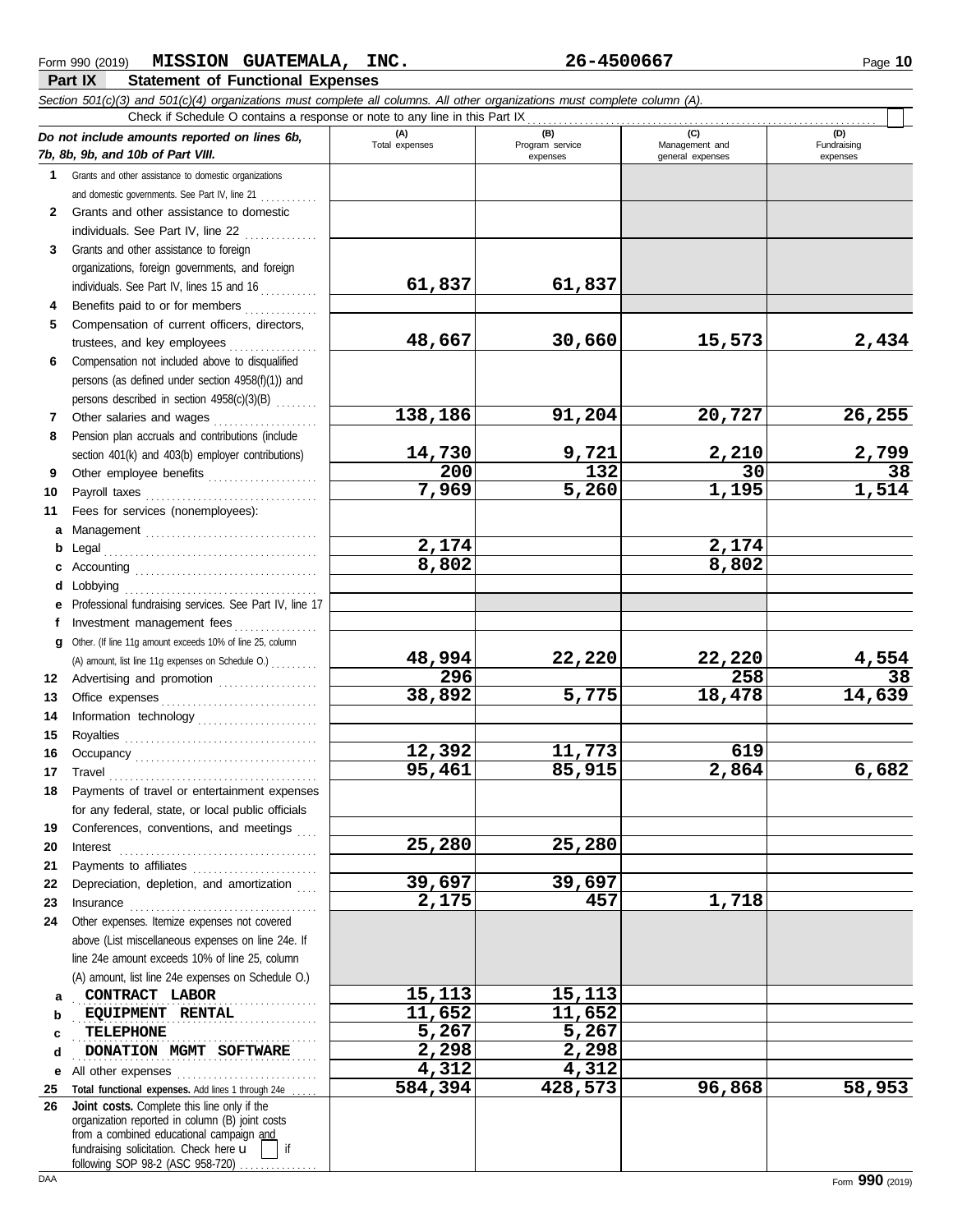| Form 990 (2019) | <b>MISSION</b>       | <b>GUATEMALA,</b> | INC. | 26-4500667 | Page |
|-----------------|----------------------|-------------------|------|------------|------|
| Part X          | <b>Balance Sheet</b> |                   |      |            |      |

|                      |    | Check if Schedule O contains a response or note to any line in this Part X   |                 |                  |                      |                |                        |
|----------------------|----|------------------------------------------------------------------------------|-----------------|------------------|----------------------|----------------|------------------------|
|                      |    |                                                                              |                 |                  | (A)                  |                | (B)                    |
|                      |    |                                                                              |                 |                  | Beginning of year    |                | End of year            |
|                      | 1  | Cash-non-interest-bearing                                                    |                 |                  | 165,613              | $\mathbf{1}$   | 240,348                |
|                      | 2  |                                                                              |                 |                  | 182,760              | $\overline{2}$ | 129,114                |
|                      | 3  |                                                                              |                 |                  |                      | 3              |                        |
|                      | 4  | Accounts receivable, net                                                     |                 |                  |                      | 4              |                        |
|                      | 5  | Loans and other receivables from any current or former officer, director,    |                 |                  |                      |                |                        |
|                      |    | trustee, key employee, creator or founder, substantial contributor, or 35%   |                 |                  |                      |                |                        |
|                      |    | controlled entity or family member of any of these persons                   |                 | 5                |                      |                |                        |
|                      | 6  | Loans and other receivables from other disqualified persons (as defined      |                 |                  |                      |                |                        |
|                      |    | under section 4958(f)(1)), and persons described in section $4958(c)(3)(B)$  |                 | 6                |                      |                |                        |
| Assets               | 7  |                                                                              |                 |                  | 25,978               | $\overline{7}$ | 23,296                 |
|                      | 8  | Inventories for sale or use                                                  |                 |                  |                      | 8              |                        |
|                      | 9  |                                                                              |                 |                  |                      | 9              |                        |
|                      |    | 10a Land, buildings, and equipment: cost or other                            |                 |                  |                      |                |                        |
|                      |    |                                                                              |                 | <u>1,829,889</u> |                      |                |                        |
|                      | b  | Less: accumulated depreciation                                               | 10 <sub>b</sub> | 229,945          | 824,710              | 10c            | 1,599,944              |
|                      | 11 | Investments-publicly traded securities                                       |                 |                  |                      | 11             |                        |
|                      | 12 |                                                                              |                 |                  |                      | 12             |                        |
|                      | 13 |                                                                              |                 |                  |                      | 13             |                        |
|                      | 14 | Intangible assets                                                            |                 |                  |                      | 14             |                        |
|                      | 15 | Other assets. See Part IV, line 11                                           |                 |                  |                      | 15             |                        |
|                      | 16 |                                                                              |                 |                  | 1,199,061            | 16             | 1,992,702              |
|                      | 17 |                                                                              |                 |                  | 17                   |                |                        |
|                      | 18 | Grants payable                                                               |                 |                  |                      | 18             |                        |
|                      | 19 | Deferred revenue                                                             |                 |                  | 19                   |                |                        |
|                      | 20 | Tax-exempt bond liabilities                                                  |                 |                  |                      | 20             |                        |
|                      | 21 | Escrow or custodial account liability. Complete Part IV of Schedule D        |                 |                  |                      | 21             |                        |
|                      | 22 | Loans and other payables to any current or former officer, director,         |                 |                  |                      |                |                        |
| Liabilities          |    | trustee, key employee, creator or founder, substantial contributor, or 35%   |                 |                  |                      |                |                        |
|                      |    | controlled entity or family member of any of these persons                   |                 |                  |                      | 22             |                        |
|                      | 23 | Secured mortgages and notes payable to unrelated third parties               |                 |                  |                      | 23             |                        |
|                      | 24 | Unsecured notes and loans payable to unrelated third parties                 |                 |                  |                      | 24             |                        |
|                      | 25 | Other liabilities (including federal income tax, payables to related third   |                 |                  |                      |                |                        |
|                      |    | parties, and other liabilities not included on lines 17-24). Complete Part X |                 |                  |                      |                |                        |
|                      |    | of Schedule D<br>$\ldots$                                                    |                 |                  | 512,883              | 25             | 891,765                |
|                      |    | 26 Total liabilities. Add lines 17 through 25                                |                 |                  | $\overline{512,883}$ | 26             | 891,765                |
|                      |    | Organizations that follow FASB ASC 958, check here $\mathbf{u}$  X           |                 |                  |                      |                |                        |
|                      |    | and complete lines 27, 28, 32, and 33.                                       |                 |                  |                      |                |                        |
|                      | 27 | Net assets without donor restrictions                                        |                 |                  | 686,178              | 27             | 1,100,937              |
| <b>Fund Balances</b> | 28 | Net assets with donor restrictions                                           |                 |                  |                      | 28             |                        |
|                      |    | Organizations that do not follow FASB ASC 958, check here u                  |                 |                  |                      |                |                        |
|                      |    | and complete lines 29 through 33.                                            |                 |                  |                      |                |                        |
| ŏ                    | 29 | Capital stock or trust principal, or current funds                           |                 |                  |                      | 29             |                        |
|                      | 30 | Paid-in or capital surplus, or land, building, or equipment fund             |                 |                  | 30                   |                |                        |
| Assets               | 31 | Retained earnings, endowment, accumulated income, or other funds             |                 |                  | 31                   |                |                        |
| ğ                    | 32 | Total net assets or fund balances                                            |                 |                  | 686, 178             | 32             | 1,100,937              |
|                      | 33 |                                                                              |                 |                  | 1,199,061            | 33             | $\overline{1,992,702}$ |

Form **990** (2019)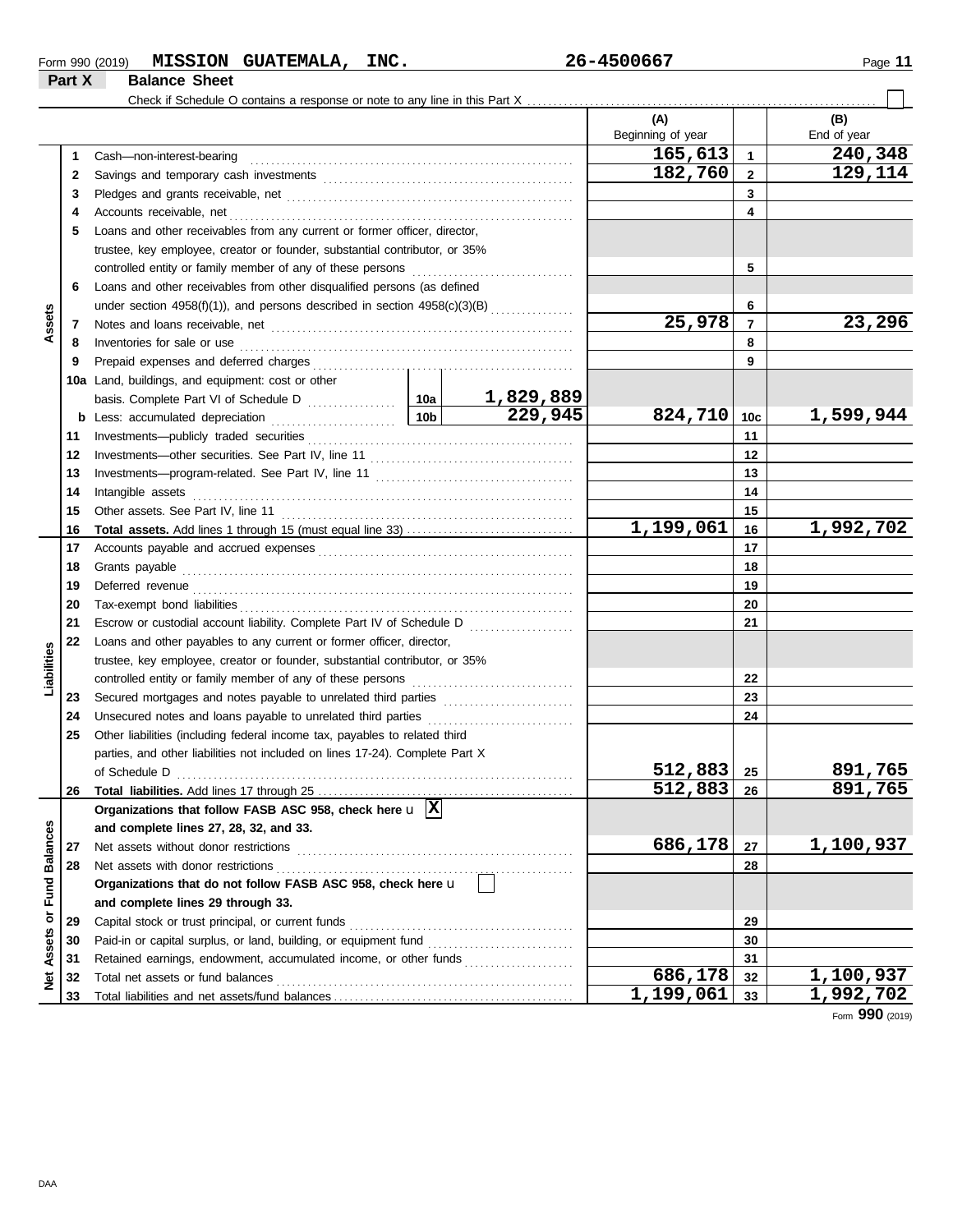|    | 26-4500667<br>Form 990 (2019) $MISSION$ GUATEMALA, INC.                                                               |                         |                |         | Page 12 |
|----|-----------------------------------------------------------------------------------------------------------------------|-------------------------|----------------|---------|---------|
|    | Part XI<br><b>Reconciliation of Net Assets</b>                                                                        |                         |                |         |         |
|    |                                                                                                                       |                         |                |         | X       |
| 1  |                                                                                                                       | $\mathbf{1}$            |                | 998,939 |         |
| 2  |                                                                                                                       | $\overline{2}$          |                | 584,394 |         |
| 3  | Revenue less expenses. Subtract line 2 from line 1                                                                    | $\overline{3}$          |                | 414,545 |         |
| 4  |                                                                                                                       | $\overline{\mathbf{4}}$ |                | 686,178 |         |
| 5  |                                                                                                                       | 5                       |                |         |         |
| 6  | Donated services and use of facilities <b>constants and interview of facilities</b>                                   | 6                       |                |         |         |
| 7  | Investment expenses                                                                                                   | $\overline{7}$          |                |         |         |
| 8  |                                                                                                                       | 8                       |                |         |         |
| 9  |                                                                                                                       | 9                       |                |         | 214     |
| 10 | Net assets or fund balances at end of year. Combine lines 3 through 9 (must equal Part X, line                        |                         |                |         |         |
|    | 32, column (B))                                                                                                       | 10                      | 1,100,937      |         |         |
|    | <b>Financial Statements and Reporting</b><br>Part XII                                                                 |                         |                |         |         |
|    |                                                                                                                       |                         |                |         |         |
|    |                                                                                                                       |                         |                | Yes     | No      |
| 1. | $ \mathbf{x} $<br>Accounting method used to prepare the Form 990:<br>Cash<br>Accrual<br>Other                         |                         |                |         |         |
|    | If the organization changed its method of accounting from a prior year or checked "Other," explain in                 |                         |                |         |         |
|    | Schedule O.                                                                                                           |                         |                |         |         |
|    | 2a Were the organization's financial statements compiled or reviewed by an independent accountant?                    |                         | 2a             |         | x       |
|    | If "Yes," check a box below to indicate whether the financial statements for the year were compiled or                |                         |                |         |         |
|    | reviewed on a separate basis, consolidated basis, or both:                                                            |                         |                |         |         |
|    | Separate basis<br>Consolidated basis<br>Both consolidated and separate basis                                          |                         |                |         |         |
|    | <b>b</b> Were the organization's financial statements audited by an independent accountant?                           |                         | 2 <sub>b</sub> |         | x       |
|    | If "Yes," check a box below to indicate whether the financial statements for the year were audited on a               |                         |                |         |         |
|    | separate basis, consolidated basis, or both:                                                                          |                         |                |         |         |
|    | Consolidated basis<br>  Both consolidated and separate basis<br>Separate basis                                        |                         |                |         |         |
|    | c If "Yes" to line 2a or 2b, does the organization have a committee that assumes responsibility for oversight of      |                         |                |         |         |
|    | the audit, review, or compilation of its financial statements and selection of an independent accountant?             |                         | 2c             |         |         |
|    | If the organization changed either its oversight process or selection process during the tax year, explain on         |                         |                |         |         |
|    | Schedule O.                                                                                                           |                         |                |         |         |
|    | 3a As a result of a federal award, was the organization required to undergo an audit or audits as set forth in the    |                         |                |         |         |
|    | Single Audit Act and OMB Circular A-133?                                                                              |                         | За             |         | x       |
|    | <b>b</b> If "Yes," did the organization undergo the required audit or audits? If the organization did not undergo the |                         |                |         |         |
|    | required audit or audits, explain why on Schedule O and describe any steps taken to undergo such audits               |                         | 3 <sub>b</sub> | nnn     |         |

Form **990** (2019)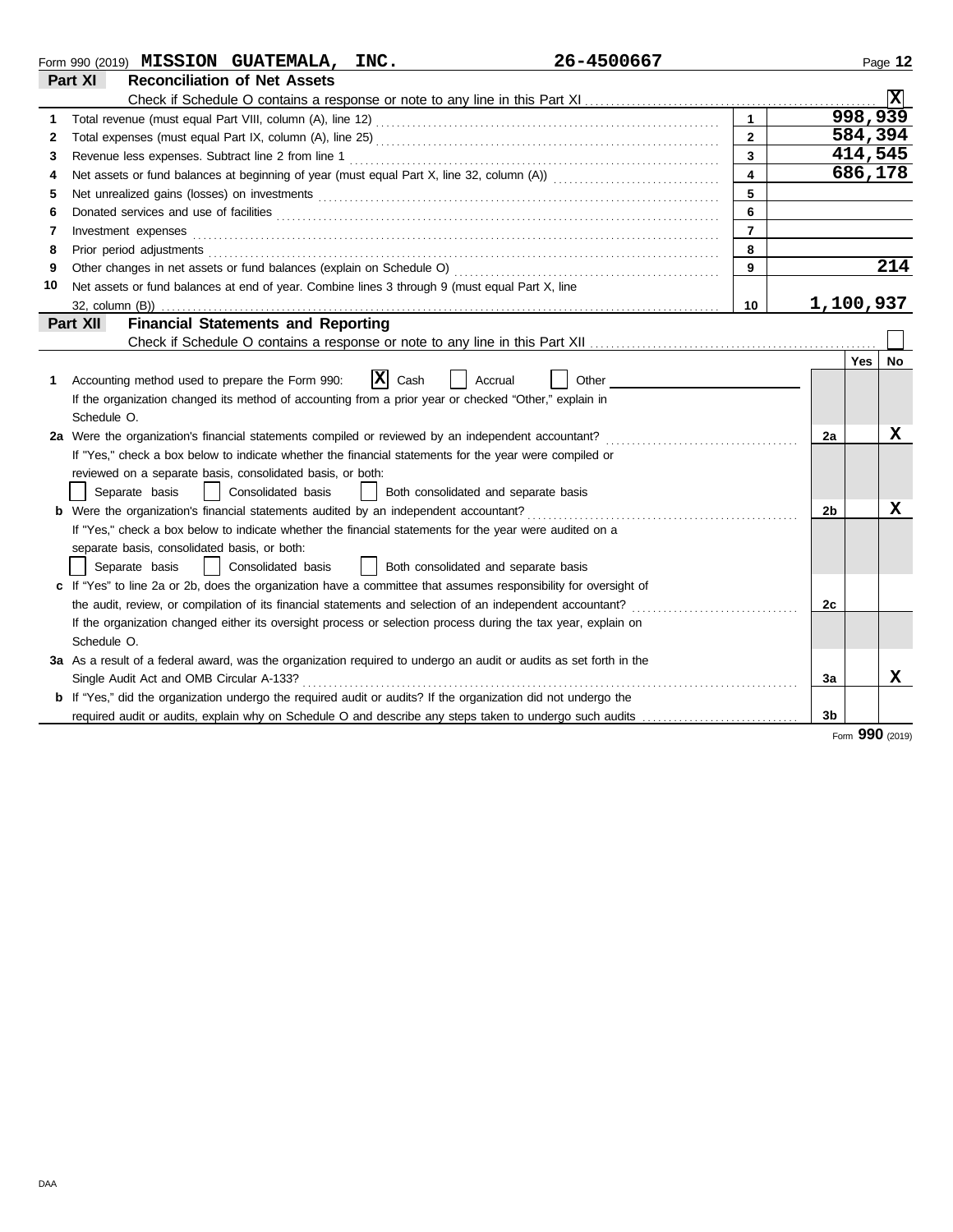|       | <b>SCHEDULE A</b>                                                                                                         |                                                                                                                                                   | <b>Public Charity Status and Public Support</b>            |                                                                                                                                                                                                                                                                        | OMB No. 1545-0047 |                                                      |                                        |                                |                                      |  |  |  |
|-------|---------------------------------------------------------------------------------------------------------------------------|---------------------------------------------------------------------------------------------------------------------------------------------------|------------------------------------------------------------|------------------------------------------------------------------------------------------------------------------------------------------------------------------------------------------------------------------------------------------------------------------------|-------------------|------------------------------------------------------|----------------------------------------|--------------------------------|--------------------------------------|--|--|--|
|       | (Form 990 or 990-EZ)                                                                                                      |                                                                                                                                                   |                                                            | Complete if the organization is a section $501(c)(3)$ organization or a section $4947(a)(1)$ nonexempt charitable trust.                                                                                                                                               |                   |                                                      |                                        |                                | 19                                   |  |  |  |
|       | Department of the Treasury                                                                                                |                                                                                                                                                   |                                                            | La Attach to Form 990 or Form 990-EZ.                                                                                                                                                                                                                                  |                   |                                                      |                                        |                                | Open to Public                       |  |  |  |
|       | Internal Revenue Service                                                                                                  |                                                                                                                                                   |                                                            | <b>u</b> Go to www.irs.gov/Form990 for instructions and the latest information.                                                                                                                                                                                        |                   |                                                      |                                        |                                | <b>Inspection</b>                    |  |  |  |
|       | Name of the organization                                                                                                  |                                                                                                                                                   |                                                            |                                                                                                                                                                                                                                                                        |                   |                                                      |                                        | Employer identification number |                                      |  |  |  |
|       | Part I                                                                                                                    |                                                                                                                                                   |                                                            | MISSION GUATEMALA, INC.                                                                                                                                                                                                                                                |                   |                                                      |                                        | 26-4500667                     |                                      |  |  |  |
|       |                                                                                                                           |                                                                                                                                                   |                                                            | Reason for Public Charity Status (All organizations must complete this part.) See instructions.<br>The organization is not a private foundation because it is: (For lines 1 through 12, check only one box.)                                                           |                   |                                                      |                                        |                                |                                      |  |  |  |
| 1     |                                                                                                                           |                                                                                                                                                   |                                                            | A church, convention of churches, or association of churches described in section 170(b)(1)(A)(i).                                                                                                                                                                     |                   |                                                      |                                        |                                |                                      |  |  |  |
| 2     |                                                                                                                           |                                                                                                                                                   |                                                            | A school described in section 170(b)(1)(A)(ii). (Attach Schedule E (Form 990 or 990-EZ).)                                                                                                                                                                              |                   |                                                      |                                        |                                |                                      |  |  |  |
| 3     |                                                                                                                           |                                                                                                                                                   |                                                            | A hospital or a cooperative hospital service organization described in section 170(b)(1)(A)(iii).                                                                                                                                                                      |                   |                                                      |                                        |                                |                                      |  |  |  |
| 4     |                                                                                                                           |                                                                                                                                                   |                                                            | A medical research organization operated in conjunction with a hospital described in section 170(b)(1)(A)(iii). Enter the hospital's name,                                                                                                                             |                   |                                                      |                                        |                                |                                      |  |  |  |
|       | city, and state:                                                                                                          |                                                                                                                                                   |                                                            |                                                                                                                                                                                                                                                                        |                   |                                                      |                                        |                                |                                      |  |  |  |
| 5     | An organization operated for the benefit of a college or university owned or operated by a governmental unit described in |                                                                                                                                                   |                                                            |                                                                                                                                                                                                                                                                        |                   |                                                      |                                        |                                |                                      |  |  |  |
| 6     |                                                                                                                           | section 170(b)(1)(A)(iv). (Complete Part II.)<br>A federal, state, or local government or governmental unit described in section 170(b)(1)(A)(v). |                                                            |                                                                                                                                                                                                                                                                        |                   |                                                      |                                        |                                |                                      |  |  |  |
| 7     | Ιx                                                                                                                        |                                                                                                                                                   |                                                            | An organization that normally receives a substantial part of its support from a governmental unit or from the general public                                                                                                                                           |                   |                                                      |                                        |                                |                                      |  |  |  |
|       |                                                                                                                           |                                                                                                                                                   | described in section 170(b)(1)(A)(vi). (Complete Part II.) |                                                                                                                                                                                                                                                                        |                   |                                                      |                                        |                                |                                      |  |  |  |
| 8     |                                                                                                                           |                                                                                                                                                   |                                                            | A community trust described in section 170(b)(1)(A)(vi). (Complete Part II.)                                                                                                                                                                                           |                   |                                                      |                                        |                                |                                      |  |  |  |
| 9     |                                                                                                                           |                                                                                                                                                   |                                                            | An agricultural research organization described in section 170(b)(1)(A)(ix) operated in conjunction with a land-grant college<br>or university or a non-land-grant college of agriculture (see instructions). Enter the name, city, and state of the college or        |                   |                                                      |                                        |                                |                                      |  |  |  |
|       | university:                                                                                                               |                                                                                                                                                   |                                                            |                                                                                                                                                                                                                                                                        |                   |                                                      |                                        |                                |                                      |  |  |  |
| 10    |                                                                                                                           |                                                                                                                                                   |                                                            | An organization that normally receives: (1) more than 33 1/3% of its support from contributions, membership fees, and gross                                                                                                                                            |                   |                                                      |                                        |                                |                                      |  |  |  |
|       |                                                                                                                           |                                                                                                                                                   |                                                            | receipts from activities related to its exempt functions—subject to certain exceptions, and (2) no more than 33 1/3% of its<br>support from gross investment income and unrelated business taxable income (less section 511 tax) from businesses                       |                   |                                                      |                                        |                                |                                      |  |  |  |
|       |                                                                                                                           |                                                                                                                                                   |                                                            | acquired by the organization after June 30, 1975. See section 509(a)(2). (Complete Part III.)                                                                                                                                                                          |                   |                                                      |                                        |                                |                                      |  |  |  |
| 11    |                                                                                                                           |                                                                                                                                                   |                                                            | An organization organized and operated exclusively to test for public safety. See section 509(a)(4).                                                                                                                                                                   |                   |                                                      |                                        |                                |                                      |  |  |  |
| 12    |                                                                                                                           |                                                                                                                                                   |                                                            | An organization organized and operated exclusively for the benefit of, to perform the functions of, or to carry out the purposes                                                                                                                                       |                   |                                                      |                                        |                                |                                      |  |  |  |
|       |                                                                                                                           |                                                                                                                                                   |                                                            | of one or more publicly supported organizations described in section $509(a)(1)$ or section $509(a)(2)$ . See section $509(a)(3)$ .<br>Check the box in lines 12a through 12d that describes the type of supporting organization and complete lines 12e, 12f, and 12g. |                   |                                                      |                                        |                                |                                      |  |  |  |
|       | а                                                                                                                         |                                                                                                                                                   |                                                            | Type I. A supporting organization operated, supervised, or controlled by its supported organization(s), typically by giving                                                                                                                                            |                   |                                                      |                                        |                                |                                      |  |  |  |
|       |                                                                                                                           |                                                                                                                                                   |                                                            | the supported organization(s) the power to regularly appoint or elect a majority of the directors or trustees of the                                                                                                                                                   |                   |                                                      |                                        |                                |                                      |  |  |  |
|       | b                                                                                                                         |                                                                                                                                                   |                                                            | supporting organization. You must complete Part IV, Sections A and B.<br>Type II. A supporting organization supervised or controlled in connection with its supported organization(s), by having                                                                       |                   |                                                      |                                        |                                |                                      |  |  |  |
|       |                                                                                                                           |                                                                                                                                                   |                                                            | control or management of the supporting organization vested in the same persons that control or manage the supported                                                                                                                                                   |                   |                                                      |                                        |                                |                                      |  |  |  |
|       |                                                                                                                           |                                                                                                                                                   |                                                            | organization(s). You must complete Part IV, Sections A and C.                                                                                                                                                                                                          |                   |                                                      |                                        |                                |                                      |  |  |  |
|       | c                                                                                                                         |                                                                                                                                                   |                                                            | Type III functionally integrated. A supporting organization operated in connection with, and functionally integrated with,<br>its supported organization(s) (see instructions). You must complete Part IV, Sections A, D, and E.                                       |                   |                                                      |                                        |                                |                                      |  |  |  |
|       | d                                                                                                                         |                                                                                                                                                   |                                                            | Type III non-functionally integrated. A supporting organization operated in connection with its supported organization(s)                                                                                                                                              |                   |                                                      |                                        |                                |                                      |  |  |  |
|       |                                                                                                                           |                                                                                                                                                   |                                                            | that is not functionally integrated. The organization generally must satisfy a distribution requirement and an attentiveness                                                                                                                                           |                   |                                                      |                                        |                                |                                      |  |  |  |
|       |                                                                                                                           |                                                                                                                                                   |                                                            | requirement (see instructions). You must complete Part IV, Sections A and D, and Part V.                                                                                                                                                                               |                   |                                                      |                                        |                                |                                      |  |  |  |
|       | е                                                                                                                         |                                                                                                                                                   |                                                            | Check this box if the organization received a written determination from the IRS that it is a Type I, Type II, Type III<br>functionally integrated, or Type III non-functionally integrated supporting organization.                                                   |                   |                                                      |                                        |                                |                                      |  |  |  |
|       | f                                                                                                                         |                                                                                                                                                   | Enter the number of supported organizations                |                                                                                                                                                                                                                                                                        |                   |                                                      |                                        |                                |                                      |  |  |  |
|       | g                                                                                                                         |                                                                                                                                                   |                                                            | Provide the following information about the supported organization(s).                                                                                                                                                                                                 |                   |                                                      |                                        |                                |                                      |  |  |  |
|       | (i) Name of supported<br>organization                                                                                     |                                                                                                                                                   | (ii) EIN                                                   | (iii) Type of organization<br>(described on lines 1-10                                                                                                                                                                                                                 |                   | (iv) Is the organization<br>listed in your governing | (v) Amount of monetary<br>support (see |                                | (vi) Amount of<br>other support (see |  |  |  |
|       |                                                                                                                           |                                                                                                                                                   |                                                            | above (see instructions))                                                                                                                                                                                                                                              |                   | document?                                            | instructions)                          |                                | instructions)                        |  |  |  |
|       |                                                                                                                           |                                                                                                                                                   |                                                            |                                                                                                                                                                                                                                                                        | Yes               | No                                                   |                                        |                                |                                      |  |  |  |
| (A)   |                                                                                                                           |                                                                                                                                                   |                                                            |                                                                                                                                                                                                                                                                        |                   |                                                      |                                        |                                |                                      |  |  |  |
| (B)   |                                                                                                                           |                                                                                                                                                   |                                                            |                                                                                                                                                                                                                                                                        |                   |                                                      |                                        |                                |                                      |  |  |  |
|       |                                                                                                                           |                                                                                                                                                   |                                                            |                                                                                                                                                                                                                                                                        |                   |                                                      |                                        |                                |                                      |  |  |  |
| (C)   |                                                                                                                           |                                                                                                                                                   |                                                            |                                                                                                                                                                                                                                                                        |                   |                                                      |                                        |                                |                                      |  |  |  |
|       |                                                                                                                           |                                                                                                                                                   |                                                            |                                                                                                                                                                                                                                                                        |                   |                                                      |                                        |                                |                                      |  |  |  |
| (D)   |                                                                                                                           |                                                                                                                                                   |                                                            |                                                                                                                                                                                                                                                                        |                   |                                                      |                                        |                                |                                      |  |  |  |
| (E)   |                                                                                                                           |                                                                                                                                                   |                                                            |                                                                                                                                                                                                                                                                        |                   |                                                      |                                        |                                |                                      |  |  |  |
|       |                                                                                                                           |                                                                                                                                                   |                                                            |                                                                                                                                                                                                                                                                        |                   |                                                      |                                        |                                |                                      |  |  |  |
|       |                                                                                                                           |                                                                                                                                                   |                                                            |                                                                                                                                                                                                                                                                        |                   |                                                      |                                        |                                |                                      |  |  |  |
| Total |                                                                                                                           |                                                                                                                                                   |                                                            |                                                                                                                                                                                                                                                                        |                   |                                                      |                                        |                                |                                      |  |  |  |

**For Paperwork Reduction Act Notice, see the Instructions for Form 990 or 990-EZ.**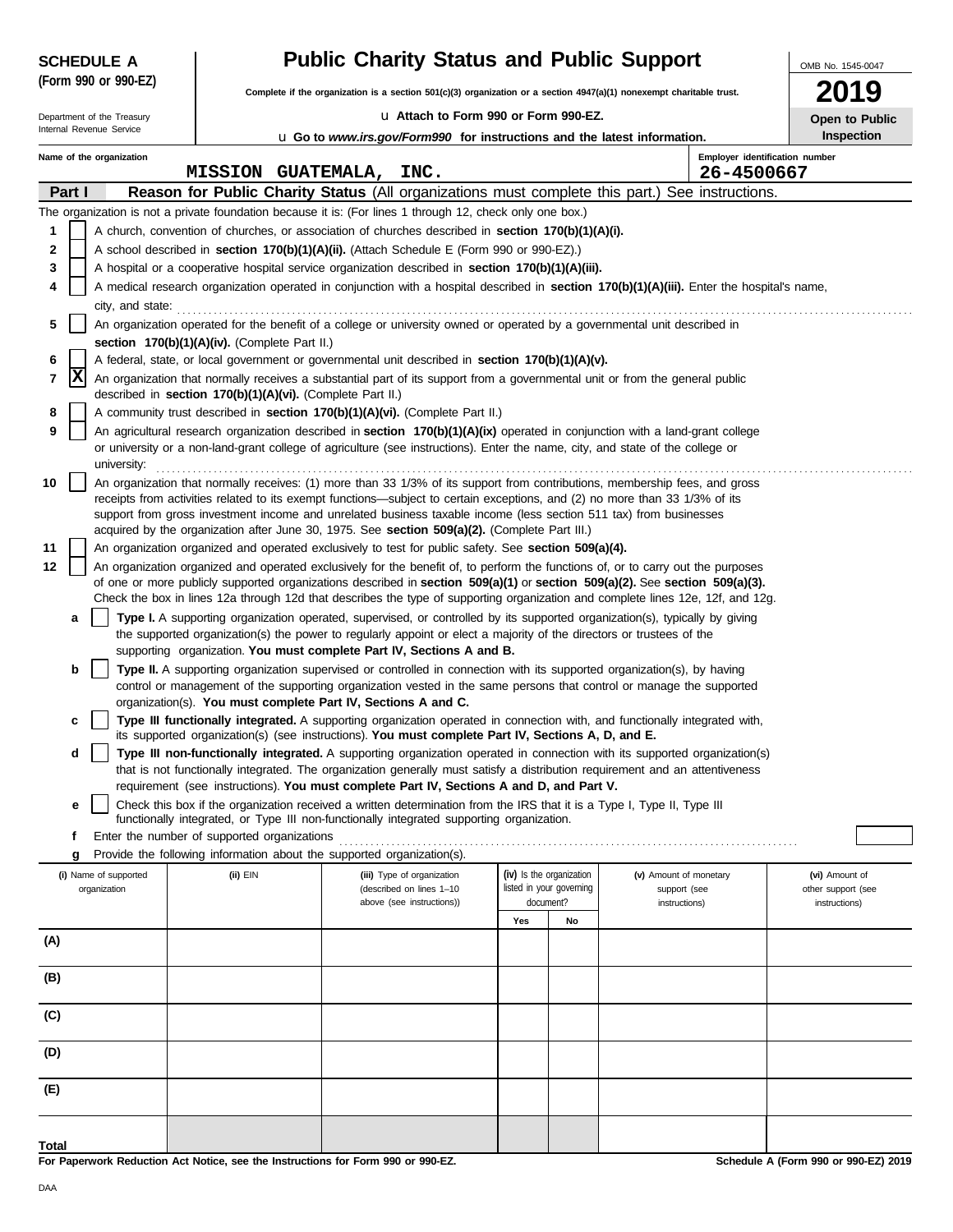|              | <b>Section A. Public Support</b>                                                                                                                                                                                                                     |            |            |            |            |                 |                  |
|--------------|------------------------------------------------------------------------------------------------------------------------------------------------------------------------------------------------------------------------------------------------------|------------|------------|------------|------------|-----------------|------------------|
|              | Calendar year (or fiscal year beginning in)<br>$\mathbf{u}$                                                                                                                                                                                          | (a) 2015   | (b) 2016   | $(c)$ 2017 | $(d)$ 2018 | (e) $2019$      | (f) Total        |
| 1            | Gifts, grants, contributions, and<br>membership fees received. (Do not<br>include any "unusual grants.")                                                                                                                                             | 1,015,817  | 909,403    | 808,254    | 755,906    | 947,852         | 4,437,232        |
| $\mathbf{2}$ | Tax revenues levied for the<br>organization's benefit and either paid<br>to or expended on its behalf                                                                                                                                                |            |            |            |            |                 |                  |
| 3            | The value of services or facilities<br>furnished by a governmental unit to the<br>organization without charge                                                                                                                                        |            |            |            |            |                 |                  |
| 4<br>5       | Total. Add lines 1 through 3<br>The portion of total contributions by<br>each person (other than a<br>governmental unit or publicly<br>supported organization) included on<br>line 1 that exceeds 2% of the amount<br>shown on line 11, column $(f)$ | 1,015,817  | 909,403    | 808,254    | 755,906    | 947,852         | 4,437,232        |
| 6            | Public support. Subtract line 5 from line 4                                                                                                                                                                                                          |            |            |            |            |                 | 4,437,232        |
|              | <b>Section B. Total Support</b>                                                                                                                                                                                                                      |            |            |            |            |                 |                  |
|              | Calendar year (or fiscal year beginning in)<br>$\mathbf{u}$                                                                                                                                                                                          | (a) $2015$ | (b) $2016$ | $(c)$ 2017 | $(d)$ 2018 | (e) $2019$      | (f) Total        |
| 7            | Amounts from line 4                                                                                                                                                                                                                                  | 1,015,817  | 909,403    | 808,254    | 755,906    | 947,852         | 4,437,232        |
| 8            | Gross income from interest, dividends,<br>payments received on securities loans,<br>rents, royalties, and income from                                                                                                                                | 1,349      | 2,071      | 952        | 1,454      | 2,134           | 7,960            |
| 9            | Net income from unrelated business<br>activities, whether or not the business<br>is regularly carried on                                                                                                                                             |            |            |            |            |                 |                  |
| 10           | Other income. Do not include gain or<br>loss from the sale of capital assets<br>(Explain in Part VI.)                                                                                                                                                | 8,444      | 6,202      | 6,632      | 6,038      |                 | 27,316           |
| 11           | Total support. Add lines 7 through 10                                                                                                                                                                                                                |            |            |            |            |                 | 4,472,508        |
| 12           |                                                                                                                                                                                                                                                      |            |            |            |            | 12 <sub>2</sub> | 48,953           |
| 13           | First five years. If the Form 990 is for the organization's first, second, third, fourth, or fifth tax year as a section 501(c)(3)                                                                                                                   |            |            |            |            |                 |                  |
|              | organization, check this box and stop here                                                                                                                                                                                                           |            |            |            |            |                 |                  |
|              | Section C. Computation of Public Support Percentage                                                                                                                                                                                                  |            |            |            |            |                 |                  |
| 14           | Public support percentage for 2019 (line 6, column (f) divided by line 11, column (f)) [[[[[[[[[[[[[[[[[[[[[[                                                                                                                                        |            |            |            |            | 14<br>15        | 99.21%<br>99.24% |
| 15           | 33 1/3% support test-2019. If the organization did not check the box on line 13, and line 14 is 33 1/3% or more, check this                                                                                                                          |            |            |            |            |                 |                  |
| 16а          |                                                                                                                                                                                                                                                      |            |            |            |            |                 | $\mathbf{x}$     |
| b            | 33 1/3% support test-2018. If the organization did not check a box on line 13 or 16a, and line 15 is 33 1/3% or more, check                                                                                                                          |            |            |            |            |                 |                  |
|              |                                                                                                                                                                                                                                                      |            |            |            |            |                 |                  |
| 17a          | 10%-facts-and-circumstances test-2019. If the organization did not check a box on line 13, 16a, or 16b, and line 14 is                                                                                                                               |            |            |            |            |                 |                  |
|              | 10% or more, and if the organization meets the "facts-and-circumstances" test, check this box and stop here. Explain in                                                                                                                              |            |            |            |            |                 |                  |
|              | Part VI how the organization meets the "facts-and-circumstances" test. The organization qualifies as a publicly supported                                                                                                                            |            |            |            |            |                 |                  |
|              |                                                                                                                                                                                                                                                      |            |            |            |            |                 |                  |
| b            | 10%-facts-and-circumstances test-2018. If the organization did not check a box on line 13, 16a, 16b, or 17a, and line                                                                                                                                |            |            |            |            |                 |                  |
|              | 15 is 10% or more, and if the organization meets the "facts-and-circumstances" test, check this box and stop here.                                                                                                                                   |            |            |            |            |                 |                  |
|              | Explain in Part VI how the organization meets the "facts-and-circumstances" test. The organization qualifies as a publicly                                                                                                                           |            |            |            |            |                 |                  |
|              |                                                                                                                                                                                                                                                      |            |            |            |            |                 |                  |
| 18           | Private foundation. If the organization did not check a box on line 13, 16a, 16b, 17a, or 17b, check this box and see                                                                                                                                |            |            |            |            |                 |                  |
|              | <b>instructions</b>                                                                                                                                                                                                                                  |            |            |            |            |                 |                  |

Schedule A (Form 990 or 990-EZ) 2019 Page **2 MISSION GUATEMALA, INC. 26-4500667**

**Part II** Support Schedule for Organizations Described in Sections 170(b)(1)(A)(iv) and 170(b)(1)(A)(vi)

Part III. If the organization fails to qualify under the tests listed below, please complete Part III.)

(Complete only if you checked the box on line 5, 7, or 8 of Part I or if the organization failed to qualify under

**Schedule A (Form 990 or 990-EZ) 2019**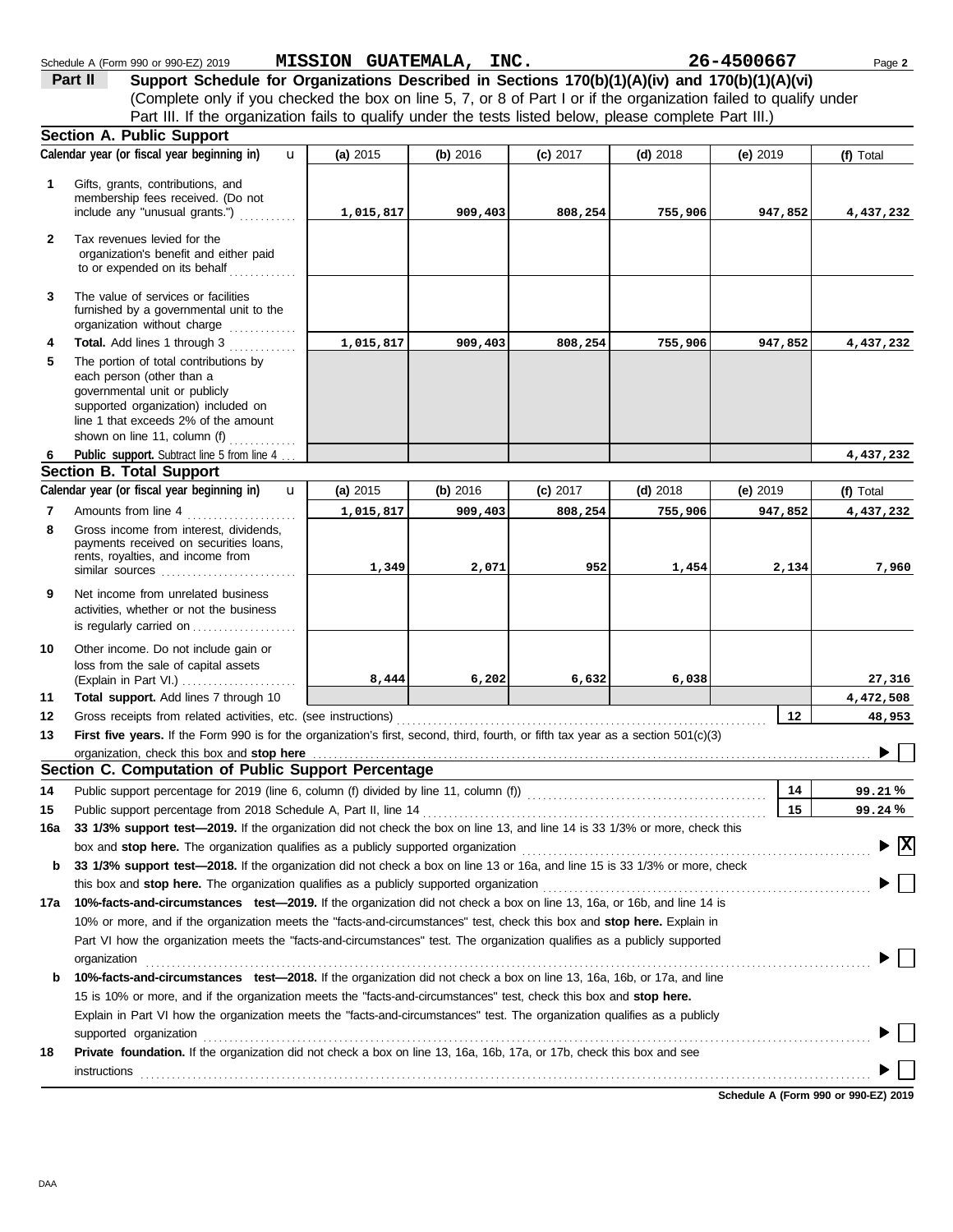|     | received. (Do not include any "unusual grants.")                                                                                                                                                                |          |          |            |            |          |    |                                        |
|-----|-----------------------------------------------------------------------------------------------------------------------------------------------------------------------------------------------------------------|----------|----------|------------|------------|----------|----|----------------------------------------|
| 2   | Gross receipts from admissions, merchandise<br>sold or services performed, or facilities<br>furnished in any activity that is related to the<br>organization's tax-exempt purpose                               |          |          |            |            |          |    |                                        |
| 3   | Gross receipts from activities that are not an<br>unrelated trade or business under section 513                                                                                                                 |          |          |            |            |          |    |                                        |
| 4   | Tax revenues levied for the<br>organization's benefit and either paid<br>to or expended on its behalf<br>.                                                                                                      |          |          |            |            |          |    |                                        |
| 5   | The value of services or facilities<br>furnished by a governmental unit to the<br>organization without charge                                                                                                   |          |          |            |            |          |    |                                        |
| 6   | Total. Add lines 1 through 5                                                                                                                                                                                    |          |          |            |            |          |    |                                        |
| 7a  | Amounts included on lines 1, 2, and 3<br>received from disqualified persons                                                                                                                                     |          |          |            |            |          |    |                                        |
| b   | Amounts included on lines 2 and 3<br>received from other than disqualified<br>persons that exceed the greater of \$5,000<br>or 1% of the amount on line 13 for the year $\ldots$                                |          |          |            |            |          |    |                                        |
| c   | Add lines 7a and 7b<br>                                                                                                                                                                                         |          |          |            |            |          |    |                                        |
| 8   | Public support. (Subtract line 7c from                                                                                                                                                                          |          |          |            |            |          |    |                                        |
|     | line $6.$ )<br><u>.</u><br><b>Section B. Total Support</b>                                                                                                                                                      |          |          |            |            |          |    |                                        |
|     | Calendar year (or fiscal year beginning in)<br>$\mathbf{u}$                                                                                                                                                     | (a) 2015 | (b) 2016 | $(c)$ 2017 | $(d)$ 2018 | (e) 2019 |    | (f) Total                              |
| 9   | Amounts from line 6                                                                                                                                                                                             |          |          |            |            |          |    |                                        |
|     |                                                                                                                                                                                                                 |          |          |            |            |          |    |                                        |
| 10a | Gross income from interest, dividends,<br>payments received on securities loans, rents,<br>royalties, and income from similar sources                                                                           |          |          |            |            |          |    |                                        |
| b   | Unrelated business taxable income (less<br>section 511 taxes) from businesses<br>acquired after June 30, 1975                                                                                                   |          |          |            |            |          |    |                                        |
| c   | Add lines 10a and 10b $\ldots$                                                                                                                                                                                  |          |          |            |            |          |    |                                        |
| 11  | Net income from unrelated business<br>activities not included in line 10b, whether<br>or not the business is regularly carried on                                                                               |          |          |            |            |          |    |                                        |
| 12  | Other income. Do not include gain or<br>loss from the sale of capital assets                                                                                                                                    |          |          |            |            |          |    |                                        |
| 13  | Total support. (Add lines 9, 10c, 11,                                                                                                                                                                           |          |          |            |            |          |    |                                        |
|     | and 12.) $\ldots$                                                                                                                                                                                               |          |          |            |            |          |    |                                        |
| 14  | First five years. If the Form 990 is for the organization's first, second, third, fourth, or fifth tax year as a section 501(c)(3)                                                                              |          |          |            |            |          |    |                                        |
|     | organization, check this box and stop here                                                                                                                                                                      |          |          |            |            |          |    |                                        |
|     | Section C. Computation of Public Support Percentage                                                                                                                                                             |          |          |            |            |          |    |                                        |
| 15  |                                                                                                                                                                                                                 |          |          |            |            |          | 15 | %                                      |
| 16  |                                                                                                                                                                                                                 |          |          |            |            |          | 16 | %                                      |
|     | Section D. Computation of Investment Income Percentage                                                                                                                                                          |          |          |            |            |          |    |                                        |
| 17  | 17<br>%                                                                                                                                                                                                         |          |          |            |            |          |    |                                        |
| 18  | Investment income percentage from 2018 Schedule A, Part III, line 17<br>18<br>%<br>33 1/3% support tests-2019. If the organization did not check the box on line 14, and line 15 is more than 33 1/3%, and line |          |          |            |            |          |    |                                        |
| 19a |                                                                                                                                                                                                                 |          |          |            |            |          |    |                                        |
|     | 33 1/3% support tests-2018. If the organization did not check a box on line 14 or line 19a, and line 16 is more than 33 1/3%, and                                                                               |          |          |            |            |          |    |                                        |
| b   |                                                                                                                                                                                                                 |          |          |            |            |          |    |                                        |
| 20  |                                                                                                                                                                                                                 |          |          |            |            |          |    |                                        |
|     |                                                                                                                                                                                                                 |          |          |            |            |          |    | <b>Cohodule A (Ferm 000 or 000 F7)</b> |

| Schedule A (Form 990 or 990-EZ) 2019 |  |  |  |
|--------------------------------------|--|--|--|

**1**

Gifts, grants, contributions, and membership fees

**Section A. Public Support**

**Calendar year (or fiscal year beginning in)** 

Schedule A (Form 990 or 990-EZ) 2019 Page **3 MISSION GUATEMALA, INC. 26-4500667**

u

**Part III Support Schedule for Organizations Described in Section 509(a)(2)** (Complete only if you checked the box on line 10 of Part I or if the organization failed to qualify under Part II. If the organization fails to qualify under the tests listed below, please complete Part II.)

**(a)** 2015 **(b)** 2016 **(c)** 2017 **(d)** 2018 **(e)** 2019 **(f)** Total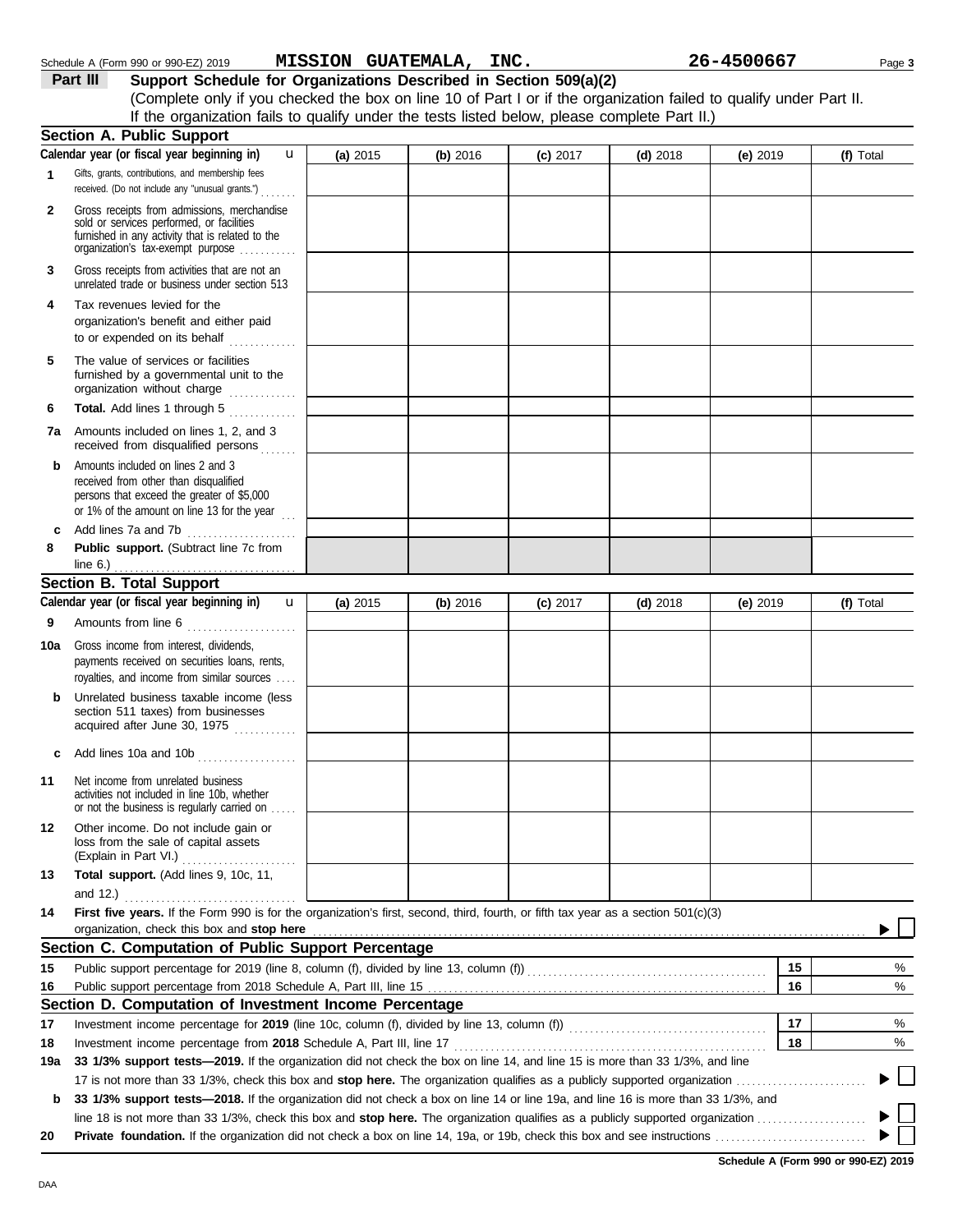|         | MISSION GUATEMALA, INC.<br>Schedule A (Form 990 or 990-EZ) 2019                                                     | 26-4500667      |     | Page 4 |
|---------|---------------------------------------------------------------------------------------------------------------------|-----------------|-----|--------|
| Part IV | <b>Supporting Organizations</b>                                                                                     |                 |     |        |
|         | (Complete only if you checked a box in line 12 on Part I. If you checked 12a of Part I, complete Sections A         |                 |     |        |
|         | and B. If you checked 12b of Part I, complete Sections A and C. If you checked 12c of Part I, complete              |                 |     |        |
|         | Sections A, D, and E. If you checked 12d of Part I, complete Sections A and D, and complete Part V.)                |                 |     |        |
|         | Section A. All Supporting Organizations                                                                             |                 |     |        |
|         |                                                                                                                     |                 | Yes | No     |
| 1       | Are all of the organization's supported organizations listed by name in the organization's governing                |                 |     |        |
|         | documents? If "No," describe in Part VI how the supported organizations are designated. If designated by            |                 |     |        |
|         | class or purpose, describe the designation. If historic and continuing relationship, explain.                       | 1               |     |        |
| 2       | Did the organization have any supported organization that does not have an IRS determination of status              |                 |     |        |
|         | under section $509(a)(1)$ or (2)? If "Yes," explain in Part VI how the organization determined that the supported   |                 |     |        |
|         | organization was described in section 509(a)(1) or (2).                                                             | 2               |     |        |
| За      | Did the organization have a supported organization described in section $501(c)(4)$ , (5), or (6)? If "Yes," answer |                 |     |        |
|         | $(b)$ and $(c)$ below.                                                                                              | 3a              |     |        |
| b       | Did the organization confirm that each supported organization qualified under section 501(c)(4), (5), or (6) and    |                 |     |        |
|         | satisfied the public support tests under section 509(a)(2)? If "Yes," describe in Part VI when and how the          |                 |     |        |
|         | organization made the determination.                                                                                | 3b              |     |        |
| c       | Did the organization ensure that all support to such organizations was used exclusively for section $170(c)(2)(B)$  |                 |     |        |
|         | purposes? If "Yes," explain in Part VI what controls the organization put in place to ensure such use.              | 3c              |     |        |
| 4a      | Was any supported organization not organized in the United States ("foreign supported organization")? If            |                 |     |        |
|         | "Yes," and if you checked 12a or 12b in Part I, answer (b) and (c) below.                                           | 4a              |     |        |
|         | Did the organization have ultimate control and discretion in deciding whether to make grants to the foreign         |                 |     |        |
| b       |                                                                                                                     |                 |     |        |
|         | supported organization? If "Yes," describe in Part VI how the organization had such control and discretion          |                 |     |        |
|         | despite being controlled or supervised by or in connection with its supported organizations.                        | 4b              |     |        |
| c       | Did the organization support any foreign supported organization that does not have an IRS determination             |                 |     |        |
|         | under sections $501(c)(3)$ and $509(a)(1)$ or (2)? If "Yes," explain in Part VI what controls the organization used |                 |     |        |
|         | to ensure that all support to the foreign supported organization was used exclusively for section $170(c)(2)(B)$    |                 |     |        |
|         | purposes.                                                                                                           | 4c              |     |        |
| 5a      | Did the organization add, substitute, or remove any supported organizations during the tax year? If "Yes,"          |                 |     |        |
|         | answer (b) and (c) below (if applicable). Also, provide detail in Part VI, including (i) the names and EIN          |                 |     |        |
|         | numbers of the supported organizations added, substituted, or removed; (ii) the reasons for each such action;       |                 |     |        |
|         | (iii) the authority under the organization's organizing document authorizing such action; and (iv) how the action   |                 |     |        |
|         | was accomplished (such as by amendment to the organizing document).                                                 | 5а              |     |        |
| b       | Type I or Type II only. Was any added or substituted supported organization part of a class already                 |                 |     |        |
|         | designated in the organization's organizing document?                                                               | 5b              |     |        |
| c       | <b>Substitutions only.</b> Was the substitution the result of an event beyond the organization's control?           | 5c              |     |        |
|         | Did the organization provide support (whether in the form of grants or the provision of services or facilities) to  |                 |     |        |
|         | anyone other than (i) its supported organizations, (ii) individuals that are part of the charitable class benefited |                 |     |        |
|         | by one or more of its supported organizations, or (iii) other supporting organizations that also support or         |                 |     |        |
|         | benefit one or more of the filing organization's supported organizations? If "Yes," provide detail in Part VI.      | 6               |     |        |
| 7       | Did the organization provide a grant, loan, compensation, or other similar payment to a substantial contributor     |                 |     |        |
|         | (as defined in section $4958(c)(3)(C)$ ), a family member of a substantial contributor, or a 35% controlled entity  |                 |     |        |
|         | with regard to a substantial contributor? If "Yes," complete Part I of Schedule L (Form 990 or 990-EZ).             | 7               |     |        |
| 8       | Did the organization make a loan to a disqualified person (as defined in section 4958) not described in line 7?     |                 |     |        |
|         | If "Yes," complete Part I of Schedule L (Form 990 or 990-EZ).                                                       | 8               |     |        |
| 9a      | Was the organization controlled directly or indirectly at any time during the tax year by one or more               |                 |     |        |
|         | disqualified persons as defined in section 4946 (other than foundation managers and organizations described         |                 |     |        |
|         | in section $509(a)(1)$ or $(2)$ ? If "Yes," provide detail in Part VI.                                              | 9а              |     |        |
| b       | Did one or more disqualified persons (as defined in line 9a) hold a controlling interest in any entity in which     |                 |     |        |
|         | the supporting organization had an interest? If "Yes," provide detail in Part VI.                                   | 9b              |     |        |
| c       | Did a disqualified person (as defined in line 9a) have an ownership interest in, or derive any personal benefit     |                 |     |        |
|         | from, assets in which the supporting organization also had an interest? If "Yes," provide detail in Part VI.        | 9c              |     |        |
| 10a     | Was the organization subject to the excess business holdings rules of section 4943 because of section               |                 |     |        |
|         | 4943(f) (regarding certain Type II supporting organizations, and all Type III non-functionally integrated           |                 |     |        |
|         | supporting organizations)? If "Yes," answer 10b below.                                                              | 10a             |     |        |
| b       | Did the organization have any excess business holdings in the tax year? (Use Schedule C, Form 4720, to              |                 |     |        |
|         | determine whether the organization had excess business holdings.)                                                   | 10 <sub>b</sub> |     |        |

**Schedule A (Form 990 or 990-EZ) 2019**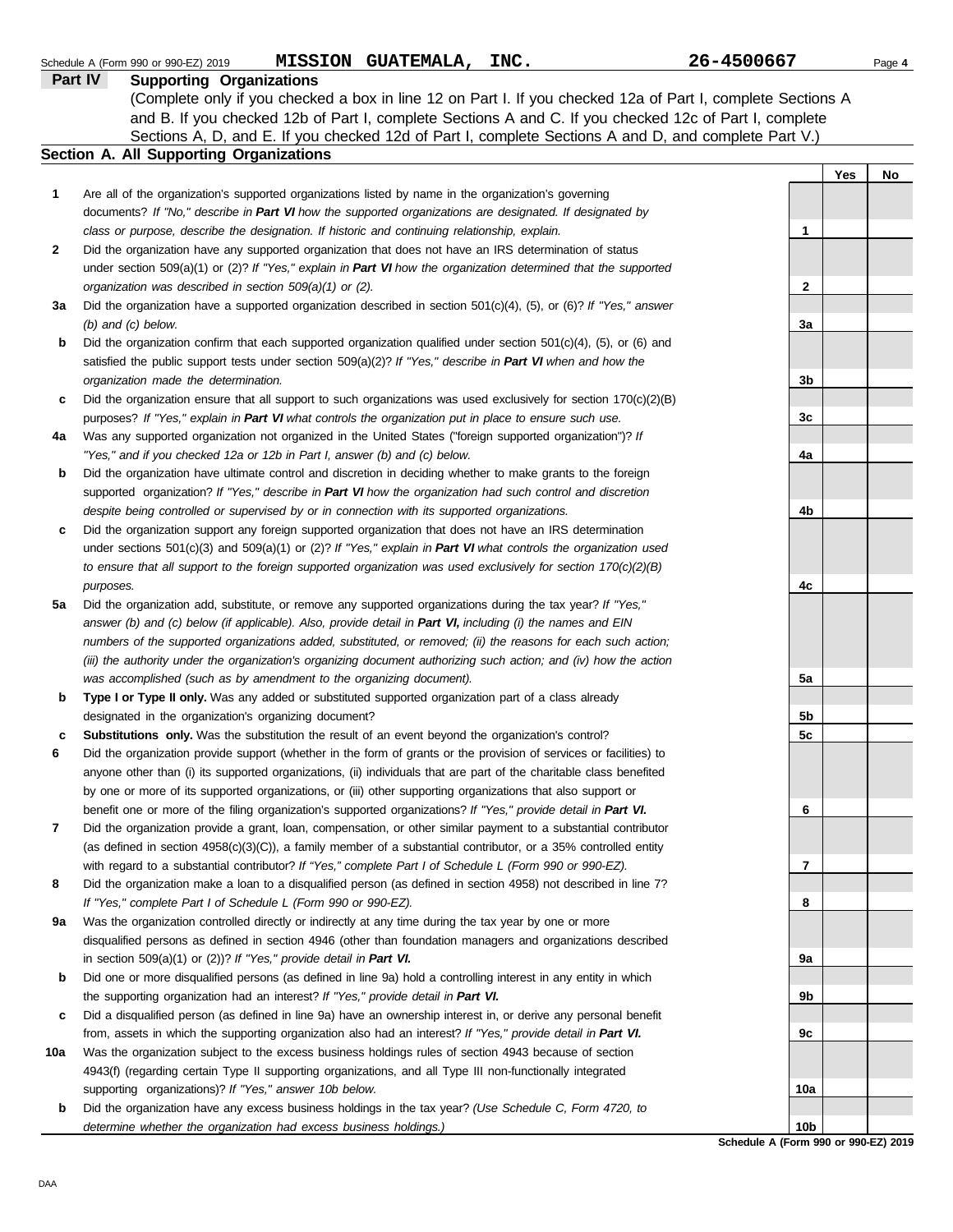**Part IV Supporting Organizations** *(continued)* Schedule A (Form 990 or 990-EZ) 2019 Page **5 MISSION GUATEMALA, INC. 26-4500667**

| 11<br>Has the organization accepted a gift or contribution from any of the following persons?<br>A person who directly or indirectly controls, either alone or together with persons described in (b) and (c)<br>a<br>below, the governing body of a supported organization?<br>11a<br>11 <sub>b</sub><br>A family member of a person described in (a) above?<br>b<br>11c<br>A 35% controlled entity of a person described in (a) or (b) above? If "Yes" to a, b, or c, provide detail in Part VI.<br>c<br><b>Section B. Type I Supporting Organizations</b><br>Yes<br>No<br>1<br>Did the directors, trustees, or membership of one or more supported organizations have the power to<br>regularly appoint or elect at least a majority of the organization's directors or trustees at all times during the<br>tax year? If "No," describe in Part VI how the supported organization(s) effectively operated, supervised, or<br>controlled the organization's activities. If the organization had more than one supported organization,<br>describe how the powers to appoint and/or remove directors or trustees were allocated among the supported<br>organizations and what conditions or restrictions, if any, applied to such powers during the tax year.<br>1<br>2<br>Did the organization operate for the benefit of any supported organization other than the supported<br>organization(s) that operated, supervised, or controlled the supporting organization? If "Yes," explain in Part<br>VI how providing such benefit carried out the purposes of the supported organization(s) that operated,<br>$\mathbf{2}$<br>supervised, or controlled the supporting organization.<br>Section C. Type II Supporting Organizations<br>Yes<br>No<br>1<br>Were a majority of the organization's directors or trustees during the tax year also a majority of the directors<br>or trustees of each of the organization's supported organization(s)? If "No," describe in Part VI how control<br>or management of the supporting organization was vested in the same persons that controlled or managed<br>1<br>the supported organization(s).<br>Section D. All Type III Supporting Organizations<br>Yes<br>No<br>1<br>Did the organization provide to each of its supported organizations, by the last day of the fifth month of the<br>organization's tax year, (i) a written notice describing the type and amount of support provided during the prior tax<br>year, (ii) a copy of the Form 990 that was most recently filed as of the date of notification, and (iii) copies of the<br>organization's governing documents in effect on the date of notification, to the extent not previously provided?<br>1<br>2<br>Were any of the organization's officers, directors, or trustees either (i) appointed or elected by the supported<br>organization(s) or (ii) serving on the governing body of a supported organization? If "No," explain in Part VI how<br>the organization maintained a close and continuous working relationship with the supported organization(s).<br>2<br>By reason of the relationship described in (2), did the organization's supported organizations have a<br>3<br>significant voice in the organization's investment policies and in directing the use of the organization's<br>income or assets at all times during the tax year? If "Yes," describe in Part VI the role the organization's<br>3<br>supported organizations played in this regard.<br>Section E. Type III Functionally-Integrated Supporting Organizations<br>Check the box next to the method that the organization used to satisfy the Integral Part Test during the year (see instructions).<br>1<br>The organization satisfied the Activities Test. Complete line 2 below.<br>а<br>b<br>The organization is the parent of each of its supported organizations. Complete line 3 below.<br>The organization supported a governmental entity. Describe in Part VI how you supported a government entity (see instructions).<br>c<br>2 Activities Test. Answer (a) and (b) below.<br>Yes<br>No<br>Did substantially all of the organization's activities during the tax year directly further the exempt purposes of<br>а<br>the supported organization(s) to which the organization was responsive? If "Yes," then in Part VI identify<br>those supported organizations and explain how these activities directly furthered their exempt purposes,<br>how the organization was responsive to those supported organizations, and how the organization determined<br>that these activities constituted substantially all of its activities.<br>2a<br>Did the activities described in (a) constitute activities that, but for the organization's involvement, one or more<br>b<br>of the organization's supported organization(s) would have been engaged in? If "Yes," explain in Part VI the<br>reasons for the organization's position that its supported organization(s) would have engaged in these<br>activities but for the organization's involvement.<br>2b<br>Parent of Supported Organizations. Answer (a) and (b) below.<br>3<br>Did the organization have the power to regularly appoint or elect a majority of the officers, directors, or<br>а<br>trustees of each of the supported organizations? Provide details in Part VI.<br>За<br>Did the organization exercise a substantial degree of direction over the policies, programs, and activities of each<br>b<br>of its supported organizations? If "Yes," describe in Part VI the role played by the organization in this regard.<br>3b<br>Schedule A (Form 990 or 990-EZ) 2019 |  | Yes | No |
|-------------------------------------------------------------------------------------------------------------------------------------------------------------------------------------------------------------------------------------------------------------------------------------------------------------------------------------------------------------------------------------------------------------------------------------------------------------------------------------------------------------------------------------------------------------------------------------------------------------------------------------------------------------------------------------------------------------------------------------------------------------------------------------------------------------------------------------------------------------------------------------------------------------------------------------------------------------------------------------------------------------------------------------------------------------------------------------------------------------------------------------------------------------------------------------------------------------------------------------------------------------------------------------------------------------------------------------------------------------------------------------------------------------------------------------------------------------------------------------------------------------------------------------------------------------------------------------------------------------------------------------------------------------------------------------------------------------------------------------------------------------------------------------------------------------------------------------------------------------------------------------------------------------------------------------------------------------------------------------------------------------------------------------------------------------------------------------------------------------------------------------------------------------------------------------------------------------------------------------------------------------------------------------------------------------------------------------------------------------------------------------------------------------------------------------------------------------------------------------------------------------------------------------------------------------------------------------------------------------------------------------------------------------------------------------------------------------------------------------------------------------------------------------------------------------------------------------------------------------------------------------------------------------------------------------------------------------------------------------------------------------------------------------------------------------------------------------------------------------------------------------------------------------------------------------------------------------------------------------------------------------------------------------------------------------------------------------------------------------------------------------------------------------------------------------------------------------------------------------------------------------------------------------------------------------------------------------------------------------------------------------------------------------------------------------------------------------------------------------------------------------------------------------------------------------------------------------------------------------------------------------------------------------------------------------------------------------------------------------------------------------------------------------------------------------------------------------------------------------------------------------------------------------------------------------------------------------------------------------------------------------------------------------------------------------------------------------------------------------------------------------------------------------------------------------------------------------------------------------------------------------------------------------------------------------------------------------------------------------------------------------------------------------------------------------------------------------------------------------------------------------------------------------------------------------------------------------------------------------------------------------------------------------------------------------------------------------------------------------------------------------------------------------------------------------------------------------------------------------------------------------------------------------------------------------------------------------------------------------------------------------------------------------------------------------------------------------------------------------------------------------------------------------------------------------------------------------------------------------------------------------------------------------------------------------------------------------------------------------------------------------------------------|--|-----|----|
| DAA                                                                                                                                                                                                                                                                                                                                                                                                                                                                                                                                                                                                                                                                                                                                                                                                                                                                                                                                                                                                                                                                                                                                                                                                                                                                                                                                                                                                                                                                                                                                                                                                                                                                                                                                                                                                                                                                                                                                                                                                                                                                                                                                                                                                                                                                                                                                                                                                                                                                                                                                                                                                                                                                                                                                                                                                                                                                                                                                                                                                                                                                                                                                                                                                                                                                                                                                                                                                                                                                                                                                                                                                                                                                                                                                                                                                                                                                                                                                                                                                                                                                                                                                                                                                                                                                                                                                                                                                                                                                                                                                                                                                                                                                                                                                                                                                                                                                                                                                                                                                                                                                                                                                                                                                                                                                                                                                                                                                                                                                                                                                                                                                                                                   |  |     |    |
|                                                                                                                                                                                                                                                                                                                                                                                                                                                                                                                                                                                                                                                                                                                                                                                                                                                                                                                                                                                                                                                                                                                                                                                                                                                                                                                                                                                                                                                                                                                                                                                                                                                                                                                                                                                                                                                                                                                                                                                                                                                                                                                                                                                                                                                                                                                                                                                                                                                                                                                                                                                                                                                                                                                                                                                                                                                                                                                                                                                                                                                                                                                                                                                                                                                                                                                                                                                                                                                                                                                                                                                                                                                                                                                                                                                                                                                                                                                                                                                                                                                                                                                                                                                                                                                                                                                                                                                                                                                                                                                                                                                                                                                                                                                                                                                                                                                                                                                                                                                                                                                                                                                                                                                                                                                                                                                                                                                                                                                                                                                                                                                                                                                       |  |     |    |
|                                                                                                                                                                                                                                                                                                                                                                                                                                                                                                                                                                                                                                                                                                                                                                                                                                                                                                                                                                                                                                                                                                                                                                                                                                                                                                                                                                                                                                                                                                                                                                                                                                                                                                                                                                                                                                                                                                                                                                                                                                                                                                                                                                                                                                                                                                                                                                                                                                                                                                                                                                                                                                                                                                                                                                                                                                                                                                                                                                                                                                                                                                                                                                                                                                                                                                                                                                                                                                                                                                                                                                                                                                                                                                                                                                                                                                                                                                                                                                                                                                                                                                                                                                                                                                                                                                                                                                                                                                                                                                                                                                                                                                                                                                                                                                                                                                                                                                                                                                                                                                                                                                                                                                                                                                                                                                                                                                                                                                                                                                                                                                                                                                                       |  |     |    |
|                                                                                                                                                                                                                                                                                                                                                                                                                                                                                                                                                                                                                                                                                                                                                                                                                                                                                                                                                                                                                                                                                                                                                                                                                                                                                                                                                                                                                                                                                                                                                                                                                                                                                                                                                                                                                                                                                                                                                                                                                                                                                                                                                                                                                                                                                                                                                                                                                                                                                                                                                                                                                                                                                                                                                                                                                                                                                                                                                                                                                                                                                                                                                                                                                                                                                                                                                                                                                                                                                                                                                                                                                                                                                                                                                                                                                                                                                                                                                                                                                                                                                                                                                                                                                                                                                                                                                                                                                                                                                                                                                                                                                                                                                                                                                                                                                                                                                                                                                                                                                                                                                                                                                                                                                                                                                                                                                                                                                                                                                                                                                                                                                                                       |  |     |    |
|                                                                                                                                                                                                                                                                                                                                                                                                                                                                                                                                                                                                                                                                                                                                                                                                                                                                                                                                                                                                                                                                                                                                                                                                                                                                                                                                                                                                                                                                                                                                                                                                                                                                                                                                                                                                                                                                                                                                                                                                                                                                                                                                                                                                                                                                                                                                                                                                                                                                                                                                                                                                                                                                                                                                                                                                                                                                                                                                                                                                                                                                                                                                                                                                                                                                                                                                                                                                                                                                                                                                                                                                                                                                                                                                                                                                                                                                                                                                                                                                                                                                                                                                                                                                                                                                                                                                                                                                                                                                                                                                                                                                                                                                                                                                                                                                                                                                                                                                                                                                                                                                                                                                                                                                                                                                                                                                                                                                                                                                                                                                                                                                                                                       |  |     |    |
|                                                                                                                                                                                                                                                                                                                                                                                                                                                                                                                                                                                                                                                                                                                                                                                                                                                                                                                                                                                                                                                                                                                                                                                                                                                                                                                                                                                                                                                                                                                                                                                                                                                                                                                                                                                                                                                                                                                                                                                                                                                                                                                                                                                                                                                                                                                                                                                                                                                                                                                                                                                                                                                                                                                                                                                                                                                                                                                                                                                                                                                                                                                                                                                                                                                                                                                                                                                                                                                                                                                                                                                                                                                                                                                                                                                                                                                                                                                                                                                                                                                                                                                                                                                                                                                                                                                                                                                                                                                                                                                                                                                                                                                                                                                                                                                                                                                                                                                                                                                                                                                                                                                                                                                                                                                                                                                                                                                                                                                                                                                                                                                                                                                       |  |     |    |
|                                                                                                                                                                                                                                                                                                                                                                                                                                                                                                                                                                                                                                                                                                                                                                                                                                                                                                                                                                                                                                                                                                                                                                                                                                                                                                                                                                                                                                                                                                                                                                                                                                                                                                                                                                                                                                                                                                                                                                                                                                                                                                                                                                                                                                                                                                                                                                                                                                                                                                                                                                                                                                                                                                                                                                                                                                                                                                                                                                                                                                                                                                                                                                                                                                                                                                                                                                                                                                                                                                                                                                                                                                                                                                                                                                                                                                                                                                                                                                                                                                                                                                                                                                                                                                                                                                                                                                                                                                                                                                                                                                                                                                                                                                                                                                                                                                                                                                                                                                                                                                                                                                                                                                                                                                                                                                                                                                                                                                                                                                                                                                                                                                                       |  |     |    |
|                                                                                                                                                                                                                                                                                                                                                                                                                                                                                                                                                                                                                                                                                                                                                                                                                                                                                                                                                                                                                                                                                                                                                                                                                                                                                                                                                                                                                                                                                                                                                                                                                                                                                                                                                                                                                                                                                                                                                                                                                                                                                                                                                                                                                                                                                                                                                                                                                                                                                                                                                                                                                                                                                                                                                                                                                                                                                                                                                                                                                                                                                                                                                                                                                                                                                                                                                                                                                                                                                                                                                                                                                                                                                                                                                                                                                                                                                                                                                                                                                                                                                                                                                                                                                                                                                                                                                                                                                                                                                                                                                                                                                                                                                                                                                                                                                                                                                                                                                                                                                                                                                                                                                                                                                                                                                                                                                                                                                                                                                                                                                                                                                                                       |  |     |    |
|                                                                                                                                                                                                                                                                                                                                                                                                                                                                                                                                                                                                                                                                                                                                                                                                                                                                                                                                                                                                                                                                                                                                                                                                                                                                                                                                                                                                                                                                                                                                                                                                                                                                                                                                                                                                                                                                                                                                                                                                                                                                                                                                                                                                                                                                                                                                                                                                                                                                                                                                                                                                                                                                                                                                                                                                                                                                                                                                                                                                                                                                                                                                                                                                                                                                                                                                                                                                                                                                                                                                                                                                                                                                                                                                                                                                                                                                                                                                                                                                                                                                                                                                                                                                                                                                                                                                                                                                                                                                                                                                                                                                                                                                                                                                                                                                                                                                                                                                                                                                                                                                                                                                                                                                                                                                                                                                                                                                                                                                                                                                                                                                                                                       |  |     |    |
|                                                                                                                                                                                                                                                                                                                                                                                                                                                                                                                                                                                                                                                                                                                                                                                                                                                                                                                                                                                                                                                                                                                                                                                                                                                                                                                                                                                                                                                                                                                                                                                                                                                                                                                                                                                                                                                                                                                                                                                                                                                                                                                                                                                                                                                                                                                                                                                                                                                                                                                                                                                                                                                                                                                                                                                                                                                                                                                                                                                                                                                                                                                                                                                                                                                                                                                                                                                                                                                                                                                                                                                                                                                                                                                                                                                                                                                                                                                                                                                                                                                                                                                                                                                                                                                                                                                                                                                                                                                                                                                                                                                                                                                                                                                                                                                                                                                                                                                                                                                                                                                                                                                                                                                                                                                                                                                                                                                                                                                                                                                                                                                                                                                       |  |     |    |
|                                                                                                                                                                                                                                                                                                                                                                                                                                                                                                                                                                                                                                                                                                                                                                                                                                                                                                                                                                                                                                                                                                                                                                                                                                                                                                                                                                                                                                                                                                                                                                                                                                                                                                                                                                                                                                                                                                                                                                                                                                                                                                                                                                                                                                                                                                                                                                                                                                                                                                                                                                                                                                                                                                                                                                                                                                                                                                                                                                                                                                                                                                                                                                                                                                                                                                                                                                                                                                                                                                                                                                                                                                                                                                                                                                                                                                                                                                                                                                                                                                                                                                                                                                                                                                                                                                                                                                                                                                                                                                                                                                                                                                                                                                                                                                                                                                                                                                                                                                                                                                                                                                                                                                                                                                                                                                                                                                                                                                                                                                                                                                                                                                                       |  |     |    |
|                                                                                                                                                                                                                                                                                                                                                                                                                                                                                                                                                                                                                                                                                                                                                                                                                                                                                                                                                                                                                                                                                                                                                                                                                                                                                                                                                                                                                                                                                                                                                                                                                                                                                                                                                                                                                                                                                                                                                                                                                                                                                                                                                                                                                                                                                                                                                                                                                                                                                                                                                                                                                                                                                                                                                                                                                                                                                                                                                                                                                                                                                                                                                                                                                                                                                                                                                                                                                                                                                                                                                                                                                                                                                                                                                                                                                                                                                                                                                                                                                                                                                                                                                                                                                                                                                                                                                                                                                                                                                                                                                                                                                                                                                                                                                                                                                                                                                                                                                                                                                                                                                                                                                                                                                                                                                                                                                                                                                                                                                                                                                                                                                                                       |  |     |    |
|                                                                                                                                                                                                                                                                                                                                                                                                                                                                                                                                                                                                                                                                                                                                                                                                                                                                                                                                                                                                                                                                                                                                                                                                                                                                                                                                                                                                                                                                                                                                                                                                                                                                                                                                                                                                                                                                                                                                                                                                                                                                                                                                                                                                                                                                                                                                                                                                                                                                                                                                                                                                                                                                                                                                                                                                                                                                                                                                                                                                                                                                                                                                                                                                                                                                                                                                                                                                                                                                                                                                                                                                                                                                                                                                                                                                                                                                                                                                                                                                                                                                                                                                                                                                                                                                                                                                                                                                                                                                                                                                                                                                                                                                                                                                                                                                                                                                                                                                                                                                                                                                                                                                                                                                                                                                                                                                                                                                                                                                                                                                                                                                                                                       |  |     |    |
|                                                                                                                                                                                                                                                                                                                                                                                                                                                                                                                                                                                                                                                                                                                                                                                                                                                                                                                                                                                                                                                                                                                                                                                                                                                                                                                                                                                                                                                                                                                                                                                                                                                                                                                                                                                                                                                                                                                                                                                                                                                                                                                                                                                                                                                                                                                                                                                                                                                                                                                                                                                                                                                                                                                                                                                                                                                                                                                                                                                                                                                                                                                                                                                                                                                                                                                                                                                                                                                                                                                                                                                                                                                                                                                                                                                                                                                                                                                                                                                                                                                                                                                                                                                                                                                                                                                                                                                                                                                                                                                                                                                                                                                                                                                                                                                                                                                                                                                                                                                                                                                                                                                                                                                                                                                                                                                                                                                                                                                                                                                                                                                                                                                       |  |     |    |
|                                                                                                                                                                                                                                                                                                                                                                                                                                                                                                                                                                                                                                                                                                                                                                                                                                                                                                                                                                                                                                                                                                                                                                                                                                                                                                                                                                                                                                                                                                                                                                                                                                                                                                                                                                                                                                                                                                                                                                                                                                                                                                                                                                                                                                                                                                                                                                                                                                                                                                                                                                                                                                                                                                                                                                                                                                                                                                                                                                                                                                                                                                                                                                                                                                                                                                                                                                                                                                                                                                                                                                                                                                                                                                                                                                                                                                                                                                                                                                                                                                                                                                                                                                                                                                                                                                                                                                                                                                                                                                                                                                                                                                                                                                                                                                                                                                                                                                                                                                                                                                                                                                                                                                                                                                                                                                                                                                                                                                                                                                                                                                                                                                                       |  |     |    |
|                                                                                                                                                                                                                                                                                                                                                                                                                                                                                                                                                                                                                                                                                                                                                                                                                                                                                                                                                                                                                                                                                                                                                                                                                                                                                                                                                                                                                                                                                                                                                                                                                                                                                                                                                                                                                                                                                                                                                                                                                                                                                                                                                                                                                                                                                                                                                                                                                                                                                                                                                                                                                                                                                                                                                                                                                                                                                                                                                                                                                                                                                                                                                                                                                                                                                                                                                                                                                                                                                                                                                                                                                                                                                                                                                                                                                                                                                                                                                                                                                                                                                                                                                                                                                                                                                                                                                                                                                                                                                                                                                                                                                                                                                                                                                                                                                                                                                                                                                                                                                                                                                                                                                                                                                                                                                                                                                                                                                                                                                                                                                                                                                                                       |  |     |    |
|                                                                                                                                                                                                                                                                                                                                                                                                                                                                                                                                                                                                                                                                                                                                                                                                                                                                                                                                                                                                                                                                                                                                                                                                                                                                                                                                                                                                                                                                                                                                                                                                                                                                                                                                                                                                                                                                                                                                                                                                                                                                                                                                                                                                                                                                                                                                                                                                                                                                                                                                                                                                                                                                                                                                                                                                                                                                                                                                                                                                                                                                                                                                                                                                                                                                                                                                                                                                                                                                                                                                                                                                                                                                                                                                                                                                                                                                                                                                                                                                                                                                                                                                                                                                                                                                                                                                                                                                                                                                                                                                                                                                                                                                                                                                                                                                                                                                                                                                                                                                                                                                                                                                                                                                                                                                                                                                                                                                                                                                                                                                                                                                                                                       |  |     |    |
|                                                                                                                                                                                                                                                                                                                                                                                                                                                                                                                                                                                                                                                                                                                                                                                                                                                                                                                                                                                                                                                                                                                                                                                                                                                                                                                                                                                                                                                                                                                                                                                                                                                                                                                                                                                                                                                                                                                                                                                                                                                                                                                                                                                                                                                                                                                                                                                                                                                                                                                                                                                                                                                                                                                                                                                                                                                                                                                                                                                                                                                                                                                                                                                                                                                                                                                                                                                                                                                                                                                                                                                                                                                                                                                                                                                                                                                                                                                                                                                                                                                                                                                                                                                                                                                                                                                                                                                                                                                                                                                                                                                                                                                                                                                                                                                                                                                                                                                                                                                                                                                                                                                                                                                                                                                                                                                                                                                                                                                                                                                                                                                                                                                       |  |     |    |
|                                                                                                                                                                                                                                                                                                                                                                                                                                                                                                                                                                                                                                                                                                                                                                                                                                                                                                                                                                                                                                                                                                                                                                                                                                                                                                                                                                                                                                                                                                                                                                                                                                                                                                                                                                                                                                                                                                                                                                                                                                                                                                                                                                                                                                                                                                                                                                                                                                                                                                                                                                                                                                                                                                                                                                                                                                                                                                                                                                                                                                                                                                                                                                                                                                                                                                                                                                                                                                                                                                                                                                                                                                                                                                                                                                                                                                                                                                                                                                                                                                                                                                                                                                                                                                                                                                                                                                                                                                                                                                                                                                                                                                                                                                                                                                                                                                                                                                                                                                                                                                                                                                                                                                                                                                                                                                                                                                                                                                                                                                                                                                                                                                                       |  |     |    |
|                                                                                                                                                                                                                                                                                                                                                                                                                                                                                                                                                                                                                                                                                                                                                                                                                                                                                                                                                                                                                                                                                                                                                                                                                                                                                                                                                                                                                                                                                                                                                                                                                                                                                                                                                                                                                                                                                                                                                                                                                                                                                                                                                                                                                                                                                                                                                                                                                                                                                                                                                                                                                                                                                                                                                                                                                                                                                                                                                                                                                                                                                                                                                                                                                                                                                                                                                                                                                                                                                                                                                                                                                                                                                                                                                                                                                                                                                                                                                                                                                                                                                                                                                                                                                                                                                                                                                                                                                                                                                                                                                                                                                                                                                                                                                                                                                                                                                                                                                                                                                                                                                                                                                                                                                                                                                                                                                                                                                                                                                                                                                                                                                                                       |  |     |    |
|                                                                                                                                                                                                                                                                                                                                                                                                                                                                                                                                                                                                                                                                                                                                                                                                                                                                                                                                                                                                                                                                                                                                                                                                                                                                                                                                                                                                                                                                                                                                                                                                                                                                                                                                                                                                                                                                                                                                                                                                                                                                                                                                                                                                                                                                                                                                                                                                                                                                                                                                                                                                                                                                                                                                                                                                                                                                                                                                                                                                                                                                                                                                                                                                                                                                                                                                                                                                                                                                                                                                                                                                                                                                                                                                                                                                                                                                                                                                                                                                                                                                                                                                                                                                                                                                                                                                                                                                                                                                                                                                                                                                                                                                                                                                                                                                                                                                                                                                                                                                                                                                                                                                                                                                                                                                                                                                                                                                                                                                                                                                                                                                                                                       |  |     |    |
|                                                                                                                                                                                                                                                                                                                                                                                                                                                                                                                                                                                                                                                                                                                                                                                                                                                                                                                                                                                                                                                                                                                                                                                                                                                                                                                                                                                                                                                                                                                                                                                                                                                                                                                                                                                                                                                                                                                                                                                                                                                                                                                                                                                                                                                                                                                                                                                                                                                                                                                                                                                                                                                                                                                                                                                                                                                                                                                                                                                                                                                                                                                                                                                                                                                                                                                                                                                                                                                                                                                                                                                                                                                                                                                                                                                                                                                                                                                                                                                                                                                                                                                                                                                                                                                                                                                                                                                                                                                                                                                                                                                                                                                                                                                                                                                                                                                                                                                                                                                                                                                                                                                                                                                                                                                                                                                                                                                                                                                                                                                                                                                                                                                       |  |     |    |
|                                                                                                                                                                                                                                                                                                                                                                                                                                                                                                                                                                                                                                                                                                                                                                                                                                                                                                                                                                                                                                                                                                                                                                                                                                                                                                                                                                                                                                                                                                                                                                                                                                                                                                                                                                                                                                                                                                                                                                                                                                                                                                                                                                                                                                                                                                                                                                                                                                                                                                                                                                                                                                                                                                                                                                                                                                                                                                                                                                                                                                                                                                                                                                                                                                                                                                                                                                                                                                                                                                                                                                                                                                                                                                                                                                                                                                                                                                                                                                                                                                                                                                                                                                                                                                                                                                                                                                                                                                                                                                                                                                                                                                                                                                                                                                                                                                                                                                                                                                                                                                                                                                                                                                                                                                                                                                                                                                                                                                                                                                                                                                                                                                                       |  |     |    |
|                                                                                                                                                                                                                                                                                                                                                                                                                                                                                                                                                                                                                                                                                                                                                                                                                                                                                                                                                                                                                                                                                                                                                                                                                                                                                                                                                                                                                                                                                                                                                                                                                                                                                                                                                                                                                                                                                                                                                                                                                                                                                                                                                                                                                                                                                                                                                                                                                                                                                                                                                                                                                                                                                                                                                                                                                                                                                                                                                                                                                                                                                                                                                                                                                                                                                                                                                                                                                                                                                                                                                                                                                                                                                                                                                                                                                                                                                                                                                                                                                                                                                                                                                                                                                                                                                                                                                                                                                                                                                                                                                                                                                                                                                                                                                                                                                                                                                                                                                                                                                                                                                                                                                                                                                                                                                                                                                                                                                                                                                                                                                                                                                                                       |  |     |    |
|                                                                                                                                                                                                                                                                                                                                                                                                                                                                                                                                                                                                                                                                                                                                                                                                                                                                                                                                                                                                                                                                                                                                                                                                                                                                                                                                                                                                                                                                                                                                                                                                                                                                                                                                                                                                                                                                                                                                                                                                                                                                                                                                                                                                                                                                                                                                                                                                                                                                                                                                                                                                                                                                                                                                                                                                                                                                                                                                                                                                                                                                                                                                                                                                                                                                                                                                                                                                                                                                                                                                                                                                                                                                                                                                                                                                                                                                                                                                                                                                                                                                                                                                                                                                                                                                                                                                                                                                                                                                                                                                                                                                                                                                                                                                                                                                                                                                                                                                                                                                                                                                                                                                                                                                                                                                                                                                                                                                                                                                                                                                                                                                                                                       |  |     |    |
|                                                                                                                                                                                                                                                                                                                                                                                                                                                                                                                                                                                                                                                                                                                                                                                                                                                                                                                                                                                                                                                                                                                                                                                                                                                                                                                                                                                                                                                                                                                                                                                                                                                                                                                                                                                                                                                                                                                                                                                                                                                                                                                                                                                                                                                                                                                                                                                                                                                                                                                                                                                                                                                                                                                                                                                                                                                                                                                                                                                                                                                                                                                                                                                                                                                                                                                                                                                                                                                                                                                                                                                                                                                                                                                                                                                                                                                                                                                                                                                                                                                                                                                                                                                                                                                                                                                                                                                                                                                                                                                                                                                                                                                                                                                                                                                                                                                                                                                                                                                                                                                                                                                                                                                                                                                                                                                                                                                                                                                                                                                                                                                                                                                       |  |     |    |
|                                                                                                                                                                                                                                                                                                                                                                                                                                                                                                                                                                                                                                                                                                                                                                                                                                                                                                                                                                                                                                                                                                                                                                                                                                                                                                                                                                                                                                                                                                                                                                                                                                                                                                                                                                                                                                                                                                                                                                                                                                                                                                                                                                                                                                                                                                                                                                                                                                                                                                                                                                                                                                                                                                                                                                                                                                                                                                                                                                                                                                                                                                                                                                                                                                                                                                                                                                                                                                                                                                                                                                                                                                                                                                                                                                                                                                                                                                                                                                                                                                                                                                                                                                                                                                                                                                                                                                                                                                                                                                                                                                                                                                                                                                                                                                                                                                                                                                                                                                                                                                                                                                                                                                                                                                                                                                                                                                                                                                                                                                                                                                                                                                                       |  |     |    |
|                                                                                                                                                                                                                                                                                                                                                                                                                                                                                                                                                                                                                                                                                                                                                                                                                                                                                                                                                                                                                                                                                                                                                                                                                                                                                                                                                                                                                                                                                                                                                                                                                                                                                                                                                                                                                                                                                                                                                                                                                                                                                                                                                                                                                                                                                                                                                                                                                                                                                                                                                                                                                                                                                                                                                                                                                                                                                                                                                                                                                                                                                                                                                                                                                                                                                                                                                                                                                                                                                                                                                                                                                                                                                                                                                                                                                                                                                                                                                                                                                                                                                                                                                                                                                                                                                                                                                                                                                                                                                                                                                                                                                                                                                                                                                                                                                                                                                                                                                                                                                                                                                                                                                                                                                                                                                                                                                                                                                                                                                                                                                                                                                                                       |  |     |    |
|                                                                                                                                                                                                                                                                                                                                                                                                                                                                                                                                                                                                                                                                                                                                                                                                                                                                                                                                                                                                                                                                                                                                                                                                                                                                                                                                                                                                                                                                                                                                                                                                                                                                                                                                                                                                                                                                                                                                                                                                                                                                                                                                                                                                                                                                                                                                                                                                                                                                                                                                                                                                                                                                                                                                                                                                                                                                                                                                                                                                                                                                                                                                                                                                                                                                                                                                                                                                                                                                                                                                                                                                                                                                                                                                                                                                                                                                                                                                                                                                                                                                                                                                                                                                                                                                                                                                                                                                                                                                                                                                                                                                                                                                                                                                                                                                                                                                                                                                                                                                                                                                                                                                                                                                                                                                                                                                                                                                                                                                                                                                                                                                                                                       |  |     |    |
|                                                                                                                                                                                                                                                                                                                                                                                                                                                                                                                                                                                                                                                                                                                                                                                                                                                                                                                                                                                                                                                                                                                                                                                                                                                                                                                                                                                                                                                                                                                                                                                                                                                                                                                                                                                                                                                                                                                                                                                                                                                                                                                                                                                                                                                                                                                                                                                                                                                                                                                                                                                                                                                                                                                                                                                                                                                                                                                                                                                                                                                                                                                                                                                                                                                                                                                                                                                                                                                                                                                                                                                                                                                                                                                                                                                                                                                                                                                                                                                                                                                                                                                                                                                                                                                                                                                                                                                                                                                                                                                                                                                                                                                                                                                                                                                                                                                                                                                                                                                                                                                                                                                                                                                                                                                                                                                                                                                                                                                                                                                                                                                                                                                       |  |     |    |
|                                                                                                                                                                                                                                                                                                                                                                                                                                                                                                                                                                                                                                                                                                                                                                                                                                                                                                                                                                                                                                                                                                                                                                                                                                                                                                                                                                                                                                                                                                                                                                                                                                                                                                                                                                                                                                                                                                                                                                                                                                                                                                                                                                                                                                                                                                                                                                                                                                                                                                                                                                                                                                                                                                                                                                                                                                                                                                                                                                                                                                                                                                                                                                                                                                                                                                                                                                                                                                                                                                                                                                                                                                                                                                                                                                                                                                                                                                                                                                                                                                                                                                                                                                                                                                                                                                                                                                                                                                                                                                                                                                                                                                                                                                                                                                                                                                                                                                                                                                                                                                                                                                                                                                                                                                                                                                                                                                                                                                                                                                                                                                                                                                                       |  |     |    |
|                                                                                                                                                                                                                                                                                                                                                                                                                                                                                                                                                                                                                                                                                                                                                                                                                                                                                                                                                                                                                                                                                                                                                                                                                                                                                                                                                                                                                                                                                                                                                                                                                                                                                                                                                                                                                                                                                                                                                                                                                                                                                                                                                                                                                                                                                                                                                                                                                                                                                                                                                                                                                                                                                                                                                                                                                                                                                                                                                                                                                                                                                                                                                                                                                                                                                                                                                                                                                                                                                                                                                                                                                                                                                                                                                                                                                                                                                                                                                                                                                                                                                                                                                                                                                                                                                                                                                                                                                                                                                                                                                                                                                                                                                                                                                                                                                                                                                                                                                                                                                                                                                                                                                                                                                                                                                                                                                                                                                                                                                                                                                                                                                                                       |  |     |    |
|                                                                                                                                                                                                                                                                                                                                                                                                                                                                                                                                                                                                                                                                                                                                                                                                                                                                                                                                                                                                                                                                                                                                                                                                                                                                                                                                                                                                                                                                                                                                                                                                                                                                                                                                                                                                                                                                                                                                                                                                                                                                                                                                                                                                                                                                                                                                                                                                                                                                                                                                                                                                                                                                                                                                                                                                                                                                                                                                                                                                                                                                                                                                                                                                                                                                                                                                                                                                                                                                                                                                                                                                                                                                                                                                                                                                                                                                                                                                                                                                                                                                                                                                                                                                                                                                                                                                                                                                                                                                                                                                                                                                                                                                                                                                                                                                                                                                                                                                                                                                                                                                                                                                                                                                                                                                                                                                                                                                                                                                                                                                                                                                                                                       |  |     |    |
|                                                                                                                                                                                                                                                                                                                                                                                                                                                                                                                                                                                                                                                                                                                                                                                                                                                                                                                                                                                                                                                                                                                                                                                                                                                                                                                                                                                                                                                                                                                                                                                                                                                                                                                                                                                                                                                                                                                                                                                                                                                                                                                                                                                                                                                                                                                                                                                                                                                                                                                                                                                                                                                                                                                                                                                                                                                                                                                                                                                                                                                                                                                                                                                                                                                                                                                                                                                                                                                                                                                                                                                                                                                                                                                                                                                                                                                                                                                                                                                                                                                                                                                                                                                                                                                                                                                                                                                                                                                                                                                                                                                                                                                                                                                                                                                                                                                                                                                                                                                                                                                                                                                                                                                                                                                                                                                                                                                                                                                                                                                                                                                                                                                       |  |     |    |
|                                                                                                                                                                                                                                                                                                                                                                                                                                                                                                                                                                                                                                                                                                                                                                                                                                                                                                                                                                                                                                                                                                                                                                                                                                                                                                                                                                                                                                                                                                                                                                                                                                                                                                                                                                                                                                                                                                                                                                                                                                                                                                                                                                                                                                                                                                                                                                                                                                                                                                                                                                                                                                                                                                                                                                                                                                                                                                                                                                                                                                                                                                                                                                                                                                                                                                                                                                                                                                                                                                                                                                                                                                                                                                                                                                                                                                                                                                                                                                                                                                                                                                                                                                                                                                                                                                                                                                                                                                                                                                                                                                                                                                                                                                                                                                                                                                                                                                                                                                                                                                                                                                                                                                                                                                                                                                                                                                                                                                                                                                                                                                                                                                                       |  |     |    |
|                                                                                                                                                                                                                                                                                                                                                                                                                                                                                                                                                                                                                                                                                                                                                                                                                                                                                                                                                                                                                                                                                                                                                                                                                                                                                                                                                                                                                                                                                                                                                                                                                                                                                                                                                                                                                                                                                                                                                                                                                                                                                                                                                                                                                                                                                                                                                                                                                                                                                                                                                                                                                                                                                                                                                                                                                                                                                                                                                                                                                                                                                                                                                                                                                                                                                                                                                                                                                                                                                                                                                                                                                                                                                                                                                                                                                                                                                                                                                                                                                                                                                                                                                                                                                                                                                                                                                                                                                                                                                                                                                                                                                                                                                                                                                                                                                                                                                                                                                                                                                                                                                                                                                                                                                                                                                                                                                                                                                                                                                                                                                                                                                                                       |  |     |    |
|                                                                                                                                                                                                                                                                                                                                                                                                                                                                                                                                                                                                                                                                                                                                                                                                                                                                                                                                                                                                                                                                                                                                                                                                                                                                                                                                                                                                                                                                                                                                                                                                                                                                                                                                                                                                                                                                                                                                                                                                                                                                                                                                                                                                                                                                                                                                                                                                                                                                                                                                                                                                                                                                                                                                                                                                                                                                                                                                                                                                                                                                                                                                                                                                                                                                                                                                                                                                                                                                                                                                                                                                                                                                                                                                                                                                                                                                                                                                                                                                                                                                                                                                                                                                                                                                                                                                                                                                                                                                                                                                                                                                                                                                                                                                                                                                                                                                                                                                                                                                                                                                                                                                                                                                                                                                                                                                                                                                                                                                                                                                                                                                                                                       |  |     |    |
|                                                                                                                                                                                                                                                                                                                                                                                                                                                                                                                                                                                                                                                                                                                                                                                                                                                                                                                                                                                                                                                                                                                                                                                                                                                                                                                                                                                                                                                                                                                                                                                                                                                                                                                                                                                                                                                                                                                                                                                                                                                                                                                                                                                                                                                                                                                                                                                                                                                                                                                                                                                                                                                                                                                                                                                                                                                                                                                                                                                                                                                                                                                                                                                                                                                                                                                                                                                                                                                                                                                                                                                                                                                                                                                                                                                                                                                                                                                                                                                                                                                                                                                                                                                                                                                                                                                                                                                                                                                                                                                                                                                                                                                                                                                                                                                                                                                                                                                                                                                                                                                                                                                                                                                                                                                                                                                                                                                                                                                                                                                                                                                                                                                       |  |     |    |
|                                                                                                                                                                                                                                                                                                                                                                                                                                                                                                                                                                                                                                                                                                                                                                                                                                                                                                                                                                                                                                                                                                                                                                                                                                                                                                                                                                                                                                                                                                                                                                                                                                                                                                                                                                                                                                                                                                                                                                                                                                                                                                                                                                                                                                                                                                                                                                                                                                                                                                                                                                                                                                                                                                                                                                                                                                                                                                                                                                                                                                                                                                                                                                                                                                                                                                                                                                                                                                                                                                                                                                                                                                                                                                                                                                                                                                                                                                                                                                                                                                                                                                                                                                                                                                                                                                                                                                                                                                                                                                                                                                                                                                                                                                                                                                                                                                                                                                                                                                                                                                                                                                                                                                                                                                                                                                                                                                                                                                                                                                                                                                                                                                                       |  |     |    |
|                                                                                                                                                                                                                                                                                                                                                                                                                                                                                                                                                                                                                                                                                                                                                                                                                                                                                                                                                                                                                                                                                                                                                                                                                                                                                                                                                                                                                                                                                                                                                                                                                                                                                                                                                                                                                                                                                                                                                                                                                                                                                                                                                                                                                                                                                                                                                                                                                                                                                                                                                                                                                                                                                                                                                                                                                                                                                                                                                                                                                                                                                                                                                                                                                                                                                                                                                                                                                                                                                                                                                                                                                                                                                                                                                                                                                                                                                                                                                                                                                                                                                                                                                                                                                                                                                                                                                                                                                                                                                                                                                                                                                                                                                                                                                                                                                                                                                                                                                                                                                                                                                                                                                                                                                                                                                                                                                                                                                                                                                                                                                                                                                                                       |  |     |    |
|                                                                                                                                                                                                                                                                                                                                                                                                                                                                                                                                                                                                                                                                                                                                                                                                                                                                                                                                                                                                                                                                                                                                                                                                                                                                                                                                                                                                                                                                                                                                                                                                                                                                                                                                                                                                                                                                                                                                                                                                                                                                                                                                                                                                                                                                                                                                                                                                                                                                                                                                                                                                                                                                                                                                                                                                                                                                                                                                                                                                                                                                                                                                                                                                                                                                                                                                                                                                                                                                                                                                                                                                                                                                                                                                                                                                                                                                                                                                                                                                                                                                                                                                                                                                                                                                                                                                                                                                                                                                                                                                                                                                                                                                                                                                                                                                                                                                                                                                                                                                                                                                                                                                                                                                                                                                                                                                                                                                                                                                                                                                                                                                                                                       |  |     |    |
|                                                                                                                                                                                                                                                                                                                                                                                                                                                                                                                                                                                                                                                                                                                                                                                                                                                                                                                                                                                                                                                                                                                                                                                                                                                                                                                                                                                                                                                                                                                                                                                                                                                                                                                                                                                                                                                                                                                                                                                                                                                                                                                                                                                                                                                                                                                                                                                                                                                                                                                                                                                                                                                                                                                                                                                                                                                                                                                                                                                                                                                                                                                                                                                                                                                                                                                                                                                                                                                                                                                                                                                                                                                                                                                                                                                                                                                                                                                                                                                                                                                                                                                                                                                                                                                                                                                                                                                                                                                                                                                                                                                                                                                                                                                                                                                                                                                                                                                                                                                                                                                                                                                                                                                                                                                                                                                                                                                                                                                                                                                                                                                                                                                       |  |     |    |
|                                                                                                                                                                                                                                                                                                                                                                                                                                                                                                                                                                                                                                                                                                                                                                                                                                                                                                                                                                                                                                                                                                                                                                                                                                                                                                                                                                                                                                                                                                                                                                                                                                                                                                                                                                                                                                                                                                                                                                                                                                                                                                                                                                                                                                                                                                                                                                                                                                                                                                                                                                                                                                                                                                                                                                                                                                                                                                                                                                                                                                                                                                                                                                                                                                                                                                                                                                                                                                                                                                                                                                                                                                                                                                                                                                                                                                                                                                                                                                                                                                                                                                                                                                                                                                                                                                                                                                                                                                                                                                                                                                                                                                                                                                                                                                                                                                                                                                                                                                                                                                                                                                                                                                                                                                                                                                                                                                                                                                                                                                                                                                                                                                                       |  |     |    |
|                                                                                                                                                                                                                                                                                                                                                                                                                                                                                                                                                                                                                                                                                                                                                                                                                                                                                                                                                                                                                                                                                                                                                                                                                                                                                                                                                                                                                                                                                                                                                                                                                                                                                                                                                                                                                                                                                                                                                                                                                                                                                                                                                                                                                                                                                                                                                                                                                                                                                                                                                                                                                                                                                                                                                                                                                                                                                                                                                                                                                                                                                                                                                                                                                                                                                                                                                                                                                                                                                                                                                                                                                                                                                                                                                                                                                                                                                                                                                                                                                                                                                                                                                                                                                                                                                                                                                                                                                                                                                                                                                                                                                                                                                                                                                                                                                                                                                                                                                                                                                                                                                                                                                                                                                                                                                                                                                                                                                                                                                                                                                                                                                                                       |  |     |    |
|                                                                                                                                                                                                                                                                                                                                                                                                                                                                                                                                                                                                                                                                                                                                                                                                                                                                                                                                                                                                                                                                                                                                                                                                                                                                                                                                                                                                                                                                                                                                                                                                                                                                                                                                                                                                                                                                                                                                                                                                                                                                                                                                                                                                                                                                                                                                                                                                                                                                                                                                                                                                                                                                                                                                                                                                                                                                                                                                                                                                                                                                                                                                                                                                                                                                                                                                                                                                                                                                                                                                                                                                                                                                                                                                                                                                                                                                                                                                                                                                                                                                                                                                                                                                                                                                                                                                                                                                                                                                                                                                                                                                                                                                                                                                                                                                                                                                                                                                                                                                                                                                                                                                                                                                                                                                                                                                                                                                                                                                                                                                                                                                                                                       |  |     |    |
|                                                                                                                                                                                                                                                                                                                                                                                                                                                                                                                                                                                                                                                                                                                                                                                                                                                                                                                                                                                                                                                                                                                                                                                                                                                                                                                                                                                                                                                                                                                                                                                                                                                                                                                                                                                                                                                                                                                                                                                                                                                                                                                                                                                                                                                                                                                                                                                                                                                                                                                                                                                                                                                                                                                                                                                                                                                                                                                                                                                                                                                                                                                                                                                                                                                                                                                                                                                                                                                                                                                                                                                                                                                                                                                                                                                                                                                                                                                                                                                                                                                                                                                                                                                                                                                                                                                                                                                                                                                                                                                                                                                                                                                                                                                                                                                                                                                                                                                                                                                                                                                                                                                                                                                                                                                                                                                                                                                                                                                                                                                                                                                                                                                       |  |     |    |
|                                                                                                                                                                                                                                                                                                                                                                                                                                                                                                                                                                                                                                                                                                                                                                                                                                                                                                                                                                                                                                                                                                                                                                                                                                                                                                                                                                                                                                                                                                                                                                                                                                                                                                                                                                                                                                                                                                                                                                                                                                                                                                                                                                                                                                                                                                                                                                                                                                                                                                                                                                                                                                                                                                                                                                                                                                                                                                                                                                                                                                                                                                                                                                                                                                                                                                                                                                                                                                                                                                                                                                                                                                                                                                                                                                                                                                                                                                                                                                                                                                                                                                                                                                                                                                                                                                                                                                                                                                                                                                                                                                                                                                                                                                                                                                                                                                                                                                                                                                                                                                                                                                                                                                                                                                                                                                                                                                                                                                                                                                                                                                                                                                                       |  |     |    |
|                                                                                                                                                                                                                                                                                                                                                                                                                                                                                                                                                                                                                                                                                                                                                                                                                                                                                                                                                                                                                                                                                                                                                                                                                                                                                                                                                                                                                                                                                                                                                                                                                                                                                                                                                                                                                                                                                                                                                                                                                                                                                                                                                                                                                                                                                                                                                                                                                                                                                                                                                                                                                                                                                                                                                                                                                                                                                                                                                                                                                                                                                                                                                                                                                                                                                                                                                                                                                                                                                                                                                                                                                                                                                                                                                                                                                                                                                                                                                                                                                                                                                                                                                                                                                                                                                                                                                                                                                                                                                                                                                                                                                                                                                                                                                                                                                                                                                                                                                                                                                                                                                                                                                                                                                                                                                                                                                                                                                                                                                                                                                                                                                                                       |  |     |    |
|                                                                                                                                                                                                                                                                                                                                                                                                                                                                                                                                                                                                                                                                                                                                                                                                                                                                                                                                                                                                                                                                                                                                                                                                                                                                                                                                                                                                                                                                                                                                                                                                                                                                                                                                                                                                                                                                                                                                                                                                                                                                                                                                                                                                                                                                                                                                                                                                                                                                                                                                                                                                                                                                                                                                                                                                                                                                                                                                                                                                                                                                                                                                                                                                                                                                                                                                                                                                                                                                                                                                                                                                                                                                                                                                                                                                                                                                                                                                                                                                                                                                                                                                                                                                                                                                                                                                                                                                                                                                                                                                                                                                                                                                                                                                                                                                                                                                                                                                                                                                                                                                                                                                                                                                                                                                                                                                                                                                                                                                                                                                                                                                                                                       |  |     |    |
|                                                                                                                                                                                                                                                                                                                                                                                                                                                                                                                                                                                                                                                                                                                                                                                                                                                                                                                                                                                                                                                                                                                                                                                                                                                                                                                                                                                                                                                                                                                                                                                                                                                                                                                                                                                                                                                                                                                                                                                                                                                                                                                                                                                                                                                                                                                                                                                                                                                                                                                                                                                                                                                                                                                                                                                                                                                                                                                                                                                                                                                                                                                                                                                                                                                                                                                                                                                                                                                                                                                                                                                                                                                                                                                                                                                                                                                                                                                                                                                                                                                                                                                                                                                                                                                                                                                                                                                                                                                                                                                                                                                                                                                                                                                                                                                                                                                                                                                                                                                                                                                                                                                                                                                                                                                                                                                                                                                                                                                                                                                                                                                                                                                       |  |     |    |
|                                                                                                                                                                                                                                                                                                                                                                                                                                                                                                                                                                                                                                                                                                                                                                                                                                                                                                                                                                                                                                                                                                                                                                                                                                                                                                                                                                                                                                                                                                                                                                                                                                                                                                                                                                                                                                                                                                                                                                                                                                                                                                                                                                                                                                                                                                                                                                                                                                                                                                                                                                                                                                                                                                                                                                                                                                                                                                                                                                                                                                                                                                                                                                                                                                                                                                                                                                                                                                                                                                                                                                                                                                                                                                                                                                                                                                                                                                                                                                                                                                                                                                                                                                                                                                                                                                                                                                                                                                                                                                                                                                                                                                                                                                                                                                                                                                                                                                                                                                                                                                                                                                                                                                                                                                                                                                                                                                                                                                                                                                                                                                                                                                                       |  |     |    |
|                                                                                                                                                                                                                                                                                                                                                                                                                                                                                                                                                                                                                                                                                                                                                                                                                                                                                                                                                                                                                                                                                                                                                                                                                                                                                                                                                                                                                                                                                                                                                                                                                                                                                                                                                                                                                                                                                                                                                                                                                                                                                                                                                                                                                                                                                                                                                                                                                                                                                                                                                                                                                                                                                                                                                                                                                                                                                                                                                                                                                                                                                                                                                                                                                                                                                                                                                                                                                                                                                                                                                                                                                                                                                                                                                                                                                                                                                                                                                                                                                                                                                                                                                                                                                                                                                                                                                                                                                                                                                                                                                                                                                                                                                                                                                                                                                                                                                                                                                                                                                                                                                                                                                                                                                                                                                                                                                                                                                                                                                                                                                                                                                                                       |  |     |    |
|                                                                                                                                                                                                                                                                                                                                                                                                                                                                                                                                                                                                                                                                                                                                                                                                                                                                                                                                                                                                                                                                                                                                                                                                                                                                                                                                                                                                                                                                                                                                                                                                                                                                                                                                                                                                                                                                                                                                                                                                                                                                                                                                                                                                                                                                                                                                                                                                                                                                                                                                                                                                                                                                                                                                                                                                                                                                                                                                                                                                                                                                                                                                                                                                                                                                                                                                                                                                                                                                                                                                                                                                                                                                                                                                                                                                                                                                                                                                                                                                                                                                                                                                                                                                                                                                                                                                                                                                                                                                                                                                                                                                                                                                                                                                                                                                                                                                                                                                                                                                                                                                                                                                                                                                                                                                                                                                                                                                                                                                                                                                                                                                                                                       |  |     |    |
|                                                                                                                                                                                                                                                                                                                                                                                                                                                                                                                                                                                                                                                                                                                                                                                                                                                                                                                                                                                                                                                                                                                                                                                                                                                                                                                                                                                                                                                                                                                                                                                                                                                                                                                                                                                                                                                                                                                                                                                                                                                                                                                                                                                                                                                                                                                                                                                                                                                                                                                                                                                                                                                                                                                                                                                                                                                                                                                                                                                                                                                                                                                                                                                                                                                                                                                                                                                                                                                                                                                                                                                                                                                                                                                                                                                                                                                                                                                                                                                                                                                                                                                                                                                                                                                                                                                                                                                                                                                                                                                                                                                                                                                                                                                                                                                                                                                                                                                                                                                                                                                                                                                                                                                                                                                                                                                                                                                                                                                                                                                                                                                                                                                       |  |     |    |
|                                                                                                                                                                                                                                                                                                                                                                                                                                                                                                                                                                                                                                                                                                                                                                                                                                                                                                                                                                                                                                                                                                                                                                                                                                                                                                                                                                                                                                                                                                                                                                                                                                                                                                                                                                                                                                                                                                                                                                                                                                                                                                                                                                                                                                                                                                                                                                                                                                                                                                                                                                                                                                                                                                                                                                                                                                                                                                                                                                                                                                                                                                                                                                                                                                                                                                                                                                                                                                                                                                                                                                                                                                                                                                                                                                                                                                                                                                                                                                                                                                                                                                                                                                                                                                                                                                                                                                                                                                                                                                                                                                                                                                                                                                                                                                                                                                                                                                                                                                                                                                                                                                                                                                                                                                                                                                                                                                                                                                                                                                                                                                                                                                                       |  |     |    |
|                                                                                                                                                                                                                                                                                                                                                                                                                                                                                                                                                                                                                                                                                                                                                                                                                                                                                                                                                                                                                                                                                                                                                                                                                                                                                                                                                                                                                                                                                                                                                                                                                                                                                                                                                                                                                                                                                                                                                                                                                                                                                                                                                                                                                                                                                                                                                                                                                                                                                                                                                                                                                                                                                                                                                                                                                                                                                                                                                                                                                                                                                                                                                                                                                                                                                                                                                                                                                                                                                                                                                                                                                                                                                                                                                                                                                                                                                                                                                                                                                                                                                                                                                                                                                                                                                                                                                                                                                                                                                                                                                                                                                                                                                                                                                                                                                                                                                                                                                                                                                                                                                                                                                                                                                                                                                                                                                                                                                                                                                                                                                                                                                                                       |  |     |    |
|                                                                                                                                                                                                                                                                                                                                                                                                                                                                                                                                                                                                                                                                                                                                                                                                                                                                                                                                                                                                                                                                                                                                                                                                                                                                                                                                                                                                                                                                                                                                                                                                                                                                                                                                                                                                                                                                                                                                                                                                                                                                                                                                                                                                                                                                                                                                                                                                                                                                                                                                                                                                                                                                                                                                                                                                                                                                                                                                                                                                                                                                                                                                                                                                                                                                                                                                                                                                                                                                                                                                                                                                                                                                                                                                                                                                                                                                                                                                                                                                                                                                                                                                                                                                                                                                                                                                                                                                                                                                                                                                                                                                                                                                                                                                                                                                                                                                                                                                                                                                                                                                                                                                                                                                                                                                                                                                                                                                                                                                                                                                                                                                                                                       |  |     |    |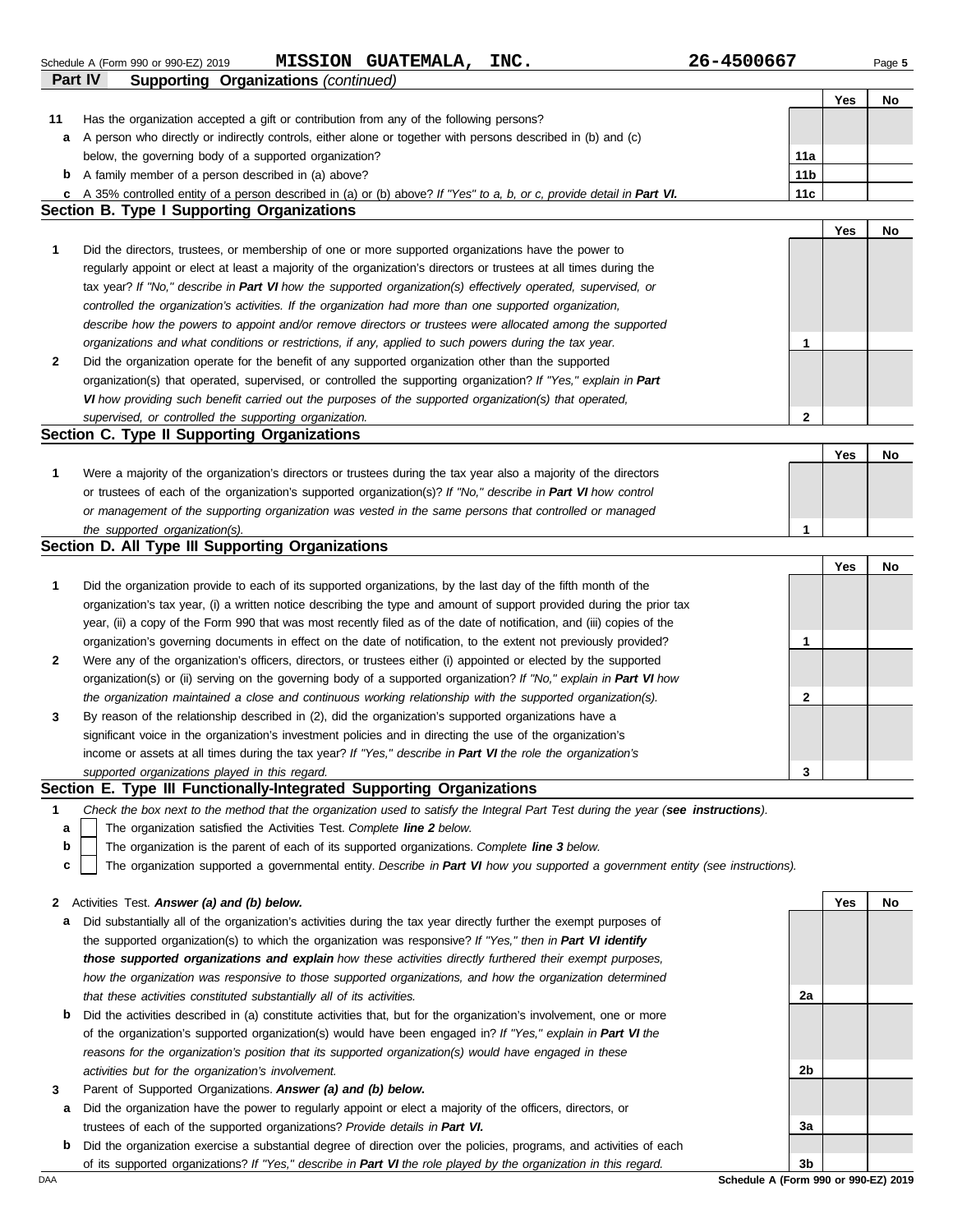|                | <b>MISSION GUATEMALA,</b><br>INC.<br>Schedule A (Form 990 or 990-EZ) 2019                                                        |                | 26-4500667     | Page 6                         |
|----------------|----------------------------------------------------------------------------------------------------------------------------------|----------------|----------------|--------------------------------|
| <b>Part V</b>  | Type III Non-Functionally Integrated 509(a)(3) Supporting Organizations                                                          |                |                |                                |
| $\mathbf{1}$   | Check here if the organization satisfied the Integral Part Test as a qualifying trust on Nov. 20, 1970 (explain in Part VI). See |                |                |                                |
|                | <b>instructions.</b> All other Type III non-functionally integrated supporting organizations must complete Sections A through E. |                |                |                                |
|                | Section A - Adjusted Net Income                                                                                                  |                | (A) Prior Year | (B) Current Year<br>(optional) |
| 1.             | Net short-term capital gain                                                                                                      | $\mathbf{1}$   |                |                                |
| 2              | Recoveries of prior-year distributions                                                                                           | $\overline{2}$ |                |                                |
| 3              | Other gross income (see instructions)                                                                                            | 3              |                |                                |
| 4              | Add lines 1 through 3.                                                                                                           | 4              |                |                                |
| 5              | Depreciation and depletion                                                                                                       | 5              |                |                                |
| 6              | Portion of operating expenses paid or incurred for production or                                                                 |                |                |                                |
|                | collection of gross income or for management, conservation, or                                                                   |                |                |                                |
|                | maintenance of property held for production of income (see instructions)                                                         | 6              |                |                                |
| 7              | Other expenses (see instructions)                                                                                                | $\overline{7}$ |                |                                |
| 8              | <b>Adjusted Net Income</b> (subtract lines 5, 6, and 7 from line 4)                                                              | 8              |                |                                |
|                | <b>Section B - Minimum Asset Amount</b>                                                                                          |                | (A) Prior Year | (B) Current Year<br>(optional) |
| 1              | Aggregate fair market value of all non-exempt-use assets (see                                                                    |                |                |                                |
|                | instructions for short tax year or assets held for part of year):                                                                |                |                |                                |
|                | Average monthly value of securities<br>a                                                                                         | 1a             |                |                                |
|                | b<br>Average monthly cash balances                                                                                               | 1 <sub>b</sub> |                |                                |
|                | Fair market value of other non-exempt-use assets<br>C                                                                            | 1c             |                |                                |
|                | Total (add lines 1a, 1b, and 1c)<br>d                                                                                            | 1 <sub>d</sub> |                |                                |
|                | <b>Discount</b> claimed for blockage or other<br>e                                                                               |                |                |                                |
|                | factors (explain in detail in <b>Part VI)</b> :                                                                                  |                |                |                                |
| $\mathbf{2}$   | Acquisition indebtedness applicable to non-exempt-use assets                                                                     | $\mathbf{2}$   |                |                                |
| 3              | Subtract line 2 from line 1d.                                                                                                    | 3              |                |                                |
| 4              | Cash deemed held for exempt use. Enter 1-1/2% of line 3 (for greater amount,                                                     |                |                |                                |
|                | see instructions)                                                                                                                | 4              |                |                                |
| 5              | Net value of non-exempt-use assets (subtract line 4 from line 3)                                                                 | 5              |                |                                |
| 6              | Multiply line 5 by .035.                                                                                                         | 6              |                |                                |
| $\overline{7}$ | Recoveries of prior-year distributions                                                                                           | $\overline{7}$ |                |                                |
| 8              | Minimum Asset Amount (add line 7 to line 6)                                                                                      | 8              |                |                                |
|                | Section C - Distributable Amount                                                                                                 |                |                | <b>Current Year</b>            |
| 1              | Adjusted net income for prior year (from Section A, line 8, Column A)                                                            | 1              |                |                                |
| $\mathbf{2}$   | Enter 85% of line 1.                                                                                                             | $\mathbf{2}$   |                |                                |
| 3              | Minimum asset amount for prior year (from Section B, line 8, Column A)                                                           | 3              |                |                                |
| 4              | Enter greater of line 2 or line 3.                                                                                               | 4              |                |                                |
| 5.             | Income tax imposed in prior year                                                                                                 | 5              |                |                                |
| 6              | <b>Distributable Amount.</b> Subtract line 5 from line 4, unless subject to                                                      |                |                |                                |
|                | emergency temporary reduction (see instructions).                                                                                | 6              |                |                                |
|                |                                                                                                                                  |                |                |                                |

**7** | Check here if the current year is the organization's first as a non-functionally integrated Type III supporting organization (see instructions).

**Schedule A (Form 990 or 990-EZ) 2019**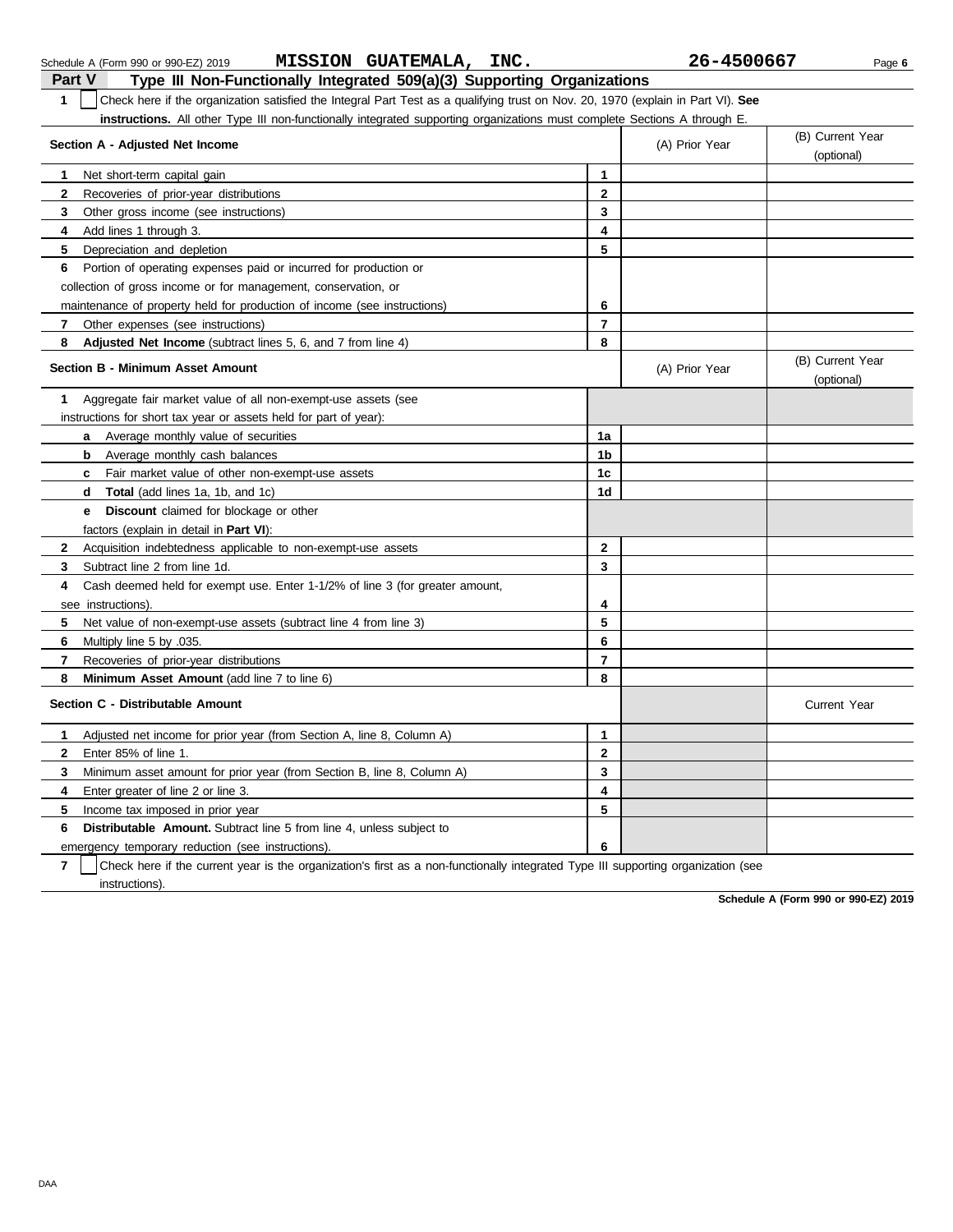## Schedule A (Form 990 or 990-EZ) 2019 **MISSION GUATEMALA, INC.** 26-4500667 Page 7 **Part V Part V Type III Non-Functionally Integrated 509(a)(3) Supporting Organizations** *(continued)*<br>**Part V Type III Non-Functionally Integrated 509(a)(3) Supporting Organizations** *(continued)*

| Section D - Distributions | <b>Current Year</b>                                                                                                                                           |                             |                                       |                                         |  |  |  |  |
|---------------------------|---------------------------------------------------------------------------------------------------------------------------------------------------------------|-----------------------------|---------------------------------------|-----------------------------------------|--|--|--|--|
| 1                         |                                                                                                                                                               |                             |                                       |                                         |  |  |  |  |
| $\mathbf{2}$              | Amounts paid to supported organizations to accomplish exempt purposes<br>Amounts paid to perform activity that directly furthers exempt purposes of supported |                             |                                       |                                         |  |  |  |  |
|                           | organizations, in excess of income from activity                                                                                                              |                             |                                       |                                         |  |  |  |  |
| 3                         | Administrative expenses paid to accomplish exempt purposes of supported organizations                                                                         |                             |                                       |                                         |  |  |  |  |
| 4                         | Amounts paid to acquire exempt-use assets                                                                                                                     |                             |                                       |                                         |  |  |  |  |
| 5                         | Qualified set-aside amounts (prior IRS approval required)                                                                                                     |                             |                                       |                                         |  |  |  |  |
| 6                         | Other distributions (describe in <b>Part VI</b> ). See instructions.                                                                                          |                             |                                       |                                         |  |  |  |  |
| 7                         | Total annual distributions. Add lines 1 through 6.                                                                                                            |                             |                                       |                                         |  |  |  |  |
| 8                         | Distributions to attentive supported organizations to which the organization is responsive                                                                    |                             |                                       |                                         |  |  |  |  |
|                           | (provide details in <b>Part VI</b> ). See instructions.                                                                                                       |                             |                                       |                                         |  |  |  |  |
| 9                         | Distributable amount for 2019 from Section C, line 6                                                                                                          |                             |                                       |                                         |  |  |  |  |
| 10                        | Line 8 amount divided by line 9 amount                                                                                                                        |                             |                                       |                                         |  |  |  |  |
|                           |                                                                                                                                                               | (i)                         | (iii)                                 | (iii)                                   |  |  |  |  |
|                           | Section E - Distribution Allocations (see instructions)                                                                                                       | <b>Excess Distributions</b> | <b>Underdistributions</b><br>Pre-2019 | <b>Distributable</b><br>Amount for 2019 |  |  |  |  |
| 1                         | Distributable amount for 2019 from Section C, line 6                                                                                                          |                             |                                       |                                         |  |  |  |  |
| $\mathbf{2}$              | Underdistributions, if any, for years prior to 2019                                                                                                           |                             |                                       |                                         |  |  |  |  |
|                           | (reasonable cause required-explain in Part VI). See                                                                                                           |                             |                                       |                                         |  |  |  |  |
|                           | instructions.                                                                                                                                                 |                             |                                       |                                         |  |  |  |  |
| 3                         | Excess distributions carryover, if any, to 2019                                                                                                               |                             |                                       |                                         |  |  |  |  |
|                           |                                                                                                                                                               |                             |                                       |                                         |  |  |  |  |
|                           |                                                                                                                                                               |                             |                                       |                                         |  |  |  |  |
|                           |                                                                                                                                                               |                             |                                       |                                         |  |  |  |  |
|                           |                                                                                                                                                               |                             |                                       |                                         |  |  |  |  |
|                           | <b>e</b> From 2018                                                                                                                                            |                             |                                       |                                         |  |  |  |  |
|                           | f Total of lines 3a through e                                                                                                                                 |                             |                                       |                                         |  |  |  |  |
|                           | <b>g</b> Applied to underdistributions of prior years                                                                                                         |                             |                                       |                                         |  |  |  |  |
|                           | <b>h</b> Applied to 2019 distributable amount                                                                                                                 |                             |                                       |                                         |  |  |  |  |
|                           | Carryover from 2014 not applied (see instructions)                                                                                                            |                             |                                       |                                         |  |  |  |  |
|                           | Remainder. Subtract lines 3g, 3h, and 3i from 3f.                                                                                                             |                             |                                       |                                         |  |  |  |  |
| 4                         | Distributions for 2019 from                                                                                                                                   |                             |                                       |                                         |  |  |  |  |
|                           | \$<br>Section D, line 7:                                                                                                                                      |                             |                                       |                                         |  |  |  |  |
|                           | a Applied to underdistributions of prior years                                                                                                                |                             |                                       |                                         |  |  |  |  |
|                           | <b>b</b> Applied to 2019 distributable amount                                                                                                                 |                             |                                       |                                         |  |  |  |  |
|                           | <b>c</b> Remainder. Subtract lines 4a and 4b from 4.                                                                                                          |                             |                                       |                                         |  |  |  |  |
| 5                         | Remaining underdistributions for years prior to 2019, if                                                                                                      |                             |                                       |                                         |  |  |  |  |
|                           | any. Subtract lines 3g and 4a from line 2. For result                                                                                                         |                             |                                       |                                         |  |  |  |  |
|                           | greater than zero, explain in Part VI. See instructions.                                                                                                      |                             |                                       |                                         |  |  |  |  |
| 6                         | Remaining underdistributions for 2019. Subtract lines 3h                                                                                                      |                             |                                       |                                         |  |  |  |  |
|                           | and 4b from line 1. For result greater than zero, explain in                                                                                                  |                             |                                       |                                         |  |  |  |  |
|                           | <b>Part VI.</b> See instructions.                                                                                                                             |                             |                                       |                                         |  |  |  |  |
| 7                         | Excess distributions carryover to 2020. Add lines 3j                                                                                                          |                             |                                       |                                         |  |  |  |  |
|                           | and 4c.                                                                                                                                                       |                             |                                       |                                         |  |  |  |  |
| 8                         | Breakdown of line 7:                                                                                                                                          |                             |                                       |                                         |  |  |  |  |
|                           | a Excess from 2015<br>.                                                                                                                                       |                             |                                       |                                         |  |  |  |  |
|                           | <b>b</b> Excess from 2016                                                                                                                                     |                             |                                       |                                         |  |  |  |  |
|                           | c Excess from 2017<br>.                                                                                                                                       |                             |                                       |                                         |  |  |  |  |
|                           | <b>d</b> Excess from 2018                                                                                                                                     |                             |                                       |                                         |  |  |  |  |
|                           | e Excess from 2019                                                                                                                                            |                             |                                       |                                         |  |  |  |  |

**Schedule A (Form 990 or 990-EZ) 2019**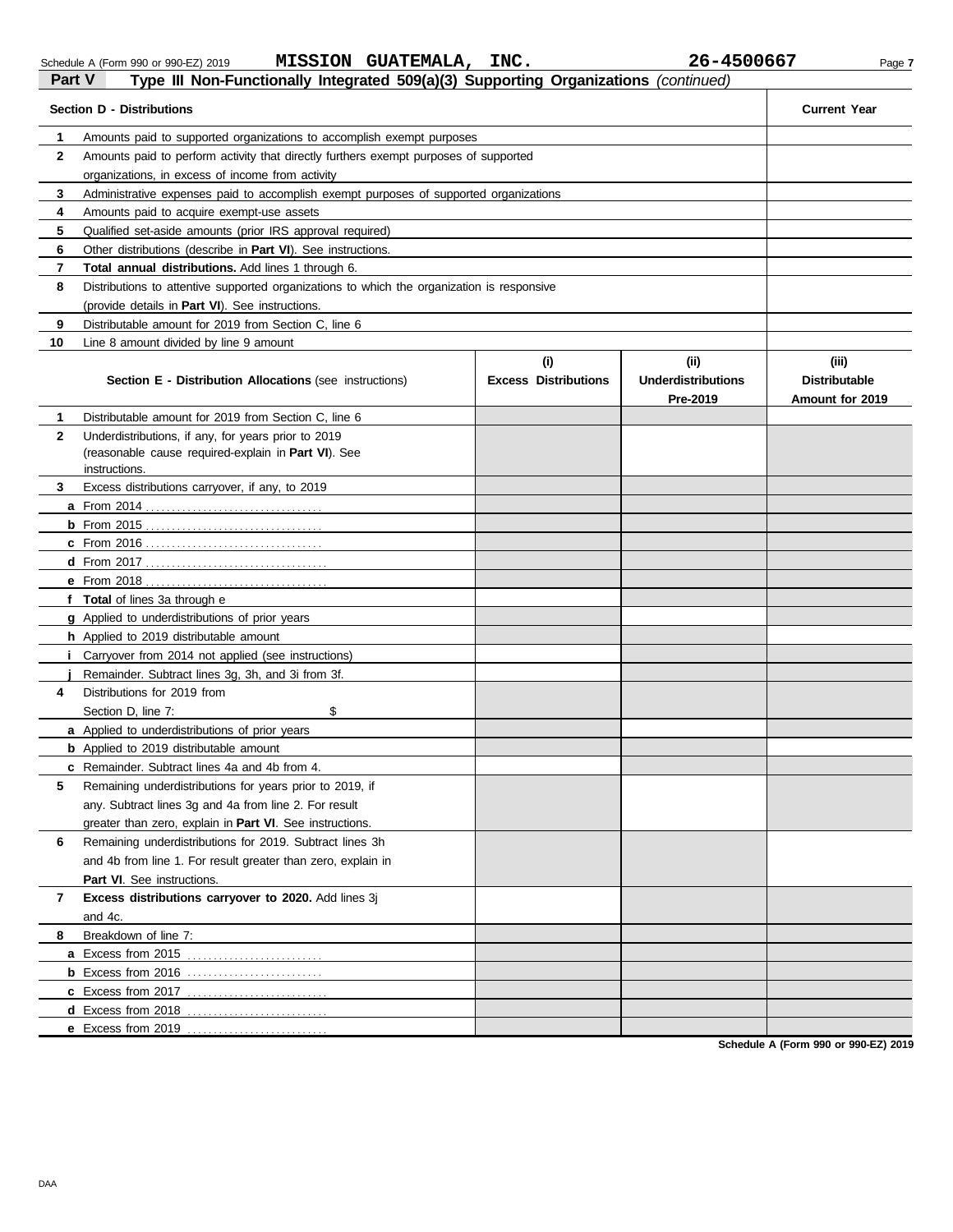|         | Schedule A (Form 990 or 990-EZ) 2019 | MISSION GUATEMALA, INC.                |        | 26-4500667                                                                                                                                                                                                                                                                                                                                                                                                                                                                                                                                                                                  | Page 8 |
|---------|--------------------------------------|----------------------------------------|--------|---------------------------------------------------------------------------------------------------------------------------------------------------------------------------------------------------------------------------------------------------------------------------------------------------------------------------------------------------------------------------------------------------------------------------------------------------------------------------------------------------------------------------------------------------------------------------------------------|--------|
| Part VI |                                      |                                        |        | Supplemental Information. Provide the explanations required by Part II, line 10; Part II, line 17a or 17b; Part<br>III, line 12; Part IV, Section A, lines 1, 2, 3b, 3c, 4b, 4c, 5a, 6, 9a, 9b, 9c, 11a, 11b, and 11c; Part IV, Section<br>B, lines 1 and 2; Part IV, Section C, line 1; Part IV, Section D, lines 2 and 3; Part IV, Section E, lines 1c, 2a, 2b,<br>3a, and 3b; Part V, line 1; Part V, Section B, line 1e; Part V, Section D, lines 5, 6, and 8; and Part V, Section E,<br>lines 2, 5, and 6. Also complete this part for any additional information. (See instructions.) |        |
|         |                                      | PART II, LINE 10 - OTHER INCOME DETAIL |        |                                                                                                                                                                                                                                                                                                                                                                                                                                                                                                                                                                                             |        |
|         |                                      | \$                                     | 27,316 |                                                                                                                                                                                                                                                                                                                                                                                                                                                                                                                                                                                             |        |
|         |                                      |                                        |        |                                                                                                                                                                                                                                                                                                                                                                                                                                                                                                                                                                                             |        |
|         |                                      |                                        |        |                                                                                                                                                                                                                                                                                                                                                                                                                                                                                                                                                                                             |        |
|         |                                      |                                        |        |                                                                                                                                                                                                                                                                                                                                                                                                                                                                                                                                                                                             |        |
|         |                                      |                                        |        |                                                                                                                                                                                                                                                                                                                                                                                                                                                                                                                                                                                             |        |
|         |                                      |                                        |        |                                                                                                                                                                                                                                                                                                                                                                                                                                                                                                                                                                                             |        |
|         |                                      |                                        |        |                                                                                                                                                                                                                                                                                                                                                                                                                                                                                                                                                                                             |        |
|         |                                      |                                        |        |                                                                                                                                                                                                                                                                                                                                                                                                                                                                                                                                                                                             |        |
|         |                                      |                                        |        |                                                                                                                                                                                                                                                                                                                                                                                                                                                                                                                                                                                             |        |
|         |                                      |                                        |        |                                                                                                                                                                                                                                                                                                                                                                                                                                                                                                                                                                                             |        |
|         |                                      |                                        |        |                                                                                                                                                                                                                                                                                                                                                                                                                                                                                                                                                                                             |        |
|         |                                      |                                        |        |                                                                                                                                                                                                                                                                                                                                                                                                                                                                                                                                                                                             |        |
|         |                                      |                                        |        |                                                                                                                                                                                                                                                                                                                                                                                                                                                                                                                                                                                             |        |
|         |                                      |                                        |        |                                                                                                                                                                                                                                                                                                                                                                                                                                                                                                                                                                                             |        |
|         |                                      |                                        |        |                                                                                                                                                                                                                                                                                                                                                                                                                                                                                                                                                                                             |        |
|         |                                      |                                        |        |                                                                                                                                                                                                                                                                                                                                                                                                                                                                                                                                                                                             |        |
|         |                                      |                                        |        |                                                                                                                                                                                                                                                                                                                                                                                                                                                                                                                                                                                             |        |
|         |                                      |                                        |        |                                                                                                                                                                                                                                                                                                                                                                                                                                                                                                                                                                                             |        |
|         |                                      |                                        |        |                                                                                                                                                                                                                                                                                                                                                                                                                                                                                                                                                                                             |        |
|         |                                      |                                        |        |                                                                                                                                                                                                                                                                                                                                                                                                                                                                                                                                                                                             |        |
|         |                                      |                                        |        |                                                                                                                                                                                                                                                                                                                                                                                                                                                                                                                                                                                             |        |
|         |                                      |                                        |        |                                                                                                                                                                                                                                                                                                                                                                                                                                                                                                                                                                                             |        |
|         |                                      |                                        |        |                                                                                                                                                                                                                                                                                                                                                                                                                                                                                                                                                                                             |        |
|         |                                      |                                        |        |                                                                                                                                                                                                                                                                                                                                                                                                                                                                                                                                                                                             |        |
|         |                                      |                                        |        |                                                                                                                                                                                                                                                                                                                                                                                                                                                                                                                                                                                             |        |
|         |                                      |                                        |        |                                                                                                                                                                                                                                                                                                                                                                                                                                                                                                                                                                                             |        |
|         |                                      |                                        |        |                                                                                                                                                                                                                                                                                                                                                                                                                                                                                                                                                                                             |        |
|         |                                      |                                        |        |                                                                                                                                                                                                                                                                                                                                                                                                                                                                                                                                                                                             |        |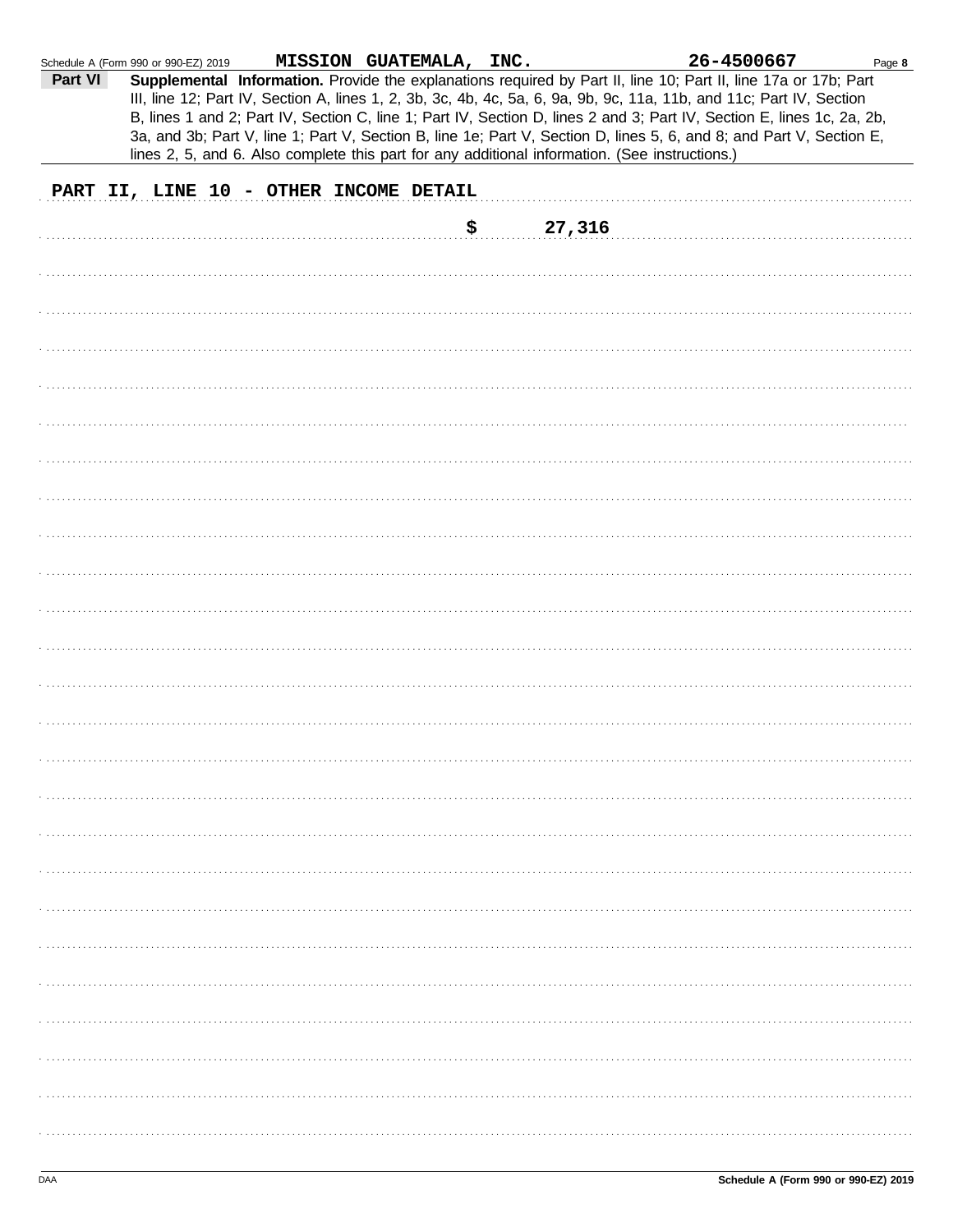# **Schedule of Contributors Schedule B**

**or 990-PF)** u **Attach to Form 990, Form 990-EZ, or Form 990-PF.** u **Go to** *www.irs.gov/Form990* **for the latest information.**

Name of the organization

### **MISSION GUATEMALA, INC. 26-4500667**

**Organization type** (check one):

**Filers of: Section:**

| Form 990 or 990-EZ                 | ΙX<br>3 ) (enter number) organization<br>501(c)                                                                                                                                                                                                                                                                                                                                                                                                                                                                                                                                                                           |
|------------------------------------|---------------------------------------------------------------------------------------------------------------------------------------------------------------------------------------------------------------------------------------------------------------------------------------------------------------------------------------------------------------------------------------------------------------------------------------------------------------------------------------------------------------------------------------------------------------------------------------------------------------------------|
|                                    | 4947(a)(1) nonexempt charitable trust not treated as a private foundation                                                                                                                                                                                                                                                                                                                                                                                                                                                                                                                                                 |
|                                    | 527 political organization                                                                                                                                                                                                                                                                                                                                                                                                                                                                                                                                                                                                |
| Form 990-PF                        | $501(c)(3)$ exempt private foundation                                                                                                                                                                                                                                                                                                                                                                                                                                                                                                                                                                                     |
|                                    | 4947(a)(1) nonexempt charitable trust treated as a private foundation                                                                                                                                                                                                                                                                                                                                                                                                                                                                                                                                                     |
|                                    | 501(c)(3) taxable private foundation                                                                                                                                                                                                                                                                                                                                                                                                                                                                                                                                                                                      |
|                                    |                                                                                                                                                                                                                                                                                                                                                                                                                                                                                                                                                                                                                           |
| instructions.                      | Check if your organization is covered by the General Rule or a Special Rule.<br><b>Note:</b> Only a section 501(c)(7), (8), or (10) organization can check boxes for both the General Rule and a Special Rule. See                                                                                                                                                                                                                                                                                                                                                                                                        |
| <b>General Rule</b>                |                                                                                                                                                                                                                                                                                                                                                                                                                                                                                                                                                                                                                           |
| contributor's total contributions. | For an organization filing Form 990, 990-EZ, or 990-PF that received, during the year, contributions totaling \$5,000<br>or more (in money or property) from any one contributor. Complete Parts I and II. See instructions for determining a                                                                                                                                                                                                                                                                                                                                                                             |
| <b>Special Rules</b>               |                                                                                                                                                                                                                                                                                                                                                                                                                                                                                                                                                                                                                           |
| X                                  | For an organization described in section $501(c)(3)$ filing Form 990 or 990-EZ that met the 33 <sup>1</sup> /3% support test of the<br>regulations under sections $509(a)(1)$ and $170(b)(1)(A)(vi)$ , that checked Schedule A (Form 990 or 990-EZ), Part II, line<br>13, 16a, or 16b, and that received from any one contributor, during the year, total contributions of the greater of (1)<br>\$5,000; or (2) 2% of the amount on (i) Form 990, Part VIII, line 1h; or (ii) Form 990-EZ, line 1. Complete Parts I and II.                                                                                              |
|                                    | For an organization described in section 501(c)(7), (8), or (10) filing Form 990 or 990-EZ that received from any one<br>contributor, during the year, total contributions of more than \$1,000 exclusively for religious, charitable, scientific,<br>literary, or educational purposes, or for the prevention of cruelty to children or animals. Complete Parts I (entering<br>"N/A" in column (b) instead of the contributor name and address), II, and III.                                                                                                                                                            |
|                                    | For an organization described in section 501(c)(7), (8), or (10) filing Form 990 or 990-EZ that received from any one<br>contributor, during the year, contributions exclusively for religious, charitable, etc., purposes, but no such<br>contributions totaled more than \$1,000. If this box is checked, enter here the total contributions that were received<br>during the year for an exclusively religious, charitable, etc., purpose. Don't complete any of the parts unless the<br>General Rule applies to this organization because it received nonexclusively religious, charitable, etc., contributions<br>\$ |
|                                    | <b>Caution:</b> An organization that isn't covered by the General Rule and/or the Special Rules doesn't file Schedule B (Form 990,<br>990-EZ, or 990-PF), but it must answer "No" on Part IV, line 2, of its Form 990; or check the box on line H of its Form 990-EZ or on its<br>Form 990-PF, Part I, line 2, to certify that it doesn't meet the filing requirements of Schedule B (Form 990, 990-EZ, or 990-PF).                                                                                                                                                                                                       |

**For Paperwork Reduction Act Notice, see the instructions for Form 990, 990-EZ, or 990-PF.**

OMB No. 1545-0047

**2019**

**Employer identification number**

Department of the Treasury Internal Revenue Service

| <b>Screage</b> D |  |                    |  |  |  |  |  |
|------------------|--|--------------------|--|--|--|--|--|
|                  |  | (Form 990, 990-EZ, |  |  |  |  |  |
| or 990-PF)       |  |                    |  |  |  |  |  |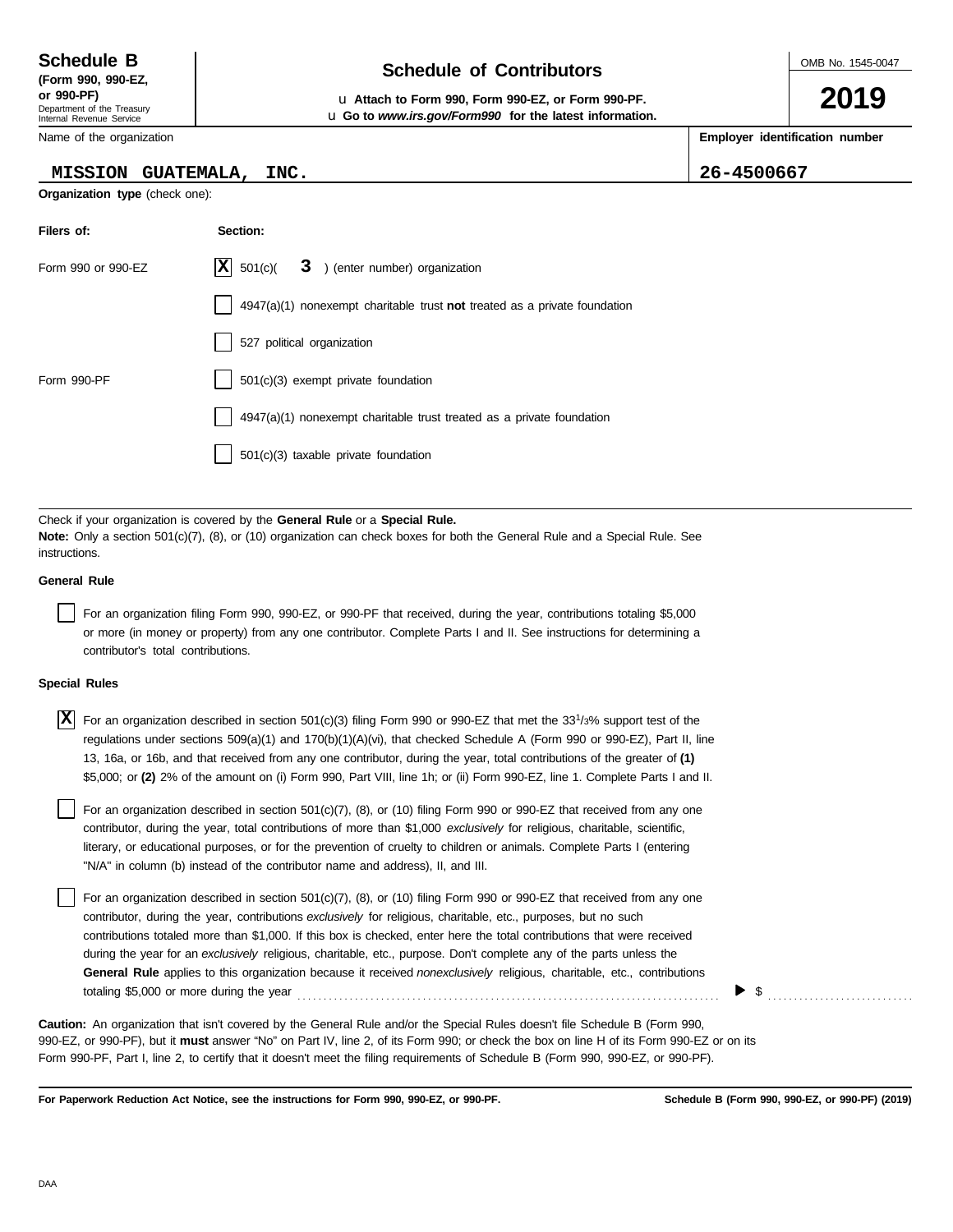| Name of organization  | MISSION GUATEMALA, INC.                                                                               |                                   | Employer identification number<br>26-4500667                                                 |
|-----------------------|-------------------------------------------------------------------------------------------------------|-----------------------------------|----------------------------------------------------------------------------------------------|
| Part I                | <b>Contributors</b> (see instructions). Use duplicate copies of Part I if additional space is needed. |                                   |                                                                                              |
| (a)<br>No.            | (b)<br>Name, address, and ZIP + 4                                                                     | (c)<br><b>Total contributions</b> | (d)<br>Type of contribution                                                                  |
| $\mathbf{1}_{\ldots}$ | STEVE AND KAREN GARLAND<br>958 WESSINGTON MANNER LANE<br>SC 29715<br>FORT MILL                        | 20,049<br>$\mathsf{\$}$           | х<br>Person<br>Payroll<br>Noncash<br>(Complete Part II for<br>noncash contributions.)        |
| (a)<br>No.            | (b)<br>Name, address, and ZIP + 4                                                                     | (c)<br><b>Total contributions</b> | (d)<br>Type of contribution                                                                  |
| 2                     | DEXTER AND PATTY MCCORMICK<br>11330 E 550 S<br>IN 46077<br><b>ZIONSVILLE</b>                          | 20,000<br>$\mathsf{\$}$           | х<br>Person<br>Payroll<br><b>Noncash</b><br>(Complete Part II for<br>noncash contributions.) |
| (a)<br>No.            | (b)<br>Name, address, and ZIP + 4                                                                     | (c)<br><b>Total contributions</b> | (d)<br>Type of contribution                                                                  |
| 3                     | DAN AND LEIGH RANDALL<br>314 BOBCAT TRAIL<br>SC 29681<br><b>SIMPSONVILLE</b>                          | 22,054<br>$\mathsf{\$}$           | Person<br>Payroll<br>Noncash<br>(Complete Part II for<br>noncash contributions.)             |
| (a)<br>No.            | (b)<br>Name, address, and ZIP + 4                                                                     | (c)<br><b>Total contributions</b> | (d)<br>Type of contribution                                                                  |
|                       |                                                                                                       | $\frac{1}{2}$                     | Person<br>Payroll<br>Noncash<br>(Complete Part II for<br>noncash contributions.)             |
| (a)                   | (b)                                                                                                   | (c)                               | (d)                                                                                          |
| No.                   | Name, address, and ZIP + 4                                                                            | <b>Total contributions</b>        | Type of contribution                                                                         |
|                       |                                                                                                       | $\mathsf{S}_{\dots}$              | Person<br>Payroll<br>Noncash<br>(Complete Part II for<br>noncash contributions.)             |
| (a)<br>No.            | (b)<br>Name, address, and ZIP + 4                                                                     | (c)<br><b>Total contributions</b> | (d)<br>Type of contribution                                                                  |
|                       |                                                                                                       | \$                                | Person<br>Payroll<br><b>Noncash</b><br>(Complete Part II for<br>noncash contributions.)      |

Page **2**

**PAGE 1 OF 1**

Schedule B (Form 990, 990-EZ, or 990-PF) (2019)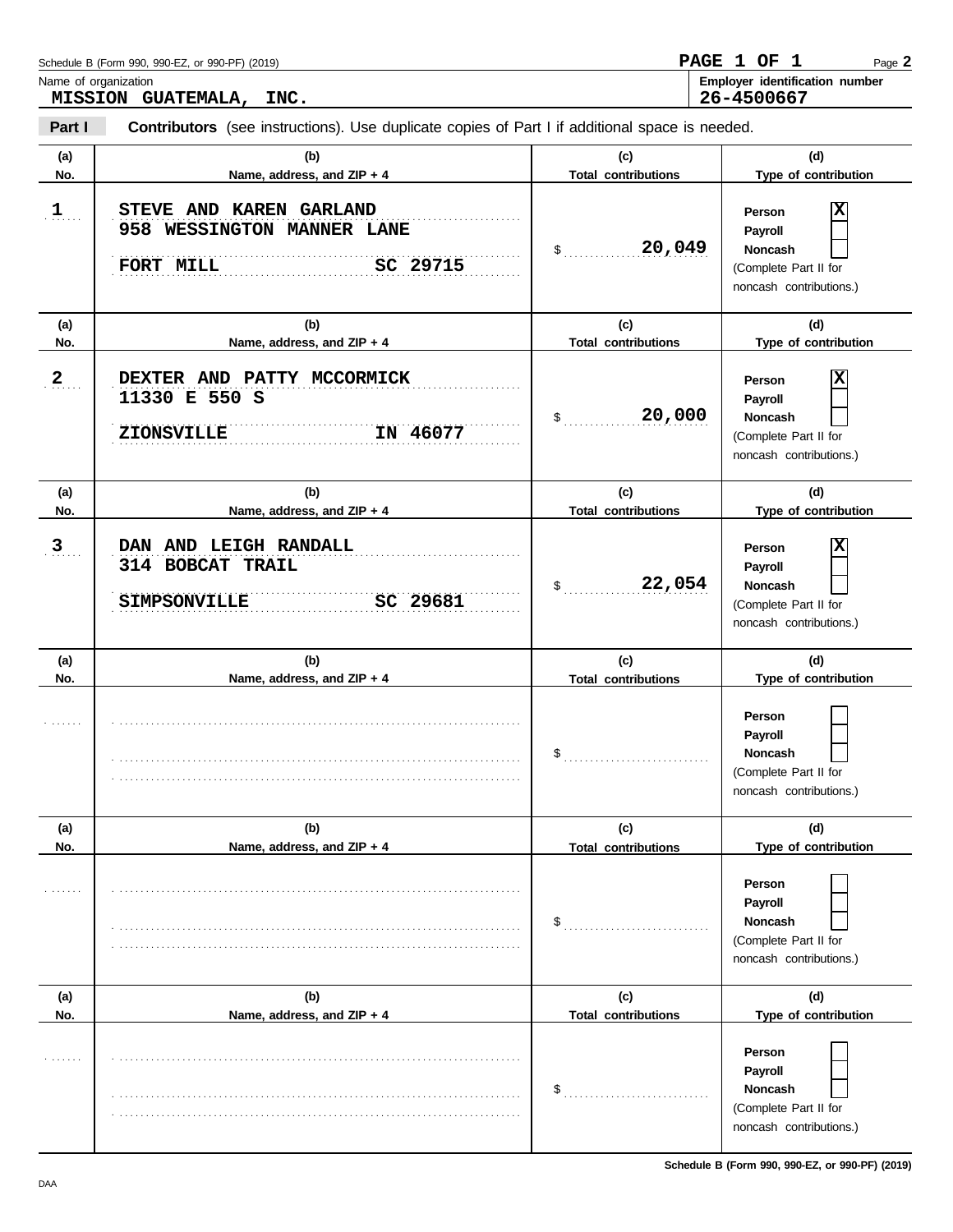Department of the Treasury Internal Revenue Service **Name of the organization**

# **SCHEDULE D Supplemental Financial Statements**

u **Attach to Form 990. Part IV, line 6, 7, 8, 9, 10, 11a, 11b, 11c, 11d, 11e, 11f, 12a, or 12b.** u **Complete if the organization answered "Yes" on Form 990,**

u **Go to** *www.irs.gov/Form990* **for instructions and the latest information.**

**2019** OMB No. 1545-0047 **Open to Public Inspection**

**Employer identification number**

|   | MISSION GUATEMALA, INC.                                                                                                                   |                                                    | 26-4500667                        |
|---|-------------------------------------------------------------------------------------------------------------------------------------------|----------------------------------------------------|-----------------------------------|
|   | Organizations Maintaining Donor Advised Funds or Other Similar Funds or Accounts.<br>Part I                                               |                                                    |                                   |
|   | Complete if the organization answered "Yes" on Form 990, Part IV, line 6.                                                                 |                                                    |                                   |
|   |                                                                                                                                           | (a) Donor advised funds                            | (b) Funds and other accounts      |
| 1 |                                                                                                                                           |                                                    |                                   |
| 2 | Aggregate value of contributions to (during year) [10] (10] Aggregate value of contributions to (during year)                             | the control of the control of the                  |                                   |
| З | Aggregate value of grants from (during year)                                                                                              |                                                    |                                   |
| 4 |                                                                                                                                           |                                                    |                                   |
| 5 | Did the organization inform all donors and donor advisors in writing that the assets held in donor advised                                |                                                    |                                   |
|   |                                                                                                                                           |                                                    | Yes<br>No                         |
| 6 | Did the organization inform all grantees, donors, and donor advisors in writing that grant funds can be used                              |                                                    |                                   |
|   | only for charitable purposes and not for the benefit of the donor or donor advisor, or for any other purpose                              |                                                    |                                   |
|   |                                                                                                                                           |                                                    | <b>Yes</b><br>No                  |
|   | <b>Conservation Easements.</b><br>Part II                                                                                                 |                                                    |                                   |
|   | Complete if the organization answered "Yes" on Form 990, Part IV, line 7.                                                                 |                                                    |                                   |
| 1 | Purpose(s) of conservation easements held by the organization (check all that apply).                                                     |                                                    |                                   |
|   | Preservation of land for public use (for example, recreation or education)                                                                | Preservation of a historically important land area |                                   |
|   | Protection of natural habitat                                                                                                             | Preservation of a certified historic structure     |                                   |
|   | Preservation of open space                                                                                                                |                                                    |                                   |
| 2 | Complete lines 2a through 2d if the organization held a qualified conservation contribution in the form of a conservation                 |                                                    |                                   |
|   | easement on the last day of the tax year.                                                                                                 |                                                    | Held at the End of the Tax Year   |
| а |                                                                                                                                           |                                                    | 2a                                |
| b |                                                                                                                                           |                                                    | 2b                                |
| c | Number of conservation easements on a certified historic structure included in (a) [[[[[ [ [ a]]]                                         |                                                    | 2c                                |
| d | Number of conservation easements included in (c) acquired after 7/25/06, and not on a                                                     |                                                    |                                   |
|   | historic structure listed in the National Register [11] Martin Martin Martin Martin Martin Martin Martin Marti                            |                                                    | 2d                                |
| 3 | Number of conservation easements modified, transferred, released, extinguished, or terminated by the organization during the              |                                                    |                                   |
|   | tax year $\mathbf{u}$                                                                                                                     |                                                    |                                   |
|   | Number of states where property subject to conservation easement is located <b>u</b>                                                      |                                                    |                                   |
| 5 | Does the organization have a written policy regarding the periodic monitoring, inspection, handling of                                    |                                                    |                                   |
|   |                                                                                                                                           |                                                    | <b>Yes</b><br>No                  |
| 6 | Staff and volunteer hours devoted to monitoring, inspecting, handling of violations, and enforcing conservation easements during the year |                                                    |                                   |
|   | $\mathbf{u}$ <sub></sub>                                                                                                                  |                                                    |                                   |
| 7 | Amount of expenses incurred in monitoring, inspecting, handling of violations, and enforcing conservation easements during the year       |                                                    |                                   |
|   | <b>u</b> \$ <u></u>                                                                                                                       |                                                    |                                   |
| 8 | Does each conservation easement reported on line 2(d) above satisfy the requirements of section 170(h)(4)(B)(i)                           |                                                    |                                   |
|   | and section $170(h)(4)(B)(ii)?$                                                                                                           |                                                    | <b>Yes</b><br>No                  |
| 9 | In Part XIII, describe how the organization reports conservation easements in its revenue and expense statement and                       |                                                    |                                   |
|   | balance sheet, and include, if applicable, the text of the footnote to the organization's financial statements that describes the         |                                                    |                                   |
|   | organization's accounting for conservation easements.                                                                                     |                                                    |                                   |
|   | Organizations Maintaining Collections of Art, Historical Treasures, or Other Similar Assets.<br>Part III                                  |                                                    |                                   |
|   | Complete if the organization answered "Yes" on Form 990, Part IV, line 8.                                                                 |                                                    |                                   |
|   | 1a If the organization elected, as permitted under FASB ASC 958, not to report in its revenue statement and balance sheet works           |                                                    |                                   |
|   | of art, historical treasures, or other similar assets held for public exhibition, education, or research in furtherance of public         |                                                    |                                   |
|   | service, provide in Part XIII the text of the footnote to its financial statements that describes these items.                            |                                                    |                                   |
| b | If the organization elected, as permitted under FASB ASC 958, to report in its revenue statement and balance sheet works of               |                                                    |                                   |
|   | art, historical treasures, or other similar assets held for public exhibition, education, or research in furtherance of public service,   |                                                    |                                   |
|   | provide the following amounts relating to these items:                                                                                    |                                                    |                                   |
|   |                                                                                                                                           |                                                    |                                   |
|   |                                                                                                                                           |                                                    |                                   |
| 2 | If the organization received or held works of art, historical treasures, or other similar assets for financial gain, provide the          |                                                    |                                   |
|   | following amounts required to be reported under FASB ASC 958 relating to these items:                                                     |                                                    |                                   |
| a |                                                                                                                                           |                                                    | $\mathbf{u}$ \$<br>u <sub>s</sub> |
|   |                                                                                                                                           |                                                    |                                   |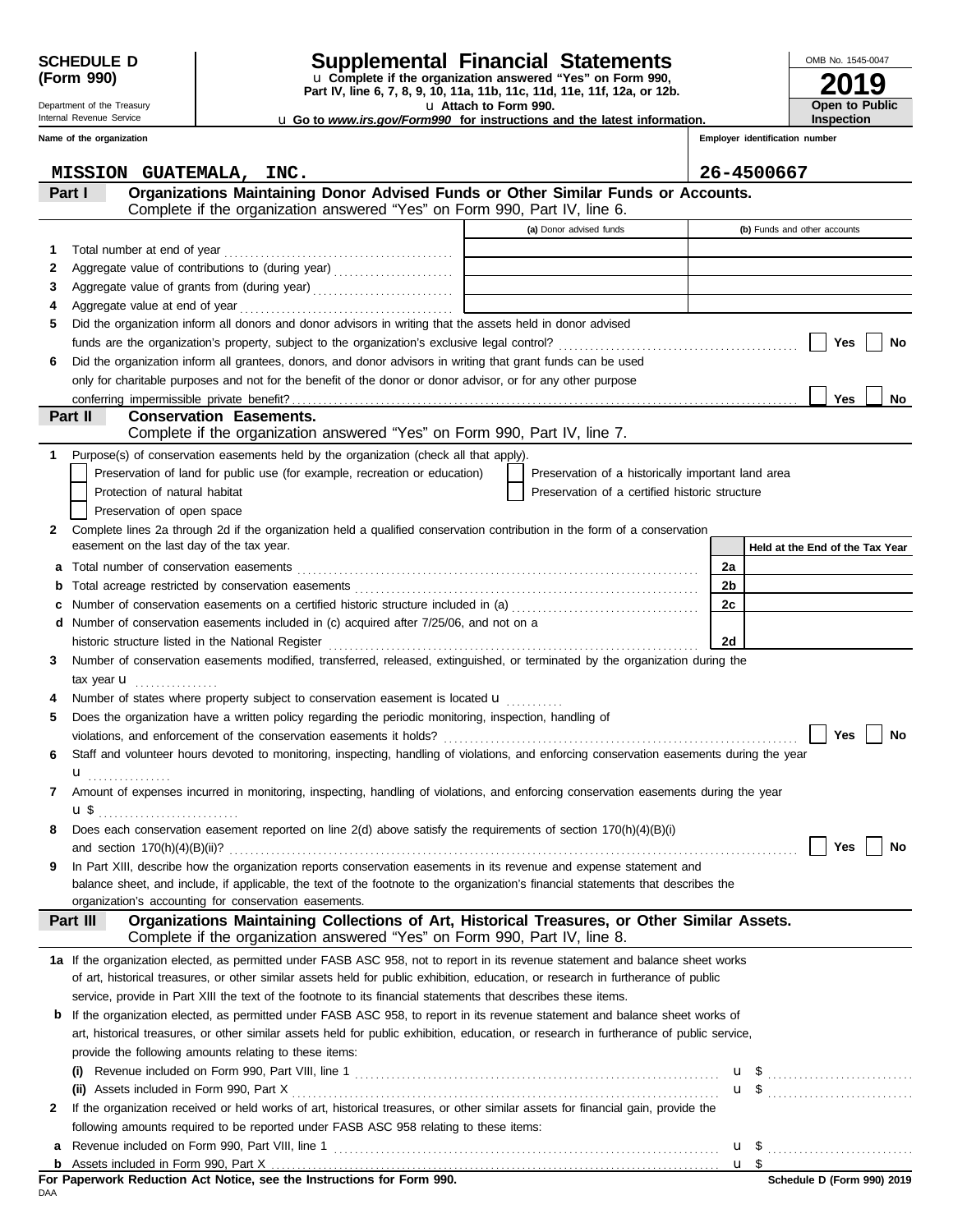|   | Schedule D (Form 990) 2019 $MISSION$ GUATEMALA, INC.                                                                                                                                                                                 |                         |                          |                         | 26-4500667      |                      |                     |     | Page 2  |
|---|--------------------------------------------------------------------------------------------------------------------------------------------------------------------------------------------------------------------------------------|-------------------------|--------------------------|-------------------------|-----------------|----------------------|---------------------|-----|---------|
|   | Organizations Maintaining Collections of Art, Historical Treasures, or Other Similar Assets (continued)<br>Part III                                                                                                                  |                         |                          |                         |                 |                      |                     |     |         |
| 3 | Using the organization's acquisition, accession, and other records, check any of the following that make significant use of its<br>collection items (check all that apply):                                                          |                         |                          |                         |                 |                      |                     |     |         |
| a | Public exhibition                                                                                                                                                                                                                    | d                       | Loan or exchange program |                         |                 |                      |                     |     |         |
| b | Scholarly research                                                                                                                                                                                                                   | е                       |                          |                         |                 |                      |                     |     |         |
| c | Preservation for future generations                                                                                                                                                                                                  |                         |                          |                         |                 |                      |                     |     |         |
| 4 | Provide a description of the organization's collections and explain how they further the organization's exempt purpose in Part                                                                                                       |                         |                          |                         |                 |                      |                     |     |         |
|   | XIII.                                                                                                                                                                                                                                |                         |                          |                         |                 |                      |                     |     |         |
| 5 | During the year, did the organization solicit or receive donations of art, historical treasures, or other similar                                                                                                                    |                         |                          |                         |                 |                      |                     |     |         |
|   |                                                                                                                                                                                                                                      |                         |                          |                         |                 |                      | Yes                 |     | No      |
|   | Part IV<br><b>Escrow and Custodial Arrangements.</b>                                                                                                                                                                                 |                         |                          |                         |                 |                      |                     |     |         |
|   | Complete if the organization answered "Yes" on Form 990, Part IV, line 9, or reported an amount on Form<br>990, Part X, line 21.                                                                                                     |                         |                          |                         |                 |                      |                     |     |         |
|   | 1a Is the organization an agent, trustee, custodian or other intermediary for contributions or other assets not                                                                                                                      |                         |                          |                         |                 |                      |                     |     |         |
|   |                                                                                                                                                                                                                                      |                         |                          |                         |                 |                      | Yes                 |     | No      |
|   | <b>b</b> If "Yes," explain the arrangement in Part XIII and complete the following table:                                                                                                                                            |                         |                          |                         |                 |                      |                     |     |         |
|   |                                                                                                                                                                                                                                      |                         |                          |                         |                 |                      | Amount              |     |         |
|   | c Beginning balance <b>contract the contract of the contract of the contract of the contract of the contract of the contract of the contract of the contract of the contract of the contract of the contract of the contract of </b> |                         |                          |                         |                 | 1c                   |                     |     |         |
|   |                                                                                                                                                                                                                                      |                         |                          |                         |                 | 1 <sub>d</sub>       |                     |     |         |
|   |                                                                                                                                                                                                                                      |                         |                          |                         |                 | 1e                   |                     |     |         |
|   | Ending balance with the continuum control of the control of the control of the control of the control of the control of the control of the control of the control of the control of the control of the control of the control        |                         |                          |                         |                 | 1f                   |                     |     |         |
|   |                                                                                                                                                                                                                                      |                         |                          |                         |                 |                      | <b>Yes</b>          |     | No      |
|   |                                                                                                                                                                                                                                      |                         |                          |                         |                 |                      |                     |     |         |
|   | Part V<br><b>Endowment Funds.</b>                                                                                                                                                                                                    |                         |                          |                         |                 |                      |                     |     |         |
|   | Complete if the organization answered "Yes" on Form 990, Part IV, line 10.                                                                                                                                                           |                         |                          |                         |                 |                      |                     |     |         |
|   |                                                                                                                                                                                                                                      | (a) Current year        | (b) Prior year           | (c) Two years back      |                 | (d) Three years back | (e) Four years back |     |         |
|   | 1a Beginning of year balance                                                                                                                                                                                                         |                         |                          |                         |                 |                      |                     |     |         |
|   |                                                                                                                                                                                                                                      |                         |                          |                         |                 |                      |                     |     |         |
|   | c Net investment earnings, gains, and                                                                                                                                                                                                |                         |                          |                         |                 |                      |                     |     |         |
|   |                                                                                                                                                                                                                                      |                         |                          |                         |                 |                      |                     |     |         |
|   | d Grants or scholarships                                                                                                                                                                                                             |                         |                          |                         |                 |                      |                     |     |         |
|   | e Other expenditures for facilities and                                                                                                                                                                                              |                         |                          |                         |                 |                      |                     |     |         |
|   |                                                                                                                                                                                                                                      |                         |                          |                         |                 |                      |                     |     |         |
|   |                                                                                                                                                                                                                                      |                         |                          |                         |                 |                      |                     |     |         |
|   |                                                                                                                                                                                                                                      |                         |                          |                         |                 |                      |                     |     |         |
| 2 | Provide the estimated percentage of the current year end balance (line 1g, column (a)) held as:                                                                                                                                      |                         |                          |                         |                 |                      |                     |     |         |
|   | a Board designated or quasi-endowment u                                                                                                                                                                                              |                         |                          |                         |                 |                      |                     |     |         |
|   | <b>b</b> Permanent endowment <b>u</b> %                                                                                                                                                                                              |                         |                          |                         |                 |                      |                     |     |         |
|   | c Term endowment <b>u</b> w %                                                                                                                                                                                                        |                         |                          |                         |                 |                      |                     |     |         |
|   | The percentages on lines 2a, 2b, and 2c should equal 100%.                                                                                                                                                                           |                         |                          |                         |                 |                      |                     |     |         |
|   | 3a Are there endowment funds not in the possession of the organization that are held and administered for the                                                                                                                        |                         |                          |                         |                 |                      |                     |     |         |
|   | organization by:                                                                                                                                                                                                                     |                         |                          |                         |                 |                      |                     | Yes | No.     |
|   |                                                                                                                                                                                                                                      |                         |                          |                         |                 |                      | 3a(i)               |     |         |
|   |                                                                                                                                                                                                                                      |                         |                          |                         |                 |                      | 3a(ii)              |     |         |
|   |                                                                                                                                                                                                                                      |                         |                          |                         |                 |                      | 3b                  |     |         |
|   | Describe in Part XIII the intended uses of the organization's endowment funds.                                                                                                                                                       |                         |                          |                         |                 |                      |                     |     |         |
|   | Land, Buildings, and Equipment.<br>Part VI                                                                                                                                                                                           |                         |                          |                         |                 |                      |                     |     |         |
|   | Complete if the organization answered "Yes" on Form 990, Part IV, line 11a. See Form 990, Part X, line 10.                                                                                                                           |                         |                          |                         |                 |                      |                     |     |         |
|   | Description of property                                                                                                                                                                                                              | (a) Cost or other basis |                          | (b) Cost or other basis | (c) Accumulated |                      | (d) Book value      |     |         |
|   |                                                                                                                                                                                                                                      | (investment)            |                          | (other)                 | depreciation    |                      |                     |     |         |
|   |                                                                                                                                                                                                                                      |                         |                          | 648,526                 |                 |                      |                     |     | 648,526 |
|   |                                                                                                                                                                                                                                      |                         |                          | 1,056,435               |                 | 144,535              |                     |     | 911,900 |
|   | c Leasehold improvements                                                                                                                                                                                                             |                         |                          | 57,501                  |                 | 35,513               |                     |     | 21,988  |
|   |                                                                                                                                                                                                                                      |                         |                          | 51,674                  |                 | 36,956               |                     |     | 14,718  |
|   | e Other                                                                                                                                                                                                                              |                         |                          | 15,753                  |                 | 12,941               |                     |     | 2,812   |
|   | Total. Add lines 1a through 1e. (Column (d) must equal Form 990, Part X, column (B), line 10c.)                                                                                                                                      |                         |                          |                         |                 | u                    | 1,599,944           |     |         |

**Schedule D (Form 990) 2019**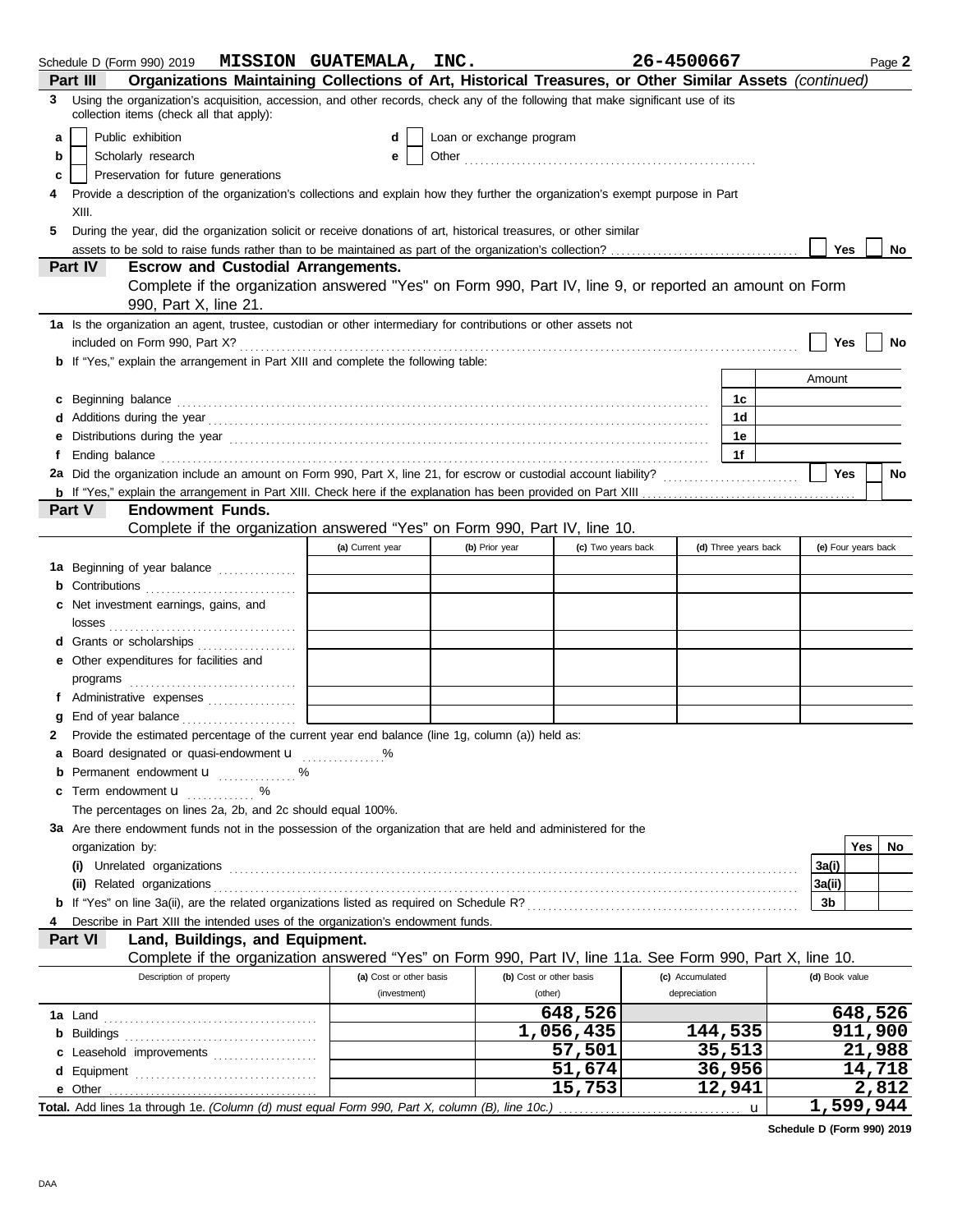| Schedule D (Form 990) 2019 |                                                                    |                                         | MISSION GUATEMALA,                                                                                                                                                                                                                        | INC. |                | 26-4500667                                                                                                                                           | Page 3         |
|----------------------------|--------------------------------------------------------------------|-----------------------------------------|-------------------------------------------------------------------------------------------------------------------------------------------------------------------------------------------------------------------------------------------|------|----------------|------------------------------------------------------------------------------------------------------------------------------------------------------|----------------|
| <b>Part VII</b>            | <b>Investments - Other Securities.</b>                             |                                         |                                                                                                                                                                                                                                           |      |                |                                                                                                                                                      |                |
|                            |                                                                    |                                         |                                                                                                                                                                                                                                           |      |                | Complete if the organization answered "Yes" on Form 990, Part IV, line 11b. See Form 990, Part X, line 12.                                           |                |
|                            |                                                                    | (a) Description of security or category |                                                                                                                                                                                                                                           |      | (b) Book value | (c) Method of valuation:                                                                                                                             |                |
|                            |                                                                    | (including name of security)            |                                                                                                                                                                                                                                           |      |                | Cost or end-of-year market value                                                                                                                     |                |
|                            |                                                                    |                                         |                                                                                                                                                                                                                                           |      |                |                                                                                                                                                      |                |
|                            |                                                                    |                                         |                                                                                                                                                                                                                                           |      |                |                                                                                                                                                      |                |
|                            |                                                                    |                                         | $(3)$ Other                                                                                                                                                                                                                               |      |                |                                                                                                                                                      |                |
|                            |                                                                    |                                         |                                                                                                                                                                                                                                           |      |                |                                                                                                                                                      |                |
|                            |                                                                    |                                         |                                                                                                                                                                                                                                           |      |                |                                                                                                                                                      |                |
| (C)                        |                                                                    |                                         |                                                                                                                                                                                                                                           |      |                |                                                                                                                                                      |                |
|                            |                                                                    |                                         | $\overline{p}$ (D) $\overline{p}$ . The contract of the contract of the contract of the contract of the contract of the contract of the contract of the contract of the contract of the contract of the contract of the contract of the c |      |                |                                                                                                                                                      |                |
|                            |                                                                    |                                         |                                                                                                                                                                                                                                           |      |                |                                                                                                                                                      |                |
|                            |                                                                    |                                         |                                                                                                                                                                                                                                           |      |                |                                                                                                                                                      |                |
| (G)                        |                                                                    |                                         |                                                                                                                                                                                                                                           |      |                |                                                                                                                                                      |                |
| (H)                        |                                                                    |                                         |                                                                                                                                                                                                                                           |      |                |                                                                                                                                                      |                |
|                            | Total. (Column (b) must equal Form 990, Part X, col. (B) line 12.) |                                         |                                                                                                                                                                                                                                           | u    |                |                                                                                                                                                      |                |
| Part VIII                  | Investments - Program Related.                                     |                                         |                                                                                                                                                                                                                                           |      |                |                                                                                                                                                      |                |
|                            |                                                                    |                                         |                                                                                                                                                                                                                                           |      |                | Complete if the organization answered "Yes" on Form 990, Part IV, line 11c. See Form 990, Part X, line 13.                                           |                |
|                            |                                                                    | (a) Description of investment           |                                                                                                                                                                                                                                           |      | (b) Book value | (c) Method of valuation:                                                                                                                             |                |
|                            |                                                                    |                                         |                                                                                                                                                                                                                                           |      |                | Cost or end-of-year market value                                                                                                                     |                |
| (1)                        |                                                                    |                                         |                                                                                                                                                                                                                                           |      |                |                                                                                                                                                      |                |
| (2)                        |                                                                    |                                         |                                                                                                                                                                                                                                           |      |                |                                                                                                                                                      |                |
| (3)                        |                                                                    |                                         |                                                                                                                                                                                                                                           |      |                |                                                                                                                                                      |                |
| (4)                        |                                                                    |                                         |                                                                                                                                                                                                                                           |      |                |                                                                                                                                                      |                |
| (5)                        |                                                                    |                                         |                                                                                                                                                                                                                                           |      |                |                                                                                                                                                      |                |
| (6)                        |                                                                    |                                         |                                                                                                                                                                                                                                           |      |                |                                                                                                                                                      |                |
| (7)                        |                                                                    |                                         |                                                                                                                                                                                                                                           |      |                |                                                                                                                                                      |                |
| (8)                        |                                                                    |                                         |                                                                                                                                                                                                                                           |      |                |                                                                                                                                                      |                |
| (9)                        |                                                                    |                                         |                                                                                                                                                                                                                                           |      |                |                                                                                                                                                      |                |
|                            |                                                                    |                                         | <b>Total.</b> (Column (b) must equal Form 990, Part X, col. (B) line 13.) $\ldots \ldots \mathbf{u}$                                                                                                                                      |      |                |                                                                                                                                                      |                |
| Part IX                    | <b>Other Assets.</b>                                               |                                         |                                                                                                                                                                                                                                           |      |                |                                                                                                                                                      |                |
|                            |                                                                    |                                         |                                                                                                                                                                                                                                           |      |                | Complete if the organization answered "Yes" on Form 990, Part IV, line 11d. See Form 990, Part X, line 15.                                           |                |
|                            |                                                                    |                                         | (a) Description                                                                                                                                                                                                                           |      |                |                                                                                                                                                      | (b) Book value |
| (1)                        |                                                                    |                                         |                                                                                                                                                                                                                                           |      |                |                                                                                                                                                      |                |
| (2)                        |                                                                    |                                         |                                                                                                                                                                                                                                           |      |                |                                                                                                                                                      |                |
| (3)                        |                                                                    |                                         |                                                                                                                                                                                                                                           |      |                |                                                                                                                                                      |                |
| (4)                        |                                                                    |                                         |                                                                                                                                                                                                                                           |      |                |                                                                                                                                                      |                |
| (5)                        |                                                                    |                                         |                                                                                                                                                                                                                                           |      |                |                                                                                                                                                      |                |
| (6)                        |                                                                    |                                         |                                                                                                                                                                                                                                           |      |                |                                                                                                                                                      |                |
| (7)                        |                                                                    |                                         |                                                                                                                                                                                                                                           |      |                |                                                                                                                                                      |                |
| (8)                        |                                                                    |                                         |                                                                                                                                                                                                                                           |      |                |                                                                                                                                                      |                |
| (9)                        |                                                                    |                                         |                                                                                                                                                                                                                                           |      |                |                                                                                                                                                      |                |
|                            |                                                                    |                                         |                                                                                                                                                                                                                                           |      |                | ս                                                                                                                                                    |                |
| Part X                     | Other Liabilities.                                                 |                                         |                                                                                                                                                                                                                                           |      |                |                                                                                                                                                      |                |
|                            |                                                                    |                                         |                                                                                                                                                                                                                                           |      |                | Complete if the organization answered "Yes" on Form 990, Part IV, line 11e or 11f. See Form 990, Part X,                                             |                |
|                            | line $25$ .                                                        |                                         |                                                                                                                                                                                                                                           |      |                |                                                                                                                                                      |                |
| 1.                         |                                                                    | (a) Description of liability            |                                                                                                                                                                                                                                           |      |                |                                                                                                                                                      | (b) Book value |
| (1)                        | Federal income taxes                                               |                                         |                                                                                                                                                                                                                                           |      |                |                                                                                                                                                      |                |
| (2)                        | RIVER HOUSE MORTGAGE                                               |                                         |                                                                                                                                                                                                                                           |      |                |                                                                                                                                                      | 488,846        |
| (3)                        | MEDICAL CLINIC PROPERTY                                            |                                         | <b>INSTALLMENT</b>                                                                                                                                                                                                                        |      |                |                                                                                                                                                      | 402,919        |
| (4)                        |                                                                    |                                         |                                                                                                                                                                                                                                           |      |                |                                                                                                                                                      |                |
| (5)                        |                                                                    |                                         |                                                                                                                                                                                                                                           |      |                |                                                                                                                                                      |                |
| (6)                        |                                                                    |                                         |                                                                                                                                                                                                                                           |      |                |                                                                                                                                                      |                |
| (7)                        |                                                                    |                                         |                                                                                                                                                                                                                                           |      |                |                                                                                                                                                      |                |
| (8)                        |                                                                    |                                         |                                                                                                                                                                                                                                           |      |                |                                                                                                                                                      |                |
| (9)                        |                                                                    |                                         |                                                                                                                                                                                                                                           |      |                |                                                                                                                                                      |                |
|                            | Total. (Column (b) must equal Form 990, Part X, col. (B) line 25.) |                                         |                                                                                                                                                                                                                                           |      |                | u                                                                                                                                                    | 891,765        |
|                            |                                                                    |                                         |                                                                                                                                                                                                                                           |      |                | 2. Liability for uncertain tax positions. In Part XIII, provide the text of the footnote to the organization's financial statements that reports the | 冖              |

organization's liability for uncertain tax positions under FASB ASC 740. Check here if the text of the footnote has been provided in Part XIII . . . . . . . . . . . . . . . . . .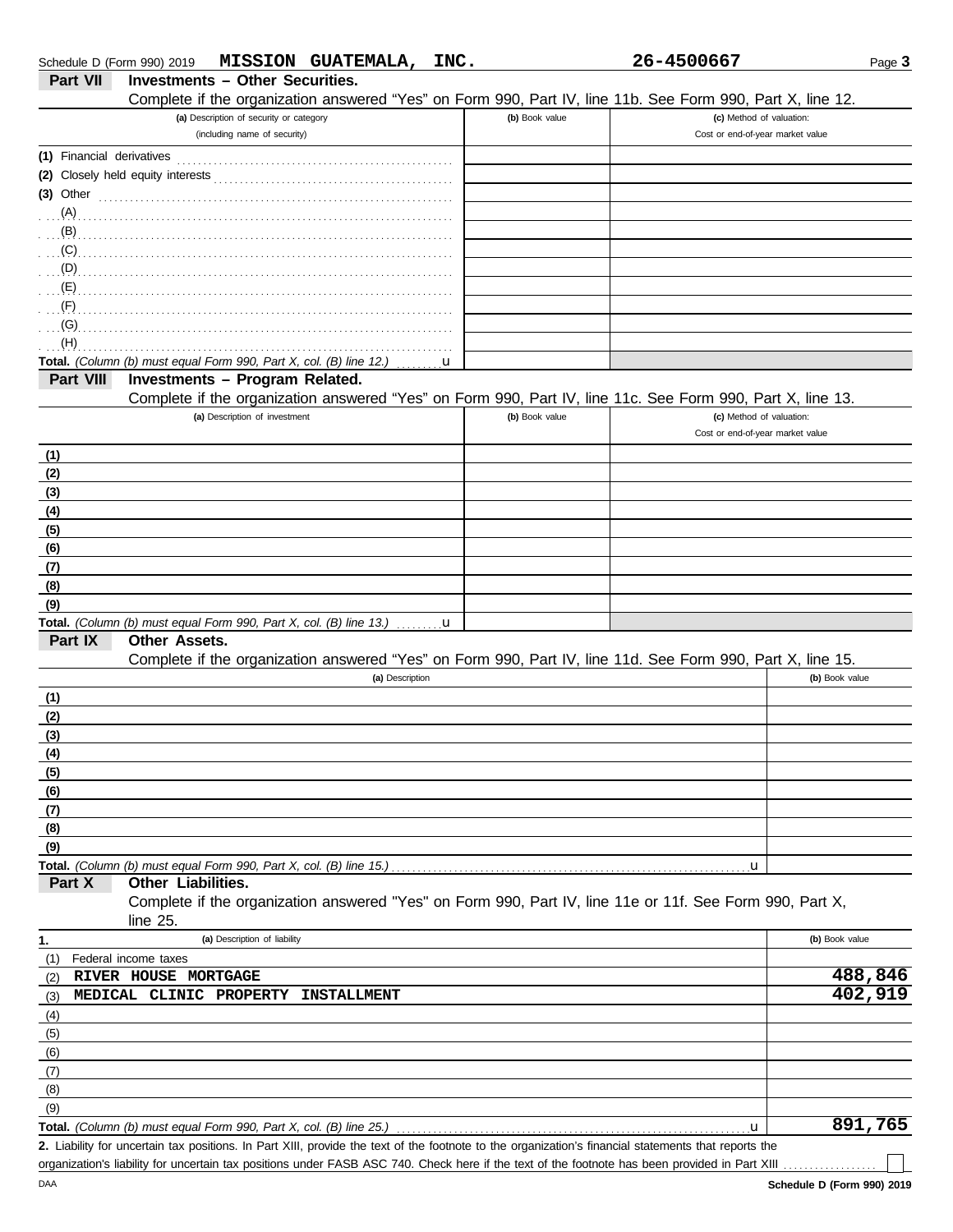|    | Schedule D (Form 990) 2019 MISSION GUATEMALA, INC.                                                                                                                                                                                                                                    |                | 26-4500667   | Page 4 |
|----|---------------------------------------------------------------------------------------------------------------------------------------------------------------------------------------------------------------------------------------------------------------------------------------|----------------|--------------|--------|
|    | Reconciliation of Revenue per Audited Financial Statements With Revenue per Return.<br>Part XI                                                                                                                                                                                        |                |              |        |
|    | Complete if the organization answered "Yes" on Form 990, Part IV, line 12a.                                                                                                                                                                                                           |                |              |        |
| 1. |                                                                                                                                                                                                                                                                                       |                | $\mathbf{1}$ |        |
| 2  | Amounts included on line 1 but not on Form 990, Part VIII, line 12:                                                                                                                                                                                                                   |                |              |        |
| а  |                                                                                                                                                                                                                                                                                       | 2a             |              |        |
| b  |                                                                                                                                                                                                                                                                                       | 2 <sub>b</sub> |              |        |
| c  |                                                                                                                                                                                                                                                                                       | 2c             |              |        |
| d  |                                                                                                                                                                                                                                                                                       | 2d             |              |        |
| е  | Add lines 2a through 2d <b>contained a contained a contained a contained a contained a contained a contained a contained a contained a contained a contained a contained a contained a contained a contained a contained a conta</b>                                                  |                | 2e           |        |
| 3. |                                                                                                                                                                                                                                                                                       |                | 3            |        |
| 4  | Amounts included on Form 990, Part VIII, line 12, but not on line 1:                                                                                                                                                                                                                  |                |              |        |
| а  |                                                                                                                                                                                                                                                                                       | 4a             |              |        |
| b  |                                                                                                                                                                                                                                                                                       | 4b             |              |        |
| c  | Add lines 4a and 4b (a) and 4b (a) and the contract of the contract of the contract of the contract of the contract of the contract of the contract of the contract of the contract of the contract of the contract of the con                                                        |                | 4c           |        |
| 5  |                                                                                                                                                                                                                                                                                       |                | 5            |        |
|    | Reconciliation of Expenses per Audited Financial Statements With Expenses per Return.<br>Part XII                                                                                                                                                                                     |                |              |        |
|    | Complete if the organization answered "Yes" on Form 990, Part IV, line 12a.                                                                                                                                                                                                           |                |              |        |
| 1. |                                                                                                                                                                                                                                                                                       |                | $\mathbf 1$  |        |
| 2  | Amounts included on line 1 but not on Form 990, Part IX, line 25:                                                                                                                                                                                                                     |                |              |        |
| а  |                                                                                                                                                                                                                                                                                       | 2a             |              |        |
| b  |                                                                                                                                                                                                                                                                                       | 2b             |              |        |
| c  |                                                                                                                                                                                                                                                                                       | 2с             |              |        |
| d  |                                                                                                                                                                                                                                                                                       | 2d             |              |        |
| е  | Add lines 2a through 2d [11] Additional Additional Additional Additional Additional Additional Additional Additional Additional Additional Additional Additional Additional Additional Additional Additional Additional Additi                                                        |                | 2e           |        |
| 3. |                                                                                                                                                                                                                                                                                       |                | 3            |        |
| 4  | Amounts included on Form 990, Part IX, line 25, but not on line 1:                                                                                                                                                                                                                    |                |              |        |
|    |                                                                                                                                                                                                                                                                                       | 4a             |              |        |
| b  |                                                                                                                                                                                                                                                                                       | 4b             |              |        |
|    |                                                                                                                                                                                                                                                                                       |                | 4c           |        |
|    | c Add lines 4a and 4b (a) and $\frac{1}{2}$ and $\frac{1}{2}$ and $\frac{1}{2}$ and $\frac{1}{2}$ and $\frac{1}{2}$ and $\frac{1}{2}$ and $\frac{1}{2}$ and $\frac{1}{2}$ and $\frac{1}{2}$ and $\frac{1}{2}$ and $\frac{1}{2}$ and $\frac{1}{2}$ and $\frac{1}{2}$ and $\frac{1}{2}$ |                | 5            |        |
|    | Part XIII Supplemental Information.                                                                                                                                                                                                                                                   |                |              |        |
|    | Provide the descriptions required for Part II, lines 3, 5, and 9; Part III, lines 1a and 4; Part IV, lines 1b and 2b; Part V, line 4; Part X, line                                                                                                                                    |                |              |        |
|    | 2; Part XI, lines 2d and 4b; and Part XII, lines 2d and 4b. Also complete this part to provide any additional information.                                                                                                                                                            |                |              |        |
|    |                                                                                                                                                                                                                                                                                       |                |              |        |
|    |                                                                                                                                                                                                                                                                                       |                |              |        |
|    |                                                                                                                                                                                                                                                                                       |                |              |        |
|    |                                                                                                                                                                                                                                                                                       |                |              |        |
|    |                                                                                                                                                                                                                                                                                       |                |              |        |
|    |                                                                                                                                                                                                                                                                                       |                |              |        |
|    |                                                                                                                                                                                                                                                                                       |                |              |        |
|    |                                                                                                                                                                                                                                                                                       |                |              |        |
|    |                                                                                                                                                                                                                                                                                       |                |              |        |
|    |                                                                                                                                                                                                                                                                                       |                |              |        |
|    |                                                                                                                                                                                                                                                                                       |                |              |        |
|    |                                                                                                                                                                                                                                                                                       |                |              |        |
|    |                                                                                                                                                                                                                                                                                       |                |              |        |
|    |                                                                                                                                                                                                                                                                                       |                |              |        |
|    |                                                                                                                                                                                                                                                                                       |                |              |        |
|    |                                                                                                                                                                                                                                                                                       |                |              |        |
|    |                                                                                                                                                                                                                                                                                       |                |              |        |
|    |                                                                                                                                                                                                                                                                                       |                |              |        |
|    |                                                                                                                                                                                                                                                                                       |                |              |        |
|    |                                                                                                                                                                                                                                                                                       |                |              |        |
|    |                                                                                                                                                                                                                                                                                       |                |              |        |
|    |                                                                                                                                                                                                                                                                                       |                |              |        |
|    |                                                                                                                                                                                                                                                                                       |                |              |        |
|    |                                                                                                                                                                                                                                                                                       |                |              |        |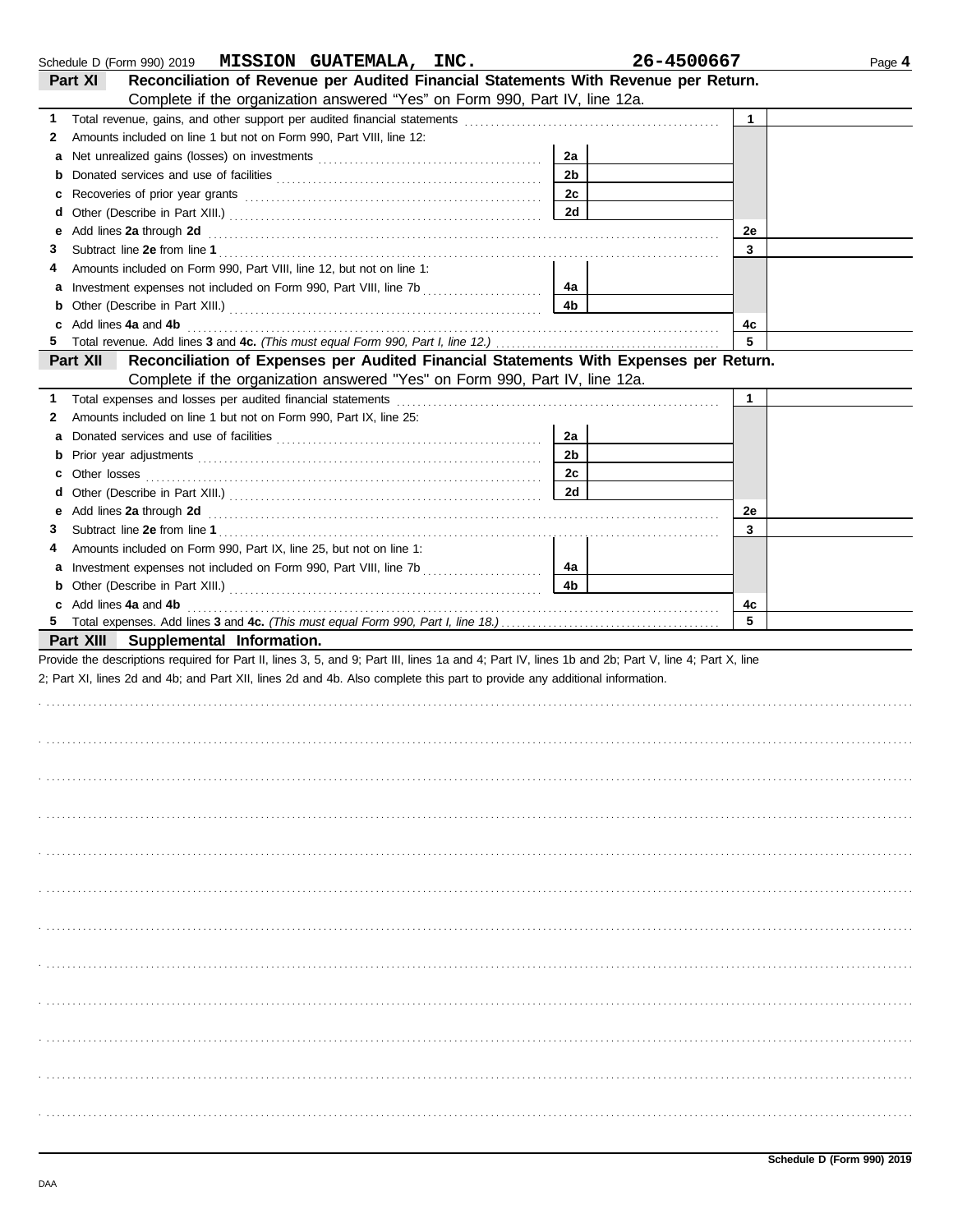|  |  | 26-4500667 |
|--|--|------------|
|  |  |            |

Page 5

| <b>FAIL AIII</b><br>supplemental implifiation (commuted) |
|----------------------------------------------------------|
|                                                          |
|                                                          |
|                                                          |
|                                                          |
|                                                          |
|                                                          |
|                                                          |
|                                                          |
|                                                          |
|                                                          |
|                                                          |
|                                                          |
|                                                          |
|                                                          |
|                                                          |
|                                                          |
|                                                          |
|                                                          |
|                                                          |
|                                                          |
|                                                          |
|                                                          |
|                                                          |
|                                                          |
|                                                          |
|                                                          |
|                                                          |
|                                                          |
|                                                          |
|                                                          |
|                                                          |
|                                                          |
|                                                          |
|                                                          |
|                                                          |
|                                                          |
|                                                          |
|                                                          |
|                                                          |
|                                                          |
|                                                          |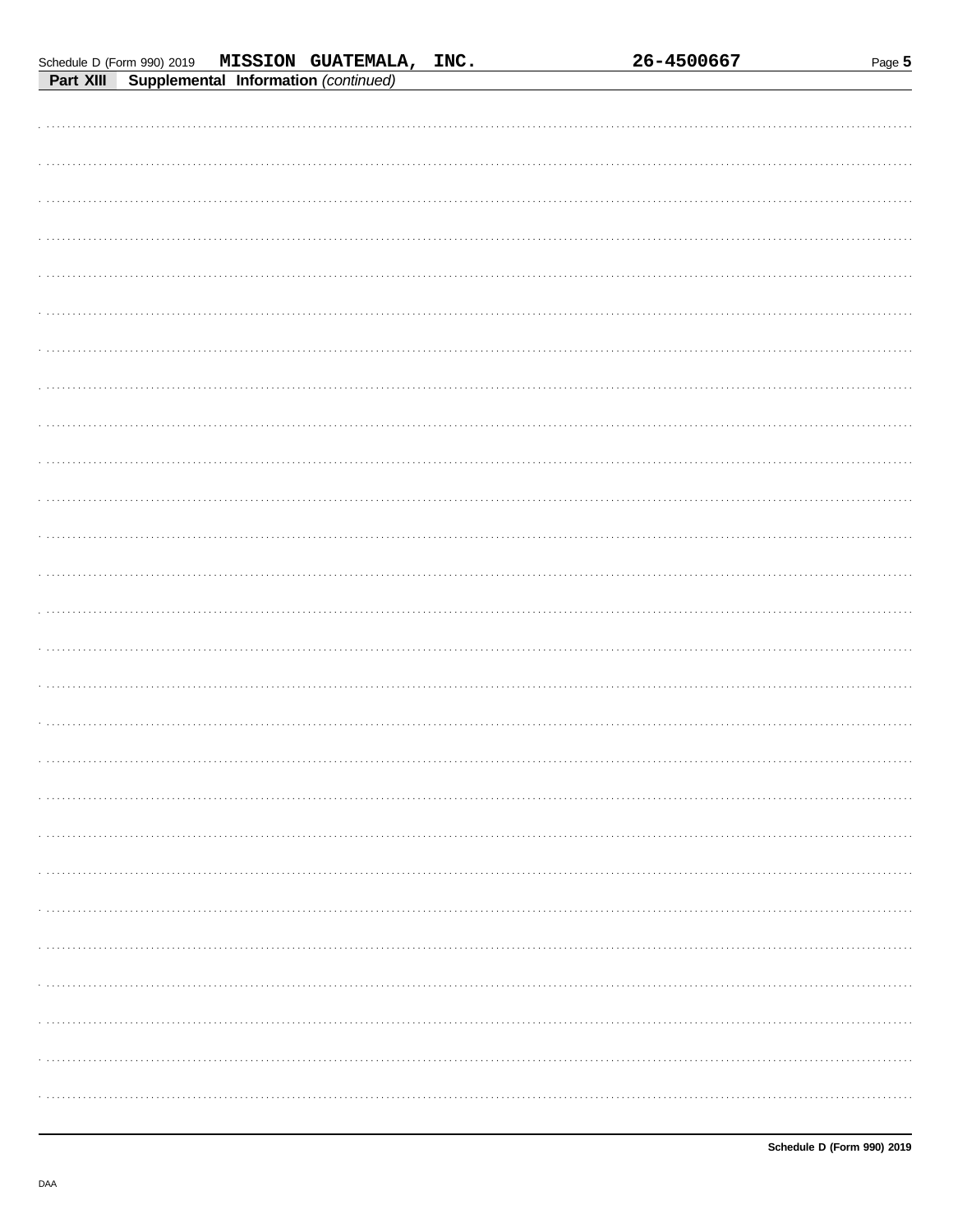| <b>SCHEDULE F</b>                                                                                                                                                  |                                              |   |                                                                                           | <b>Statement of Activities Outside the United States</b>                                                                                                       |                                                                                                                 |                      | OMB No. 1545-0047                                                 |
|--------------------------------------------------------------------------------------------------------------------------------------------------------------------|----------------------------------------------|---|-------------------------------------------------------------------------------------------|----------------------------------------------------------------------------------------------------------------------------------------------------------------|-----------------------------------------------------------------------------------------------------------------|----------------------|-------------------------------------------------------------------|
| (Form 990)                                                                                                                                                         |                                              |   |                                                                                           | u Complete if the organization answered "Yes" on Form 990, Part IV, line 14b, 15, or 16.                                                                       |                                                                                                                 |                      | 9                                                                 |
| u Attach to Form 990.<br>Department of the Treasury<br><b>u</b> Go to www.irs.gov/Form990 for instructions and the latest information.<br>Internal Revenue Service |                                              |   |                                                                                           |                                                                                                                                                                |                                                                                                                 |                      | Open to Public<br><b>Inspection</b>                               |
| Name of the organization                                                                                                                                           | Employer identification number<br>26-4500667 |   |                                                                                           |                                                                                                                                                                |                                                                                                                 |                      |                                                                   |
| Part I                                                                                                                                                             |                                              |   | MISSION GUATEMALA, INC.                                                                   | General Information on Activities Outside the United States. Complete if the organization answered "Yes" on                                                    |                                                                                                                 |                      |                                                                   |
| 1                                                                                                                                                                  | Form 990, Part IV, line 14b.                 |   |                                                                                           | For grantmakers. Does the organization maintain records to substantiate the amount of its grants and                                                           |                                                                                                                 |                      |                                                                   |
|                                                                                                                                                                    |                                              |   |                                                                                           | other assistance, the grantees' eligibility for the grants or assistance, and the selection criteria used to                                                   |                                                                                                                 |                      |                                                                   |
|                                                                                                                                                                    |                                              |   |                                                                                           |                                                                                                                                                                |                                                                                                                 |                      | x <br>Yes<br>No                                                   |
| $\mathbf{2}$<br>outside the United States.                                                                                                                         |                                              |   |                                                                                           | For grantmakers. Describe in Part V the organization's procedures for monitoring the use of its grants and other assistance                                    |                                                                                                                 |                      |                                                                   |
| 3                                                                                                                                                                  |                                              |   |                                                                                           | Activities per Region. (The following Part I, line 3 table can be duplicated if additional space is needed.)                                                   |                                                                                                                 |                      |                                                                   |
| (a) Region                                                                                                                                                         | (b) Number<br>of offices in<br>the region    |   | (c) Number of<br>employees,<br>agents, and<br>independent<br>contractors<br>in the region | (d) Activities conducted in the<br>region (by type) (such as,<br>fundraising, program services,<br>investments, grants to recipients<br>located in the region) | (e) If activity listed in (d) is<br>a program service,<br>describe specific type of<br>service(s) in the region |                      | (f) Total<br>expenditures for<br>and investments<br>in the region |
|                                                                                                                                                                    | CENTRAL AMERICA AND THE                      |   | <b>CARIBBEAN</b>                                                                          |                                                                                                                                                                |                                                                                                                 |                      |                                                                   |
| (1)                                                                                                                                                                |                                              | 1 |                                                                                           | 16 PROGRAM SERVICES                                                                                                                                            |                                                                                                                 | MEDICAL, FOOD, SUPPL | 306,060                                                           |
| (2)                                                                                                                                                                |                                              |   |                                                                                           |                                                                                                                                                                |                                                                                                                 |                      |                                                                   |
| (3)                                                                                                                                                                |                                              |   |                                                                                           |                                                                                                                                                                |                                                                                                                 |                      |                                                                   |
|                                                                                                                                                                    |                                              |   |                                                                                           |                                                                                                                                                                |                                                                                                                 |                      |                                                                   |
| (4)                                                                                                                                                                |                                              |   |                                                                                           |                                                                                                                                                                |                                                                                                                 |                      |                                                                   |
| (5)                                                                                                                                                                |                                              |   |                                                                                           |                                                                                                                                                                |                                                                                                                 |                      |                                                                   |
| (6)                                                                                                                                                                |                                              |   |                                                                                           |                                                                                                                                                                |                                                                                                                 |                      |                                                                   |
| (7)                                                                                                                                                                |                                              |   |                                                                                           |                                                                                                                                                                |                                                                                                                 |                      |                                                                   |
| (8)                                                                                                                                                                |                                              |   |                                                                                           |                                                                                                                                                                |                                                                                                                 |                      |                                                                   |
| <u>(9)</u>                                                                                                                                                         |                                              |   |                                                                                           |                                                                                                                                                                |                                                                                                                 |                      |                                                                   |
| (10)                                                                                                                                                               |                                              |   |                                                                                           |                                                                                                                                                                |                                                                                                                 |                      |                                                                   |
| (11)                                                                                                                                                               |                                              |   |                                                                                           |                                                                                                                                                                |                                                                                                                 |                      |                                                                   |
| (12)                                                                                                                                                               |                                              |   |                                                                                           |                                                                                                                                                                |                                                                                                                 |                      |                                                                   |
| (13)                                                                                                                                                               |                                              |   |                                                                                           |                                                                                                                                                                |                                                                                                                 |                      |                                                                   |
| (14)                                                                                                                                                               |                                              |   |                                                                                           |                                                                                                                                                                |                                                                                                                 |                      |                                                                   |
| (15)                                                                                                                                                               |                                              |   |                                                                                           |                                                                                                                                                                |                                                                                                                 |                      |                                                                   |
| (16)                                                                                                                                                               |                                              |   |                                                                                           |                                                                                                                                                                |                                                                                                                 |                      |                                                                   |
| (17)                                                                                                                                                               |                                              |   |                                                                                           |                                                                                                                                                                |                                                                                                                 |                      |                                                                   |
| 3a Subtotal<br><b>b</b> Total from continuation                                                                                                                    |                                              | 1 | 16                                                                                        |                                                                                                                                                                |                                                                                                                 |                      | 306,060                                                           |
| sheets to Part I<br>c Totals (add<br>lines 3a and 3b)                                                                                                              |                                              | 1 | 16                                                                                        |                                                                                                                                                                |                                                                                                                 |                      | 306,060                                                           |

**For Paperwork Reduction Act Notice, see the Instructions for Form 990.** Schedule F (Form 990) 2019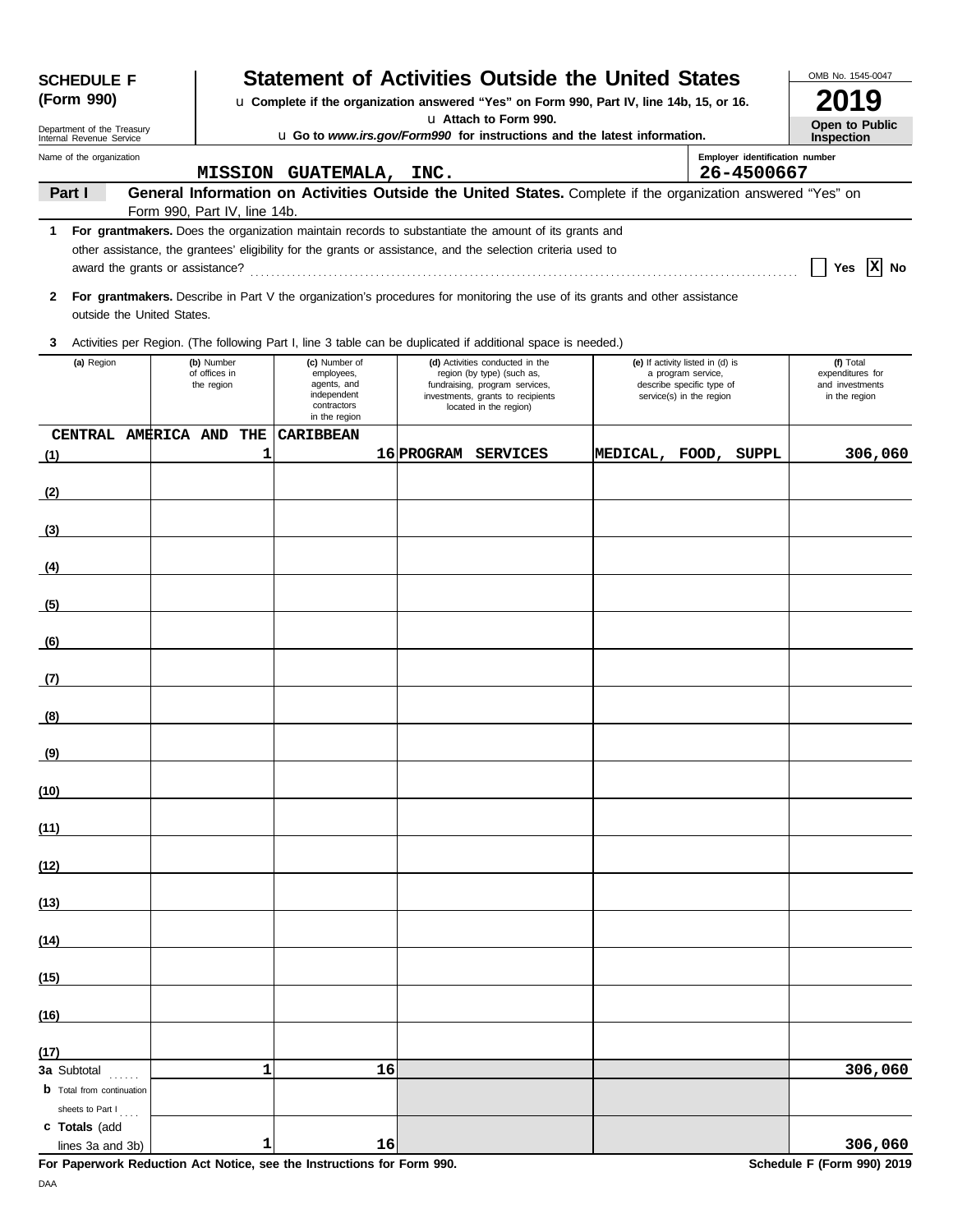| Schedule F (Form 990) 2019 |  | <b>MISSION GUATEMALA,</b> | INC. | 26-4500667 | Page ⊾ |
|----------------------------|--|---------------------------|------|------------|--------|
|----------------------------|--|---------------------------|------|------------|--------|

**a**  $\frac{1}{26}$  -4500667

| Part II | Grants and Other Assistance to Organizations or Entities Outside the United States. Complete if the organization answered "Yes" on Form 990, |
|---------|----------------------------------------------------------------------------------------------------------------------------------------------|
|         | Part IV, line 15, for any recipient who received more than \$5,000. Part II can be duplicated if additional space is needed.                 |

| $\mathbf{1}$ | (a) Name of<br>organization | (b) IRS code<br>section and EIN<br>(if applicable) | (c) Region | T all IV, lille TJ, IVI ally recipient who received more than \$0,000. I all in carried diplicated in additional space is needed.<br>(d) Purpose of<br>grant | (e) Amount of<br>cash grant | (f) Manner of<br>cash<br>disbursement | (g) Amount of<br>noncash<br>assistance | (h) Description<br>of noncash assistance | (i) Method of<br>valuation<br>(book, FMV,<br>appraisal, other) |
|--------------|-----------------------------|----------------------------------------------------|------------|--------------------------------------------------------------------------------------------------------------------------------------------------------------|-----------------------------|---------------------------------------|----------------------------------------|------------------------------------------|----------------------------------------------------------------|
|              |                             |                                                    |            | CONSTRUCTION                                                                                                                                                 |                             |                                       |                                        |                                          | COST                                                           |
| (1)          |                             |                                                    |            | CENTRAL AMERICA AND CARIBBEAN                                                                                                                                |                             |                                       | 18,851                                 | <b>BUILDING MATERI</b>                   |                                                                |
|              |                             |                                                    |            |                                                                                                                                                              |                             |                                       |                                        |                                          |                                                                |
| (2)          |                             |                                                    |            |                                                                                                                                                              |                             |                                       |                                        |                                          |                                                                |
|              |                             |                                                    |            |                                                                                                                                                              |                             |                                       |                                        |                                          |                                                                |
| (3)          |                             |                                                    |            |                                                                                                                                                              |                             |                                       |                                        |                                          |                                                                |
| (4)          |                             |                                                    |            |                                                                                                                                                              |                             |                                       |                                        |                                          |                                                                |
| (5)          |                             |                                                    |            |                                                                                                                                                              |                             |                                       |                                        |                                          |                                                                |
|              |                             |                                                    |            |                                                                                                                                                              |                             |                                       |                                        |                                          |                                                                |
| (6)          |                             |                                                    |            |                                                                                                                                                              |                             |                                       |                                        |                                          |                                                                |
|              |                             |                                                    |            |                                                                                                                                                              |                             |                                       |                                        |                                          |                                                                |
| (7)          |                             |                                                    |            |                                                                                                                                                              |                             |                                       |                                        |                                          |                                                                |
|              |                             |                                                    |            |                                                                                                                                                              |                             |                                       |                                        |                                          |                                                                |
| (8)          |                             |                                                    |            |                                                                                                                                                              |                             |                                       |                                        |                                          |                                                                |
| (9)          |                             |                                                    |            |                                                                                                                                                              |                             |                                       |                                        |                                          |                                                                |
| (10)         |                             |                                                    |            |                                                                                                                                                              |                             |                                       |                                        |                                          |                                                                |
|              |                             |                                                    |            |                                                                                                                                                              |                             |                                       |                                        |                                          |                                                                |
| (11)         |                             |                                                    |            |                                                                                                                                                              |                             |                                       |                                        |                                          |                                                                |
| (12)         |                             |                                                    |            |                                                                                                                                                              |                             |                                       |                                        |                                          |                                                                |
| (13)         |                             |                                                    |            |                                                                                                                                                              |                             |                                       |                                        |                                          |                                                                |
|              |                             |                                                    |            |                                                                                                                                                              |                             |                                       |                                        |                                          |                                                                |
| (14)         |                             |                                                    |            |                                                                                                                                                              |                             |                                       |                                        |                                          |                                                                |
| (15)         |                             |                                                    |            |                                                                                                                                                              |                             |                                       |                                        |                                          |                                                                |
|              |                             |                                                    |            |                                                                                                                                                              |                             |                                       |                                        |                                          |                                                                |
| (16)         |                             |                                                    |            |                                                                                                                                                              |                             |                                       |                                        |                                          |                                                                |
|              |                             |                                                    |            | 2 Enter total number of recipient organizations listed above that are recognized as charities by the foreign country, recognized as tax-exempt               |                             |                                       |                                        |                                          |                                                                |
|              |                             |                                                    |            |                                                                                                                                                              |                             |                                       |                                        | $\mathbf u$                              |                                                                |
|              |                             |                                                    |            |                                                                                                                                                              |                             |                                       |                                        | $\mathbf u$                              |                                                                |

**Schedule F (Form 990) 2019**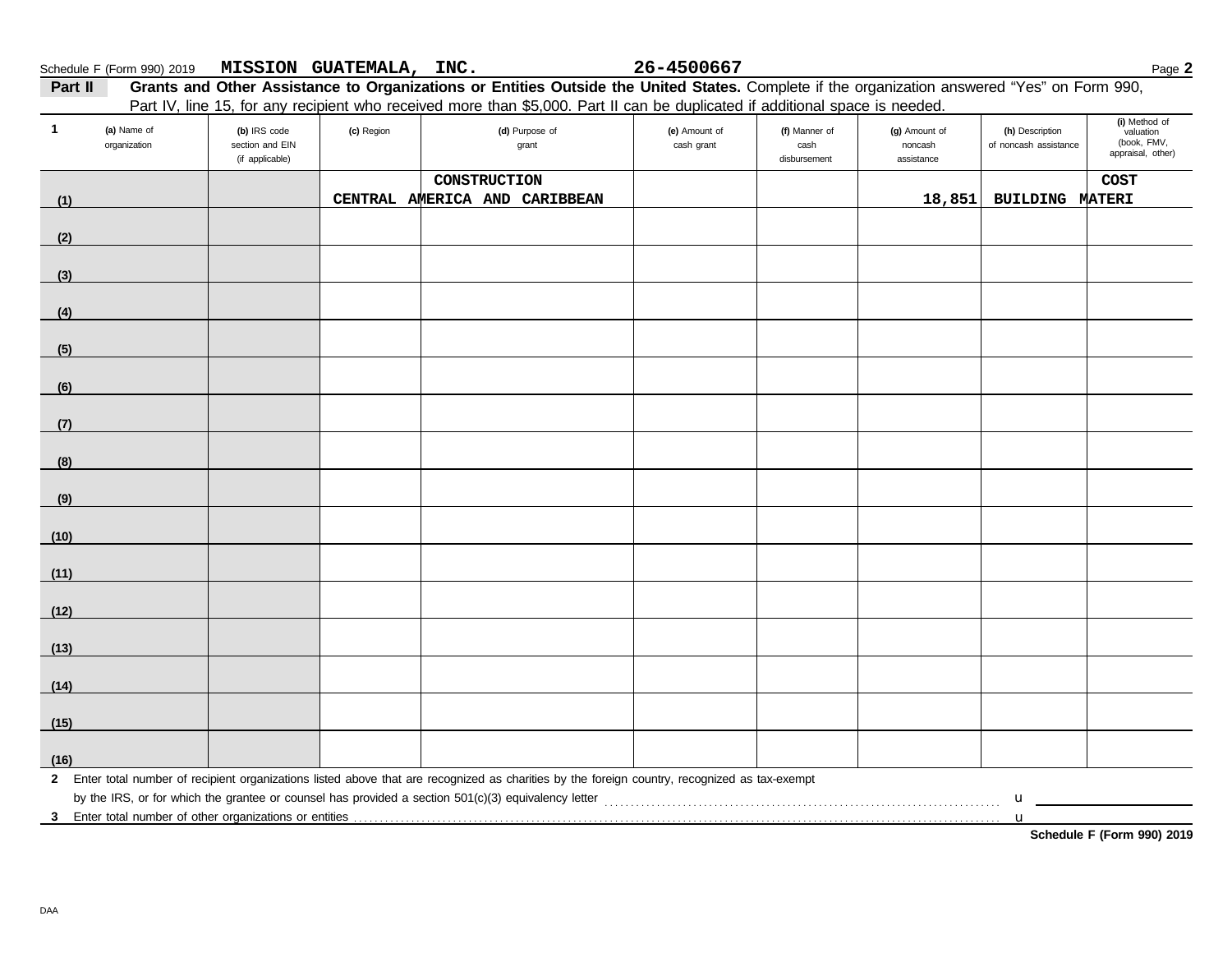**Part III** Grants and Other Assistance to Individuals Outside the United States. Complete if the organization answered "Yes" on Form 990, Part IV, line 16. Part III can be duplicated if additional space is needed.

| Fait in carr be duplicated in additional space is needed. |            |                             |                             |                                       |                                        |                                          |                                                                |
|-----------------------------------------------------------|------------|-----------------------------|-----------------------------|---------------------------------------|----------------------------------------|------------------------------------------|----------------------------------------------------------------|
| (a) Type of grant or assistance                           | (b) Region | (c) Number of<br>recipients | (d) Amount of<br>cash grant | (e) Manner of<br>cash<br>disbursement | (f) Amount of<br>noncash<br>assistance | (g) Description<br>of noncash assistance | (h) Method of<br>valuation<br>(book, FMV,<br>appraisal, other) |
|                                                           |            | CENTRAL AMERICAN AND        | CARIBBEAN                   |                                       |                                        |                                          |                                                                |
| (1) CHRISTMAS FUND                                        |            |                             |                             |                                       | 379                                    | FOOD BASKETS                             | <b>COST</b>                                                    |
| (2) NUTRITIONAL PROGRAMS                                  |            | CENTRAL AMERICA AND         | <b>CARIBBEAN</b>            |                                       | $22,517$ FOOD                          |                                          | COST                                                           |
|                                                           |            | CENTRAL AMERICA AND         | <b>CARIBBEAN</b>            |                                       |                                        |                                          |                                                                |
| (3) PRIMARY SCH SCHOLARSHIPS                              |            |                             | 16,172                      |                                       |                                        |                                          |                                                                |
|                                                           | CENTRAL    | AMERICA AND                 | <b>CARIBBEAN</b>            |                                       |                                        |                                          |                                                                |
| (4) UNIVERSITY SCHOLARSHIPS                               |            | 6                           | 3,918                       |                                       |                                        |                                          |                                                                |
| (5)<br><u> 1980 - Johann Barbara, martxa alemani</u> ar a |            |                             |                             |                                       |                                        |                                          |                                                                |
| (6)<br><u> 1980 - Johann Barbara, martxa alemani</u> ar a |            |                             |                             |                                       |                                        |                                          |                                                                |
| (7)<br><u> 1980 - Jan Samuel Barbara, poeta estable</u>   |            |                             |                             |                                       |                                        |                                          |                                                                |
|                                                           |            |                             |                             |                                       |                                        |                                          |                                                                |
| (8)                                                       |            |                             |                             |                                       |                                        |                                          |                                                                |
| (9)                                                       |            |                             |                             |                                       |                                        |                                          |                                                                |
| (10)                                                      |            |                             |                             |                                       |                                        |                                          |                                                                |
|                                                           |            |                             |                             |                                       |                                        |                                          |                                                                |
| (11)                                                      |            |                             |                             |                                       |                                        |                                          |                                                                |
| (12)                                                      |            |                             |                             |                                       |                                        |                                          |                                                                |
| (13)                                                      |            |                             |                             |                                       |                                        |                                          |                                                                |
| (14)<br>the company of the company of the company         |            |                             |                             |                                       |                                        |                                          |                                                                |
| (15)                                                      |            |                             |                             |                                       |                                        |                                          |                                                                |
|                                                           |            |                             |                             |                                       |                                        |                                          |                                                                |
| (16)                                                      |            |                             |                             |                                       |                                        |                                          |                                                                |
| (17)                                                      |            |                             |                             |                                       |                                        |                                          |                                                                |
| (18)                                                      |            |                             |                             |                                       |                                        |                                          |                                                                |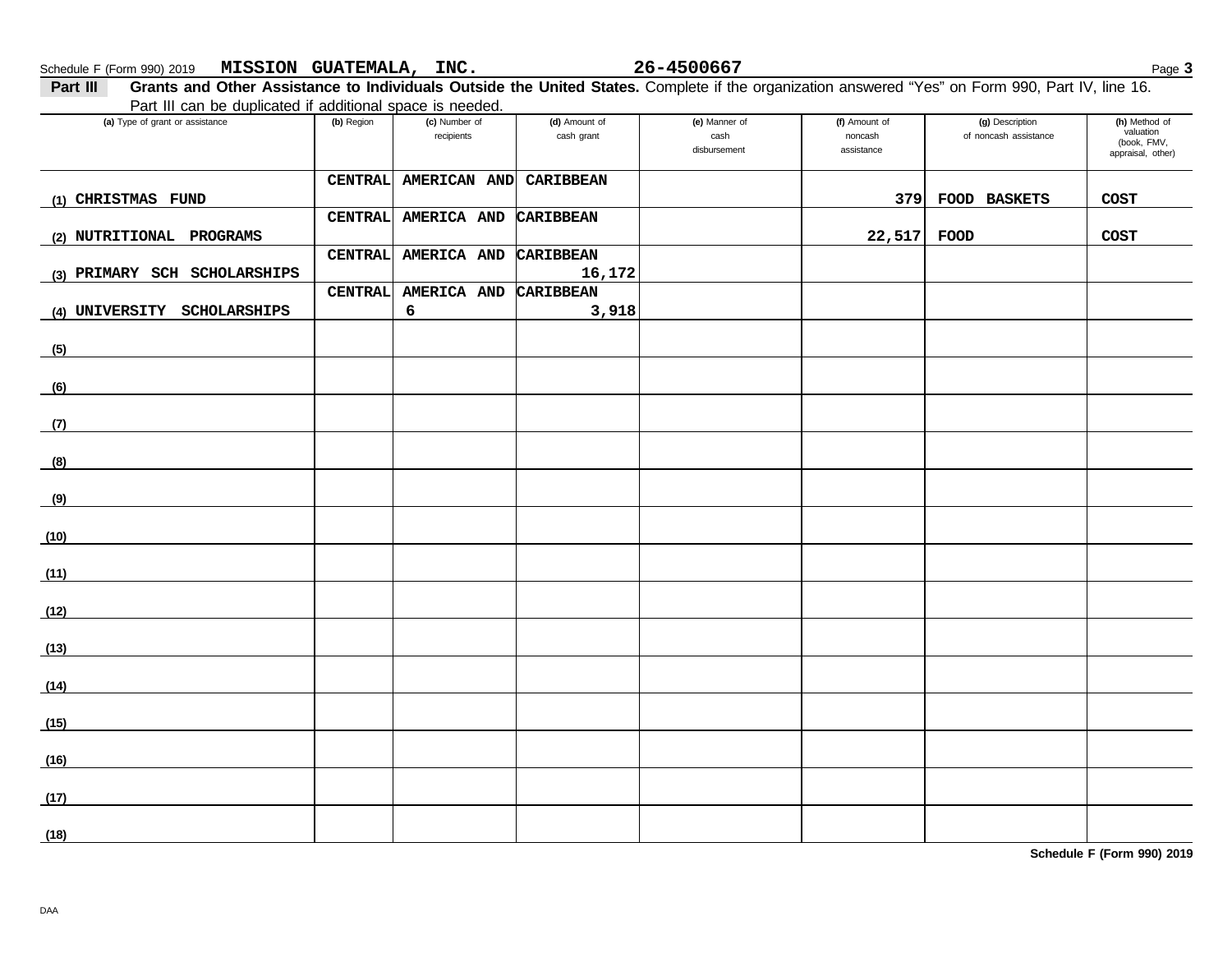Schedule F (Form 990) 2019 Page **4 MISSION GUATEMALA, INC. 26-4500667**

|   | Part IV<br><b>Foreign Forms</b>                                                                                                                                                                                                                                                                                                         |          |
|---|-----------------------------------------------------------------------------------------------------------------------------------------------------------------------------------------------------------------------------------------------------------------------------------------------------------------------------------------|----------|
| 1 | Was the organization a U.S. transferor of property to a foreign corporation during the tax year? If "Yes,"<br>the organization may be required to file Form 926, Return by a U.S. Transferor of Property to a Foreign<br>Yes                                                                                                            | ΙX<br>No |
| 2 | Did the organization have an interest in a foreign trust during the tax year? If "Yes," the organization may<br>be required to separately file Form 3520, Annual Return To Report Transactions With Foreign Trusts and<br>Receipt of Certain Foreign Gifts, and/or Form 3520-A, Annual Information Return of Foreign Trust With a       |          |
| 3 | Yes<br>Did the organization have an ownership interest in a foreign corporation during the tax year? If "Yes,"                                                                                                                                                                                                                          | No       |
|   | the organization may be required to file Form 5471, Information Return of U.S. Persons With Respect to<br>Yes                                                                                                                                                                                                                           | ΙX<br>No |
| 4 | Was the organization a direct or indirect shareholder of a passive foreign investment company or a<br>qualified electing fund during the tax year? If "Yes," the organization may be required to file Form 8621,<br>Information Return by a Shareholder of a Passive Foreign Investment Company or Qualified Electing<br>Yes            | No       |
| 5 | Did the organization have an ownership interest in a foreign partnership during the tax year? If "Yes,"<br>the organization may be required to file Form 8865, Return of U.S. Persons With Respect to Certain<br>Yes<br>Foreign Partnerships (see Instructions for Form 8865) [11] Conserved Conserved Conserved Conserved Conserved Co | No       |
| 6 | Did the organization have any operations in or related to any boycotting countries during the tax year? If<br>"Yes," the organization may be required to separately file Form 5713, International Boycott Report (see<br>Yes                                                                                                            | ΙX<br>No |

**Schedule F (Form 990) 2019**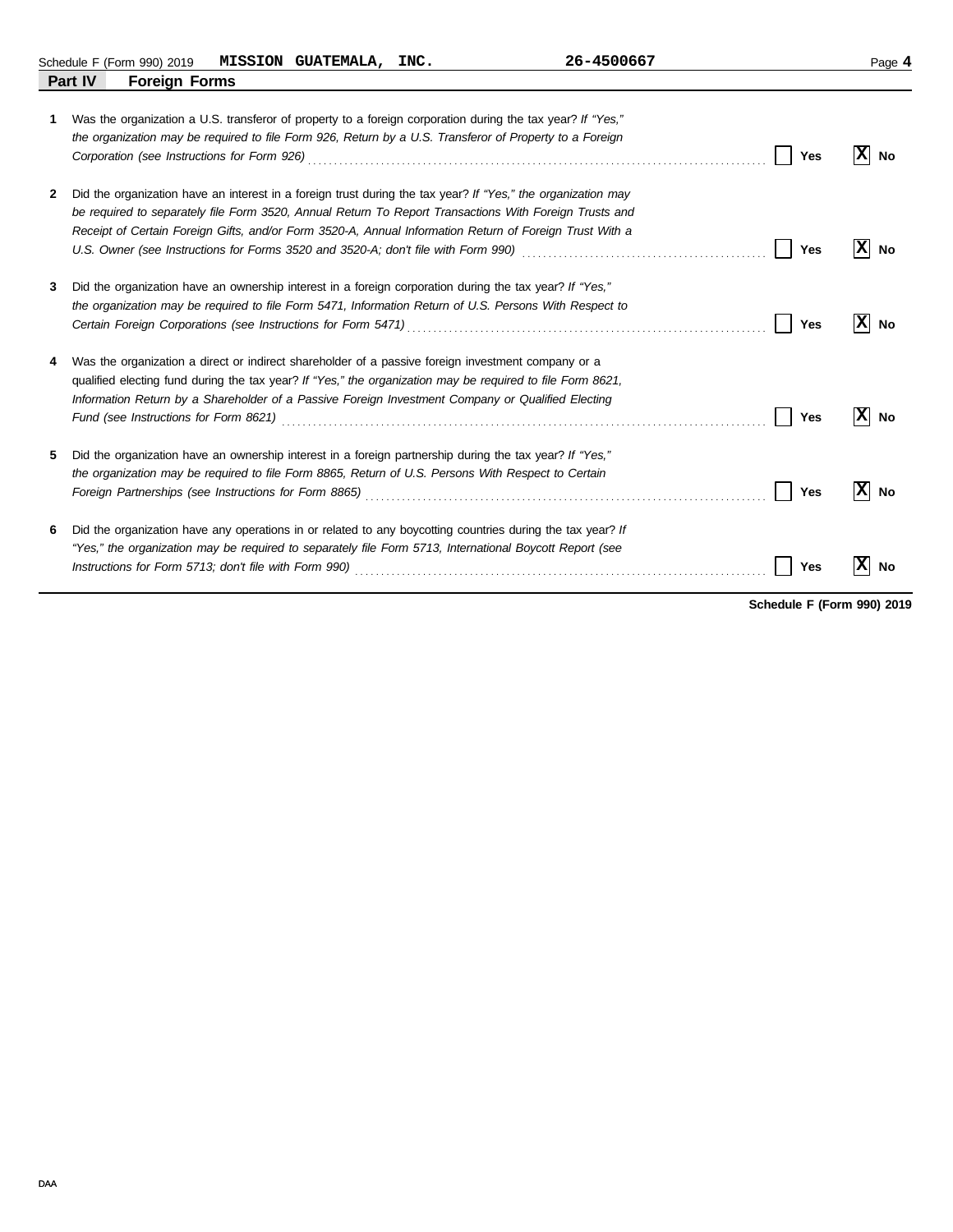| Schedule F (Form 990) 2019<br>Part V | MISSION GUATEMALA, INC.<br>Supplemental Information<br>Provide the information required by Part I, line 2 (monitoring of funds); Part I, line 3, column (f) (accounting method;                                                                                                          | 26-4500667          |                    | Page 5 |
|--------------------------------------|------------------------------------------------------------------------------------------------------------------------------------------------------------------------------------------------------------------------------------------------------------------------------------------|---------------------|--------------------|--------|
|                                      | amounts of investments vs. expenditures per region); Part II, line 1 (accounting method); Part III (accounting method); and<br>Part III, column (c) (estimated number of recipients), as applicable. Also complete this part to provide any additional<br>information. See instructions. |                     |                    |        |
|                                      | PART I, LINE 3 - ACTIVITIES PER REGION                                                                                                                                                                                                                                                   |                     |                    |        |
| <b>REGION</b>                        |                                                                                                                                                                                                                                                                                          | <b>EXPENDITURES</b> | <b>INVESTMENTS</b> |        |
|                                      | CENTRAL AMERICA AND THE CARIBBEAN                                                                                                                                                                                                                                                        | \$<br>$306,060$ \$  |                    | 0      |
|                                      |                                                                                                                                                                                                                                                                                          |                     |                    |        |
|                                      |                                                                                                                                                                                                                                                                                          |                     |                    |        |
|                                      |                                                                                                                                                                                                                                                                                          |                     |                    |        |
|                                      |                                                                                                                                                                                                                                                                                          |                     |                    |        |
|                                      |                                                                                                                                                                                                                                                                                          |                     |                    |        |
|                                      |                                                                                                                                                                                                                                                                                          |                     |                    |        |
|                                      |                                                                                                                                                                                                                                                                                          |                     |                    |        |
|                                      |                                                                                                                                                                                                                                                                                          |                     |                    |        |
|                                      |                                                                                                                                                                                                                                                                                          |                     |                    |        |
|                                      |                                                                                                                                                                                                                                                                                          |                     |                    |        |
|                                      |                                                                                                                                                                                                                                                                                          |                     |                    |        |
|                                      |                                                                                                                                                                                                                                                                                          |                     |                    |        |
|                                      |                                                                                                                                                                                                                                                                                          |                     |                    |        |
|                                      |                                                                                                                                                                                                                                                                                          |                     |                    |        |
|                                      |                                                                                                                                                                                                                                                                                          |                     |                    |        |
|                                      |                                                                                                                                                                                                                                                                                          |                     |                    |        |
|                                      |                                                                                                                                                                                                                                                                                          |                     |                    |        |
|                                      |                                                                                                                                                                                                                                                                                          |                     |                    |        |
|                                      |                                                                                                                                                                                                                                                                                          |                     |                    |        |
|                                      |                                                                                                                                                                                                                                                                                          |                     |                    |        |
|                                      |                                                                                                                                                                                                                                                                                          |                     |                    |        |
|                                      |                                                                                                                                                                                                                                                                                          |                     |                    |        |
|                                      |                                                                                                                                                                                                                                                                                          |                     |                    |        |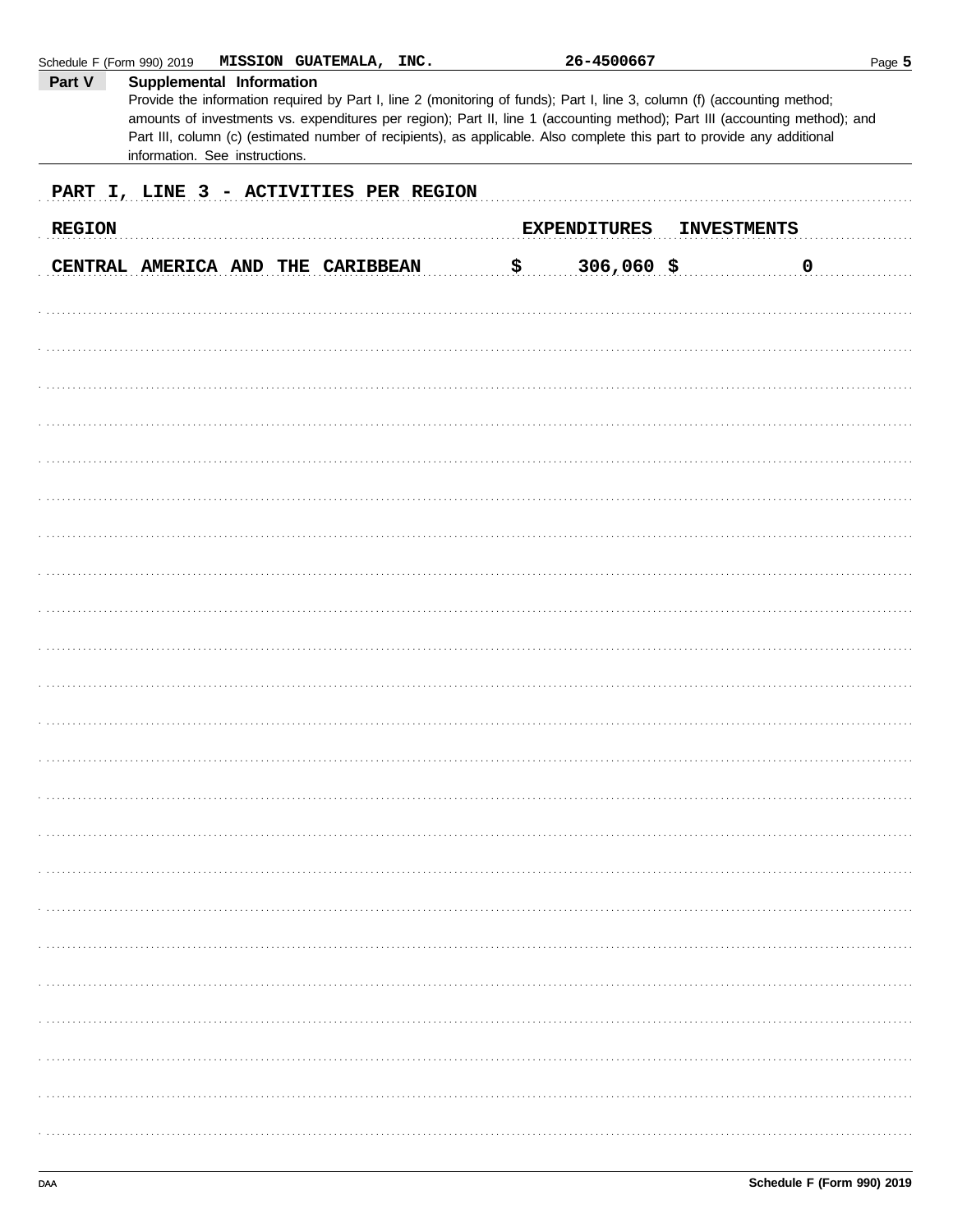| <b>SCHEDULE O</b>                                      | Supplemental Information to Form 990 or 990-EZ                                                                                                                                                                         |                                | OMB No. 1545-0047    |
|--------------------------------------------------------|------------------------------------------------------------------------------------------------------------------------------------------------------------------------------------------------------------------------|--------------------------------|----------------------|
| (Form 990 or 990-EZ)                                   | Complete to provide information for responses to specific questions on<br>Form 990 or 990-EZ or to provide any additional information.                                                                                 |                                | 2019                 |
| Department of the Treasury<br>Internal Revenue Service | u Attach to Form 990 or 990-EZ.                                                                                                                                                                                        |                                | Open to Public       |
| Name of the organization                               | u Go to www.irs.gov/Form990 for the latest information.                                                                                                                                                                | Employer identification number | <b>Inspection</b>    |
|                                                        | INC.<br><b>MISSION</b><br><b>GUATEMALA,</b>                                                                                                                                                                            | 26-4500667                     |                      |
| <b>AID</b>                                             | FORM 990, PART III, LINE 4D - ALL OTHER ACCOMPLISHMENTS<br>IN CONSTRUCTION OF<br>SCHOOLS, PLAYGROUNDS, AND SOCCER FIELDS                                                                                               |                                |                      |
| <b>GUATEMALA</b>                                       | FORM 990, PART V, LINE 4B - FINANCIAL ACCOUNTS IN FOREIGN COUNTRIES                                                                                                                                                    |                                |                      |
| REVIEWED BY BOARD OF                                   | FORM 990, PART VI, LINE 11B - ORGANIZATION'S PROCESS TO REVIEW FORM 990<br>DIRECTORS PRIOR TO FILING                                                                                                                   |                                |                      |
| EXECUTIVE DIRECTOR'S<br><b>DOCUMENTED</b>              | FORM 990, PART VI, LINE 15A - COMPENSATION PROCESS FOR TOP OFFICIAL<br>COMPENSATION IS APPROVED<br>BY<br>THE<br>THE<br><b>MINUTES.</b><br>IN                                                                           | BOARD OF                       | <b>DIRECTORS AND</b> |
|                                                        | FORM 990, PART VI, LINE 19 - GOVERNING DOCUMENTS DISCLOSURE EXPLANATION<br>ALL GOVERNING DOCUMENTS AND INFORMATION RETURNS ARE AVAILABLE AT<br>WWW.MISSIONGUATEMALA.COM, AND MAY BE VIEWED BY SELECTING "DISCLOSURES." |                                |                      |
|                                                        | FORM 990, PART XI, LINE 9 - OTHER CHANGES IN NET ASSETS EXPLANATION<br>BOOK / TAX DEPRECIATION DIFFERENCE                                                                                                              | \$                             | 214                  |
|                                                        |                                                                                                                                                                                                                        |                                |                      |
|                                                        |                                                                                                                                                                                                                        |                                |                      |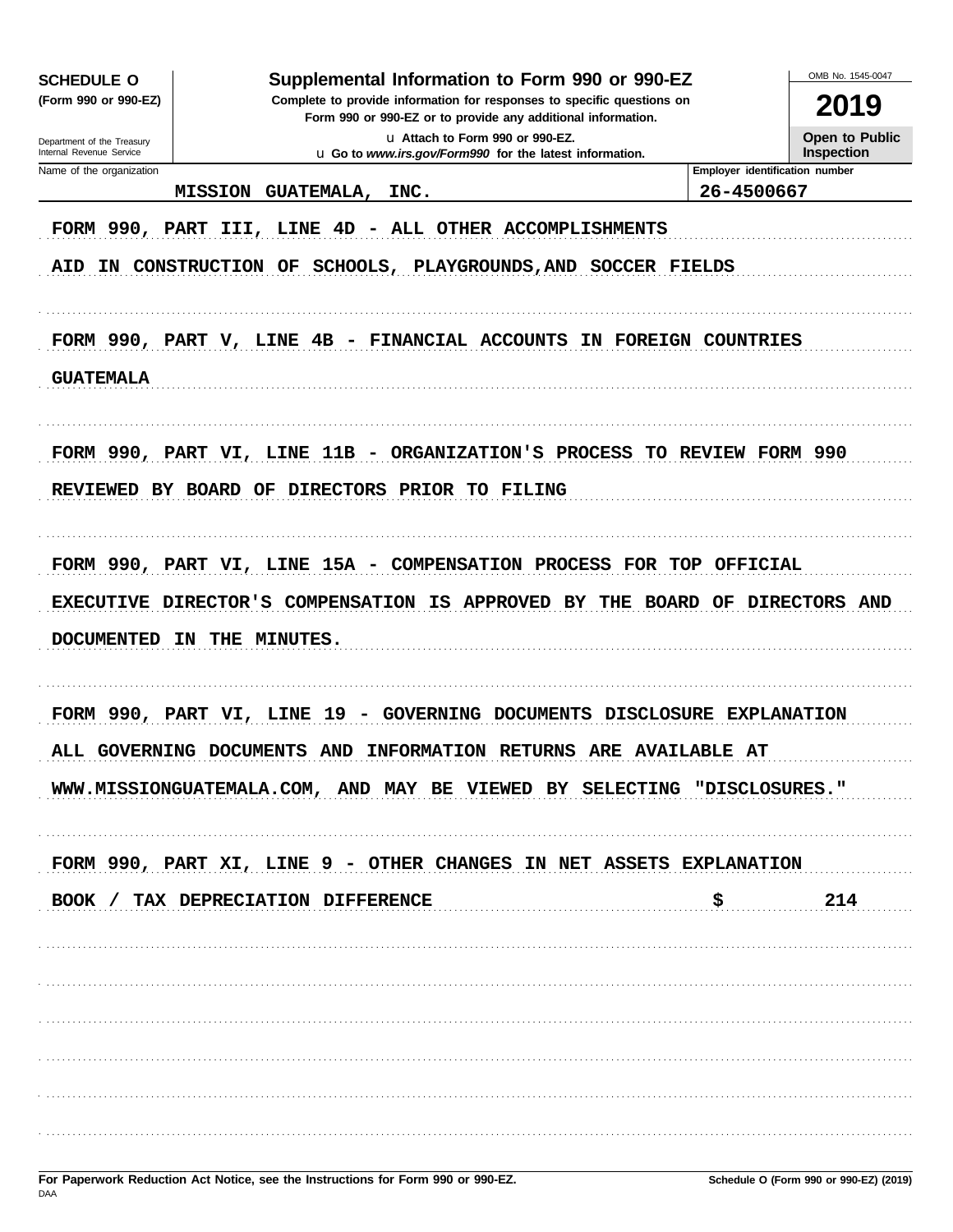|          | 4562                                                                                                                                                  |                                    |                                            | Depreciation and Amortization                                                                            |                              |                |                |                  |                         | OMB No. 1545-0172                                   |
|----------|-------------------------------------------------------------------------------------------------------------------------------------------------------|------------------------------------|--------------------------------------------|----------------------------------------------------------------------------------------------------------|------------------------------|----------------|----------------|------------------|-------------------------|-----------------------------------------------------|
| Form     |                                                                                                                                                       |                                    | (Including Information on Listed Property) |                                                                                                          |                              | 2019           |                |                  |                         |                                                     |
|          | Department of the Treasury                                                                                                                            |                                    |                                            | u Attach to your tax return.                                                                             |                              |                |                |                  |                         | Attachment                                          |
|          | (99)<br>Internal Revenue Service                                                                                                                      |                                    |                                            | u Go to www.irs.gov/Form4562 for instructions and the latest information.                                |                              |                |                |                  |                         | 179<br>Sequence No.                                 |
|          | Name(s) shown on return                                                                                                                               |                                    |                                            |                                                                                                          |                              |                |                |                  | Identifying number      |                                                     |
|          |                                                                                                                                                       |                                    | MISSION GUATEMALA, INC.                    |                                                                                                          |                              |                |                |                  | 26-4500667              |                                                     |
|          | Business or activity to which this form relates<br>INDIRECT DEPRECIATION                                                                              |                                    |                                            |                                                                                                          |                              |                |                |                  |                         |                                                     |
|          | Part I                                                                                                                                                |                                    |                                            | Election To Expense Certain Property Under Section 179                                                   |                              |                |                |                  |                         |                                                     |
|          |                                                                                                                                                       |                                    |                                            | <b>Note:</b> If you have any listed property, complete Part V before you complete Part I.                |                              |                |                |                  |                         |                                                     |
| 1        | Maximum amount (see instructions)                                                                                                                     |                                    |                                            |                                                                                                          |                              |                |                |                  | 1                       | 1,020,000                                           |
| 2        |                                                                                                                                                       |                                    |                                            |                                                                                                          |                              |                |                |                  | $\mathbf{2}$            |                                                     |
| 3        |                                                                                                                                                       |                                    |                                            |                                                                                                          |                              |                |                |                  | $\overline{\mathbf{3}}$ | 2,550,000                                           |
| 4        |                                                                                                                                                       |                                    |                                            |                                                                                                          |                              |                |                |                  | $\overline{\mathbf{4}}$ |                                                     |
| 5        | Dollar limitation for tax year. Subtract line 4 from line 1. If zero or less, enter -0-. If married filing separately, see instructions               |                                    |                                            |                                                                                                          |                              |                |                |                  | 5                       |                                                     |
| 6        |                                                                                                                                                       | (a) Description of property        |                                            |                                                                                                          | (b) Cost (business use only) |                |                | (c) Elected cost |                         |                                                     |
|          |                                                                                                                                                       |                                    |                                            |                                                                                                          |                              |                |                |                  |                         |                                                     |
|          |                                                                                                                                                       |                                    |                                            |                                                                                                          |                              |                |                |                  |                         |                                                     |
| 7        |                                                                                                                                                       |                                    |                                            |                                                                                                          |                              | $\overline{7}$ |                |                  |                         |                                                     |
| 8        |                                                                                                                                                       |                                    |                                            |                                                                                                          |                              |                |                |                  | 8                       |                                                     |
| 9        | Tentative deduction. Enter the smaller of line 5 or line 8                                                                                            |                                    |                                            |                                                                                                          |                              |                |                |                  | 9                       |                                                     |
| 10       |                                                                                                                                                       |                                    |                                            |                                                                                                          |                              |                |                |                  | 10                      |                                                     |
| 11       | Business income limitation. Enter the smaller of business income (not less than zero) or line 5. See instructions                                     |                                    |                                            |                                                                                                          |                              |                |                |                  | 11                      |                                                     |
| 12       |                                                                                                                                                       |                                    |                                            |                                                                                                          |                              |                |                |                  | 12                      |                                                     |
| 13       | Carryover of disallowed deduction to 2020. Add lines 9 and 10, less line 12                                                                           |                                    |                                            |                                                                                                          |                              | 13             |                |                  |                         |                                                     |
|          | <b>Note:</b> Don't use Part II or Part III below for listed property. Instead, use Part V.                                                            |                                    |                                            |                                                                                                          |                              |                |                |                  |                         |                                                     |
|          | Part II                                                                                                                                               |                                    |                                            | Special Depreciation Allowance and Other Depreciation (Don't include listed property. See instructions.) |                              |                |                |                  |                         |                                                     |
| 14       | Special depreciation allowance for qualified property (other than listed property) placed in service                                                  |                                    |                                            |                                                                                                          |                              |                |                |                  |                         |                                                     |
|          | during the tax year. See instructions                                                                                                                 |                                    |                                            |                                                                                                          |                              |                |                |                  | 14                      |                                                     |
| 15       |                                                                                                                                                       |                                    |                                            |                                                                                                          |                              |                |                |                  | 15<br>16                | 37,774                                              |
| 16       | Part III                                                                                                                                              |                                    |                                            | <b>MACRS Depreciation (Don't include listed property. See instructions.)</b>                             |                              |                |                |                  |                         |                                                     |
|          |                                                                                                                                                       |                                    |                                            | <b>Section A</b>                                                                                         |                              |                |                |                  |                         |                                                     |
| 17       | MACRS deductions for assets placed in service in tax years beginning before 2019                                                                      |                                    |                                            |                                                                                                          |                              |                |                |                  | 17                      | 0                                                   |
| 18       | If you are electing to group any assets placed in service during the tax year into one or more general asset accounts, check here                     |                                    |                                            |                                                                                                          |                              |                |                |                  |                         |                                                     |
|          |                                                                                                                                                       |                                    |                                            | Section B—Assets Placed in Service During 2019 Tax Year Using the General Depreciation System            |                              |                |                |                  |                         |                                                     |
|          |                                                                                                                                                       |                                    | (b) Month and year                         | (c) Basis for depreciation                                                                               | (d) Recovery                 |                |                |                  |                         |                                                     |
|          | (a) Classification of property                                                                                                                        |                                    | placed in<br>service                       | (business/investment use<br>only-see instructions)                                                       | period                       |                | (e) Convention | (f) Method       |                         | (g) Depreciation deduction                          |
| 19a      | 3-year property                                                                                                                                       |                                    |                                            |                                                                                                          |                              |                |                |                  |                         |                                                     |
| b        | 5-year property                                                                                                                                       |                                    |                                            |                                                                                                          |                              |                |                |                  |                         |                                                     |
| c        | 7-year property                                                                                                                                       |                                    |                                            |                                                                                                          |                              |                |                |                  |                         |                                                     |
|          | d 10-year property                                                                                                                                    |                                    |                                            |                                                                                                          |                              |                |                |                  |                         |                                                     |
| е        | 15-year property                                                                                                                                      |                                    |                                            |                                                                                                          |                              |                |                |                  |                         |                                                     |
| f        | 20-year property                                                                                                                                      |                                    |                                            |                                                                                                          |                              |                |                |                  |                         |                                                     |
| g        | 25-year property                                                                                                                                      |                                    |                                            |                                                                                                          | 25 yrs.                      |                |                | S/L              |                         |                                                     |
| h.       | Residential rental                                                                                                                                    |                                    |                                            |                                                                                                          | 27.5 yrs.                    |                | MМ             | S/L              |                         |                                                     |
|          | property                                                                                                                                              |                                    |                                            |                                                                                                          | 27.5 yrs.                    |                | МM             | S/L              |                         |                                                     |
| j.       | Nonresidential real                                                                                                                                   |                                    | 08/23/19                                   | 200,000                                                                                                  | 39 yrs.                      |                | MM             | S/L              |                         | 1,923                                               |
|          | property                                                                                                                                              |                                    |                                            |                                                                                                          |                              |                | MM             | S/L              |                         |                                                     |
|          |                                                                                                                                                       |                                    |                                            | Section C-Assets Placed in Service During 2019 Tax Year Using the Alternative Depreciation System        |                              |                |                |                  |                         |                                                     |
| 20a      | Class life                                                                                                                                            |                                    |                                            |                                                                                                          |                              |                |                | S/L              |                         |                                                     |
| b        | 12-year                                                                                                                                               |                                    |                                            |                                                                                                          | 12 yrs.                      |                |                | S/L              |                         |                                                     |
| c        | 30-year<br>$d$ 40-year                                                                                                                                |                                    |                                            |                                                                                                          | 30 yrs.                      |                | MМ<br>МM       | S/L<br>S/L       |                         |                                                     |
|          | Part IV                                                                                                                                               | <b>Summary</b> (See instructions.) |                                            |                                                                                                          | 40 yrs.                      |                |                |                  |                         |                                                     |
|          |                                                                                                                                                       |                                    |                                            |                                                                                                          |                              |                |                |                  | 21                      |                                                     |
| 21<br>22 | Listed property. Enter amount from line 28<br>Total. Add amounts from line 12, lines 14 through 17, lines 19 and 20 in column (g), and line 21. Enter |                                    |                                            |                                                                                                          |                              |                |                |                  |                         |                                                     |
|          |                                                                                                                                                       |                                    |                                            |                                                                                                          |                              |                |                |                  | 22                      | 39,697                                              |
| 23       | For assets shown above and placed in service during the current year, enter the                                                                       |                                    |                                            |                                                                                                          |                              |                |                |                  |                         |                                                     |
|          |                                                                                                                                                       |                                    |                                            |                                                                                                          |                              | 23             |                |                  |                         |                                                     |
| DAA      | For Paperwork Reduction Act Notice, see separate instructions.                                                                                        |                                    |                                            |                                                                                                          |                              |                |                |                  |                         | Form 4562 (2019)<br>THERE ARE NO AMOUNTS FOR PAGE 2 |

Form **4562** (2019) **THERE ARE NO AMOUNTS FOR PAGE 2**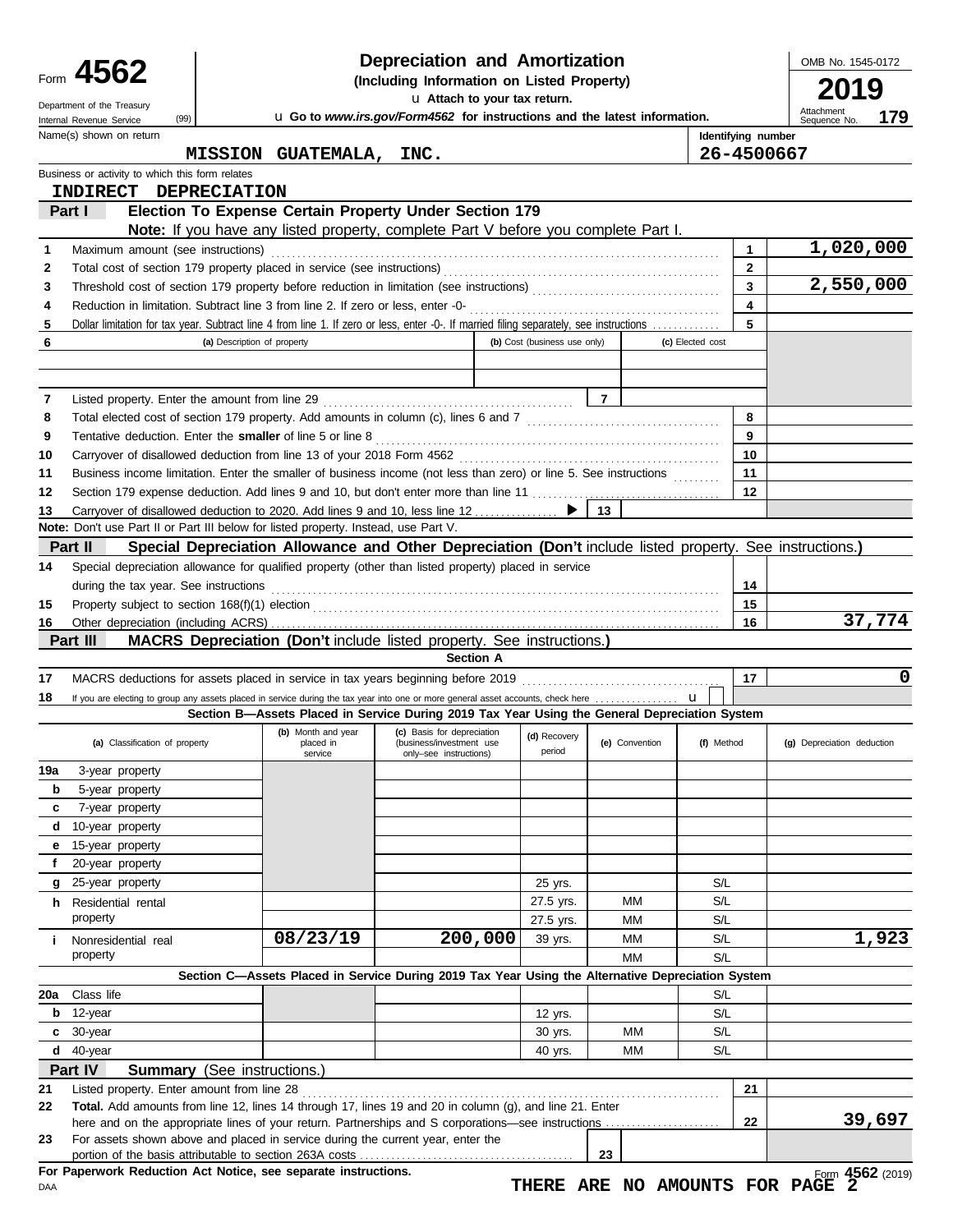# 26-4500667 **Federal Asset Report Form 990, Page 1**

| Asset    | Description                                                  | Date<br>In Service   | Cost             | Bus Sec<br>Basis<br>%<br>179 Bonus for Depr |     | PerConv Meth            | Prior                   | Current                 |
|----------|--------------------------------------------------------------|----------------------|------------------|---------------------------------------------|-----|-------------------------|-------------------------|-------------------------|
|          |                                                              |                      |                  |                                             |     |                         |                         |                         |
|          | <b>Non-Residential Real Property:</b>                        |                      |                  |                                             |     |                         |                         |                         |
|          | 65 MEDICAL CLINIC                                            | 8/23/19              | 200,000          | 200,000                                     |     | 39 MMS/L                | $\mathbf{0}$            | 1,923                   |
|          |                                                              |                      | 200,000          | 200,000                                     |     |                         | $\overline{0}$          | 1,923                   |
|          |                                                              |                      |                  |                                             |     |                         |                         |                         |
|          | <b>Other Depreciation:</b>                                   |                      |                  |                                             |     |                         |                         |                         |
|          | <b>30 PLASTIC CHAIRS</b>                                     | 11/01/10             | 277              | 277                                         |     | 7 MO S/L                | 277                     | $\theta$                |
|          | Sold/Scrapped: 12/31/19<br>2 DESKS                           | 11/01/10             | 48               |                                             | 48  | 7 MO S/L                | 48                      | $\theta$                |
|          | Sold/Scrapped: 12/31/19                                      |                      |                  |                                             |     |                         |                         |                         |
| 3        | MEDICAL EQUIPMENT<br>Sold/Scrapped: 12/31/19                 | 11/01/10             | 43               |                                             | 43  | 7 MO S/L                | 43                      | $\theta$                |
|          | CONCRETE BLOCK FENCE                                         | 12/15/10             | 7,000            | 7,000                                       |     | 10 MO S/L               | 5,658                   | 700                     |
| 5        | METAL BARS AND DOORS<br>DENTAL EQUIPMENT                     | 12/15/10<br>12/30/10 | 998<br>17,000    | 17,000                                      | 998 | $10$ MO S/L<br>7 MO S/L | 806<br>17,000           | 100<br>$\overline{0}$   |
| 6        | Sold/Scrapped: 12/31/19                                      |                      |                  |                                             |     |                         |                         |                         |
|          | <b>CLINIC FURNITURE</b>                                      | 7/01/11              | 2,303            | 2,303                                       |     | 7 MO S/L                | 2,303                   | $\theta$                |
|          | Sold/Scrapped: 12/31/19<br>PRESCHOOL FURNITURE               | 7/01/11              | 406              | 406                                         |     | 7 MO S/L                | 406                     | $\theta$                |
| 8        | Sold/Scrapped: 12/31/19                                      |                      |                  |                                             |     |                         |                         |                         |
| 9.       | <b>FURNITURE</b>                                             | 7/01/11              | 325              | 325                                         |     | 7 MO S/L                | 325                     | $\boldsymbol{0}$        |
| 10       | Sold/Scrapped: 12/31/19<br><b>COMPUTER EQUIPMENT</b>         | 7/01/11              | 828              | 828                                         |     | 5 MO S/L                | 828                     | $\theta$                |
|          | Sold/Scrapped: 12/31/19                                      |                      |                  |                                             |     |                         |                         |                         |
| 11       | DENTAL EQUIPMENT                                             | 7/01/11              | 1,399            | 1,399                                       |     | 7 MO S/L                | 1,399                   | $\boldsymbol{0}$        |
| 12       | Sold/Scrapped: 12/31/19<br>DENTAL EQUIPMENT                  | 7/01/11              | 20,000           | 20,000                                      |     | 5 MO S/L                | 20,000                  | $\theta$                |
|          | Sold/Scrapped: 12/31/19                                      |                      |                  |                                             |     |                         |                         |                         |
| 13       | MEDICAL EQUIPMENT                                            | 7/01/11              | 7,400            | 7,400                                       |     | 7 MO S/L                | 7,400                   | $\boldsymbol{0}$        |
| 14       | Sold/Scrapped: 12/31/19<br>TOOLS & EQUIPMENT                 | 7/01/11              | 951              | 951                                         |     | 7 MO S/L                | 951                     | $\theta$                |
|          | Sold/Scrapped: 12/31/19                                      |                      |                  |                                             |     |                         |                         |                         |
| 15       | 1988 Toyota 4 x 4 pickup                                     | 7/01/11              | 6,470            | 6,470                                       |     | 5 MO S/L                | 6,470                   | $\theta$                |
| 16       | Sold/Scrapped: 12/31/19<br><b>SAN ANDRES CLINIC</b>          | 7/01/11              | 14,502           | 14,502                                      |     | $10$ MO S/L             | 10,877                  | 1,450                   |
|          | 17 PRESCHOOL                                                 | 7/01/11              | 4,807            |                                             |     | 4,807 10 MO S/L         | 3,605                   | 481                     |
| 18       | <b>BUILDING IMPROVEMENTS</b>                                 | 7/01/11              | 1,380            | 1,380                                       |     | $10$ MO S/L             | 1,035                   | 138                     |
| 19<br>20 | LAND<br><b>BUILDING</b>                                      | 7/01/11<br>7/01/11   | 27,960<br>80,212 | 27,960<br>80,212                            |     | $0 -$ Land<br>20 MO S/L | $\mathbf 0$<br>32,085   | $\overline{0}$<br>4,010 |
| 21       | Apartment <i>items</i>                                       | 6/30/12              | 3,852            | 3,852                                       |     | 7 MO S/L                | 3,577                   | 275                     |
| 22       | Equipment for clinic                                         | 6/30/12              | 690              | 690                                         |     | 7 MO S/L                | 641                     | 49                      |
| 23       | Equipment-San Andreas clinic                                 | 6/30/12              | 968              | 968                                         |     | 7 MO S/L                | 899                     | 69                      |
| 24       | Computer equipment                                           | 6/30/12              | 2,299            | 2,299                                       |     | 5 MO S/L                | 2,299                   | $\theta$                |
| 25       | Sold/Scrapped: 12/31/19<br>Dental equipment                  | 6/30/12              | 954              | 954                                         |     | 7 MO S/L                | 886                     | 68                      |
| 26       | Leasehold improvments                                        | 6/30/12              | 747              |                                             | 747 | $10$ MO S/L             | 486                     | 75                      |
| 27       | Building additions                                           | 6/30/12              | 26,391           | 26,391                                      |     | 20 MO S/L               | 8,293                   | 1,320                   |
| 28       | Refrigerator for clinic                                      | 1/29/13              | 468              |                                             | 468 | 7 MO S/L                | 395                     | 67                      |
| 29       | Computer / printer                                           | 3/19/13              | 431              | 431                                         |     | $3$ MO S/L              | 431                     | $\overline{0}$          |
| 30       | Sold/Scrapped: 12/31/19<br>LH improvements-office conversion | 6/30/13              | 1,618            | 1,618                                       |     | $10$ MO S/L             | 890                     | 162                     |
| 31       | Additions to apartments                                      | 6/30/13              | 1,056            | 1,056                                       |     | 20 MO S/L               | 290                     | 53                      |
| 32       | Tablet                                                       | 7/05/13              | 250              |                                             | 250 | $3$ MO S/L              | 250                     | $\mathbf{0}$            |
| 33       | Sold/Scrapped: 12/31/19                                      | 8/29/13              | 2,641            | 2,641                                       |     | 7 MO S/L                | 2,012                   | 378                     |
| 34       | Mobile Dental Unit<br>40 beds - imperial                     | 11/22/13             | 3,757            | 3,757                                       |     | 7 MO S/L                | 2,729                   | 536                     |
| 35       | 40 beds - river house                                        | 12/18/13             | 1,257            | 1,257                                       |     | 7 MO S/L                | 898                     | 179                     |
|          | 36 Dental curing light                                       | 7/01/14              | 225              | 225                                         |     | 7 MO S/L                | 145                     | $32\,$                  |
|          | 37 Furniture                                                 | 7/01/14              | 1,413            | 1,413                                       |     | 7 MO S/L                | 908                     | 202                     |
| 38       | Eye equipment                                                | 7/01/14              | 5,500            | 5,500                                       |     | 7 MO S/L                | 3,536                   | 785                     |
| 39<br>40 | Tools and equipment<br>Land                                  | 7/01/14<br>7/01/14   | 1,434<br>5,822   | 1,434<br>5,822                              |     | 7 MO S/L<br>$0 -$ Land  | 922<br>$\boldsymbol{0}$ | 205<br>$\overline{0}$   |
| 42       | River house                                                  | 7/01/14              | 776,223          | 776,223                                     |     | 40 MO S/L               | 87,325                  | 19,406                  |
| 43       | 2 computer desks                                             | 4/07/15              | 202              | 202                                         |     | 7 MO S/L                | 108                     | 29                      |
| 44       | Office chair                                                 | 4/10/15              | 248              | 248                                         |     | 7 MO S/L                | 133                     | 35                      |
| 45       | 5 beds for River House team hosuin                           | 4/16/15              | 808              | 808                                         |     | 7 MO S/L                | 423                     | 116                     |
| 46<br>47 | 10 commercial sewing machine sew<br>Folding table            | 10/21/15<br>10/21/15 | 4,244<br>109     | 4,244<br>109                                |     | 7 MO S/L<br>7 MO S/L    | 1,920<br>49             | 606<br>16               |
| 48       | 13 computers Lab/school                                      | 3/24/15              | 2,065            | 2,065                                       |     | $3$ MO S/L              | 2,065                   | $\overline{0}$          |
|          | Sold/Scrapped: 12/31/19                                      |                      |                  |                                             |     |                         |                         |                         |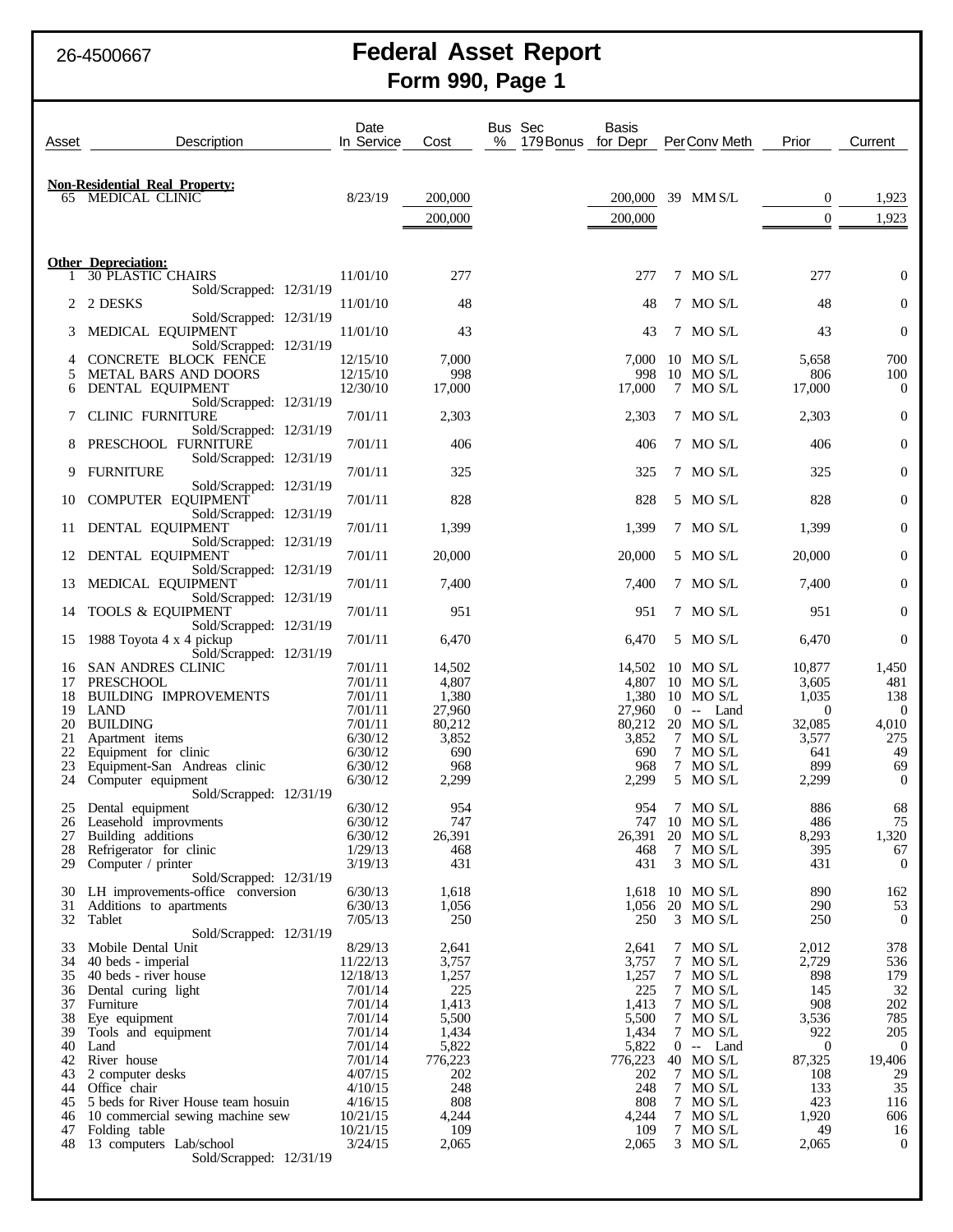# 26-4500667 **Federal Asset Report Form 990, Page 1**

| Asset                      | Description                                      | Date<br>In Service | Cost       | Bus<br>% | Sec<br>179 Bonus | <b>Basis</b><br>for Depr |          | PerConv Meth         | Prior    | Current        |
|----------------------------|--------------------------------------------------|--------------------|------------|----------|------------------|--------------------------|----------|----------------------|----------|----------------|
|                            |                                                  |                    |            |          |                  |                          |          |                      |          |                |
| 49<br>50                   | Tools & equipment<br>2002 Mazda B2900 double cab | 2/20/15            | 3,084      |          |                  | 3,084                    | 5.       | 7 MO S/L             | 1,689    | 441            |
| 51                         |                                                  | 6/05/15            | 6,465      |          |                  | 6,465                    |          | MO S/L               | 4,633    | 1,293          |
|                            | 5 wood tables S.A.Clinic                         | 11/03/15           | 412<br>557 |          |                  | 412                      |          | MO S/L<br>MO S/L     | 186      | 59<br>80       |
| 52<br>53                   | Equipment                                        | 7/01/15            |            |          |                  | 557                      |          |                      | 278      | $\Omega$       |
|                            | Computers                                        | 7/01/15            | 2,335      |          |                  | 2,335                    |          | 3 MOS/L              | 2,335    |                |
|                            | Sold/Scrapped: 12/31/19                          |                    |            |          |                  |                          |          |                      |          |                |
| 55                         | Furniture                                        | 7/01/16            | 2,229      |          |                  | 2,229                    | 3        | MO S/L               | 796      | 319            |
| 56                         | Computers                                        | 7/01/16            | 6,962      |          |                  | 6,962                    |          | MO S/L               | 5,801    | 1,161          |
| 57                         | 1999 Jeep Cherokee Sport 4x4                     | 7/01/16            | 5,500      |          |                  | 5,500                    |          | MO S/L               | 2,750    | 1,100          |
| 58                         | Portable dental chair                            | 2/09/17            | 531        |          |                  | 531                      |          | MO S/L               | 145      | 76             |
| 59                         | Security system                                  | 7/21/17            | 713        |          |                  | 713                      |          | MO S/L               | 144      | 102            |
| 60                         | Motion action spotlights                         | 7/18/17            | 318        |          |                  | 318                      | 7        | MO S/L               | 64       | 46             |
| 61                         | Security system                                  | 7/21/17            | 767        |          |                  | 767                      |          | MO S/L               | 155      | 110            |
| 62                         | Lab equipment for blood tests                    | 5/31/17            | 7,102      |          |                  | 7,102                    | 7        | MO S/L               | 1,607    | 1,014          |
| 63                         | Lab equipent                                     | 5/31/17            | 3,019      |          |                  | 3,019                    |          | MO S/L               | 683      | 431            |
| 64                         | <b>LAND</b>                                      | 9/04/19            | 614,744    |          |                  | 614,744                  | $\Omega$ | Land<br>$\mathbf{L}$ | $\Omega$ | $\overline{0}$ |
|                            | <b>Total Other Depreciation</b>                  |                    | 1,694,719  |          |                  | 1,694,719                |          |                      | 255,292  | 37,774         |
|                            |                                                  |                    |            |          |                  |                          |          |                      |          |                |
|                            | <b>Total ACRS and Other Depreciation</b>         |                    | 1,694,719  |          |                  | 1,694,719                |          |                      | 255,292  | 37,774         |
|                            |                                                  |                    |            |          |                  |                          |          |                      |          |                |
|                            | <b>Grand Totals</b>                              |                    |            |          |                  | 1,894,719                |          |                      | 255,292  | 39,697         |
|                            | <b>Less: Dispositions and Transfers</b>          |                    | 64,830     |          |                  | 64,830                   |          |                      | 64,830   | $\theta$       |
| Less: Start-up/Org Expense |                                                  |                    |            |          |                  |                          |          |                      | $\theta$ | $\Omega$       |
| <b>Net Grand Totals</b>    |                                                  |                    | 1,829,889  |          |                  | 1,829,889                |          |                      | 190,462  | 39,697         |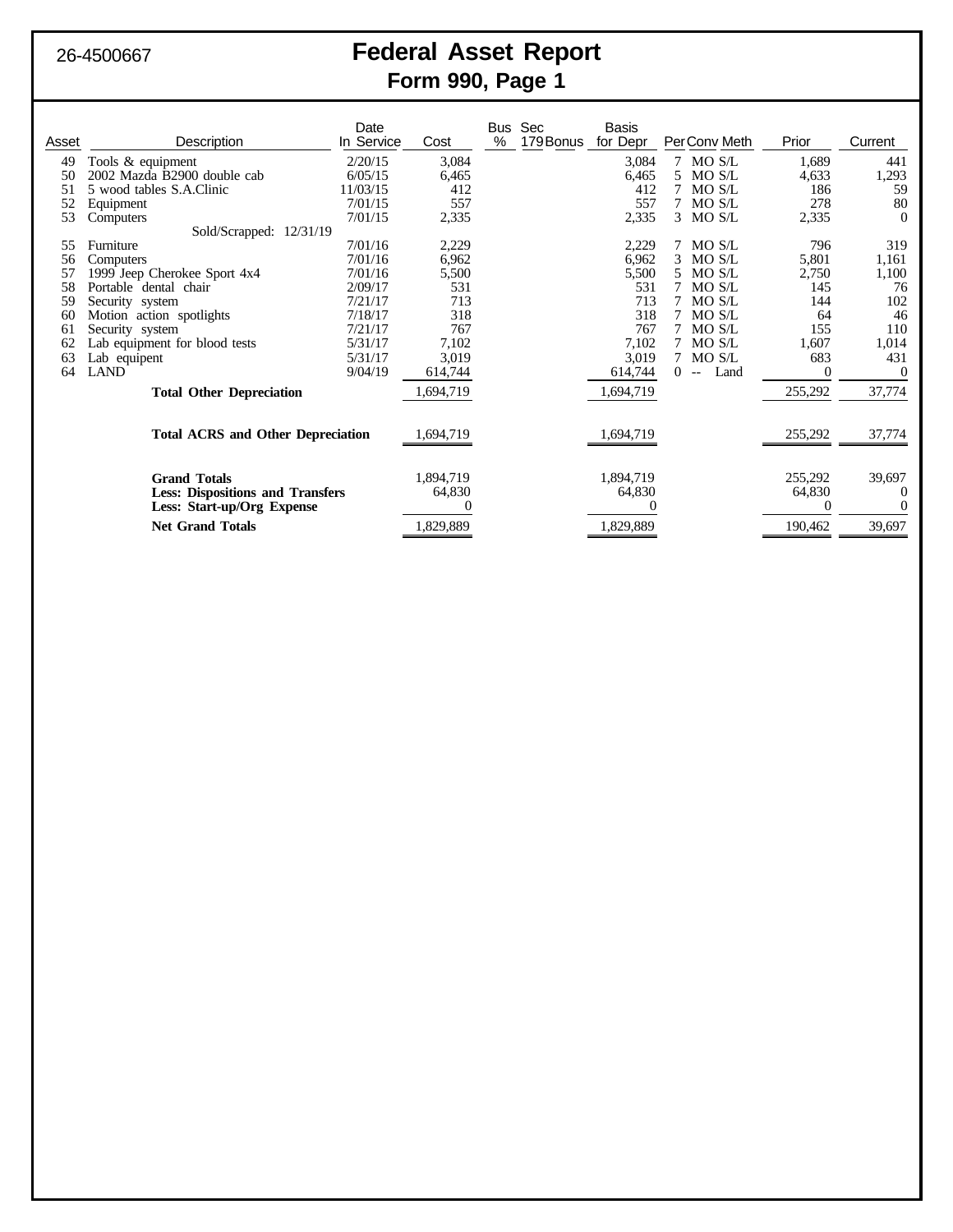|                                                             | Form IT-20NP Return Summary                 |  |
|-------------------------------------------------------------|---------------------------------------------|--|
| For calendar year 2019, or tax year beginning               | , and ending                                |  |
|                                                             | 26-4500667                                  |  |
| MISSION GUATEMALA, INC.                                     |                                             |  |
| <b>Tax Calculation on Unrelated Business Income</b>         |                                             |  |
| Federal unrelated business taxable income                   |                                             |  |
| Less: Specific deduction                                    | 1,000                                       |  |
| Unrelated business income                                   | $-1,000$                                    |  |
| Indiana modifications                                       |                                             |  |
| Adjusted unrelated business income                          | $-1,000$                                    |  |
| Indiana apportionment percentage                            | %                                           |  |
| Unrelated business apportioned to Indiana                   | $-1,000$                                    |  |
| Indiana NOL deduction                                       |                                             |  |
| Taxable Indiana unrelated business income                   | $-1,000$                                    |  |
| Taxable income from other forms                             |                                             |  |
| Total taxable income                                        | $-1,000$                                    |  |
| Indiana tax on unrelated business income                    |                                             |  |
| Sales/use tax on purchases                                  |                                             |  |
| Total tax due                                               |                                             |  |
| Credit for Estimated Tax and Other Payments                 |                                             |  |
| Quarterly estimated tax paid                                |                                             |  |
| Amount paid with extension                                  |                                             |  |
| Amount of overpayment credit                                |                                             |  |
| Other credits                                               |                                             |  |
| <b>Total credits</b>                                        |                                             |  |
| Balance of tax due                                          |                                             |  |
| Underpayment penalty                                        |                                             |  |
| Late payment interest                                       |                                             |  |
| Late payment penalty                                        |                                             |  |
| Total penalties and interest                                |                                             |  |
| Total payment due                                           |                                             |  |
| Total overpayment                                           |                                             |  |
| Amount to be refunded                                       |                                             |  |
| Amount to be applied                                        |                                             |  |
| <b>Next Year's Estimates</b>                                | Miscellaneous Information<br>Amended return |  |
| 1st quarter<br>the control of the control of the control of | 05/15/20<br>Return / extended due date      |  |
| 2nd quarter<br>the control of the control of the control of |                                             |  |
| 3rd quarter<br>the control of the control of the control of | <b>Annual Report Information</b>            |  |
| 4th quarter                                                 | Amended report                              |  |
| <b>Total</b>                                                | 05/15/20<br>Report / extended due date      |  |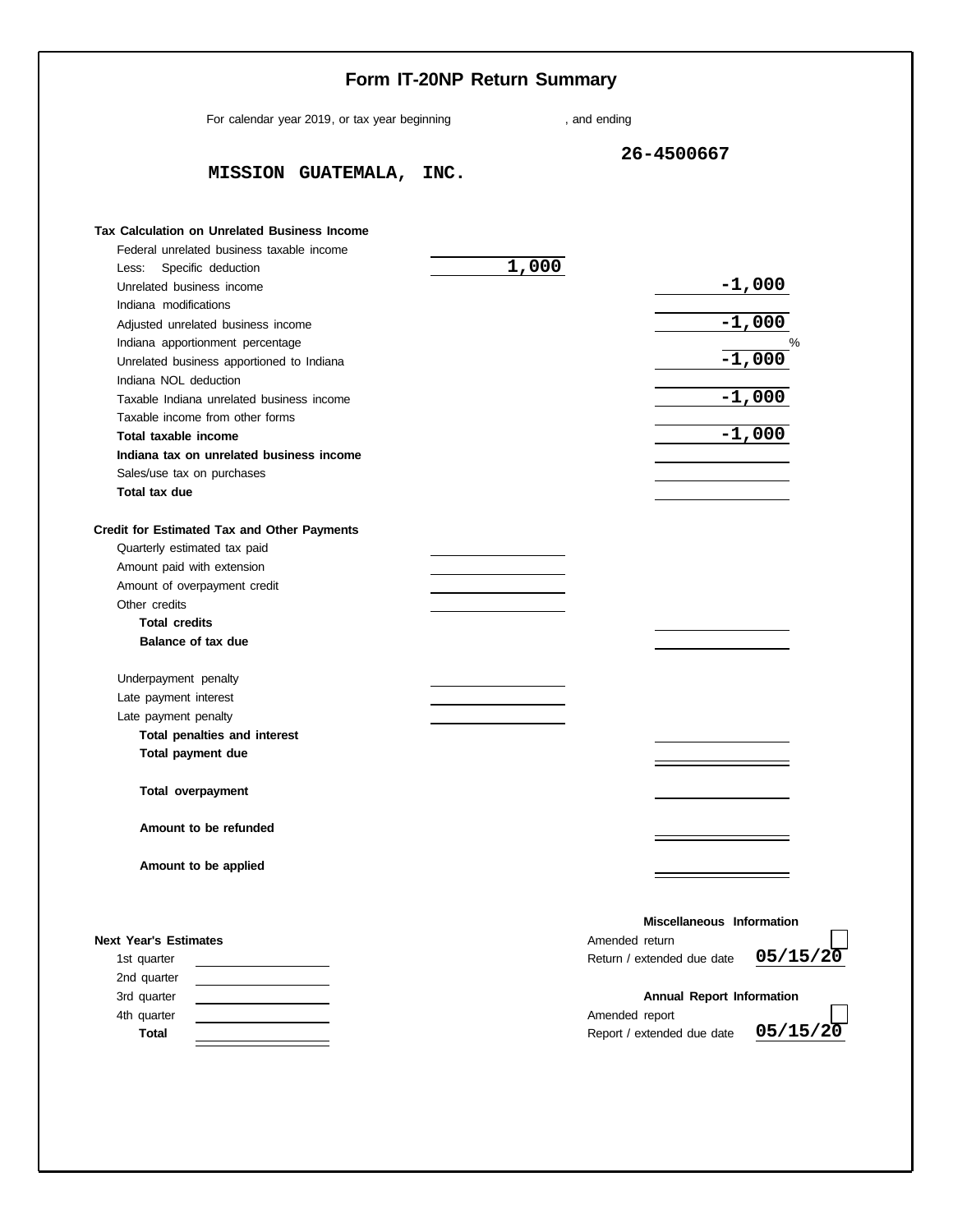**NP-20**

State Form 51062 (R10 / 8-19)

Name of Organization

Address

#### **Indiana Department of Revenue Indiana Nonprofit Organization's Annual Report**

**For the Calendar Year or Fiscal Year**

**Due on the 15th day of the 5th month following the end of the tax year. NO FEE REQUIRED.**

Check if: Change of Address **X**

Indiana Taxpayer Identification Number

Telephone Number

□ Amended Report

□ Final Report: Indicate

Date Closed

**MM/DD/YYYY**

**MISSION GUATEMALA, INC. 800 563 8103**

**Beginning and Ending 01 01 2019 12 31 2019**

**County** 

**MM/DD/YYYY**

| P.O. BOX 441776                                                                               |                                                                                                                                                                                                                                                                                                                                                                                                                                                                                                                                              | 49    |                                                        |                                        |  |  |  |
|-----------------------------------------------------------------------------------------------|----------------------------------------------------------------------------------------------------------------------------------------------------------------------------------------------------------------------------------------------------------------------------------------------------------------------------------------------------------------------------------------------------------------------------------------------------------------------------------------------------------------------------------------------|-------|--------------------------------------------------------|----------------------------------------|--|--|--|
| City<br><b>State</b>                                                                          |                                                                                                                                                                                                                                                                                                                                                                                                                                                                                                                                              |       |                                                        | Federal Employer Identification Number |  |  |  |
| INDIANAPOLIS                                                                                  | ΙN                                                                                                                                                                                                                                                                                                                                                                                                                                                                                                                                           | 46244 |                                                        | 26.<br>4500667                         |  |  |  |
| Printed Name of Person to Contact                                                             |                                                                                                                                                                                                                                                                                                                                                                                                                                                                                                                                              |       | Contact's Telephone Number                             |                                        |  |  |  |
| DAVID BURNS                                                                                   |                                                                                                                                                                                                                                                                                                                                                                                                                                                                                                                                              |       | 800 563 8103                                           |                                        |  |  |  |
| must also file Form IT-20NP.                                                                  | If you are filing a federal return, attach a completed copy of Form 990, 990EZ, or 990PF.<br>Note: If your organization has unrelated business income of more than \$1,000 as defined under Section 513 of the Internal Revenue Code, you                                                                                                                                                                                                                                                                                                    |       |                                                        |                                        |  |  |  |
| <b>Current Information</b>                                                                    |                                                                                                                                                                                                                                                                                                                                                                                                                                                                                                                                              |       |                                                        |                                        |  |  |  |
| 2.<br>3.<br>4.<br>OUR MISSION IS                                                              | 1. Have any changes not previously reported to the Department been made in your governing instruments, (e.g.) articles of incorporation,<br>bylaws, or other instruments of similar importance? If yes, attach a detailed description of changes.<br>Indicate number of years your organization has been in continuous existence<br>Attach a schedule, listing the names, titles and addresses of your current officers.<br>Briefly describe the purpose or mission of your organization below.<br><b>BASIC NEEDS</b><br>TO HELP MEET<br>THE |       | 11<br>SEE<br><b>STATEMENT</b><br><b>IMPROVE</b><br>AND | 1<br>THE<br><b>OUALITY OF L</b>        |  |  |  |
| UNDERSERVED<br>AND<br>ОF                                                                      | <b>IMPOVERISHED</b><br><b>GUATEMALAN</b>                                                                                                                                                                                                                                                                                                                                                                                                                                                                                                     |       | <b>PEOPLES</b>                                         | THROUGH HEALTH,                        |  |  |  |
| EDUCATION AND                                                                                 | AND<br><b>NUTRITION</b><br><b>INITIATIVES</b>                                                                                                                                                                                                                                                                                                                                                                                                                                                                                                |       | <b>MISSIONARY</b>                                      | SERVICE.                               |  |  |  |
| Email Address:<br>is true, complete, and correct.                                             | DAVE@MISSIONGUATEMALA.COM<br>I declare under the penalties of perjury that I have examined this return, including all attachments, and to the best of my knowledge and belief, it                                                                                                                                                                                                                                                                                                                                                            |       | PRESIDENT                                              |                                        |  |  |  |
| Signature of Officer or Trustee                                                               |                                                                                                                                                                                                                                                                                                                                                                                                                                                                                                                                              | Title |                                                        | Date                                   |  |  |  |
| <b>KEN HUNDLEY</b>                                                                            |                                                                                                                                                                                                                                                                                                                                                                                                                                                                                                                                              | 800   | 563 8103                                               |                                        |  |  |  |
| Name of Person(s) to Contact                                                                  |                                                                                                                                                                                                                                                                                                                                                                                                                                                                                                                                              |       | Daytime Telephone Number                               |                                        |  |  |  |
|                                                                                               | <b>Important:</b> Please submit this completed form and/or extension to:<br>Indiana Department of Revenue, Tax Administration<br>P.O. Box 6481<br>Indianapolis, IN 46206-6481                                                                                                                                                                                                                                                                                                                                                                |       |                                                        |                                        |  |  |  |
|                                                                                               | Telephone: (317) 232-0129                                                                                                                                                                                                                                                                                                                                                                                                                                                                                                                    |       |                                                        |                                        |  |  |  |
| <b>Extensions of Time to File</b><br>number on your request for an extension of time to file. | The Department recognizes the Internal Revenue Service application for automatic extension of time to file, Form 8868. Please forward a copy of<br>your federal extension, identified with your Nonprofit Taxpayer Identification Number (TID), to the Indiana Department of Revenue, Tax<br>Administration by the original due date to prevent cancellation of your sales tax exemption. Always indicate your Indiana Taxpayer Identification                                                                                               |       |                                                        |                                        |  |  |  |

Reports post marked within thirty (30) days after the federal extension due date, as requested on Federal Form 8868, will be considered as timely filed. A copy of the federal extension must also be attached to the Indiana report. In the event that a federal extension is not needed, a taxpayer may request in writing an Indiana extension of time to file from the: Indiana Department of Revenue, Tax Administration, P.O. Box 6481, Indianapolis, IN 46206-6481, (317) 232-0129.

within sixty (60) days after receiving such notice the taxpayer does not file Form NP-20, the taxpayer's exemption from sales tax will be canceled. If Form NP-20 or extension is not timely filed, the taxpayer will be notified by the Department pursuant to I.C. 6-2.5-5-21(d), to file Form NP-20. If



25419111022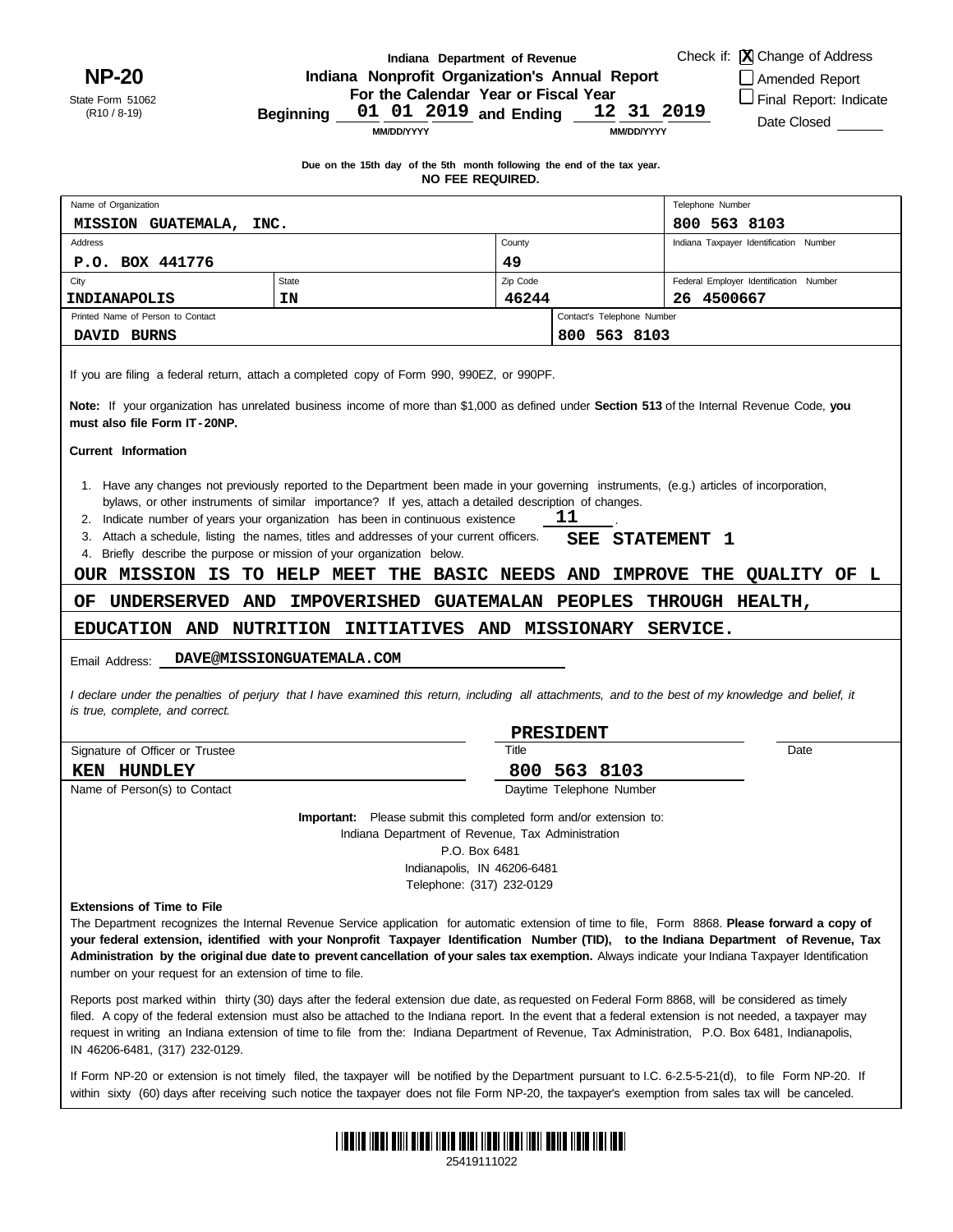# 26-4500667 **Indiana Statements**

# **Statement 1 - IN Form NP-20, Line 3 - Current Officers**

|                    | <b>Officer Name</b> | ™itle              |              |          |
|--------------------|---------------------|--------------------|--------------|----------|
|                    | Address             | Citv               | <b>State</b> | Zip Code |
| DAVID BURNS        |                     | EXECUTIVE DIRECTOR |              |          |
| 108 AIR PARK DRIVE |                     | WARNER ROBINS      | GА           | 31088    |
| KEN<br>HUNDLEY     |                     | PRESIDENT          |              |          |
| 985 WOODLAWN DRIVE |                     | MADISONVILLE       | ΚY           | 42431    |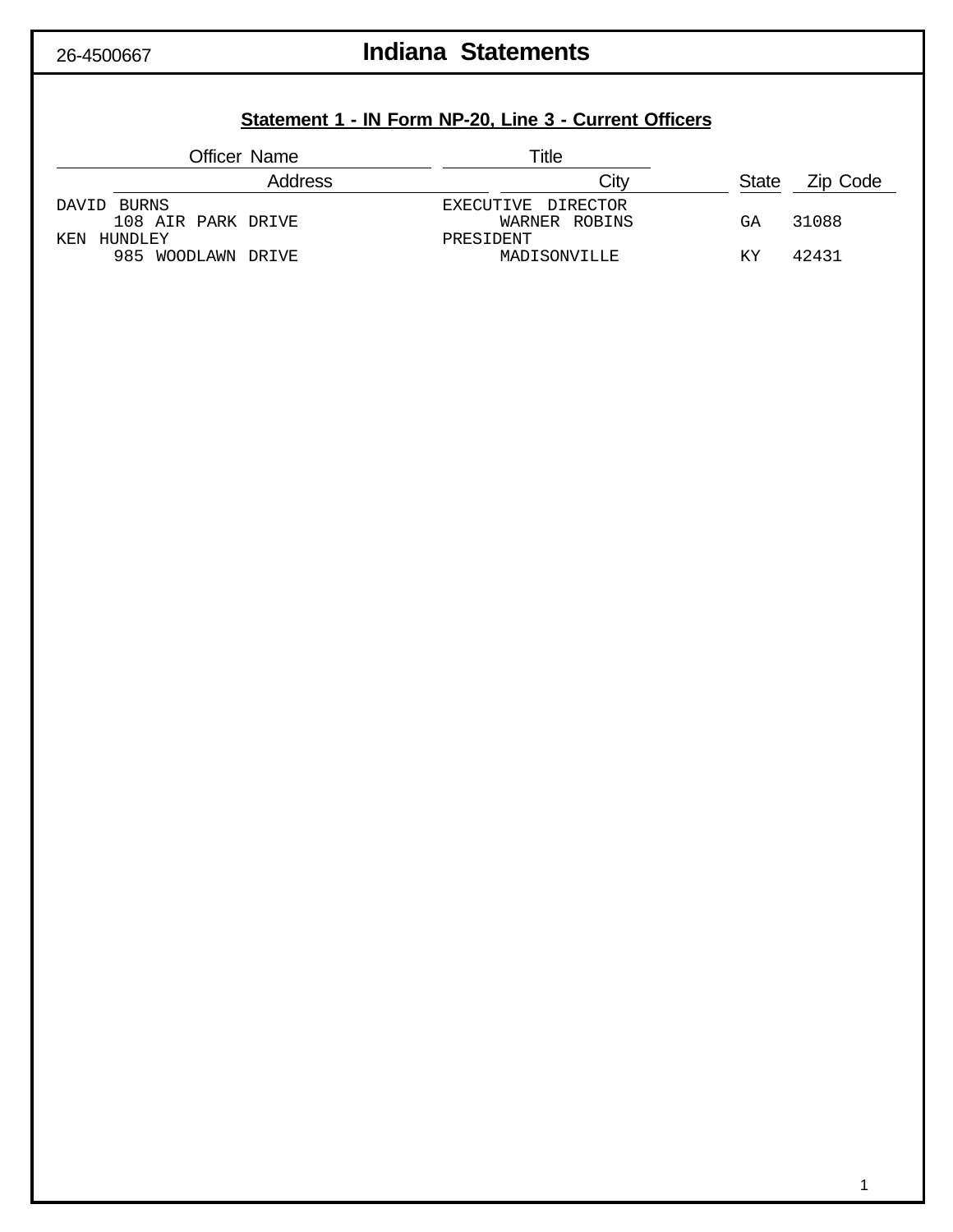|            | Form IT-20NP<br>State Form 148<br>$(R18 / 8-19)$ |                                         |                                                                                                                       |       |                   | Indiana Department of Revenue | Indiana Nonprofit Organization Unrelated Business Income Tax Return<br>Calendar Year Ending December 31, 2019 or                                                                                                                     |                          |                                                                      |              |     |   |                 |
|------------|--------------------------------------------------|-----------------------------------------|-----------------------------------------------------------------------------------------------------------------------|-------|-------------------|-------------------------------|--------------------------------------------------------------------------------------------------------------------------------------------------------------------------------------------------------------------------------------|--------------------------|----------------------------------------------------------------------|--------------|-----|---|-----------------|
|            |                                                  |                                         | Fiscal Year Beginning                                                                                                 |       |                   | 2019                          | and Ending                                                                                                                                                                                                                           |                          |                                                                      |              |     |   |                 |
|            | Check box if amended.<br>Name of Organization    |                                         |                                                                                                                       |       |                   |                               |                                                                                                                                                                                                                                      |                          | Check box if name changed.<br>Federal Employer Identification Number |              |     |   |                 |
|            |                                                  |                                         | MISSION GUATEMALA, INC.                                                                                               |       |                   |                               |                                                                                                                                                                                                                                      |                          |                                                                      | 26 4500667   |     |   |                 |
|            | Number and Street                                |                                         |                                                                                                                       |       |                   |                               | 2-Digit County Code                                                                                                                                                                                                                  |                          | Principal Business Activity Code                                     |              |     |   |                 |
|            | P.O. BOX 441776                                  |                                         |                                                                                                                       |       |                   |                               | 49                                                                                                                                                                                                                                   |                          |                                                                      |              |     |   |                 |
| City       | INDIANAPOLIS                                     |                                         | IN                                                                                                                    | State | ZIP Code<br>46244 |                               |                                                                                                                                                                                                                                      |                          | Telephone Number                                                     | 800 563 8103 |     |   |                 |
|            | <b>K</b> Check all boxes that apply:             |                                         | Initial Return                                                                                                        |       |                   | Final Return                  |                                                                                                                                                                                                                                      | In Bankruptcy            |                                                                      | Schedule M   |     |   |                 |
| L.         |                                                  |                                         |                                                                                                                       |       |                   |                               | Do you have on file a valid extension of time to file your return (federal Form 7004 or an electronic extension of time)?                                                                                                            |                          |                                                                      |              | Yes |   | $\mathbf{X}$ No |
|            |                                                  |                                         | Adjusted Gross Income Tax Calculation on Unrelated Business Income                                                    |       |                   |                               |                                                                                                                                                                                                                                      |                          |                                                                      |              |     |   |                 |
|            |                                                  |                                         | 1. Unrelated business taxable income before NOL deduction from federal Form 990-T.                                    |       |                   |                               |                                                                                                                                                                                                                                      |                          |                                                                      |              |     |   |                 |
|            |                                                  |                                         |                                                                                                                       |       |                   |                               |                                                                                                                                                                                                                                      |                          | $\mathbf{1}$                                                         |              |     |   | .00             |
|            |                                                  |                                         |                                                                                                                       |       |                   |                               |                                                                                                                                                                                                                                      |                          | 2                                                                    |              |     |   | 1000.00         |
|            |                                                  |                                         |                                                                                                                       |       |                   |                               |                                                                                                                                                                                                                                      |                          | 3                                                                    |              |     |   | $-1000.00$      |
|            |                                                  |                                         | Modifications (use a minus sign for negative amounts)                                                                 |       |                   |                               |                                                                                                                                                                                                                                      |                          |                                                                      |              |     |   |                 |
|            |                                                  | 4. Enter name of add-back or deduction  |                                                                                                                       |       |                   |                               | Code No.                                                                                                                                                                                                                             |                          | 4                                                                    |              |     |   | .00             |
| 5.         |                                                  | Enter name of add-back or deduction     |                                                                                                                       |       |                   |                               | Code No.                                                                                                                                                                                                                             |                          | 5                                                                    |              |     |   | .00             |
| 6.         |                                                  | Enter name of add-back or deduction     |                                                                                                                       |       |                   |                               | Code No.                                                                                                                                                                                                                             |                          | 6                                                                    |              |     |   | .00             |
|            |                                                  | 7. Enter name of add-back or deduction  |                                                                                                                       |       |                   |                               | Code No.                                                                                                                                                                                                                             |                          | 7                                                                    |              |     |   | .00             |
|            |                                                  |                                         | 8. Unrelated business income: add or subtract lines 3 through 7. If not apportioning, enter                           |       |                   |                               |                                                                                                                                                                                                                                      |                          |                                                                      |              |     |   | $-1000.00$      |
|            | same amount on line 10                           |                                         | <u> 1989 - Johann Harry Harry Harry Harry Harry Harry Harry Harry Harry Harry Harry Harry Harry Harry Harry Harry</u> |       |                   |                               |                                                                                                                                                                                                                                      |                          | 8                                                                    |              |     |   |                 |
|            |                                                  |                                         | 9. Enter Indiana apportionment percentage, if applicable, from line 9 of IT-20 Schedule E                             |       |                   |                               |                                                                                                                                                                                                                                      |                          | 9                                                                    |              |     |   |                 |
|            |                                                  |                                         |                                                                                                                       |       |                   |                               |                                                                                                                                                                                                                                      |                          | 10                                                                   |              |     | % | $-1000.00$      |
|            |                                                  |                                         |                                                                                                                       |       |                   |                               | 10. Unrelated business income apportioned to Indiana (line 8 x line 9; otherwise, enter line 8 amount)<br>Enter Indiana Net Operating Loss deduction. Enclose Schedule IT-20NOL [19] [2010] [2010] [2010] [2010] [2010] [            |                          | 11                                                                   |              |     |   | .00             |
| 11.<br>12. |                                                  |                                         |                                                                                                                       |       |                   |                               | Taxable Indiana unrelated business income (subtract line 11 from line 10) _________________________                                                                                                                                  |                          | 12                                                                   |              |     |   | $-1000.00$      |
| 13.        |                                                  |                                         |                                                                                                                       |       |                   |                               | Taxable income from other forms (Form 1120-POL) _________________________________                                                                                                                                                    |                          | 13                                                                   |              |     |   | .00             |
| 14.        |                                                  |                                         |                                                                                                                       |       |                   |                               |                                                                                                                                                                                                                                      |                          | 14                                                                   |              |     |   | $-1000.00$      |
| 15.        |                                                  |                                         |                                                                                                                       |       |                   |                               | Indiana tax on unrelated business income (multiply line 14 by tax rate; see instructions for line 15) _______                                                                                                                        |                          | 15                                                                   |              |     |   | .00             |
| 16.        |                                                  |                                         |                                                                                                                       |       |                   |                               | Sales/use tax on purchases subject to use tax from Sales/Use Tax Worksheet ________________________                                                                                                                                  |                          | 16                                                                   |              |     |   | .00             |
|            |                                                  |                                         |                                                                                                                       |       |                   |                               | 17. Total tax due (add lines 15 and 16) <b>contract the contract of the contract of the contract of the contract of the contract of the contract of the contract of the contract of the contract of the contract of the contract</b> |                          | 17                                                                   |              |     |   | .00             |
|            |                                                  |                                         | <b>Credit for Estimated Tax and Other Payments</b>                                                                    |       |                   |                               |                                                                                                                                                                                                                                      |                          |                                                                      |              |     |   |                 |
|            | 18. Quarterly estimated tax paid:                |                                         | Qtr. 1                                                                                                                |       |                   | Qtr. 2                        |                                                                                                                                                                                                                                      |                          |                                                                      |              |     |   |                 |
|            | Qtr. 3                                           |                                         | Qtr. 4                                                                                                                |       |                   |                               | Enter total                                                                                                                                                                                                                          |                          | 18                                                                   |              |     |   | .00             |
|            |                                                  |                                         |                                                                                                                       |       |                   |                               | <u> 1989 - Johann Stein, marwolaethau a bhann an t-Amhair an t-Amhair an t-Amhair an t-Amhair an t-Amhair an t-A</u>                                                                                                                 |                          | 19                                                                   |              |     |   | .00             |
|            |                                                  |                                         | 20. Amount of overpayment credit (from tax year ending                                                                |       |                   |                               |                                                                                                                                                                                                                                      |                          | 20                                                                   |              |     |   | .00             |
| 21.        |                                                  |                                         |                                                                                                                       |       |                   |                               | EDGE credit. Enter the total EDGE credit amount claimed (line 19 on Schedule IN-EDGE) _____________                                                                                                                                  |                          | 21                                                                   |              |     |   | .00             |
| 22.        |                                                  |                                         |                                                                                                                       |       |                   |                               | EDGE-R credit. Enter the total EDGE-R credit amount claimed (line 19 on Schedule IN-EDGE-R)                                                                                                                                          | <b>Contract Contract</b> | 22                                                                   |              |     |   | .00             |
| 23.        |                                                  | Enter the amount of other credit        |                                                                                                                       |       |                   |                               | Code No.                                                                                                                                                                                                                             |                          | 23                                                                   |              |     |   | .00             |
|            |                                                  |                                         |                                                                                                                       |       |                   |                               | 24. Certified credits. Enter the total of certified credits claimed from Schedule IN-OCC and enclose this                                                                                                                            |                          |                                                                      |              |     |   |                 |
|            |                                                  |                                         |                                                                                                                       |       |                   |                               |                                                                                                                                                                                                                                      |                          | 24                                                                   |              |     |   | .00             |
| 25         |                                                  |                                         |                                                                                                                       |       |                   |                               |                                                                                                                                                                                                                                      |                          | 25                                                                   |              |     |   | .00             |
| 26.        |                                                  |                                         |                                                                                                                       |       |                   |                               |                                                                                                                                                                                                                                      |                          | 26                                                                   |              |     |   | .00             |
|            |                                                  |                                         |                                                                                                                       |       |                   |                               | 27. Penalty for the underpayment of estimated tax. Attach Schedule IT-2220 _________________________                                                                                                                                 |                          | 27                                                                   |              |     |   | .00             |
|            |                                                  | Check box if using annualization method |                                                                                                                       |       |                   |                               |                                                                                                                                                                                                                                      |                          |                                                                      |              |     |   |                 |
| 28.        |                                                  |                                         |                                                                                                                       |       |                   |                               | Interest: If payment is made after the original due date, compute interest (see instructions) ___________                                                                                                                            |                          | 28                                                                   |              |     |   | .00             |
|            |                                                  |                                         | 29. Penalty: If paid late, enter the greater of \$5 or 10% of line 26; see instructions. If line 17 is zero,          |       |                   |                               |                                                                                                                                                                                                                                      |                          |                                                                      |              |     |   |                 |
|            |                                                  |                                         |                                                                                                                       |       |                   |                               | enter \$10 per day filed past due date entertainment and the series of the series of the series of the series o                                                                                                                      |                          | 29                                                                   |              |     |   | .00             |
| 30.        |                                                  |                                         |                                                                                                                       |       |                   |                               | Total payment due (add lines 26-29). (Payment must be made in U.S. funds) PAY THIS AMOUNT                                                                                                                                            |                          | 30                                                                   |              |     |   | .00             |
|            |                                                  |                                         |                                                                                                                       |       |                   |                               |                                                                                                                                                                                                                                      |                          | 31                                                                   |              |     |   | .00             |
| 32.        |                                                  | Amount of line 31 to be refunded        |                                                                                                                       |       |                   |                               | <u> Alexandro de la contrada de la contrada de la contrada de la contrada de la contrada de la contrada de la con</u>                                                                                                                |                          | 32                                                                   |              |     |   | .00             |
|            |                                                  |                                         |                                                                                                                       |       |                   |                               | 33. Amount of line 31 to be applied to the following year's estimated tax account __________________                                                                                                                                 |                          | 33                                                                   |              |     |   | .00             |

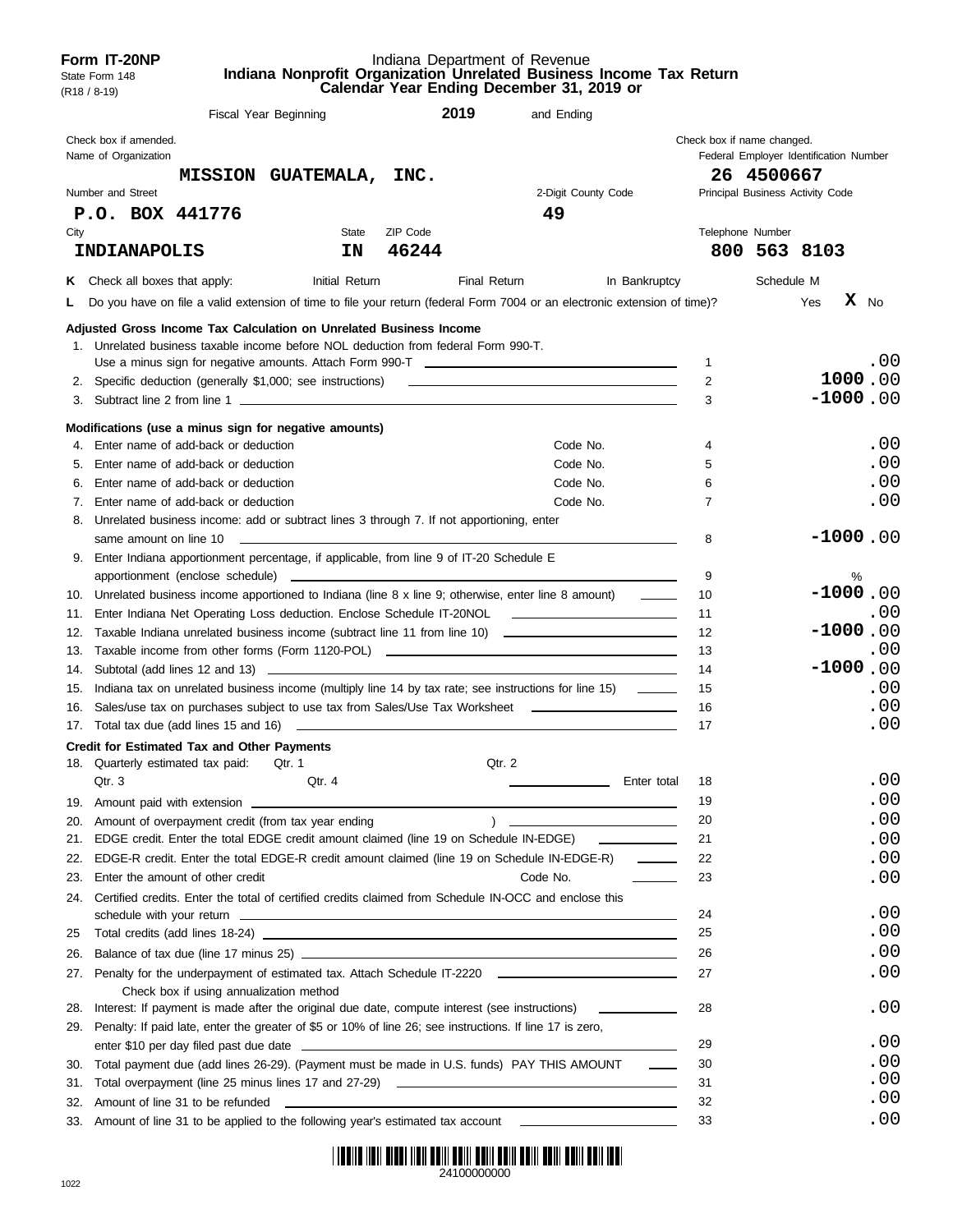| <b>Additional Explanation or Adjustment</b>                                                                                                                                                                                                                       |                    |                                                                                               |                |     |  |  |  |  |  |
|-------------------------------------------------------------------------------------------------------------------------------------------------------------------------------------------------------------------------------------------------------------------|--------------------|-----------------------------------------------------------------------------------------------|----------------|-----|--|--|--|--|--|
| Line $(a)$                                                                                                                                                                                                                                                        | Explanation (b)    |                                                                                               | Amount (c)     |     |  |  |  |  |  |
|                                                                                                                                                                                                                                                                   |                    |                                                                                               |                | .00 |  |  |  |  |  |
|                                                                                                                                                                                                                                                                   |                    |                                                                                               |                | .00 |  |  |  |  |  |
|                                                                                                                                                                                                                                                                   |                    |                                                                                               |                | .00 |  |  |  |  |  |
| Certification of Signatures and Authorization Section<br>Under penalties of perjury, I declare I have examined this return, including all accompanying schedules and statements, and to the best<br>of my knowledge and belief it is true, correct, and complete. |                    |                                                                                               |                |     |  |  |  |  |  |
| I authorize the department to discuss my return with my personal representative (see instructions).                                                                                                                                                               |                    |                                                                                               | X Yes          | No  |  |  |  |  |  |
| Paid Preparer's Email Address: CONTACT@BGCLLC.COM                                                                                                                                                                                                                 |                    |                                                                                               |                |     |  |  |  |  |  |
| SANDRA WATKINS<br>Personal Representative's Name (Print or Type)                                                                                                                                                                                                  |                    | BRADSHAW, GORDON & CLINKSCALES, LLC<br>Paid Preparer: Firm's Name (or yours if self-employed) |                |     |  |  |  |  |  |
| Personal Representative's Email Address<br>Signature of Corporate Officer                                                                                                                                                                                         | Date               | P00276723<br><b>PTIN</b><br>864 233 0590<br>Telephone Number                                  |                |     |  |  |  |  |  |
| KEN HUNDLEY<br>Print or Type Name of Corporate Officer                                                                                                                                                                                                            | PRESIDENT<br>Title | 630 E WASHINGTON ST STE B<br>Address                                                          |                |     |  |  |  |  |  |
| SANDRA WATKINS<br>Signature of Paid Preparer                                                                                                                                                                                                                      | 10 12 2020<br>Date | <b>GREENVILLE</b><br>City                                                                     |                |     |  |  |  |  |  |
| SANDRA WATKINS                                                                                                                                                                                                                                                    |                    | SC                                                                                            | 29601 2963     |     |  |  |  |  |  |
| Print or Type Name of Paid Preparer                                                                                                                                                                                                                               |                    | <b>State</b>                                                                                  | $Zip Code + 4$ |     |  |  |  |  |  |
|                                                                                                                                                                                                                                                                   |                    |                                                                                               |                |     |  |  |  |  |  |

**Please mail your forms to: Indiana Department of Revenue P.O. Box 7228 Indianapolis, IN 46207-7228**

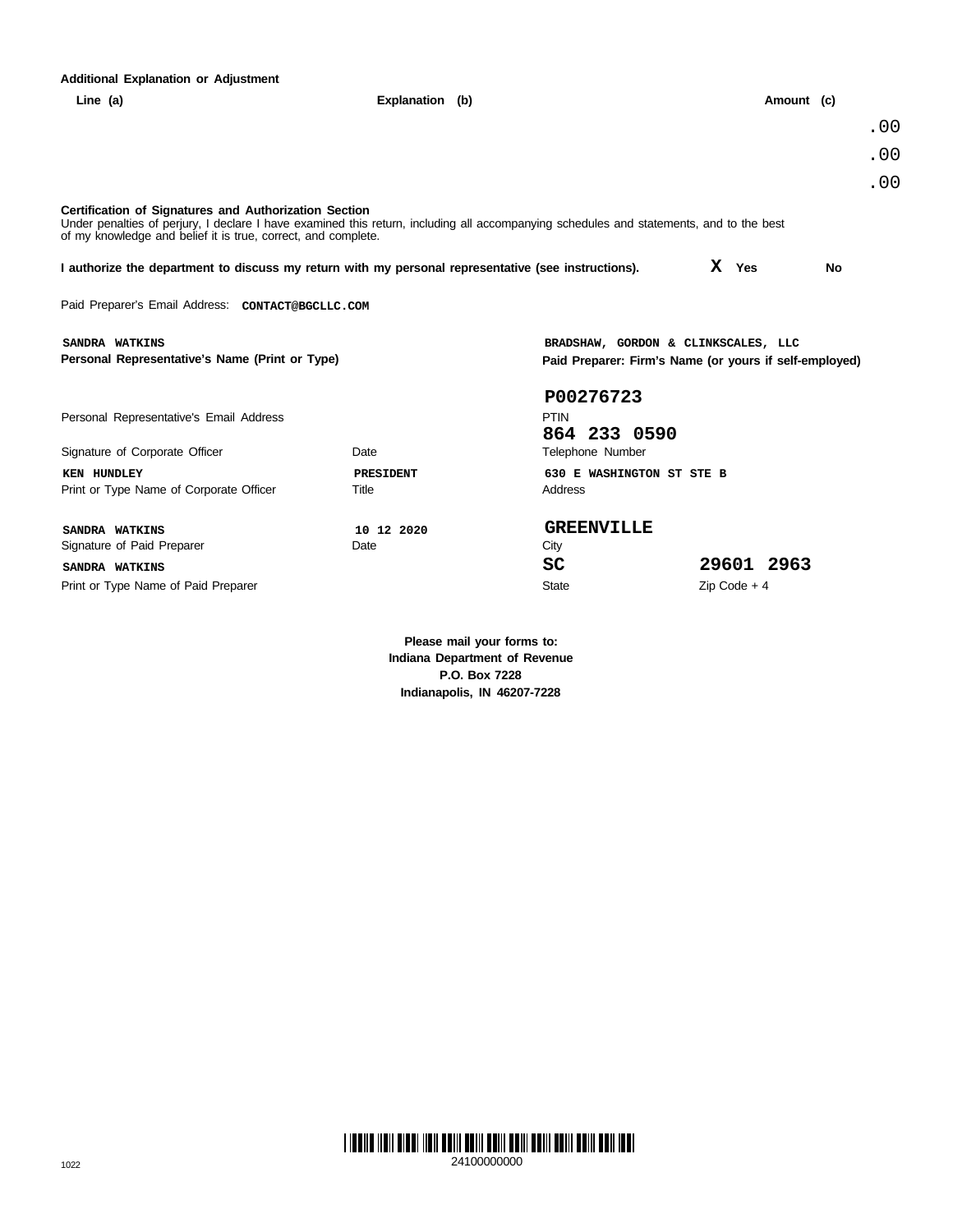#### **Apportionment of Income for Indiana Indiana Department of Revenue**

for Tax Year Beginning  $01$   $01$ **01 01 12 31 2019**

Name as shown on return **Federal Employer Identification Number Federal Employer Identification Number** 

#### **MISSION GUATEMALA, INC. 26 4500667**

must use the apportioning method (relative formula percentage) as outlined in Information Bulletin #12 and Tax Policy Directive #6. Omit cents; and certain insurance companies that use a single receipts factor. Interstate transportation entities must use Schedule E-7. Combined unitary filers Each filing entity having income from sources both within and outside Indiana must complete an apportionment schedule except financial institutions percents should be rounded two decimal places; read apportionment instructions.

#### **Part I - Indiana Apportionment of Adjusted Gross Income**

#### **Sales/Receipts (less returns and allowances)**

*Include all non-exempt apportioned gross business income. Do not use non-unitary partnership income of previously apportioned income that must be separately reported as allocated income.*

|             |                                   | Column A<br><b>Total Within Indiana</b> | <b>Column B</b><br><b>Total Within and</b><br><b>Outside Indiana</b> |     | Column C<br>Indiana<br>Percentage |
|-------------|-----------------------------------|-----------------------------------------|----------------------------------------------------------------------|-----|-----------------------------------|
|             | Sales delivered or shipped        |                                         |                                                                      |     |                                   |
| to Indiana: |                                   |                                         |                                                                      |     |                                   |
|             | 1. Shipped from within            |                                         |                                                                      |     |                                   |
|             | Indiana                           | .00                                     |                                                                      |     |                                   |
|             | 2. Shipped from outside           |                                         |                                                                      |     |                                   |
|             | Indiana                           | .00                                     |                                                                      |     |                                   |
|             | Sales shipped from Indiana to:    |                                         |                                                                      |     |                                   |
|             | 3. The United States              |                                         |                                                                      |     |                                   |
|             | government                        | .00                                     |                                                                      |     |                                   |
|             | 4. Purchasers in a state where    |                                         |                                                                      |     |                                   |
|             | the taxpayer is not subject to    |                                         |                                                                      |     |                                   |
|             | income tax (under P.L. 86-272)    |                                         |                                                                      |     |                                   |
|             | (for years beginning prior to     | .00                                     |                                                                      |     |                                   |
|             | Jan. 1, 2016 only)                |                                         |                                                                      |     |                                   |
| Other       |                                   |                                         |                                                                      |     |                                   |
|             | 5. Interest & other receipts from |                                         |                                                                      |     |                                   |
|             | extending credit attributed to    |                                         |                                                                      |     |                                   |
|             | Indiana                           | .00                                     |                                                                      |     |                                   |
|             | 6. Other gross business receipts  |                                         |                                                                      |     |                                   |
|             | not previously apportioned        | .00                                     |                                                                      |     |                                   |
|             | 7. Direct premiums and annuities  |                                         |                                                                      |     |                                   |
|             | received for insurance upon       |                                         |                                                                      |     |                                   |
|             | property or risks in Indiana      | .00                                     |                                                                      |     |                                   |
|             | 8. Total Receipts: Add column A   |                                         |                                                                      |     |                                   |
|             | receipts lines on 1A through      |                                         |                                                                      |     |                                   |
|             | 7A and enter in line 8A. Enter    |                                         |                                                                      |     |                                   |
|             | all receipts on line 8B           | .00<br>8A                               | 8B                                                                   | .00 |                                   |
|             | Apportionment of income for       |                                         |                                                                      |     |                                   |
| Indiana:    |                                   |                                         |                                                                      |     |                                   |
|             | 9. Apportionment Percentage:      |                                         |                                                                      |     |                                   |

Divide line 8A by line 8B (insert as percent, not decimal)

% 9 **100.00**